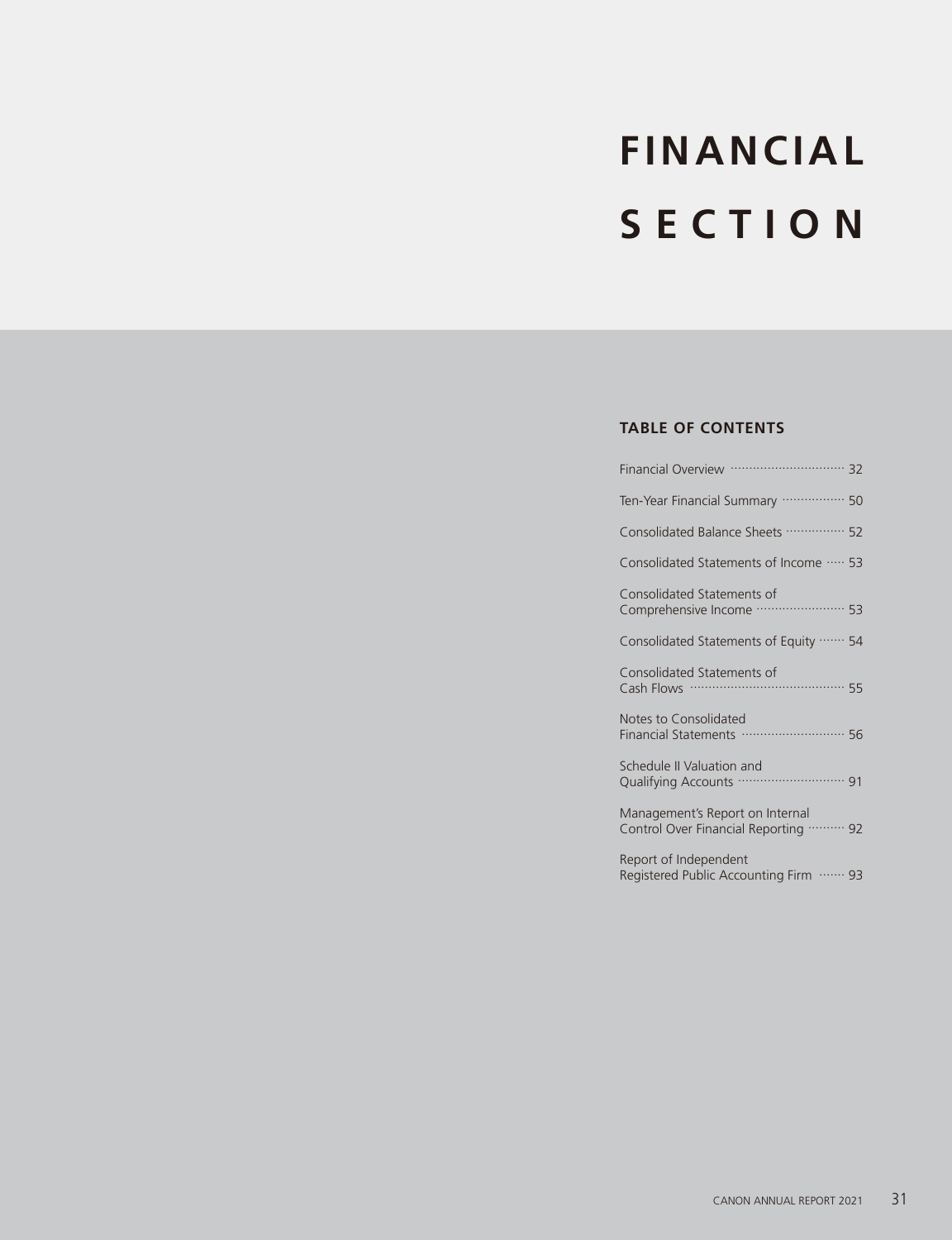# **FINANCIAL OVERVIEW**

# **GENERAL**

The following discussion and analysis provides information that management believes to be relevant to understanding Canon's consolidated financial condition and results of operations. References in this discussion to the "Company" are to Canon Inc. and, unless otherwise indicated, references to the financial condition or operating results of "Canon" refer to Canon Inc. and its consolidated subsidiaries.

# **OVERVIEW**

Canon is one of the world's leading manufacturers of office multifunction devices ("MFDs"), laser printers, inkjet printers, cameras, medical equipment and lithography equipment. Canon earns revenues primarily from the manufacture and sale of these products domestically and internationally. Canon's basic management policy is to contribute to the prosperity and well-being of the world while endeavoring to become a truly excellent global corporate group targeting continued growth and development.

Canon divides its businesses into four segments: the Printing Business Unit, the Imaging Business Unit, the Medical Business Unit and the Industrial and Others Business Unit.

# **Economic environment**

Looking back at 2021, the global economy continued to recover as movement restrictions were gradually eased and the rollout of vaccines worldwide encouraged resumption of economic activities. However, production activity stagnated due to a resurgence of coronavirus disease ("COVID-19") infections. In addition, the global shortage of semiconductor chips and the disruption in logistic and distribution channels due to high demand became a serious issue in the second half of the year. In the United States, economic recovery advanced as a result of the increased personal consumption and expansion of capital investment through economic measures. In Europe, restrictions on economic activities were eased in each country, with increasing personal consumption and expansion of capital investment leading to a steady economic recovery. In China, personal consumption and exports continued to grow steadily despite sluggish infrastructure investment. In other emerging countries, economic recovery was modest due to stagnant economic activity caused by the spread of COVID-19 infections, mainly in India and Southeast Asia. In Japan, economic recovery remained moderate due to the prolonged State of Emergency.

# **Market environment**

Amid these conditions, in the markets in which Canon operates, demand for products remained solid, despite the impact of the shortage of semiconductor chips in the second half of the year. Demand for office MFDs continued to recover. For laser printers, demand remained at the same level as the previous year. For inkjet printers, demand in home use remained solid. For cameras, demand remained solid, mainly in mirrorless cameras. For medical equipment, despite delays

in the installation of medical devices in some areas due to the resurgence of COVID-19 infections, recovery continued thanks to the return of routine examinations at medical institutions compared with the previous year, in which COVID-19 testing was prioritized. For lithography equipment, demand for semiconductor lithography equipment continued amid favorable market conditions and flat panel display ("FPD") lithography equipment remained solid.

The average value of the yen for the year was ¥109.93 against the U.S. dollar, a year-on-year depreciation of approximately ¥3, and ¥129.94 against the euro, a year-on-year depreciation of approximately ¥8.

#### **Summary of operations**

In 2021, unit sales of office MFDs were above those of the previous year, despite the shortage of semiconductor chips in the second half of the year. Sales of services and consumables moderately recovered due to the gradual increase in employees returning to the office and resulting demand for related services and consumables. As for the Prosumer consisting of laser printers and inkjet printers, unit sales were below those of the previous year due to the stagnation of production activity resulting from a resurgence of COVID-19 infections in Southeast Asia. However, unit of sales of laser printer consumables increased significantly compared with the previous year, during which demand had decreased. For interchangeablelens digital cameras, unit sales remained at around the same level as the previous year due to the shortage of semiconductor chips, despite continued strong sales of full-frame mirrorless cameras. As for network cameras, which are being used in a growing range of applications, sales increased due to the strengthening of sales activities. For medical equipment, sales increased mainly in Japan and North America due to strong sales of computed tomography ("CT") systems and diagnostic ultrasound systems as a result of recovering demand in key markets and government's support for medical institutions. While unit sales for semiconductor lithography equipment remained solid, unit sales for FPD lithography equipment were significantly above those of the previous year, when equipment installation stagnated due to circumstances related to COVID-19. Under these conditions, net sales for the year increased by 11.2% year-on-year to ¥3,513,357 million. Gross profit to net sales ratio increased by 2.8 points to 46.3%, due to recovery of services and consumables, increase in prices, expansion of highly profitable products and currency exchange rate fluctuations, despite the increase of cost due to higher prices of semiconductor chips and resin materials. Gross profit for the year increased by 18.3% year-on-year to ¥1,627,792 million. Operating expenses increased by 6.4% year-on-year to ¥1,345,874 million, mainly due to the increase of payroll cost, advertising cost, forwarding cost and R&D cost as a result of a rebound from the previous year, when sales activities were severely restricted due to the spread of COVID-19 and currency exchange rate fluctuations. However, operating expense percentage improved significantly from 40.0% to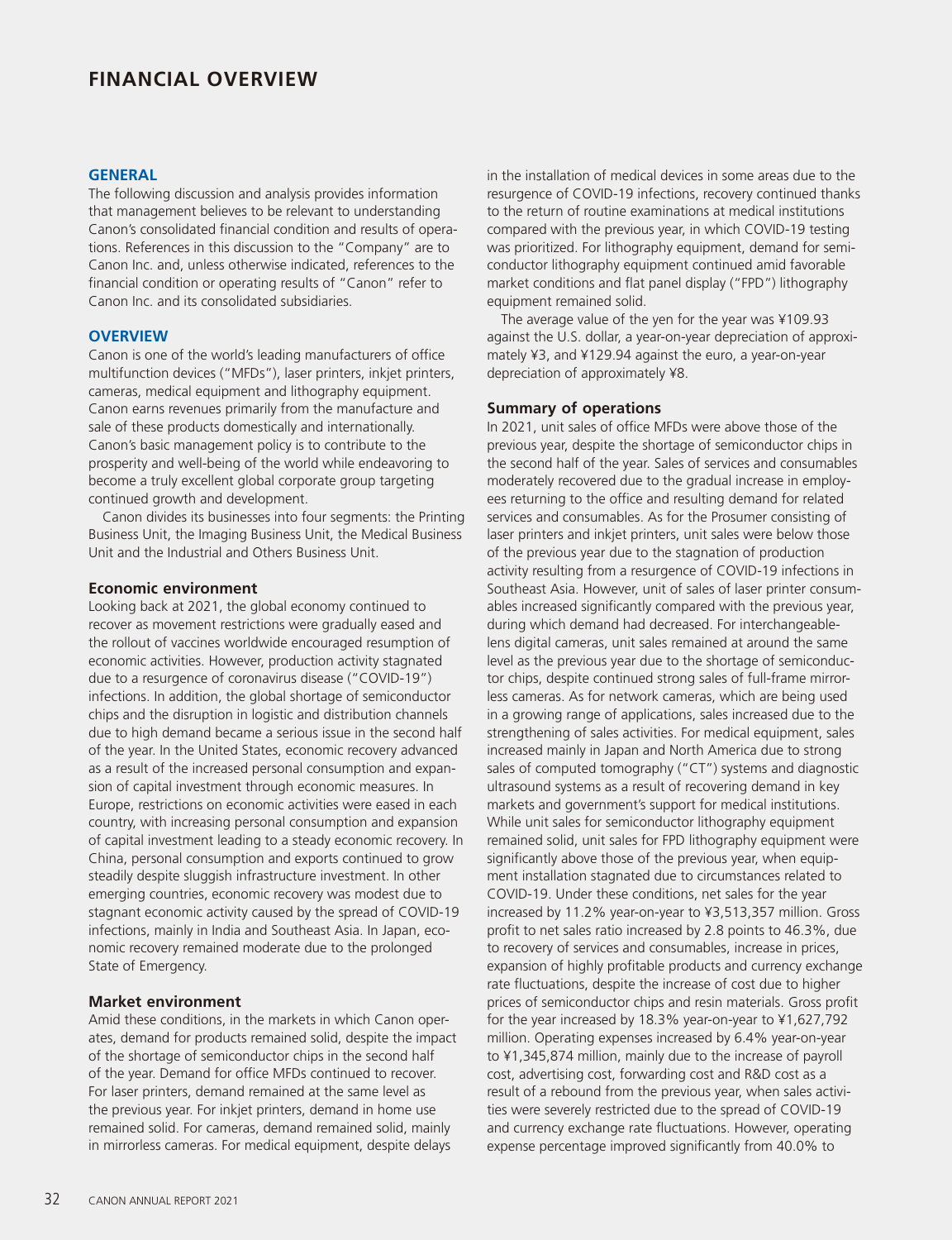38.3% thanks to the results of structural reform and groupwide improvements in productivity. As a result, operating profit increased by 155.0% year-on-year to ¥281,918 million. Other income (deductions) increased by ¥1,055 million yearon-year to ¥20,788 million, due to such factors as valuation gain on securities, while income before income taxes increased by 132.4% year-on-year to ¥302,706 million and net income attributable to Canon Inc. increased by 157.7% year-on-year to ¥214,718 million. Basic net income attributable to Canon Inc. shareholders per share was ¥205.35 for the year, a yearon-year increase of ¥125.98.

Total assets increased by ¥125,274 million to ¥4,750,888 million at December 31, 2021, compared with the end of previous year, mainly due to an increase of inventories resulting from difficulty in procuring parts and recovery production to supplement product supply due to reduced operating rates at production sites, and an increase of goodwill due to the acquisition of Redlen which play an important role in PCCT development. In addition, under the new five-year management plan, Phase VI, of the "Excellent Global Corporation Plan" which started from 2021, Canon regards thorough cash flow management as one of its priority items, and is reinforcing its financial health. In 2021, under management plan, Canon is comprised of the refinancing and the repayment of loans which was provided for the acquisition of Toshiba Medical Systems Corporation (currently, Canon Medical Systems Corporation) resulting in the decrease of long-term loans by ¥170.0 billion. Under these conditions, total liabilities decreased by ¥189,114 million to ¥1,652,459 million at December 31, 2021, compared with the end of previous year, mainly due to a decrease of short-term loans and current portion of long-term debt. Total equity increased by ¥314,388 million to ¥3,098,429 million at December 31, 2021, compared with the end of previous year, mainly due to an increase in retained earnings resulting from a significant increase in profit and an increase in accumulated other comprehensive income due to the depreciation of the yen. Under these conditions, Canon Inc. shareholders' equity as a percentage of total assets increased by 4.8 points to 60.5%.

#### **Key performance indicators**

The following are the key performance indicators ("KPIs") that Canon uses in managing its business. The changes from year to year in these KPIs are set forth in the table shown on the next page.

#### **Net sales and profit ratio**

As Canon pursues the goal to become a truly excellent global corporation, one indicator upon which Canon's management places strong emphasis is revenue. The following are some of the KPIs related to revenue that management considers to be important.

Net sales is one such KPI. Canon derives net sales primarily from the sale of products and, to a lesser extent, provision of services associated with its products. Sales vary depending on such factors as product demand, the number and size of transactions within the reporting period, market acceptance for new products, and changes in sales prices. Other factors involved are market share and market environment. In addition, management considers the evaluation of net sales by product to be important for the purpose of assessing Canon's sales performance in various products, taking into account recent market trends.

Gross profit to net sales ratio is another KPI for Canon. Under the basic policy of Phase VI, Canon has been consistently strengthening business competitiveness and striving to provide highly profitable products with price competitiveness. Furthermore, Canon promotes cost reduction initiatives across the Canon Group through in-house production and automation of assembly processes which integrate the three functions of design, production technology and manufacturing. Canon will continue to actively take these measures to improve Canon's gross profit to net sales ratio.

Operating profit to net sales ratio, income before income taxes to net sales ratio, and R&D expense to net sales ratio are considered to be KPIs by Canon. Canon is focusing on two areas for improvement. Canon is striving to control and reduce its selling, general and administrative expenses as its first key point. Secondly, Canon's R&D policy is designed to maintain adequate spending in core technology to sustain Canon's leading position in its current business areas and to exploit opportunities in other markets. Canon believes such investments will create the basis for future success in its business and operations.

#### **Cash flow management**

Canon also places significant emphasis on cash flow management. The following are the KPIs relating to cash flow management that Canon's management believes to be important.

Inventory turnover measured in days is a KPI because it measures the efficiency of supply chain management. Inventories have inherent risks of becoming obsolete, physically damaged or otherwise decreasing significantly in value, which may adversely affect Canon's operating results. To mitigate these risks, management believes that it is crucial to continue reducing work-in-process inventories by decreasing production lead times in order to promptly recover related product expenses, while balancing risks of supply chain disruptions by optimizing finished goods inventories in order to avoid losing potential sales opportunities.

The debt to total assets ratio is also one of the KPIs. For a manufacturing company like Canon, it generally takes considerable time to realize profit from a business due to lead times required for R&D, manufacturing and sales. Therefore, management believes that it is important to have sufficient financial strength. Canon will continue to reduce its dependency on external funds for capital investments in favor of generating the necessary funds from its own operations.

Canon Inc. shareholders' equity to total assets ratio is another KPI for Canon. Canon believes that its shareholders'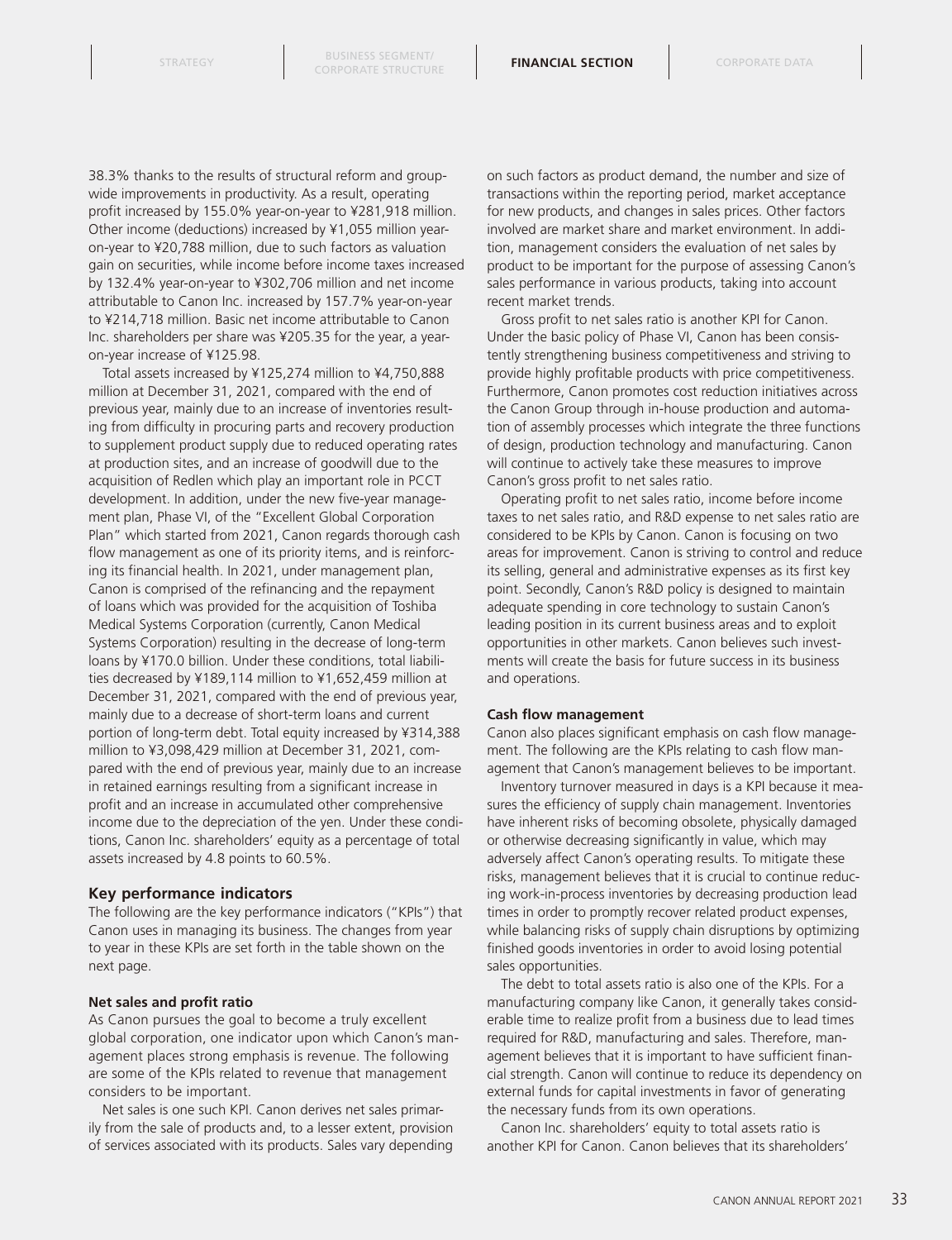equity to total assets ratio measures its long-term sustainability. Canon also believes that achieving a high or rising shareholders' equity ratio indicates that Canon has maintained a strong financial position or further improved its ability to fund debt obligations and other unexpected expenses. In the long-term, Canon's management believes a high shareholders'

equity ratio will enable Canon to maintain a high level of stable investments for its future operations and development. As Canon puts strong emphasis on its R&D activities, management believes that it is important to maintain a stable financial base and, accordingly, a high level of its shareholders' equity to total assets ratio.

## **KEY PERFORMANCE INDICATORS**

|                                                       | 2021      | 2020      | 2019      | 2018      | 2017      |
|-------------------------------------------------------|-----------|-----------|-----------|-----------|-----------|
| Net sales (Millions of yen)                           | 3,513,357 | 3,160,243 | 3,593,299 | 3,951,937 | 4,080,015 |
| Gross profit to net sales ratio                       | 46.3%     | 43.5%     | 44.8%     | 46.4%     | 48.8%     |
| R&D expense to net sales ratio                        | 8.2%      | 8.6%      | 8.3%      | $8.0\%$   | 8.2%      |
| Operating profit to net sales ratio                   | 8.0%      | 3.5%      | 4.9%      | 8.7%      | 7.9%      |
| Income before income taxes to net sales ratio         | 8.6%      | $4.1\%$   | $5.4\%$   | $9.2\%$   | 8.7%      |
| Inventory turnover measured in days                   | 66 days   | 60 days   | 59 days   | 56 days   | 49 days   |
| Debt to total assets ratio                            | 6.8%      | 10.9%     | 10.8%     | $8.2\%$   | 10.2%     |
| Canon Inc. shareholders' equity to total assets ratio | 60.5%     | 55.7%     | 56.3%     | 57.5%     | 55.1%     |

Notes:1. Inventory turnover measured in days is determined by: Inventory divided by net sales for the previous six months, multiplied by 182.5.

2. The increase of the debt to total assets ratio in 2019 was primarily due to adopting Accounting Standards Update ("ASU") No. 2016-02, Leases (Topic 842) Section A. The company includes current operating lease liability and noncurrent operating lease liability as the debt since 2019. If this factor were excluded, the debt to total assets ratio in 2019 is 8.6%.

3. The decrease of the Canon Inc. shareholders' equity to total assets ratio in 2019 was primarily due to adopting ASU No. 2016-02, Leases (Topic 842) Section A. The company includes operating lease right-of-use assets in total assets since 2019. If this factor were excluded, Canon Inc. shareholders' equity to total assets ratio is 57.9%.

4. Canon adopted ASU No. 2017-07 from the quarter beginning January 1, 2018. The adoption of the new presentation requirement of the service cost component and the other components of net benefit cost resulted in reclassification from cost of sales, and selling, general and administrative expenses, and research and development expenses into other income (deductions) for the year ended December 31, 2017.

5. Certain figures for the fiscal years ended December 31, 2019, 2018 and 2017 presented in the table above have been revised from the versions previously disclosed. During the year ended December 31, 2020, Canon corrected an immaterial error in its previously issued consolidated financial statements related to accounting for the Company's and domestic subsidiaries' compensated absence carryforward as disclosed in the previous fiscal year. For further details, please refer to Note 1 (y) of the Notes to Consolidated Financial Statements.

# **CRITICAL ACCOUNTING POLICIES AND ESTIMATES**

The consolidated financial statements are prepared in accordance with U.S. generally accepted accounting principles ("U.S. GAAP") and based on the selection and application of significant accounting policies which require management to make significant estimates and assumptions. These estimates and assumptions include future market conditions, net sales growth rate, gross margin and discount rate. Though Canon believes that the estimates and assumptions are reasonable, actual future results may differ from these estimates and assumptions. In addition, new waves of COVID-19 infections are being seen in some regions, and it is still difficult to predict when COVID-19 will be brought under control. However, each country and region continues to pursue infection control and accelerate economic activities. Actual results and outcomes may differ from management's estimates and assumptions due to risks and uncertainties, including uncertainty in the current economic environment triggered by COVID-19. Canon believes that the following are the more critical judgment areas in the application of its accounting policies that currently affect its financial condition and results of operations.

#### **Revenue recognition**

Canon generates revenue through the sale of products of the Printing Business Unit, the Imaging Business Unit, the Medical Business Unit and the Industrial and Others Unit, supplies and related services under separate contractual arrangements. Revenue is recognized when, or as, control of promised goods or services transfers to customers in an amount that reflects the consideration to which Canon expects to be entitled in exchange for transferring these goods or services.

Revenue from sales of products of the Printing Business Unit, such as office MFDs, laser printers and inkjet printers, and the Imaging Business Unit, such as digital cameras, is primarily recognized upon shipment or delivery, depending upon when the customer obtains controls of these products.

Revenue from sales of equipment of the Medical Business Unit and the Industrial and Others Business Unit that are sold with customer acceptance provisions related to their functionality including certain medical equipment such as CT systems and MRI systems, and lithography equipment such as semiconductor and FPD lithography equipment, is recognized when the equipment is installed at the customer site and the agreedupon specifications are objectively satisfied and confirmed.

Most of Canon's service revenue is generated from maintenance service in the products of the Printing Business Unit and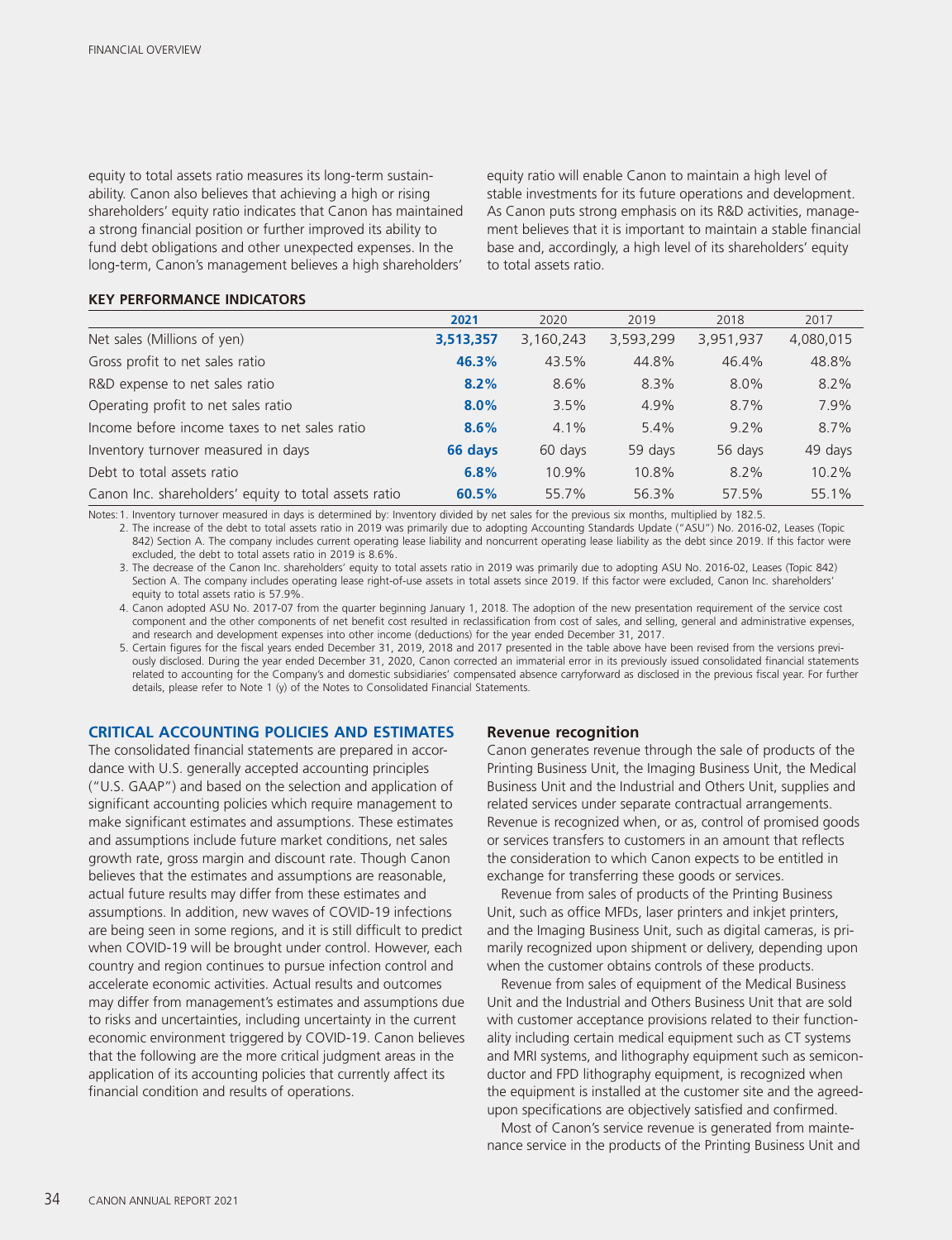the Medical Business Unit which is recognized over time. For the service contracts of the products of the Printing Business Unit, the customer typically pays a variable amount based on usage, a stated fixed fee or a stated base fee plus a variable amount which frequently include the provision of consumables as well as break fix activities. The majority portion of service revenue from the products of the Printing Business Unit is recognized as billed since the invoiced amount directly correlates with the value to the customer of the underlying performance obligation to date. For the service contracts of the products of the Medical Business Unit, the customer typically pays a stated fixed fee for the stand ready maintenance service and revenue is recognized ratably over the contract period.

The majority of service arrangements for the products of the Printing Business Unit are executed in combination with related products. Transaction prices for products and services need to be allocated to each performance obligation on a relative standalone selling price basis where judgements are required. Canon estimates the standalone selling price using a range of prices that would meet the allocation objective based on all the information that is reasonably available including market conditions and other observable inputs. If transaction prices of the product or service contracts are not within the acceptable range, then the revenue is subject to allocation based on the estimated standalone selling prices. Canon recognizes the incremental costs of obtaining a contract as an expense when related products of the Printing Business Unit are sold.

Revenue from sales of certain industrial equipment which do not have alternative use and for which Canon has enforceable right to payment to the customers for the performance completed to date is recognized over time with progress towards completion measured using the cost based input method as the basis to recognize revenue and an estimated margin. Provisions for estimated losses on uncompleted contracts are made in the period in which such losses become evident. Changes in job performance, job conditions, estimated margin and final contract settlements may result in revisions to projected costs and revenue and are recognized in the period in which the revisions to estimates are identified and the amounts can be reasonably estimated. Factors that may affect future project costs and margins include, production efficiencies, availability and costs of labor and materials. These factors can impact the accuracy of Canon's estimates and materially impact future reported revenue and cost of sales.

The transaction prices that Canon is entitled to receive in exchange for transferring goods or services to the customer include certain forms of variable consideration, including product discounts, customer promotions and volume-based rebates mainly for the products of the Imaging Business Unit, which are sold predominantly through distributors and retailers. Canon includes estimated amounts in the transaction price only to the extent it is probable that a significant reversal of cumulative revenue recognized will not occur when the uncertainty associated with the variable consideration is resolved.

Variable considerations are estimated based upon historical trends and other known factors at the time of sale, and are subsequently adjusted in each period based on current information. In addition, Canon may provide a right of return on its products for a short time period after a sale. These rights are accounted for as variable consideration when determining the transaction price, and accordingly Canon recognizes revenue based on the estimated amount to which Canon expects to be entitled after considering expected returns.

Taxes collected from customers and remitted to governmental authorities are excluded from revenues in the consolidated statements of income.

#### **Allowance for credit losses**

Allowance for credit losses for trade and finance receivables is maintained for all customers based on ASC 326 "Financial Instruments – Credit Losses," considering various factors, including aging analysis, macroeconomic conditions and historical experience. An additional reserve for individual accounts is recorded when Canon becomes aware of a customer's inability to meet its financial obligations, such as in the case of bankruptcy filings. If circumstances related to customers change, estimates of the recoverability of receivables would be further adjusted. When all collection options are exhausted including legal recourse, the accounts or portions thereof are deemed to be uncollectable and charged against the allowance.

# **Valuation of inventories**

Inventories are stated at the lower of cost or net realizable value. Cost is determined by the average method for domestic inventories and principally the first-in, first-out method for overseas inventories. Net realizable value is the estimated selling price in the ordinary course of business less the estimated costs of completion and the estimated costs necessary to make a sale. Canon routinely reviews its inventories for their salability and for indications of obsolescence to determine if inventories should be written down to market value. Judgments and estimates must be made and used in connection with establishing such allowances in any accounting period. In estimating the net realizable value of its inventories, Canon considers the age of the inventories and the likelihood of spoilage or changes in market demand for its inventories.

#### **Impairment of long-lived assets**

Long-lived assets, such as property, plant and equipment, and acquired intangibles subject to amortization, are reviewed for impairment whenever events or changes in circumstances indicate that the carrying amount of an asset may not be recoverable. If the carrying amount of the asset exceeds its estimated sum of undiscounted future cash flows, an impairment charge is recognized in the amount by which the carrying amount of the asset exceeds the fair value of the asset. Determining the fair value of the asset involves the use of estimates and assumptions.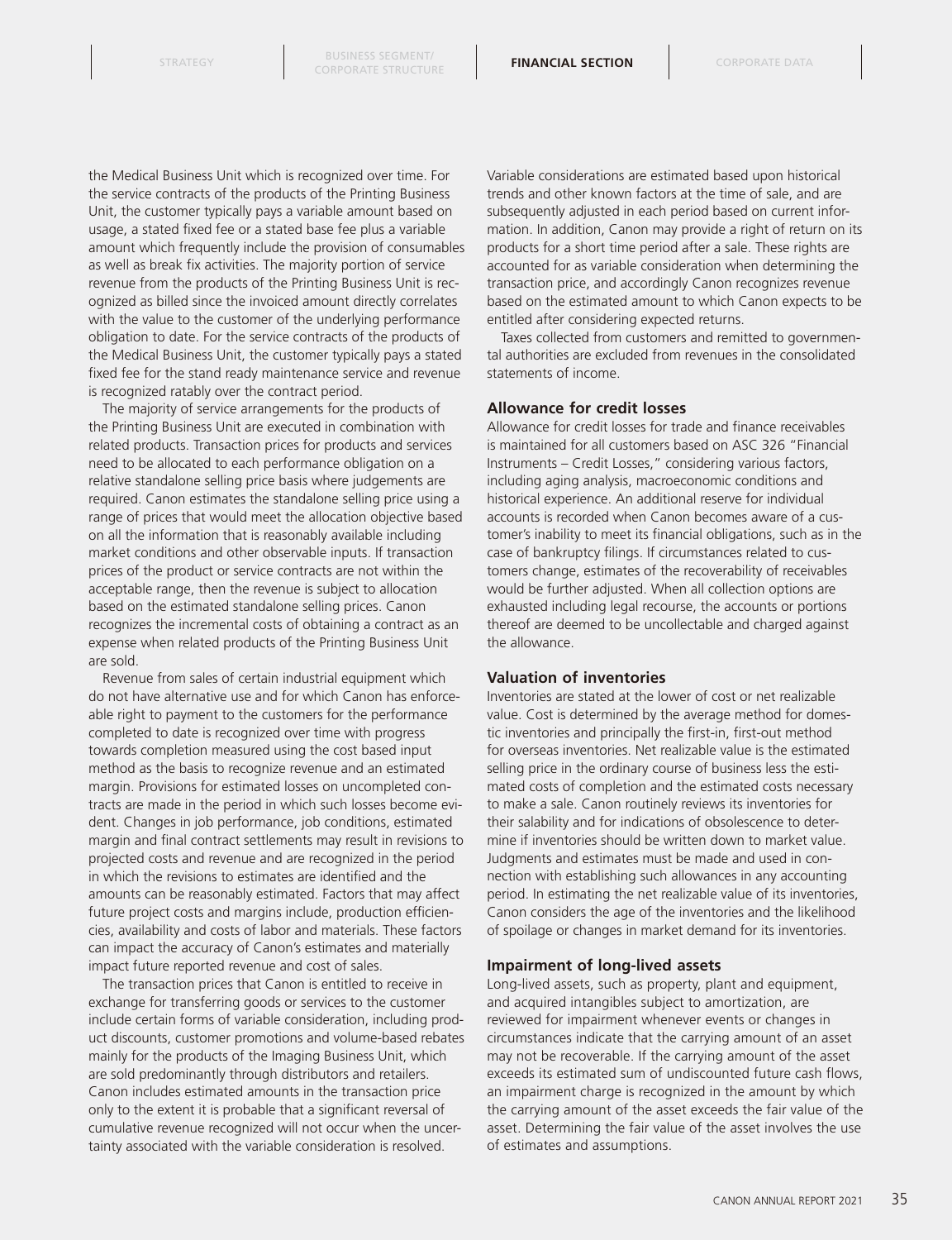# **Property, plant and equipment**

Property, plant and equipment are stated at cost. Depreciation is calculated principally by the declining-balance method, except for certain assets which are depreciated by the straightline method over the estimated useful lives of the assets.

# **Lease**

As for lessor accounting, Canon provides leasing arrangement to its customers primarily for the sale of office products. Revenue from the sale of these products under sales-type leases is recognized at the inception of the lease. Interest income on sales-type leases and direct-financing leases is recognized over the life of each respective lease using the interest method. Leases not qualifying as sales-type leases or direct-financing leases are accounted for as operating leases and related revenue is recognized ratably over the lease term. When product leases are bundled with maintenance contracts, revenue is allocated based upon the estimated standalone selling prices of the lease and non-lease components. Lease components generally include product and financing while non-lease components generally consist of maintenance contracts and supplies. Some of the contracts include options to extend or to terminate the lease. Canon takes such options into account to determine the lease term when it is reasonably certain that the customers will exercise these options. The majority of Canon's lease contracts do not contain bargain purchase options for their customers.

As for lessee accounting, Canon has operating and finance leases for various assets including office buildings, warehouses, employees' accommodations, and vehicles. Canon determines if an arrangement is a lease at the inception of each contract. Some of the contracts include options to extend or to terminate the lease. Canon takes such options into accounts to determine the lease term when it is reasonably certain that it will exercise these options. Canon's lease arrangements do not contain material residual value guarantees or material restrictive covenants. As a rate implicit in most of Canon's leases cannot be determined, Canon uses incremental borrowing rate based on the information available at commencement to determine the present values of lease payments. Canon has lease contracts with lease and non-lease components, which are accounted for separately. Canon allocates the consideration in the lease contract to the lease and non-lease components based upon the estimated standalone prices. Costs associated with operating lease assets are recognized on a straight-line basis over the term of the lease.

# **Business combinations**

Acquisitions are accounted for using the acquisition method of accounting. The acquisition method of accounting requires the identification and measurement of all acquired tangible and intangible assets and assumed liabilities at their respective fair values, as of the acquisition date. The determination of the fair value of net assets acquired involves significant judgment and estimates, such as future cash flow projections, appropriate discount and capitalization rates and other estimates based on available market information. Estimates of future cash flows are based on a number of factors including operating results, known and anticipated trends, as well as market and economic conditions.

# **Goodwill and other intangible assets**

Goodwill and other intangible assets with indefinite useful lives are not amortized, but are instead tested for impairment annually in the fourth quarter of each year, or more frequently if indicators of potential impairment exist. All goodwill is assigned to the reporting unit or units that benefit from the synergies arising from each business combination. If the carrying amount assigned to the reporting unit exceeds the fair value of the reporting unit, Canon recognizes an impairment charge in an amount equal to that excess, limited to the total amount of goodwill allocated to that reporting unit. Fair value of a reporting unit is determined primarily based on the discounted cash flow analysis which involves estimates of projected future cash flows and discount rates. Estimates of projected future cash flows are primarily based on Canon's forecast of future growth rates. Estimates of discount rates are determined based on the weighted average cost of capital, which considers primarily market and industry data as well as specific risk factors. Canon has completed its impairment test in the fourth quarter of 2021 and determined that there were no reporting units that were at risk of failing the impairment test as the fair value of each reporting unit substantially exceeded its respective carrying amount. However, with regard to goodwill attributed to the Medical Reporting Unit, fair values in excess of reported carrying values as a percentage is lower than other reporting units. As a result, a future reduction in cash flows of the related business, could trigger an impairment. The goodwill related to this reporting unit as of December 31, 2021 is ¥537,183 million. Future cash flows for the Medical Reporting Unit were based on a mid-term management plan that considered the future market growth of medical equipment and growth in geographies where Canon operates its medical business. Intangible assets with finite useful lives consist primarily of software, trademarks, patents and developed technology, license fees and customer relationships, which are amortized using the straight-line method. The estimated useful lives of software are from 3 years to 8 years, trademarks are 15 years, patents and developed technology are from 5 years to 21 years, license fees are 8 years, and customer relationships are from 7 years to 15 years, respectively.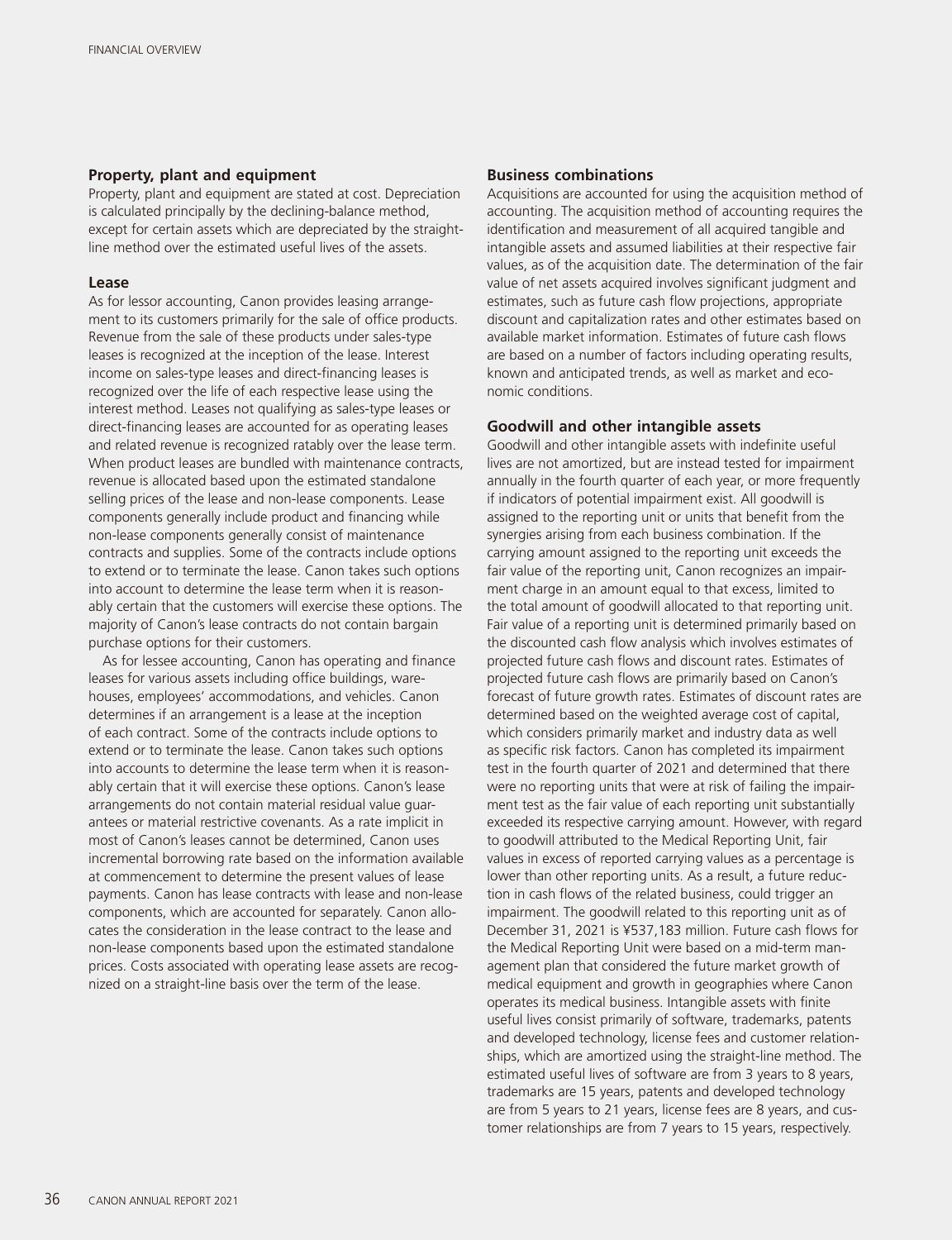# **Income tax uncertainties**

Canon considers many factors when evaluating and estimating income tax uncertainties. These factors include an evaluation of the technical merits of the tax positions as well as the amounts and probabilities of the outcomes that could be realized upon settlement. The actual resolutions of those uncertainties will inevitably differ from those estimates, and such differences may be material to the financial statements.

# **Valuation of deferred tax assets**

Canon currently has significant deferred tax assets, which are subject to periodic recoverability assessments. Realization of Canon's deferred tax assets is principally dependent upon its achievement of projected future taxable income. Canon's judgments regarding future profitability may change due to future market conditions, its ability to continue to successfully execute its operating activities and other factors. Any changes in these factors may require possible recognition of significant valuation allowances to reduce the net carrying value of these deferred tax asset balances. When Canon determines that certain deferred tax assets may not be recoverable, the amounts, which may not be realized, are charged to income tax expense and will adversely affect net income.

#### **Employee retirement and severance benefit plans**

Canon has significant employee retirement and severance benefit obligations that are recognized based on actuarial valuations. Inherent in these valuations are key assumptions, including discount rates and expected return on plan assets. Management must consider current market conditions, including changes in interest rates, in selecting these assumptions. Other assumptions include assumed rate of increase in compensation levels, mortality rate, and withdrawal rate. Changes in assumptions inherent in the valuation are reasonably likely to occur from period to period. Actual results that differ from the assumptions are accumulated and amortized over future periods and, therefore, generally affect future pension expenses. While management believes that the assumptions used are appropriate, the differences may affect employee retirement and severance benefit costs in the future.

In preparing its financial statements for 2021, Canon estimated a weighted-average discount rate used to determine benefit obligations of 0.5% for Japanese plans and 1.5% for foreign plans and a weighted-average expected long-term rate of return on plan assets of 3.0% for Japanese plans and 4.4% for foreign plans. In estimating the discount rate, Canon uses available information about rates of return on high-quality fixed-income government and corporate bonds currently available and expected to be available during the period to the maturity of the pension benefits. Canon establishes the

expected long-term rate of return on plan assets based on management's expectations of the long-term return of the various plan asset categories in which it invests. Management develops expectations with respect to each plan asset category based on actual historical returns and its current expectations for future returns.

Decreases in discount rates lead to increases in actuarial pension benefit obligations which, in turn, could lead to an increase in service cost and amortization cost through amortization of actuarial gain or loss, a decrease in interest cost, and vice versa. For 2021, a decrease of 50 basis points in the discount rate increases the projected benefit obligation by approximately ¥96,008 million. The net effect of changes in the discount rate, as well as the net effect of other changes in actuarial assumptions and experience, is deferred until subsequent periods.

Decreases in expected returns on plan assets may increase net periodic benefit cost by decreasing the expected return amounts, while differences between expected value and actual fair value of those assets could affect pension expense in the following years, and vice versa. For 2021, a decrease of 50 basis points in the expected long-term rate of return on plan assets would increase approximately ¥5,758 million in net periodic benefit cost. Canon multiplies management's expected long-term rate of return on plan assets by the value of its plan assets to arrive at the expected return on plan assets that is included in pension expense. Canon defers recognition of the difference between this expected return on plan assets and the actual return on plan assets. The net deferred amount affects future pension expense.

Canon recognizes the funded status (i.e., the difference between the fair value of plan assets and the projected benefit obligations) of its pension plans in its consolidated balance sheets, with a corresponding adjustment to an accumulated other comprehensive income (loss), net of tax.

#### **Environmental Liabilities**

Liabilities for environmental remediation and other environmental costs are accrued when environmental assessments or remedial efforts are probable and the costs can be reasonably estimated, and are included in other noncurrent liabilities in the consolidated balance sheets. Such liabilities are adjusted as further information develops or circumstances change. Costs of future obligations are not discounted to their present values.

# **Recently Issued Accounting Guidance**

Please refer to Note 1 of the Notes to Consolidated Financial Statements.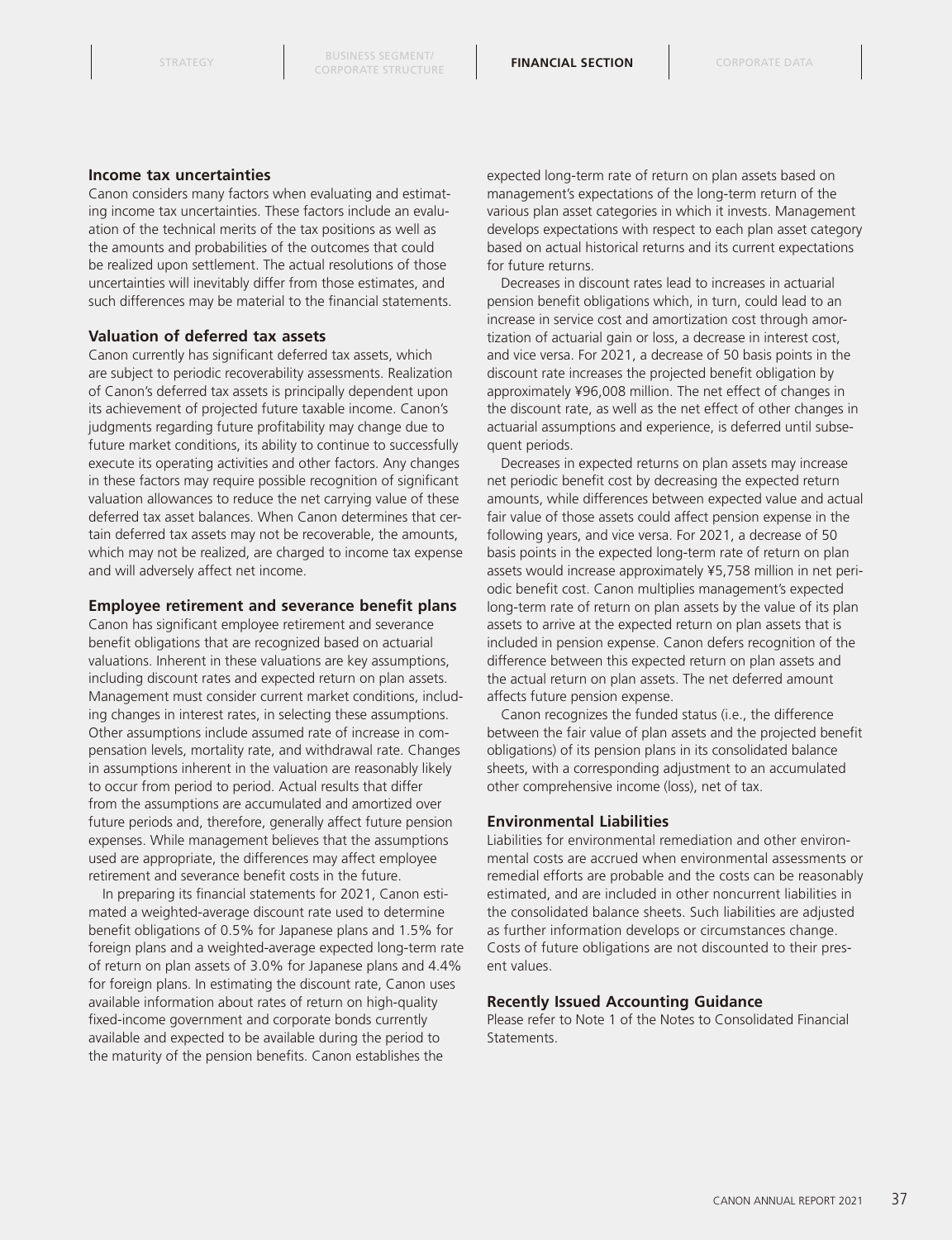# **CONSOLIDATED RESULTS OF OPERATIONS**

**SUMMARY OF OPERATIONS**

|                                       | Millions of yen |           |           |          |           |  |
|---------------------------------------|-----------------|-----------|-----------|----------|-----------|--|
|                                       | 2021            | change    | 2020      | change   | 2019      |  |
| Net sales                             | 3,513,357       | $+11.2%$  | 3,160,243 | $-12.1%$ | 3,593,299 |  |
| Products and Equipment                | 2,804,680       | $+12.6%$  | 2.489.829 | $-12.2%$ | 2,835,428 |  |
| Services                              | 708.677         | $+5.7%$   | 670.414   | $-11.5%$ | 757,871   |  |
| Operating profit                      | 281,918         | $+155.0%$ | 110.547   | $-36.6%$ | 174,420   |  |
| Income before income taxes            | 302,706         | $+132.4%$ | 130.280   | $-33.4%$ | 195,493   |  |
| Net income attributable to Canon Inc. | 214,718         | $+157.7%$ | 83,318    | $-33.3%$ | 124,964   |  |

Note: See note to KEY PERFORMANCE INDICATORS

# **Sales**

In the current business term, on a global basis, the economic recovery continued. In such an environment, although production activity stagnated due to a resurgence of COVID-19 infections and a shortage of semiconductor chips, Canon's consolidated net sales in 2021 totaled ¥3,513,357 million, an increase of 11.2% from the previous year largely due to a recovery of demand in each segment. Net sales of products and equipment totaled ¥2,804,680 million, a year-onyear increase of 12.6%, while net sales of services totaled ¥708,677 million, a year-on-year increase of 5.7%.

Overseas operations are significant to Canon's operating results and generated 76.4% of total net sales in 2021. Such sales are denominated in the applicable local currencies and are subject to fluctuations in the value of the yen relative to those currencies. Despite efforts to reduce the impact of currency fluctuations on operating results, including localization of manufacturing in some regions along with procuring parts and materials from overseas suppliers, Canon believes such fluctuations have had and will continue to have a significant effect on its results of operations.

The average value of the yen during the year was ¥109.93 against the U.S. dollar, a year-on-year depreciation of approximately ¥3, and ¥129.94 against the euro, a year-on-year



depreciation of approximately ¥8. The effects of foreign exchange rate fluctuations positively affected net sales by approximately ¥110,830 million in 2021. This favorable impact consisted of approximately ¥38,624 million of favorable impact for the U.S. dollar denominated sales and favorable impact of ¥47,967 million for the euro denominated sales, and favorable impact of ¥24,239 million for other foreign currency denominated sales.

# **Cost of sales**

Cost of sales principally reflects the cost of raw materials, parts and labor used by Canon in the manufacture of its products. A portion of the raw materials used by Canon is imported or includes imported materials. Many of these raw materials are subject to fluctuations in world market prices accompanied by fluctuations in foreign exchange rates that may affect Canon's cost of sales. Other components of cost of sales include depreciation expenses, maintenance expenses, light and fuel expenses, and rent expenses. In 2021, Canon promoted cost reduction such as a common platform of office MFDs, although Canon was affected by rising prices of parts and materials, mainly semiconductor chips and resin materials, as well as by rising transportation costs due to the high demand for international freight transport. Under these conditions, the ratios of cost of sales to net sales for 2021 and 2020 were 53.7% and 56.5%, respectively. Cost of sales as a percentage of net sales decreased by 2.8 points.

# **Gross profit**

Canon's gross profit in 2021 increased by 18.3% to ¥1,627,792 million from 2020. The gross profit to net sales ratio also increased by 2.8 points to 46.3%. The increase in the gross profit and gross profit to net sales ratio were mainly due to the cost reduction mentioned above, recovery of services and consumables due to a recovery in office occupancy rates, maintained levels of sales volumes and price levels for the EOS R5 and EOS R6 full-frame mirrorless cameras, expansion of the lineup to 26 lenses through the addition of 8 new products of RF-series interchangeable lenses which is a dedicated lens for full-frame mirrorless cameras and currency exchange rate fluctuations. canier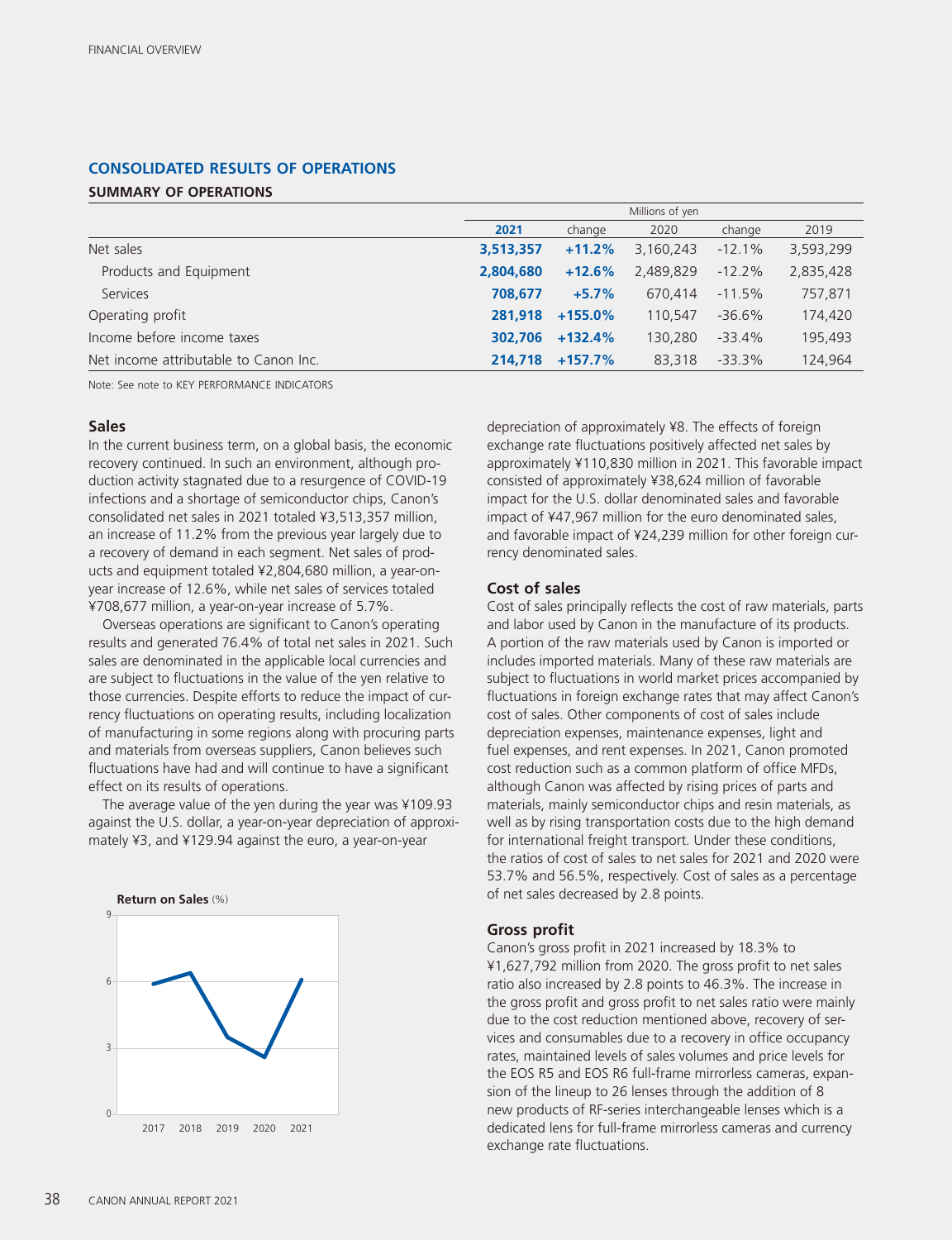# **Operating expenses**

The major components of operating expenses are payroll, R&D, advertising expenses and other marketing expenses. Operating expenses in 2021 increased by 6.4% year on year to ¥1,345,874 million, mainly due to a rebound from the previous year, when sales activities were severely restricted due to the spread of COVID-19 infections and currency exchange rate fluctuations. However, operating expenses as a percentage of net sales decreased by 1.7 points to 38.3% due to the promotion of structural reform of sales organizations, as well as reducing business trips through the use of video conferencing systems. As a result, Canon managed to appropriately control expenses in response to the growth in net sales and to control the growth of expenses.

# **Operating profit**

Operating profit in 2021 increased by 155.0% from 2020 to a total of ¥281,918 million. The operating profit to net sales ratio increased by 4.5 points to 8.0% from 2020.

### **Other income (deductions)**

Other income (deductions) for 2021 was ¥20,788 million, an increase of ¥1,055 million from 2020 mainly due to such factors as valuation gain on securities.

#### **Income before income taxes**

Income before income taxes in 2021 was ¥302,706 million, an increase of 132.4% from 2020, and constituted 8.6% of net sales.

#### **Income taxes**

Income taxes in 2021 increased by ¥37,529 million from 2020. The effective tax rate for 2021 was 23.7%, which was lower than the statutory tax rate in Japan. This resulted from a combination of factors such as the increase in tax credits of R&D expenses, the lower effective tax rates at foreign subsidiaries compared to the statutory tax rate in Japan and the reversal of the valuation allowances recognized by foreign subsidiaries owing to the improvement of the entities' profitability.

#### **Net income attributable to Canon Inc.**

As a result, net income attributable to Canon Inc. in 2021 increased by 157.7% to ¥214,718 million, which represents 6.1% of net sales. Net income attributable to Canon Inc. as a percentage of net sales increased by 2.6 points from 2019 before COVID-19 infections due to the structural reform and measures to improve profitability.

# **Segment information**

Canon operates four segments: the Printing Business Unit, the Imaging Business Unit, the Medical Business Unit and the Industrial and Others Business Unit.

- **The Printing Business Unit** mainly includes Office MFDs / Document solutions / Laser MFPs / Laser printers / Inkjet printers / Image scanners / Calculators / Digital continuous feed presses / Digital sheet-fed presses / Large format printers
- **The Imaging Business Unit** mainly includes Interchangeable-lens digital cameras / Interchangeable lenses / Digital compact cameras / Compact photo printers / Network cameras / Video management software / Video content analytics software / Digital camcorders / Digital cinema cameras / Broadcast equipment / Multimedia projectors
- **The Medical Business Unit** mainly includes CT systems / Diagnostic ultrasound systems / Diagnostic X-ray systems / MRI systems / Clinical chemistry analyzers / Digital radiography systems / Ophthalmic equipment
- **The Industrial and Others Business Unit** mainly includes Semiconductor lithography equipment / FPD lithography equipment / OLED display manufacturing equipment / Vacuum thin-film deposition equipment / Die bonders / Handy terminals / Document scanners

#### **Operating results by segment**

Please refer to the table of sales by segment in Note 23 of the Notes to Consolidated Financial Statements.

Within the Printing Business Unit, unit sales of office MFDs increased compared with the previous year as the imageRUN-NER ADVANCE DX series saw solid demand and demand for MFDs continued to recover despite the shortage of semiconductor chips. Sales of services and consumables increased due to a recovery in office occupancy rates. For equipment in the production printing market, the varioPRINT iX series of high-speed sheet-fed color inkjet presses earned favorable reviews, and sales of services and consumables increased due to the recovery. As for laser printers, unit sales decreased compared with the previous year due to stagnation of production activity resulting from the resurgence of COVID-19 infections in Southeast Asia. However, sales of consumables increased significantly compared with the previous year, during which time demand had decreased. For inkjet printers, unit sales were below those of the previous year due to stagnation of production activity in Southeast Asia. However, unit sales of refillable ink tank printers were above those of the previous year due to solid global demand. Total sales were above those of the previous year due to a focus on higherpriced models. In addition, profitability improved due to a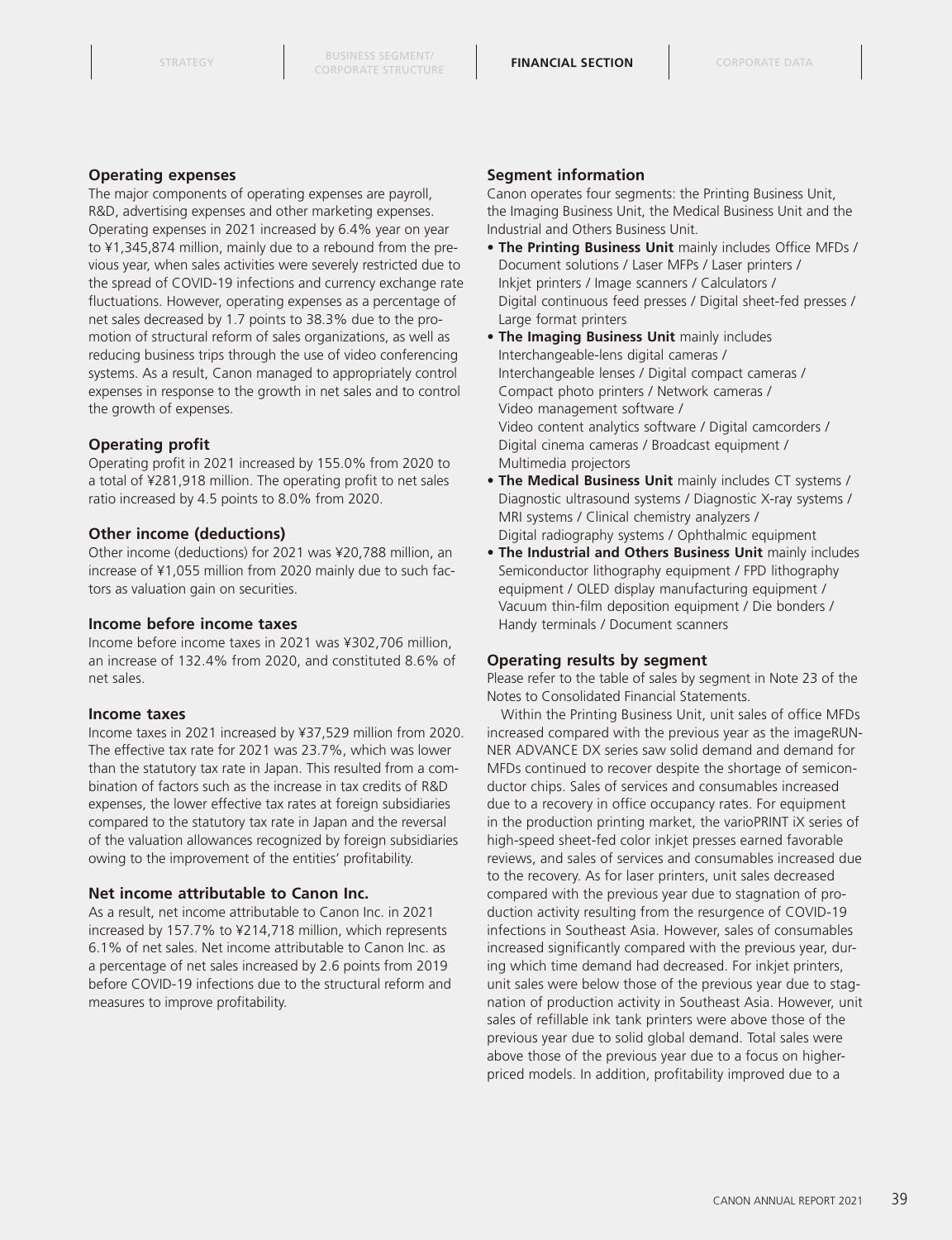cost reduction as a result of common platformization and product mix as a result of increase of service profit due to a recovery in office occupancy rates, although operating costs increased due to a rebound from the previous year, when sales activities were severely restricted due to the spread of COVID-19. These factors resulted in total sales for the business unit of ¥1,938,847 million, a year-on-year increase of 7.4%, while income before income taxes increased by 53.1% year-on-year to ¥232,952 million.

As for the Imaging Business Unit, unit sales of interchangeablelens digital cameras were the same level as the previous year, despite the shortage of semiconductor chips. The price level was maintained even after more than a year since the EOS R5 and EOS R6 full-frame mirrorless cameras were released. In addition, unit sales of RF-series interchangeable lenses increased significantly due to the synergistic effects with the cameras. As for network cameras, despite the continued impact of COVID-19, sales increased mainly as a result of strengthening sales activities for such diversified applications as monitoring of congested and confined spaces as well as conventional market needs including crime prevention and disaster monitoring tools. In addition, profitability improved due to the accelerated shift to highly profitable products such as EOS R system cameras and interchangeable lenses, although operating costs increased due to a rebound from the previous year, when sales activities were severely restricted due to the spread of COVID-19. These factors resulted in total sales for the business unit of ¥653,532 million, a year-onyear increase of 20.7%, while income before income taxes increased by 1,484.5% year-on-year to ¥78,462 million.

As for the Medical Business Unit, although the resurgence

of COVID-19 infections and the shortage of semiconductor chips and shipping containers had an impact on production and installation, sales remained solid due to returning routine examinations at medical institutions. Sales of CT systems and diagnostic ultrasound systems increased mainly due to capitalizing on opportunities with medical institutions in Japan supported by the government and recovering demand in the North America. In addition, profitability improved due to a cost reduction as a result of volume discount based on business expansion. These factors resulted in total sales for the business unit of ¥480,362 million, a year-on-year increase of 10.2%, while income before income taxes increased by 34.3% yearon-year to ¥34,296 million, recording highs for both sales and income before income taxes for the Medical Business Unit.

As for the Industrial and Others Business Unit, regarding semiconductor lithography equipment, unit sales increased compared with the previous year due to strong demand in a wide range of products such as sensors and memory. For FPD lithography equipment, demand for panels used in devices including laptops, tablets and high-resolution display panels remained strong. As a result, unit sales increased significantly compared with the previous year, when equipment installation stagnated due to circumstances related to COVID-19. In addition, these products are mostly manufactured at the domestic manufacturing facilities where impacts of COVID-19 related production disruption were very limited resulting in continuous production activities with better cost reduction. These factors resulted in total sales for the business unit of ¥545,742 million, a year-on-year increase of 18.2%, while income before income taxes totaled ¥44,650 million, a year-on-year increase of 105.9%.





#### **Sales by Geographic Area** (Billions of yen) **Sales by Geographic Area** (Billions of yen)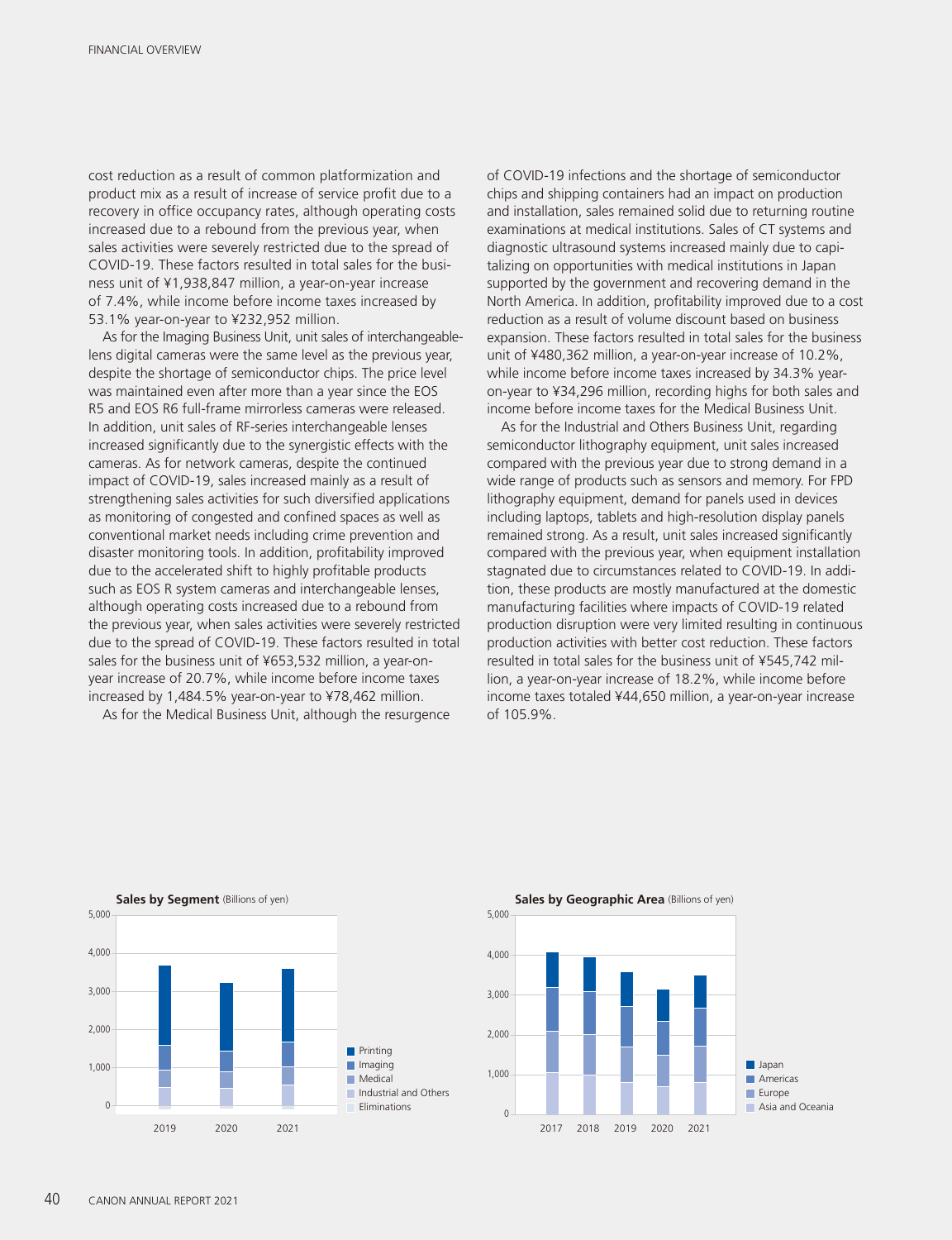# **SALES BY SEGMENT**

|                       | Millions of yen |          |           |          |           |
|-----------------------|-----------------|----------|-----------|----------|-----------|
|                       | 2021            | change   | 2020      | change   | 2019      |
| Printing              | 1,938,847       | $+7.4%$  | 1,804,427 | $-13.8%$ | 2,092,464 |
| Imaging               | 653,532         | $+20.7%$ | 541.314   | $-18.2%$ | 661,706   |
| Medical               | 480,362         | $+10.2%$ | 436.074   | $-0.6%$  | 438.525   |
| Industrial and Others | 545.742         | $+18.2%$ | 461,522   | $-6.5%$  | 493.784   |
| Eliminations          | (105, 126)      |          | (83,094)  |          | (93, 180) |
| Total                 | 3,513,357       | $+11.2%$ | 3,160,243 | $-12.1%$ | 3,593,299 |

Note: Based on the realignment of Canon's internal reporting and management structure, from 2021, Canon has changed the name and structure of segments from Office Business Unit, Imaging System Business Unit, Medical System Business Unit and Industry and Others Business Unit to Printing Business Unit, Imaging Business Unit, Medical Business Unit, and Industrial and Others Business Unit. Major changes include moving Inkjet printers from Imaging System Business Unit to the Printing Business Unit, the same business unit as Office MFDs and Laser MFPs, and moving Network cameras from Industry and Others Business Unit to the Imaging Business Unit, the same business unit as Interchangeable-lens digital cameras. Net sales by segments for the fiscal years ended December 31, 2020 and 2019 also have been reclassified.

# **SALES BY GEOGRAPHIC AREA**

|                  | Millions of yen |          |           |          |           |
|------------------|-----------------|----------|-----------|----------|-----------|
|                  | 2021            | change   | 2020      | change   | 2019      |
| Japan            | 830,378         | $+3.0%$  | 806.305   | $-7.6\%$ | 872.534   |
| Americas         | 968.839         | $+13.7%$ | 852.451   | $-17.2%$ | 1,029,078 |
| Europe           | 894.898         | $+12.5%$ | 795.616   | $-9.8%$  | 882,480   |
| Asia and Oceania | 819,242         | $+16.1%$ | 705.871   | $-12.8%$ | 809.207   |
| Total            | 3,513,357       | $+11.2%$ | 3,160,243 | $-12.1%$ | 3,593,299 |

Note: This summary of net sales by geographic area is determined by the location where the product is shipped to the customers.

## **Sales by geographic area**

Please refer to the table of sales by geographic area in Note 23 of the Notes to Consolidated Financial Statements.

In Japan, net sales increased by 3.0% from the previous year mainly owing to an increase in sales of CT systems and diagnostic ultrasound systems mainly due to capitalizing on opportunities with medical institutions.

In the Americas, net sales increased by 13.7% from the previous year mainly owing to an increase in sales of most products mainly due to the recovery from the decline of the demand caused by COVID-19.

In Europe, net sales increased by 12.5% from the previous year mainly owing to an increase in sales of most products mainly due to the recovery from the decline of the demand caused by COVID-19.

In Asia and Oceania, net sales increased by 16.1% from the previous year mainly owing to an increase in sales of most products mainly due to the recovery from the decline of the demand caused by COVID-19.

# **FOREIGN OPERATIONS AND FOREIGN CURRENCY TRANSACTIONS**

Canon's marketing activities are performed by subsidiaries in various regions in local currencies, while the cost of sales is generally in yen. Given Canon's current operating structure, appreciation of the yen has a negative impact on net sales and the gross profit to net sales ratio. To reduce the financial risks

from changes in foreign exchange rates, Canon utilizes derivative financial instruments, which consist principally of forward currency exchange contracts.

The operating profit on foreign operation sales is usually lower than that from domestic operations because foreign operations consist mainly of marketing activities. Marketing activities are generally less profitable than production activities, which are mainly conducted by the Company and its domestic subsidiaries. Please refer to the table of geographic information in Note 23 of the Notes to Consolidated Financial Statements.

# **LIQUIDITY AND CAPITAL RESOURCES**

Canon's basic policy for financial strategies is to maintain a sound financial position through consistent cash flow management, and the two basic principles of cash flow management are as follows:

- Canon strives to improve a highly profitable structure by further improving the profitability of existing businesses and accelerating the growth of new businesses.
- Canon strives to maintain financial soundness by keeping total capital investments for medium-term business expansion and growth within the range of depreciation and amortization expenses. However, Canon plans to actively engage in large-scale M&A for growth strategies, and also raises external funds as needed.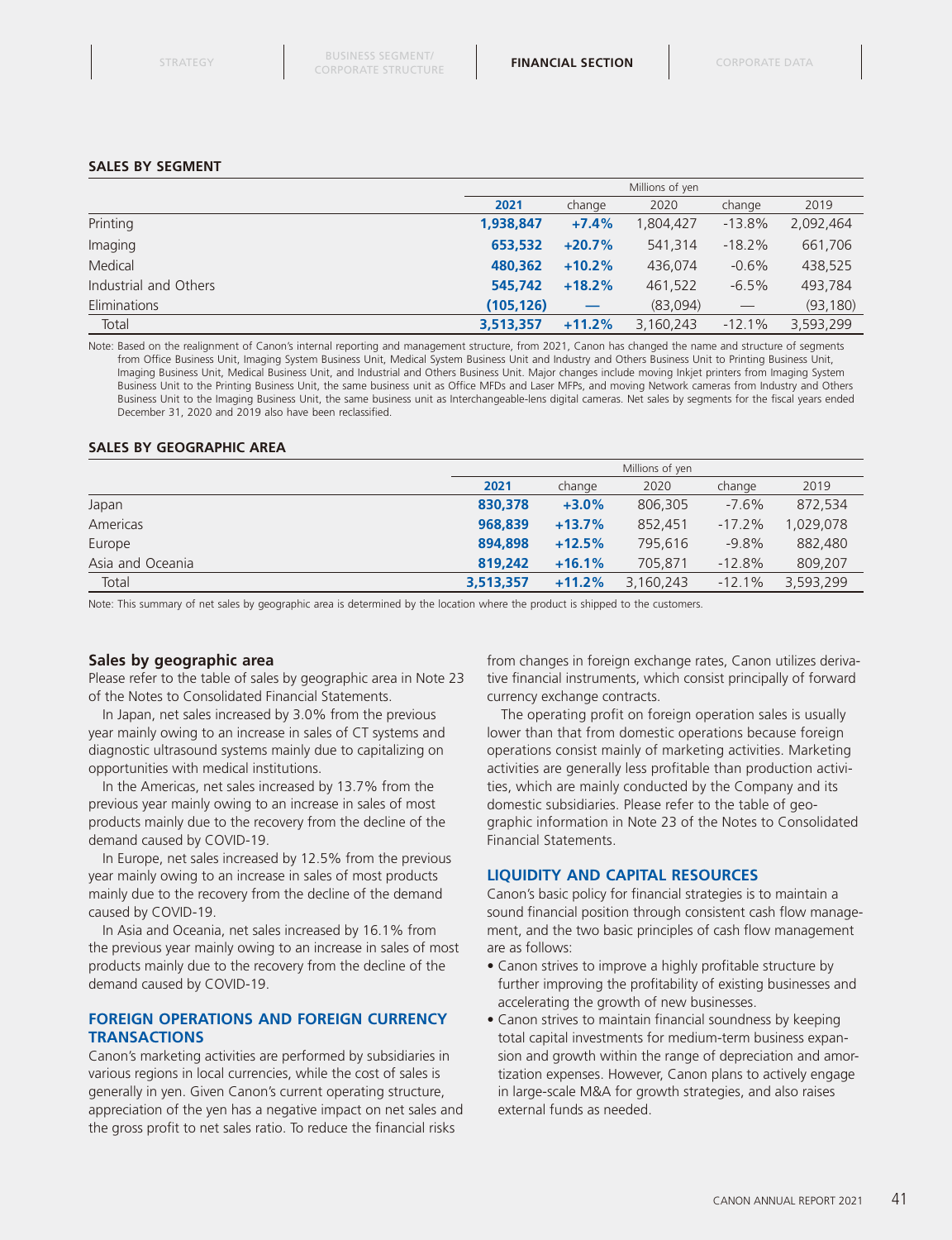# *Raising Funds (Cash-In)*

Canon is basically funded by net cash provided by operating activities. In procuring funds, Canon considers terms, currencies and methods in light of financial market conditions, and selects the most appropriate instrument from a variety of options.

# *Use of Funds (Cash-Out)*

The principal use of cash is determined in accordance with the following priorities.

**•** Investment for growth such as capital investment, R&D, M&A, etc.:

Canon values M&A as an option for early development and expansion of new businesses. The selection of investment targets is based on the growth potential and size of the market, and on the market being highly compatible with the Canon's business domains and technologies.

**•** Return to shareholders:

Canon returns profits to shareholders stably and aggressively, mainly in the form of a dividend, taking into consideration medium- to long-term business prospects, planned future investments, cash flow and other factors.

**•** Repayment of borrowings:

Canon has been repaying borrowings in recent years, following investment for growth and return to shareholders. In fiscal 2021, in particular, Canon made steady progress in repayment of borrowings by utilizing net cash provided by operating activities, which increased from the previous fiscal year due to significantly improved business performance. revious riscar 2019 2020 2021 2017 2018 2019 2020 2021

> **Cash and cash equivalents** decreased by ¥6,289 million to ¥401,395 million in fiscal 2021 compared to the previous year. Canon's cash and cash equivalents are primarily denominated in Japanese yen and in U.S. dollars, with the remainder denominated in other currencies.

Net cash provided by operating activities increased by ¥117,223 million to ¥451,028 million in fiscal 2021 compared to the previous year due to a significant increase in profit. The major component of Canon's cash inflow is cash received from customers, and the major components of Canon's cash outflow are payments for parts and materials, selling, general and administrative expenses, R&D expenses and income taxes.

For fiscal 2021, cash inflow from cash received from customers increased due to sales improvement. There were no significant changes in Canon's collection rates. Cash outflow for payments for parts and materials increased due to an increase of inventory compared with the inventory in fiscal 2020 as a result of the global shortage of semiconductor chips and the disruption in logistic and distribution channels. Cash outflow for payments for income taxes increased due to an increase in taxable income.

Net cash used in investing activities increased by ¥51,817 million to ¥207,256 million in fiscal 2021 mainly due to an increase in acquisitions of business and in payment for purchases of fixed assets. Acquisitions of business increased by 400 ¥31,624 million to ¥31,751 million in fiscal 2021 mainly due to the acquisition of Redlen that play an important role in PCCT development. Purchases of fixed assets increased by ¥12,631 million to ¥177,350 million in fiscal 2021 mainly due to capi-There is the production capacity and efficiency. Major purchases of fixed assets in fiscal 2021 included construction of new production base for consolidation and renovation at Canon Mold Co., Ltd. and capital investments to increase Complementary Metal Oxide Semiconductor ("CMOS") sensor production capacity at Canon Inc., Hiratsuka Plant, etc. 2017 2018 2019 2020 2021 and criterione

Canon defines "free cash flow" as cash flows from operating activities less cash flows from investing activities. For fiscal 2021, free cash flow increased by ¥65,406 million to ¥243,772 million as compared with ¥178,366 million for fiscal 2020. Note: "Free cash flow" is a non-GAAP measure. Refer to the "Non-GAAP Financial Measures" section for the explanation and the reconciliation to the reported GAAP measure.



**Outstanding balances of loans for the acquisition of Toshiba Medical Systems Corporation (Currently, Canon Medical Systems Corporation)** (Billions of yen)

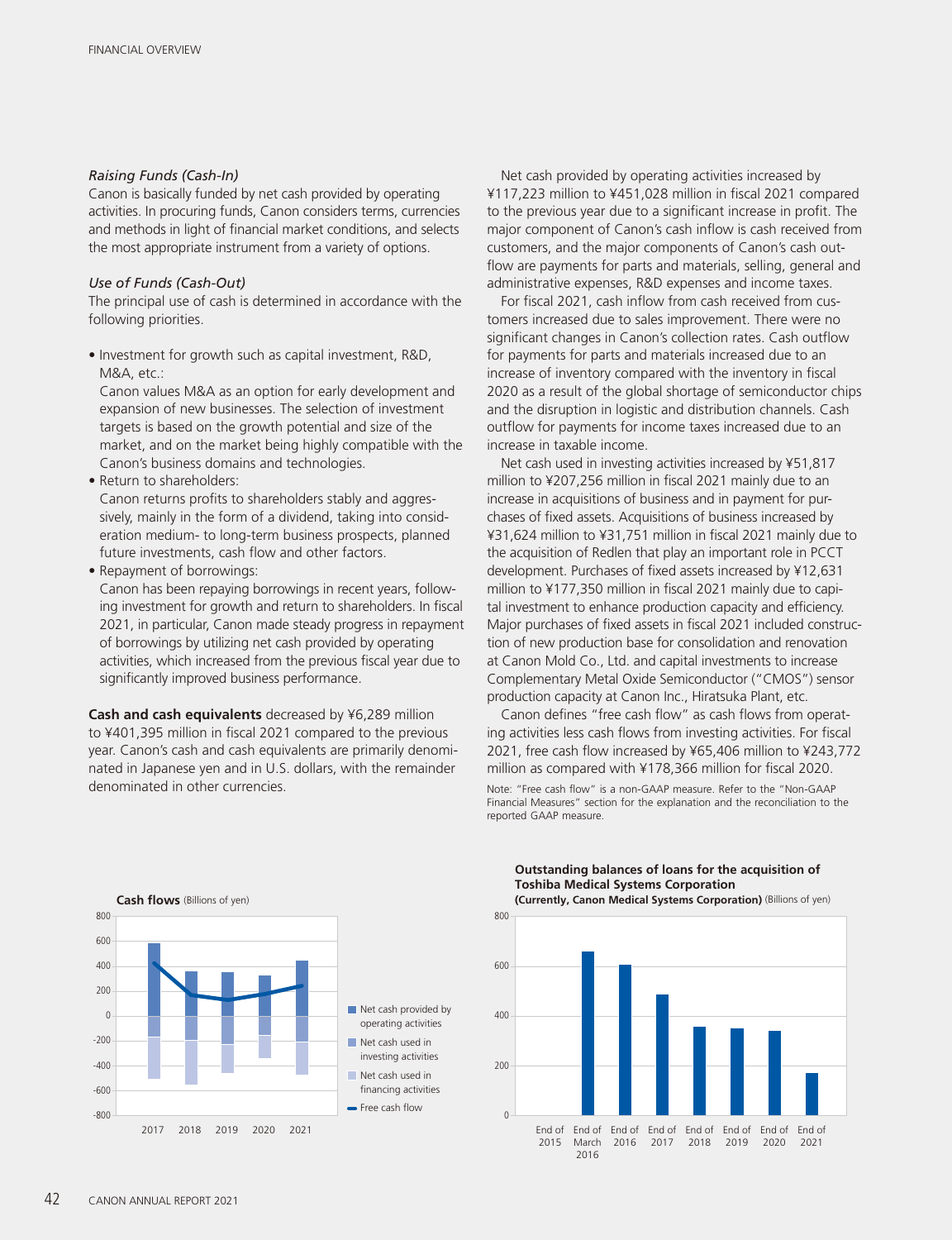Canon's management places importance on cash flow management and frequently monitors this indicator. Furthermore, Canon's management believes that this indicator is significant in understanding Canon's current liquidity and the alternatives of use in financing activities because it takes into consideration its operating and investing activities and believes that such indicator is beneficial to investors. Canon refers to this indicator together with relevant U.S. GAAP financial measures shown in its consolidated statements of cash flows and consolidated balance sheets for cash availability analysis.

Net cash used in financing activities totaled ¥267,366 million in fiscal 2021, mainly due to a decrease of long-term loans by ¥170,000 million as a result of the refinancing and the repayment of loans which was provided for the acquisition of Toshiba Medical Systems Corporation (currently, Canon Medical Systems Corporation) and the dividend payout of ¥88,891 million. The Company paid dividends in fiscal 2021 of ¥85.00 per share.

To the extent Canon relies on external funding for its liquidity and capital requirements, it generally has access to various funding sources, including the issuance of additional share capital, issuance of corporate bond or loans. While Canon has been able to obtain funding from its traditional financing sources and from the capital markets, and believes it will continue to be able to do so in the future, there can be no assurance that adverse economic or other conditions will not affect Canon's liquidity or long-term funding in the future.

Canon repaid ¥344,000 million of loans due in December 2021, which was provided for the acquisition of Toshiba Medical Systems Corporation (currently, Canon Medical Systems Corporation). In addition, on December 28, 2021, Canon entered into a borrowing agreement of ¥174,000 million with Mizuho Bank, Ltd. and MUFG Bank, Ltd. For further information, please refer to Note 9 of the Notes to Consolidated Financial Statements. As a result, shortterm loans (including the current portion of long-term debt) decreased by ¥347,344 million to ¥44,891 million at December 31, 2021 compared with ¥392,235 million at December 31, 2020. Long-term debt (excluding the current portion) increased by ¥174,916 million to ¥179,750 million at December 31, 2021 compared with ¥4,834 million at December 31, 2020.

Canon's long-term debt mainly consists of bank borrowings and finance lease obligations.

In order to facilitate access to global capital markets, Canon obtains a credit rating from S&P Global Ratings ("S&P"). In addition, Canon maintains a rating from Rating and Investment Information, Inc. ("R&I"), a rating agency in Japan, for access to the Japanese capital market.

As of February 28, 2022, Canon's debt ratings are: S&P: A (long-term), A-1 (short-term); and R&I: AA (long-term). Canon does not have any rating downgrade triggers that would accelerate the maturity of a material amount of its debt. A downgrade in Canon's credit ratings or outlook could, however, increase the cost of its borrowings.

As part of its ongoing business, Canon does not participate in transactions that create relationships with unconsolidated entities or financial partnerships, such as entities often referred to as structured finance or special purpose entities established for the purpose of facilitating off-balance sheet arrangements or other contractually narrow or limited purposes.

Canon provides guarantees for its employees, affiliates and other companies. The guarantees for the employees are principally made for their housing loans. The guarantees for affiliates and other companies are made for their lease obligations and bank loans to ensure that those companies operate with less financial risk.

Canon would have to perform under a guarantee if the borrower defaults on a payment within the contract terms. The contract terms are 1 year to 15 years in case of employees with housing loans, and 1 year to 5 years in case of affiliates and other companies with lease obligations and bank loans. The maximum amount of undiscounted payments Canon would have had to make in the event of default is ¥2,078 million at December 31, 2021. The carrying amounts of the liabilities recognized for Canon's obligations as a guarantor under those guarantees at December 31, 2021 were not significant.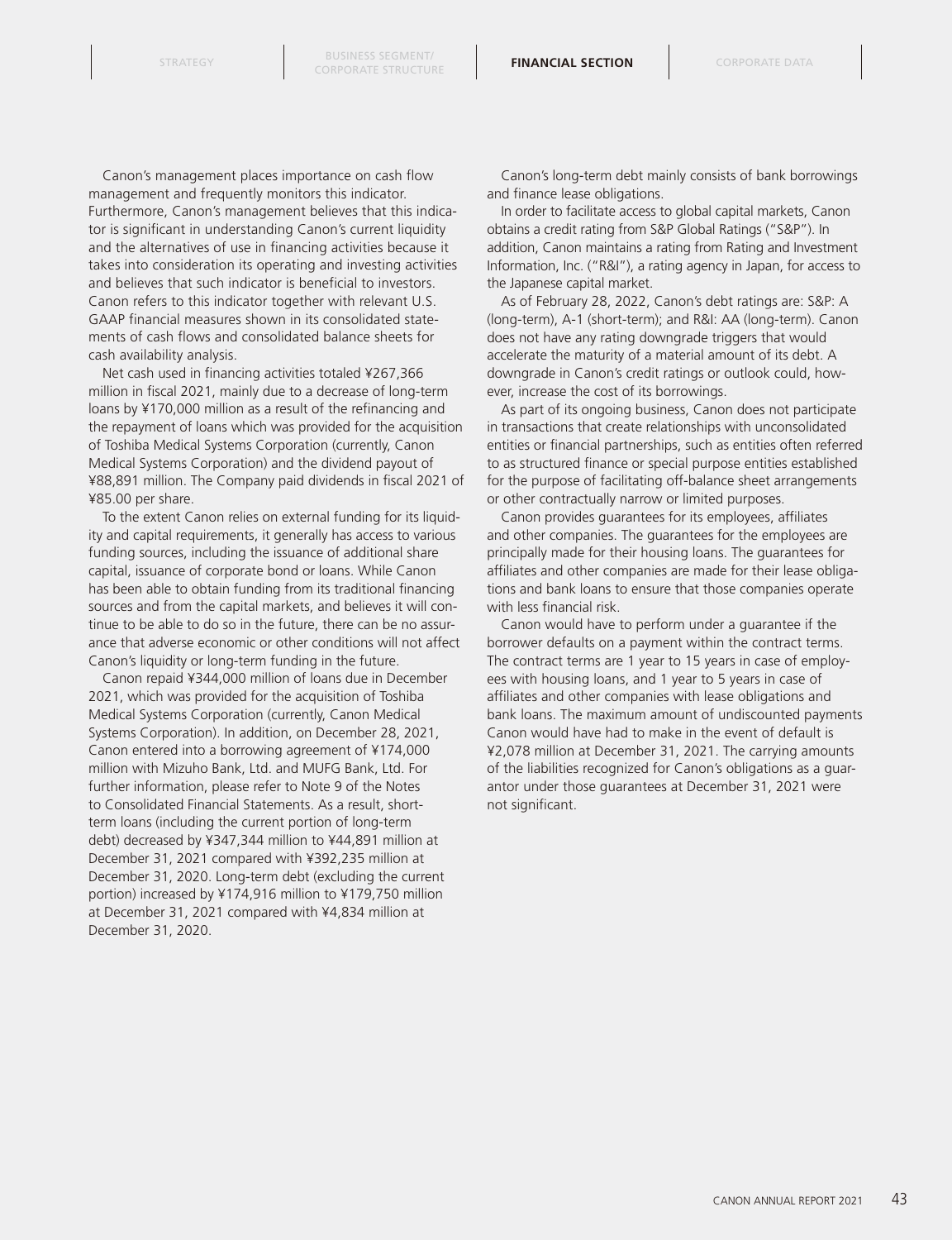# **CONTRACTUAL OBLIGATIONS AND COMMERCIAL COMMITMENTS**

The following table summarizes Canon's contractual obligations at December 31, 2021.

|                                               |              | Payments due by period |           |           |                   |  |
|-----------------------------------------------|--------------|------------------------|-----------|-----------|-------------------|--|
| Millions of yen                               | <b>Total</b> | Less than 1 year       | 1-3 years | 3-5 years | More than 5 years |  |
| Contractual obiligations:                     |              |                        |           |           |                   |  |
| Long-term debt:                               |              |                        |           |           |                   |  |
| Loan from the banks                           | 174,000      |                        | 174,000   |           |                   |  |
| Other debt                                    | 7.040        | 1.290                  | 1,529     | 654       | 3,567             |  |
| Operating lease obligations                   | 100,519      | 32,941                 | 37,738    | 18.648    | 11,192            |  |
| Purchase commitments for:                     |              |                        |           |           |                   |  |
| Property, plant and equipment                 | 76.229       | 76.229                 |           |           |                   |  |
| Parts and raw materials                       | 249.909      | 249.909                |           |           |                   |  |
| Other long-term liabilities:                  |              |                        |           |           |                   |  |
| Contribution to defined benefit pension plans | 34.107       | 34,107                 |           |           |                   |  |
| Total                                         | 641.804      | 394,476                | 213,267   | 19,302    | 14.759            |  |

Note: See Note 9, 11, 19 and 20 in the Notes to Consolidated Financial Statements for further details. The table does not include provisions for uncertain tax positions and related accrued interest and penalties, as the specific timing of future payments related to these obligations cannot be projected with reasonable certainty. See Note 12, Income Taxes in the Notes to Consolidated Financial Statements for further details.

Canon provides warranties of generally less than one year against defects in materials and workmanship on most of its consumer products. Estimated product warranty related costs are recorded at the time revenue is recognized and are included in selling, general and administrative expenses. Estimates for accrued product warranty costs are primarily based on historical experience, and are affected by ongoing product failure rates, specific product class failures outside of the baseline experience, material usage and service delivery costs incurred in correcting a product failure. As of December 31, 2021 accrued product warranty costs are included in accrued expenses and amounted to ¥16,949 million.

Canon's management believes that current financial resources, cash generated from operations and Canon's potential capacity for additional debt and/or equity financing will be sufficient to fund current and future capital requirements.

Canon's management policy in recent periods to optimize inventory levels is intended to maintain an appropriate balance among relevant imperatives, including minimizing working capital, avoiding undue exposure to the risk of inventory obsolescence, and maintaining the ability to sustain sales despite the occurrence of unexpected disasters.

Canon's total inventory turnover measured in days were 66, 60, and 59 days at the end of the fiscal years 2021, 2020, and 2019, respectively. The inventory turnover in 2021 increased due to an increase in inventories of products in process at plants and in transit to dealers, in order to focus on recovering production from product supply shortages resulting from parts procurement difficulties and reduced operating rates at production sites.

Canon is committed to cash flow management in order to strengthen its financial base. While actively investing to expand its business performance, Canon is also ensuring stable free cash flow by keeping total capital investments within the range of depreciation and amortization.

**Increase in property, plant and equipment** on an accrual basis in 2021 amounted to ¥151,914 million compared with ¥132,302 million in 2020 and ¥178,088 million in 2019. For 2022, Canon projects its increase in property, plant and equipment will be approximately ¥180,000 million.

**Employer contributions** to Canon's worldwide defined benefit pension plans were ¥43,782 million in 2021, ¥26,965 million in 2020 and ¥30,383 million in 2019. Employer contributions to Canon's worldwide defined contribution pension plans were ¥22,660 million in 2021, ¥16,334 million in 2020, and ¥17,414 million in 2019. In addition, employer contributions to the multiemployer pension plan of certain subsidiaries were ¥4,822 million in 2021, ¥4,224 million in 2020 and ¥4,321 million in 2019.

**Working capital** in 2021 increased by ¥354,558 million to ¥817,512 million, compared with ¥462,954 million in 2020 and ¥873,962 million in 2019. The increase was primarily due to a decrease in short-term loans (including the current portion of long-term debt) and an increase in inventories. Canon believes its working capital will be sufficient for its requirements for the foreseeable future. Canon's capital requirements are primarily dependent on management's business plans regarding the levels and timing of purchases of fixed assets and investments. The working capital ratio (ratio of current assets to current liabilities) for 2021 was 1.77 compared to 1.35 for 2020 and to 1.90 for 2019.

**Return on assets** (net income attributable to Canon Inc. divided by the average of total assets) was 4.6% in 2021, compared to 1.8% in 2020 and 2.6% in 2019. It improved from the previous fiscal year due to an increase in net income as a result of improved business performance.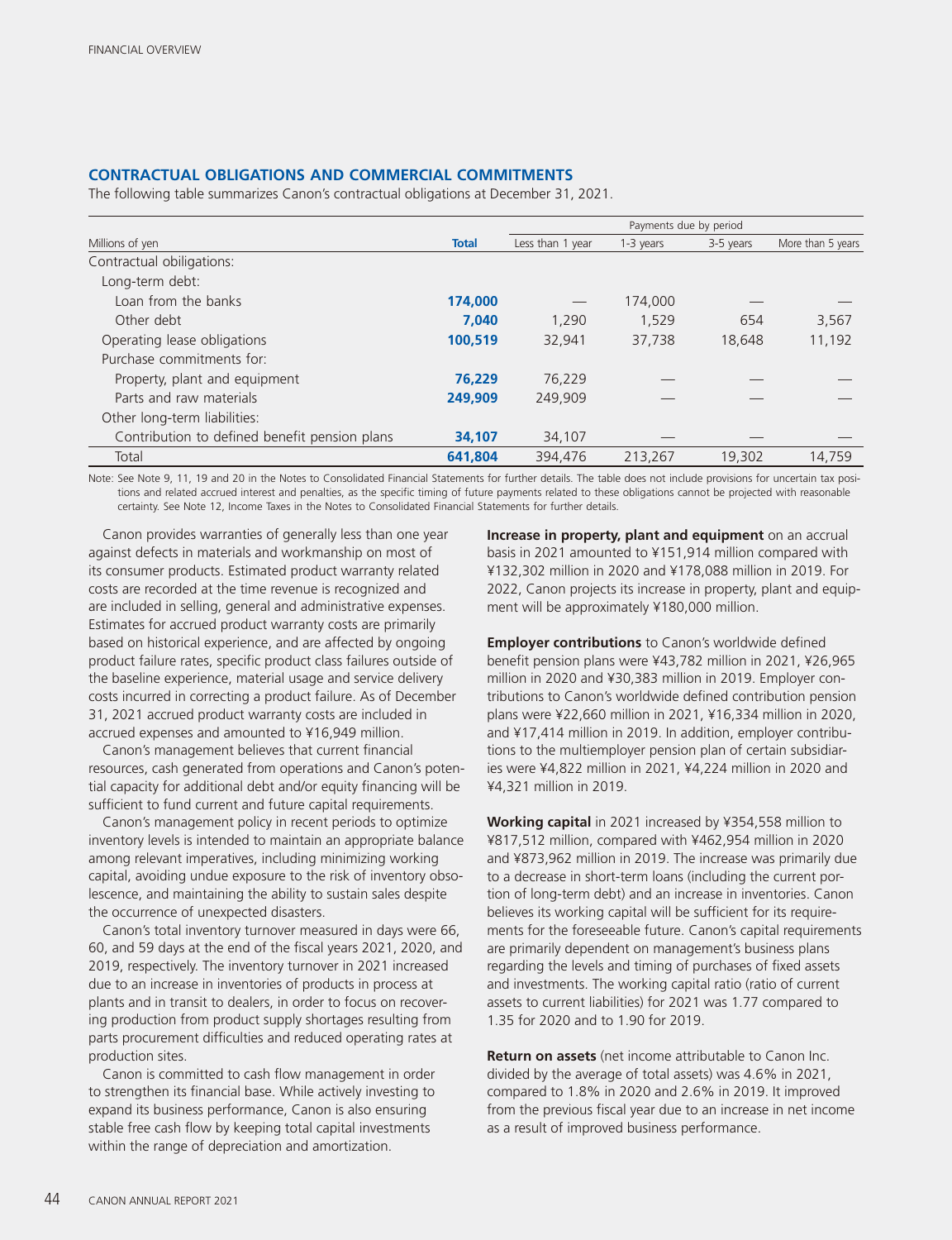**Return on Canon Inc. shareholders' equity** (net income attributable to Canon Inc. divided by the average of total Canon Inc. shareholders' equity) was 7.9% in 2021 compared with 3.2% in 2020 and 4.5% in 2019. It improved from the previous fiscal year due to a significantly increase in net income as a result of improved business performance, although shareholders' equity increased due to an increase in retained earnings resulting from an increase in profit and an increase in foreign currency translation adjustments resulting from the depreciation of the yen.

In Phase VI, one of Canon's management policies is to thoroughly implement cash flow management, and Canon is restrengthening its financial base.

In fiscal 2021, loans decreased by ¥170,000 million due to the refinancing and the repayment of loans which was provided for the acquisition of Toshiba Medical Systems .<br>Corporation (currently, Canon Medical Systems Corporation). ta As a result, **the debt to total assets ratios** were 6.8%, 10.9% and 10.8% as of December 31, 2021, 2020 and 2019, respectively. Canon had short-term loans, current operating lease liabilities, long-term debt, and noncurrent 6 operating lease liabilities of ¥320,971 million as of December 31, 2021, ¥506,172 million as of December 31, 2020 and ¥514,946 million as of December 31, 2019.

#### **Canon Inc. shareholders' equity to total assets ratios**

were 60.5%, 55.7% and 56.3% as of December 31, 2021, 2020 and 2019, respectively. Canon strengthened its financial base by reducing debt through an increase in other retained earnings due to an increase in profit and a decrease in longterm debt due to strict cash flow management.

#### **Non-GAAP Financial Measures**

Canon has reported its financial results in accordance with U.S. GAAP. In addition, Canon has discussed its results using the combination of two GAAP cash flow measures, Net cash provided by operating activities and Net cash used for investing activities, which Canon refers to as "Free Cash Flow" which is a non-GAAP measure. Canon believes this measure is beneficial to an investor's understanding of its current liquidity and the alternatives of uses of financing activities because it takes into consideration its operating and investing activities.

A reconciliation of this non-GAAP financial measure and the most directly comparable measure calculated and presented in accordance with GAAP is set forth on the following table.

1,000

#### **FREE CASH FLOW**

|                                           |            | Millions of yen |  |  |  |
|-------------------------------------------|------------|-----------------|--|--|--|
|                                           | 2021       | 2020            |  |  |  |
| Net cash provided by operating activities | 451,028    | 333,805         |  |  |  |
| Net cash used in investing activities     | (207, 256) | (155, 439)      |  |  |  |
| Free cash flow                            | 243,772    | 178,366         |  |  |  |
|                                           |            |                 |  |  |  |



1,000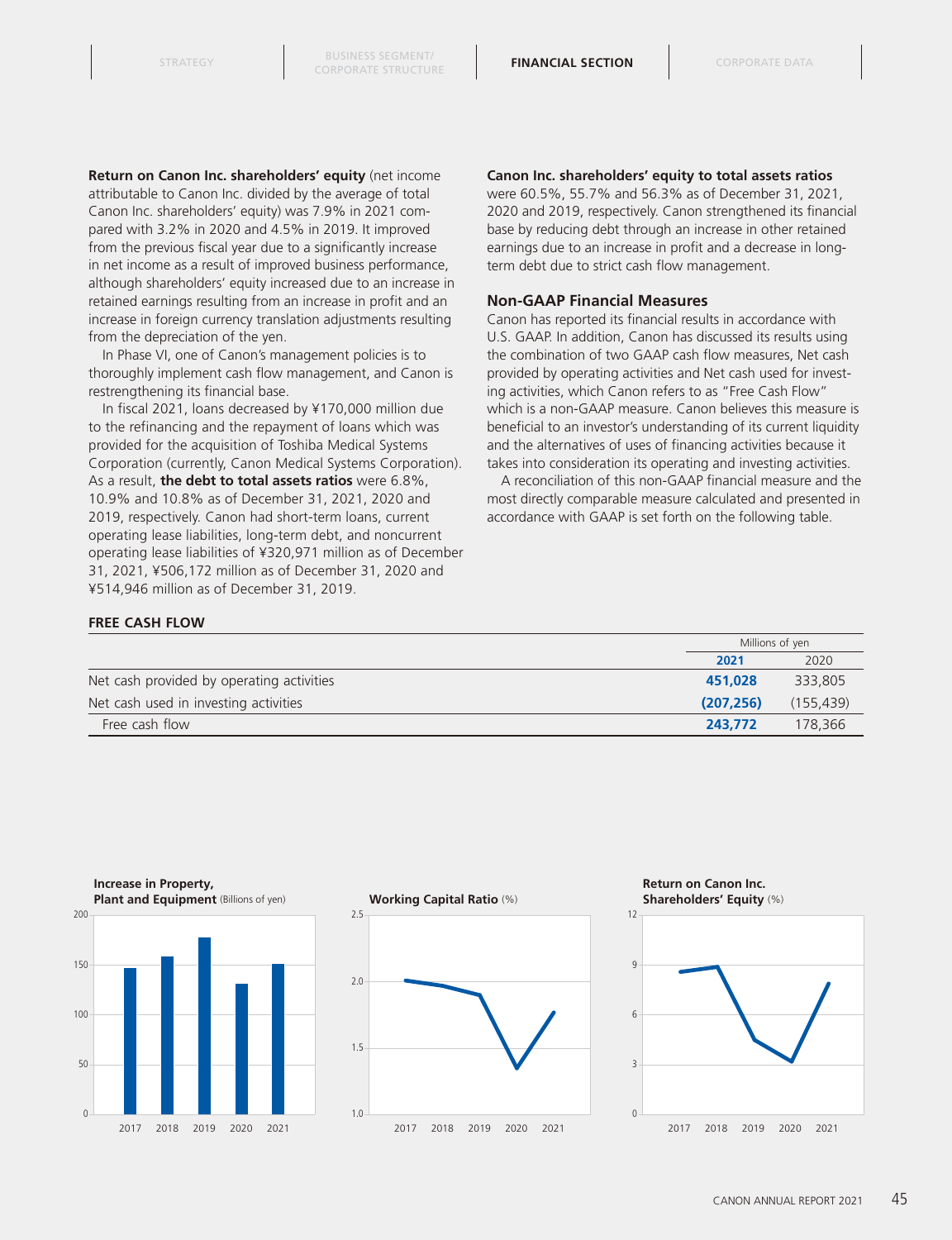# **RESEARCH AND DEVELOPMENT,**  3 **PATENTS AND LICENSES**

Since its founding, Canon has diversified its business and increased its competitiveness by developing and diversifying core competence management that comprises various core competence technologies ("core technologies") to create industry-leading core products, fundamental technologies that form the basis of technology accumulation and basic technologies for value which are technology and expertise that support the Canon brand accumulated during the company's growth and the basis of commercialization technology. Canon's key R&D strategies are as follows:

- Reinforce fundamental technologies and value creation technologies
- Create future businesses based on strong core technologies and fundamental technologies **Increase in Property,**
- Enhance innovation-type R&D in response to the demands of the current age

Canon strives to implement the above R&D strategies as follows:

*• Reinforce fundamental technologies and value creation*  technologies:

Contribute to higher efficiency of existing businesses by further evolving value creation technologies. Alongside this, extract the essence of a wide range of core technologies possessed by existing businesses, deepen fundamental technologies and inject them into core technologies of new businesses. In doing so, Canon will further strengthen the competitiveness of existing businesses and growing new businesses.

*• Create future businesses based on strong core technologies and fundamental technologies:*

Promote development of new business areas through technology diversification. For example, Canon will develop devices that utilize materials technology –the foundation of ink and toner materials– as well as materials with unique properties, and work on development of next-generation technologies that lead to business creation.



*• Enhance innovation-type R&D in response to the*  1,000 *demands of the current age:* ise to

Build upon trends such as DX and carbon neutrality, promote Band upon dends such as BX and cancer headlams, promote<br>R&D that leads to corporate value improvement. In particular, focus on cyber-physical systems that closely integrate cyberspace, which enables the combination of various services, with physical (real world) space, the point of contact with people. Create various innovations by developing cyber-physical business models and products that stay one step ahead through developing advanced cyber technology with utilizing world-class core technologies in the physical field and business alliances.

R&D expenses were ¥287,338 million in fiscal 2021 and ¥272,312 million in fiscal 2020. The R&D expenses to net sales ratios were 8.2% in fiscal 2021 and 8.6% in fiscal 2020.

Canon believes that new products protected by a robust patent portfolio will not easily allow competitors to surpass them, and will give the company an advantage in establishing standards in the market and industry.

Canon obtained the third greatest number of patents in the United States in 2021, according to the annual ranking list, released by IFI CLAIMS® Patent Services.

# **MARKET RISK EXPOSURES**

Canon is exposed to market risks, including changes in foreign currency exchange rates, interest rates and prices of marketable securities and investments. In order to hedge the risk of changes in foreign currency exchange rates, Canon uses derivative financial instruments. 20, Canon will farther bitchgaten are competitive to able becamels and investments, in order to neage the nois

# **Equity price risk**

Canon holds marketable securities included in current assets, which consist generally of highly-liquid and low-risk instruments. Investments included in noncurrent assets are held as long-term investments. Canon does not hold marketable securities and investments for trading purposes.

Maturities and fair values of such marketable securities and investments with original maturities of more than three months were as follows at December 31, 2021.

|                        | Millions of yen |
|------------------------|-----------------|
|                        | Fair value      |
| Fund trusts and others | 609             |
| Equity securities      | 28,640          |
|                        | 29.249          |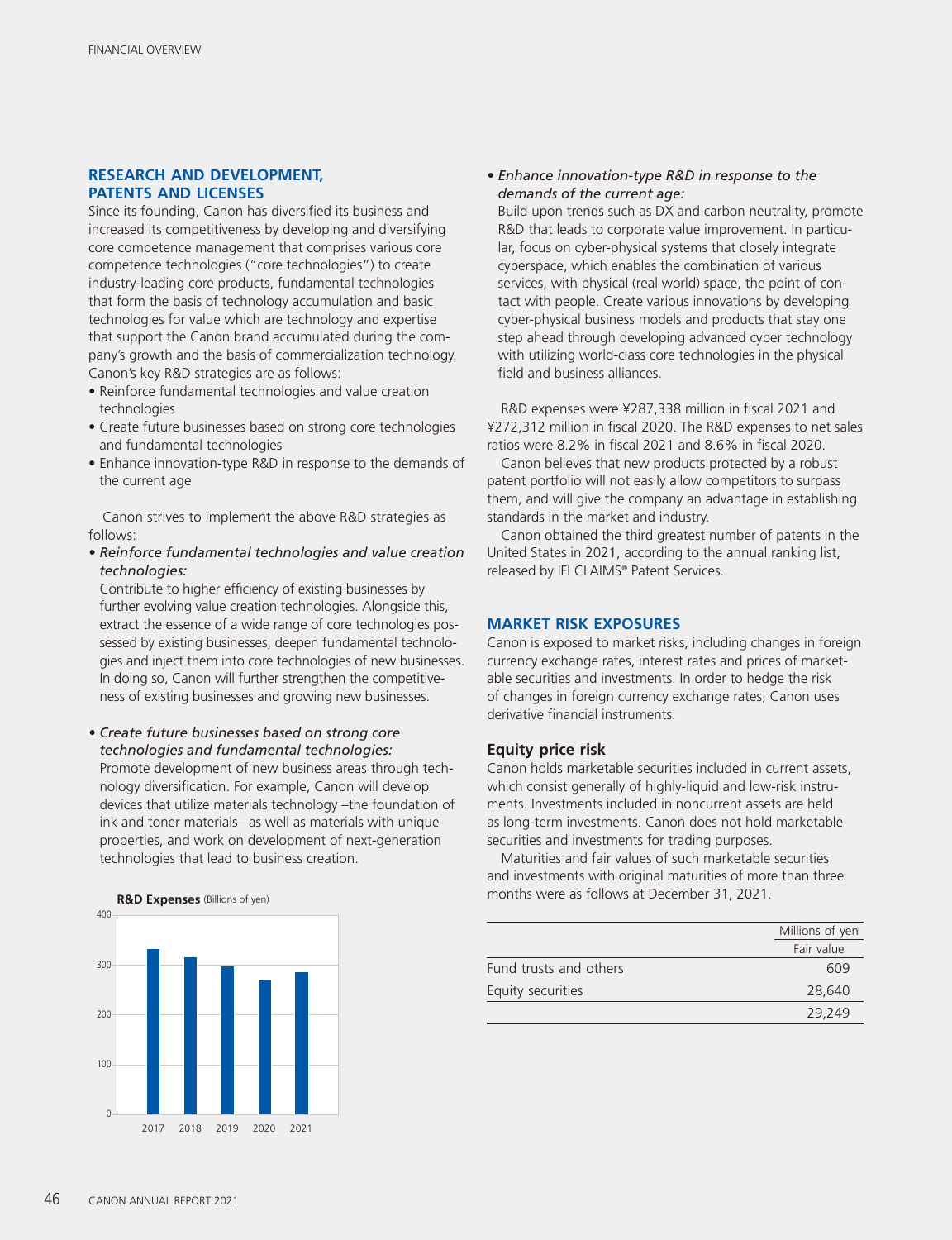# **Foreign currency exchange rate and interest rate risk**

Canon operates internationally, exposing it to the risk of changes in foreign currency exchange rates. Derivative financial instruments are comprised principally of foreign currency exchange contracts utilized by the Company and certain of its subsidiaries to reduce the risk. Canon assesses foreign currency exchange rate risk by continually monitoring changes in the exposures and by evaluating hedging opportunities. Canon does not hold or issue derivative financial instruments for trading purposes. Canon is also exposed to credit-related losses in the event of non-performance by counterparties to derivative financial instruments, but it is not expected that any counterparties will fail to meet their obligations. Most of the counterparties are internationally recognized financial institutions and selected by Canon taking into account their financial condition, and contracts are diversified across a number of major financial institutions.

Canon's international operations expose Canon to the risk of changes in foreign currency exchange rates. Canon uses foreign exchange contracts to manage certain foreign currency exchange exposures principally from the exchange of U.S. dollars and euros into Japanese yen. These contracts are primarily used to hedge the foreign currency exposure of forecasted intercompany sales and intercompany trade receivables which are denominated in foreign currencies. In accordance with Canon's policy, a specific portion of foreign currency exposure resulting from forecasted intercompany sales are hedged using foreign exchange contracts which principally mature within three months.

The following table provides information about Canon's major derivative financial instruments related to foreign currency exchange transactions existing as of December 31, 2021. All of the foreign exchange contracts described in the following table have a contractual maturity date in 2022.

| Millions of yen                      | U.S.S   | Euro   | Others | Total   |
|--------------------------------------|---------|--------|--------|---------|
| Forwards to sell foreign currencies: |         |        |        |         |
| Contract amounts                     | 78.776  | 80.847 | 9.769  | 169,392 |
| Estimated fair value                 | (1,014) | (545)  | (93)   | (1,652) |
| Forwards to buy foreign currencies:  |         |        |        |         |
| Contract amounts                     | 19.550  | 897    | 7.006  | 27,453  |
| Estimated fair value                 | 99      |        | (504)  | (402)   |

Canon expects that fair value changes and cash flows resulting from reasonable near-term changes in interest rates will be immaterial. Accordingly, Canon believes interest rate risk is insignificant. See also Note 9 of the Notes to Consolidated Financial Statements.

Changes in the fair value of derivative financial instruments designated as cash flow hedges, including foreign exchange contracts associated with forecasted intercompany sales, are reported in accumulated other comprehensive income (loss). These amounts are subsequently reclassified into earnings in the same period as the hedged items affect earnings. Substantially all amounts recorded in accumulated other comprehensive income (loss) as of December 31, 2021 are expected to be recognized in net sales over the next twelve months. Changes in the fair value of a foreign exchange contract for the period between the date that the forecasted intercompany sales occur and its maturity date are recognized in earnings.

Canon has entered into certain foreign currency exchange contracts to manage its foreign currency exposures. These foreign currency exchange contracts have not been designated as hedges. Accordingly, the changes in fair values of these contracts are recorded in earnings immediately.

#### **LOOKING FORWARD**

Under the corporate philosophy of kyosei—living and working

together for the common good—Canon's basic management policy is to contribute to the prosperity and well-being of the world while endeavoring to become a truly excellent global corporation targeting continued growth and development.

Based on this basic management policy, Canon launched the Excellent Global Corporation Plan in 1996 and, from Phase I to Phase V, has worked to strengthen its management base and improve corporate value. In 2021, Canon started Phase VI of the "Excellent Global Corporation Plan," and under the basic policy to "accelerate our corporate portfolio transformation by improving productivity and creating new businesses," Canon reorganized our business divisions and group companies into four industry-oriented business groups of "Printing," "Imaging," "Medical" and "Industrial" in order to further promote the transformation of the business portfolio whose foundation was established in Phase V (from 2016 to 2020). Canon also launched a new organization to accelerate the commercialization of, among others, materials business and sales of components such as sensors to outside businesses.

During 2021, which was the first year of Phase VI, many production sites of Canon closed temporarily due to lockdowns as the global spread of COVID-19 infections continued without being contained. Canon was also forced to reduce production due to shortages of materials, mainly for semiconductors, and logistics disruptions. However, because economic activities resumed with increased availability of vaccinations,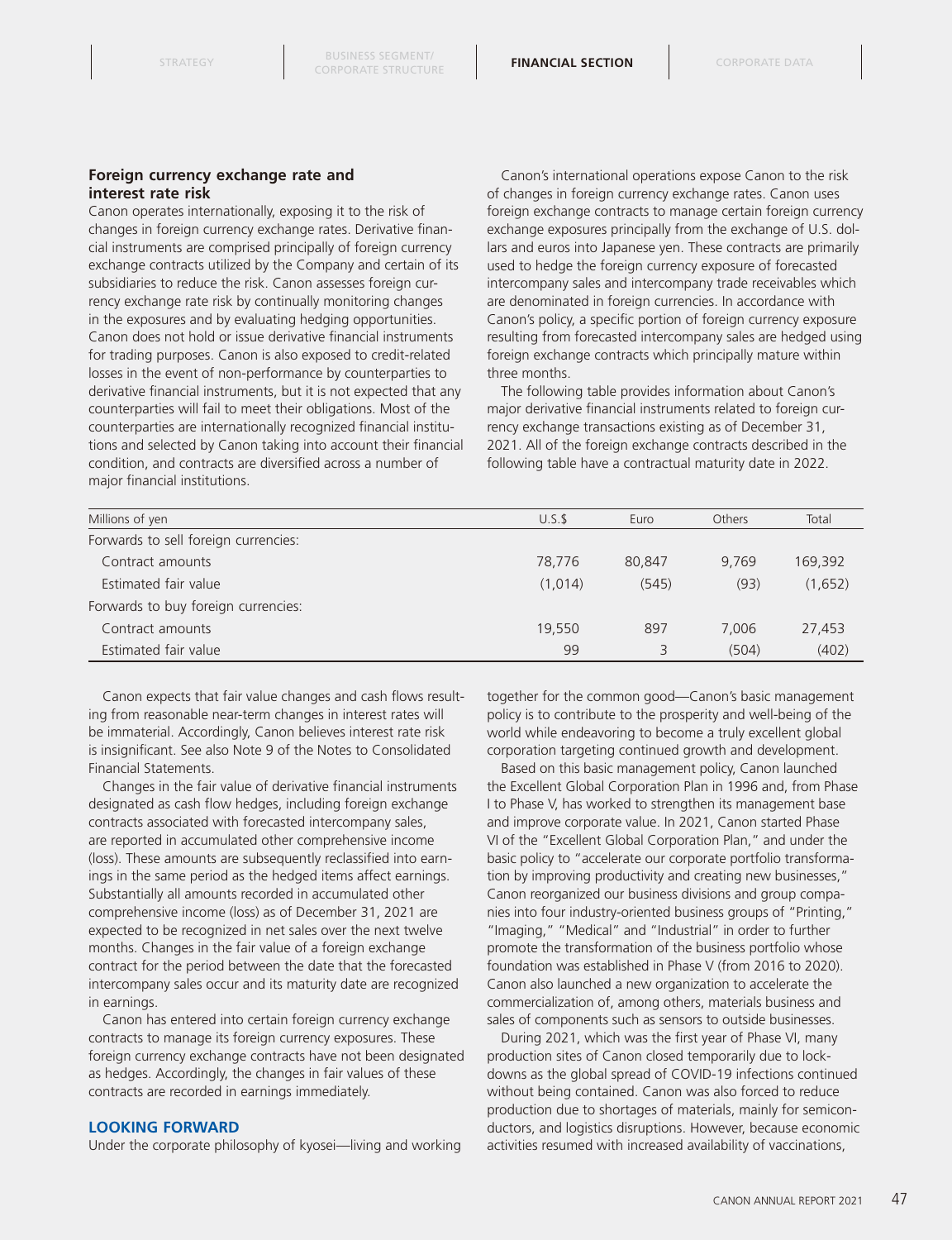Canon was able to achieve an increase in both sales and profits through responding to a recovery in demand.

In 2022, although there are still no projections as to when COVID-19 will be brought under control and disruptions in production and logistics are expected to continue, Canon believes that the fundamentals of its business environment are sound and have not changed from 2021. Accordingly, under the basic policy of Phase VI that has been carried out since 2021, Canon will focus on the following measures.

# **1. Further strengthen competitiveness of industryoriented business groups**

While creating new businesses by combining technologies, regrouping the business domains, and utilizing M&A and other measures for each industry-oriented business group, as well as by strengthening the functions of development, production, and sales framework, Canon will thoroughly enhance business competitiveness.

# *(1) Printing Group*

In the age of DX, although the shift to paperless documents will continue in the future given the fact the volume of printed pages at offices is being reduced as much as possible, printing demand is expected to remain based on the needs to share ideas and work results on hard copies. Due to the spread of COVID-19, the adoption of hybrid working styles that combine office work with teleworking is accelerating and there are demands to utilize cloud computing, etc. for providing printing environments and services not limited to a certain workplace. Canon aims to be global No. 1 in the office and home printing field by utilizing two digital printing technologies, namely electrophotographic technology as well as inkjet technology, and the strengths of its worldwide sales and service network, and by focusing on providing printing solutions that meet the needs of the DX era.

In addition, in the fields of catalog printing and other commercial printing and label printing, package printing and other industrial printing where there is expected to be a further shift from analog to digital in the future, Canon will take this opportunity to enhance workflow software that contributes to workload savings and supports increases in added value, as well as to introduce new competitive products to the market continuously utilizing the collective strengths of the entire group and establish a strong position.

# *(2) Imaging Group*

Although the overall market for digital cameras has shrunk significantly due to the widespread use of smartphones, sales of mirrorless cameras equipped with full-frame sensors were strong even during the spread of COVID-19 infections and demand for high image quality photos was steady. As a company with the world's leading optical

technology, Canon will continue to introduce cameras and interchangeable lenses to the market continuously in response to this demand, and establish its position as global No. 1 for mirrorless cameras by focusing on professional photographers and advanced amateurs who value "high image quality." In addition, given the increasing use and application of virtual reality images, 3D images and 360° images in various fields recently, Canon is working to capture these new video-experience markets using the Free Viewpoint Video System, the EOS VR System, which was introduced in 2021, and MREAL, etc., in order to expand the business.

In the field of broadcasting and video production, Canon will strengthen its lineup of high image quality remote camera systems in line with the continuing increase in IP streaming demand.

In the field of network cameras, Canon will strengthen its presence in the security domain, including for smart cities, utilizing the collective strength of the entire group, which includes Axis, one of the world's leading manufacturers of network cameras, Milestone Systems, a video management software vendor, and BriefCam, a video analytics software vendor. At the same time, for quality assurance work at production sites, out-of-stock detection at distribution centers, crowd level detection at shops and exhibition sites and other such uses which goes beyond the original scope of security, Canon is working on developing products and services that provide DX solutions using video for various operations.

In the field of mobility which is undergoing tremendous changes, such as the emergence of self-driving vehicles, Canon is working on entering the car camera and traffic infrastructure businesses by leveraging the optical and network technology that Canon has been developing through its long history, and will contribute to the widespread use of driving support and other mobility services.

# *(3) Medical Group*

In order to respond to medical treatments that are becoming more advanced, Canon will expand the business domains to include healthcare IT and in vitro diagnostics with the diagnostic imaging business as the core, aiming to contribute to medical treatments around the world.

In the diagnostic imaging business, Canon will liaise with Redlen, which was acquired in 2021, in order to promote development of PCCT technology that makes it possible to achieve both unprecedented diagnostic functions and a significant reduction in radiation exposure, and are focused on early commercialization. In addition, by using Quality Electrodynamics's RF coil technology, which is a core technology for MRI systems, and other original technologies of the group companies, as well as by applying imageprocessing technologies, etc. that utilize AI, Canon will develop the next-generation high-performance MRI systems. In diagnostic ultrasound systems, Canon will work to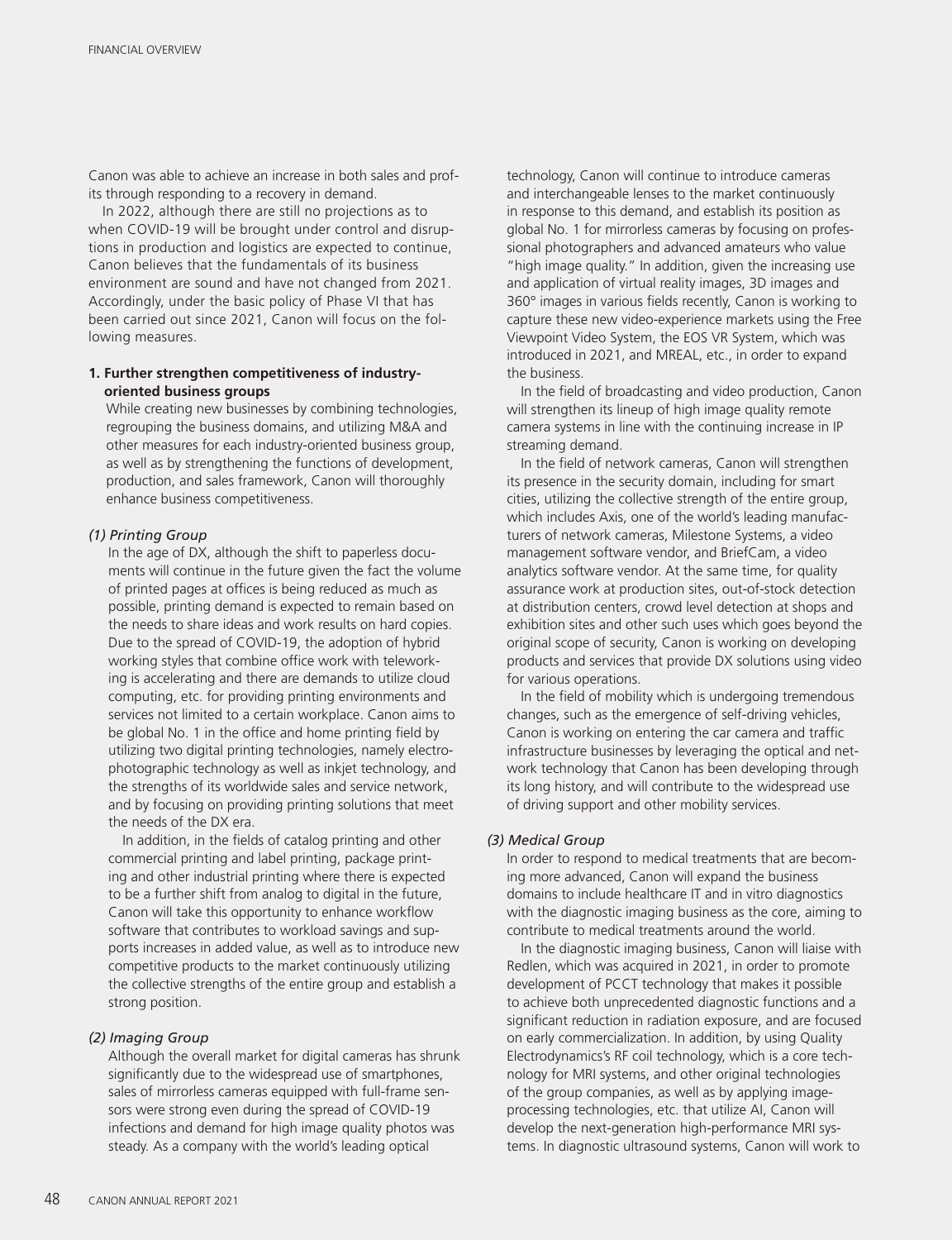reduce costs by standardizing platforms, bringing production in-house and utilizing Canon's production technology. Furthermore, by strengthening the sales network, with a particular focus on the United States, Canon aims to have the No. 1 global market share for CT systems and become one of the global leading companies for other diagnostic imaging systems.

In the healthcare IT field, by enabling medical institutions to integrate image and non-image data collected in clinical settings, analyze and process the data utilizing AI and other technologies and provide the data worldwide, Canon aims to offer high-quality diagnostic support and facilitate efficient medical treatments. In addition, in the in vitro diagnostics field, Canon will expand the portfolio into domains related to diagnostic equipment, such as test reagents for COVID-19, and expand the business.

In the component business, Canon will expand the existing business by capturing new customers, consolidating sales functions etc., and while also looking at growth opportunities through M&A, Canon will offer multi-layered solutions, comprised of finished goods, modules, processes, services etc., aiming to expand the BtoB business, whose sales account for 10% or more of the total sales of the Medical Group.

#### *(4) Industrial Group*

Given the widespread use of the 5G communications standard and cloud computing, demand for semiconductors, such as IC and memory chips, is expected to continue growing in the future. In addition, due to the increase in individualized listening, viewing and learning using online distribution and the shift to images with higher resolution, demand for LCD panels and OLED panels is expected to be strong. Production of Canon's semiconductor manufacturing equipment, FPD lithography equipment and OLED display manufacturing equipment is continuing at almost full capacity. Recognizing that our ability to respond flexibly to increased demand is an important issue, Canon will enhance the production system utilizing the collective strength of the entire group and strengthen our customer support system. In addition, Canon will improve the products by raising the performance of those products and introduce additional functions that contribute to improving customer productivity, and work to expand its market share.

Concurrently, Canon will accelerate the technological developments with a view to expanding the application of nanoimprint lithography technology, aiming for early commercialization, and focus on establishing next-generation manufacturing technology for OLED panels. Furthermore, Canon will create new products and services that combine core technologies in the group, such as ultra-precision positioning, ultra-precision processing and vacuum systems, and aim to expand the business domains by providing its customers with new values.

#### **2. Improve group-wide productivity through extensive reinforcement of Canon's global headquarter functions**

Canon will reaffirm its commitment to be fully focused on cash flow management across the entire group and further strengthen its financial base. In Japan, Canon will improve the productivity of its employees including administrative staff by reallocating headcounts to growth areas in response to the changes in the business portfolio and promote highly streamlined work using DX and other measures. In addition, in order to rebuild the production system to create a resilient system integrated across the group, Canon is working to further increase automation and in house production in all businesses through collaborative measures to expand production technologies, and will continue striving to achieve thorough cost reductions.

#### **Forward looking statements**

The foregoing discussion and other disclosure in this report contains forward-looking statements that reflect management's current views with respect to certain future events and financial performance. Actual results may differ materially from those projected or implied in the forward-looking statements. Further, certain forward-looking statements are based upon assumptions of future events that may not prove to be accurate. The following important factors could cause actual results to differ materially from those projected or implied in any forward-looking statements: foreign currency exchange rate fluctuations; the uncertainty of Canon's ability to implement its plans to localize production and other measures to reduce the impact of foreign currency exchange rate fluctuations; uncertainty as to economic conditions in Canon's major markets; uncertainty of continued demand for Canon's highvalue-added products; Canon's ability to continue to develop products and to market products that incorporate new technology on a timely basis, are competitively priced, and achieve market acceptance; the possibility of losses resulting from foreign currency transactions designed to reduce financial risks from changes in foreign currency exchange rates; and inventory risk due to shifts in market demand. Despite the resurgence of COVID-19 infections due to new variants, economic activities have resumed and continued to recover due to the progress of vaccination programs. However, if the transmission further expands and is prolonged, it could lead to a slowdown of the world economy and the business of Canon, a slowdown in the business of Canon's customers, suppliers and partners and lower investment sentiment for those parties. A detailed description of these and other risk factors is included in our annual report on Form 20-F, which is on file with the United States Securities and Exchange Commission.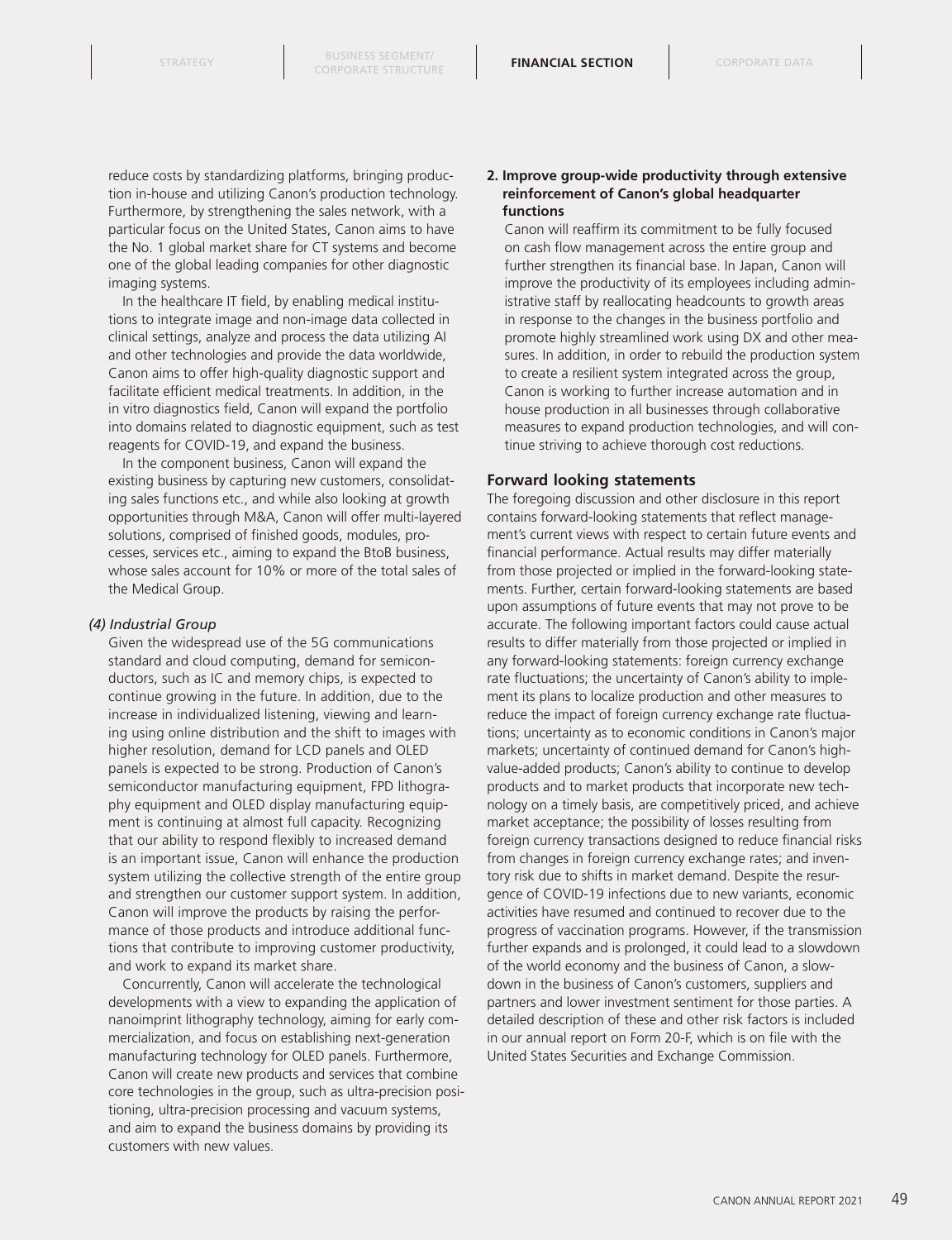# **TEN-YEAR FINANCIAL SUMMARY**

|                                                                  | Millions of yen (except per share amounts) |           |           |           |  |
|------------------------------------------------------------------|--------------------------------------------|-----------|-----------|-----------|--|
|                                                                  | 2021                                       | 2020      | 2019      | 2018      |  |
| Net sales:                                                       |                                            |           |           |           |  |
| Domestic                                                         | 830,378                                    | 806,305   | 872,534   | 869,577   |  |
| Overseas                                                         | 2,682,979                                  | 2,353,938 | 2,720,765 | 3,082,360 |  |
| Total                                                            | 3,513,357                                  | 3,160,243 | 3,593,299 | 3,951,937 |  |
| Percentage of previous year                                      | 111.2%                                     | 87.9%     | 90.9%     | 96.9%     |  |
| Net income attributable to Canon Inc.                            | 214,718                                    | 83,318    | 124,964   | 252,441   |  |
| Percentage of sales                                              | 6.1%                                       | 2.6%      | 3.5%      | 6.4%      |  |
| Advertising                                                      | 36,812                                     | 31,273    | 46,665    | 58,729    |  |
| Research and development expenses                                | 287,338                                    | 272,312   | 298,503   | 315,842   |  |
| Depreciation and amortization                                    | 221,246                                    | 227,825   | 237,327   | 251,554   |  |
| Capital expenditure                                              | 179,000                                    | 161,727   | 211,228   | 200,504   |  |
| Long-term debt, excluding current installments                   | 179,750                                    | 4,834     | 357,340   | 361,962   |  |
| Canon Inc. shareholders' equity                                  | 2,873,773                                  | 2,575,031 | 2,685,496 | 2,820,644 |  |
| Total assets                                                     | 4,750,888                                  | 4,625,614 | 4,771,918 | 4,902,955 |  |
| Per share data:                                                  |                                            |           |           |           |  |
| Net income attributable to Canon Inc.<br>shareholders per share: |                                            |           |           |           |  |
| Basic                                                            | 205.35                                     | 79.37     | 116.79    | 233.80    |  |
| Diluted                                                          | 205.29                                     | 79.35     | 116.77    | 233.78    |  |
| Dividend per share                                               | 100.00                                     | 80.00     | 160.00    | 160.00    |  |
| Stock price:                                                     |                                            |           |           |           |  |
| High                                                             | 2,938                                      | 3,099     | 3,338     | 4,395     |  |
| Low                                                              | 1,876                                      | 1,627     | 2,688     | 2,877     |  |
| Average number of common shares in thousands                     | 1,045,633                                  | 1,049,802 | 1,069,957 | 1,079,753 |  |
| Number of employees                                              | 184,034                                    | 181,897   | 187,041   | 195,056   |  |
|                                                                  |                                            |           |           |           |  |

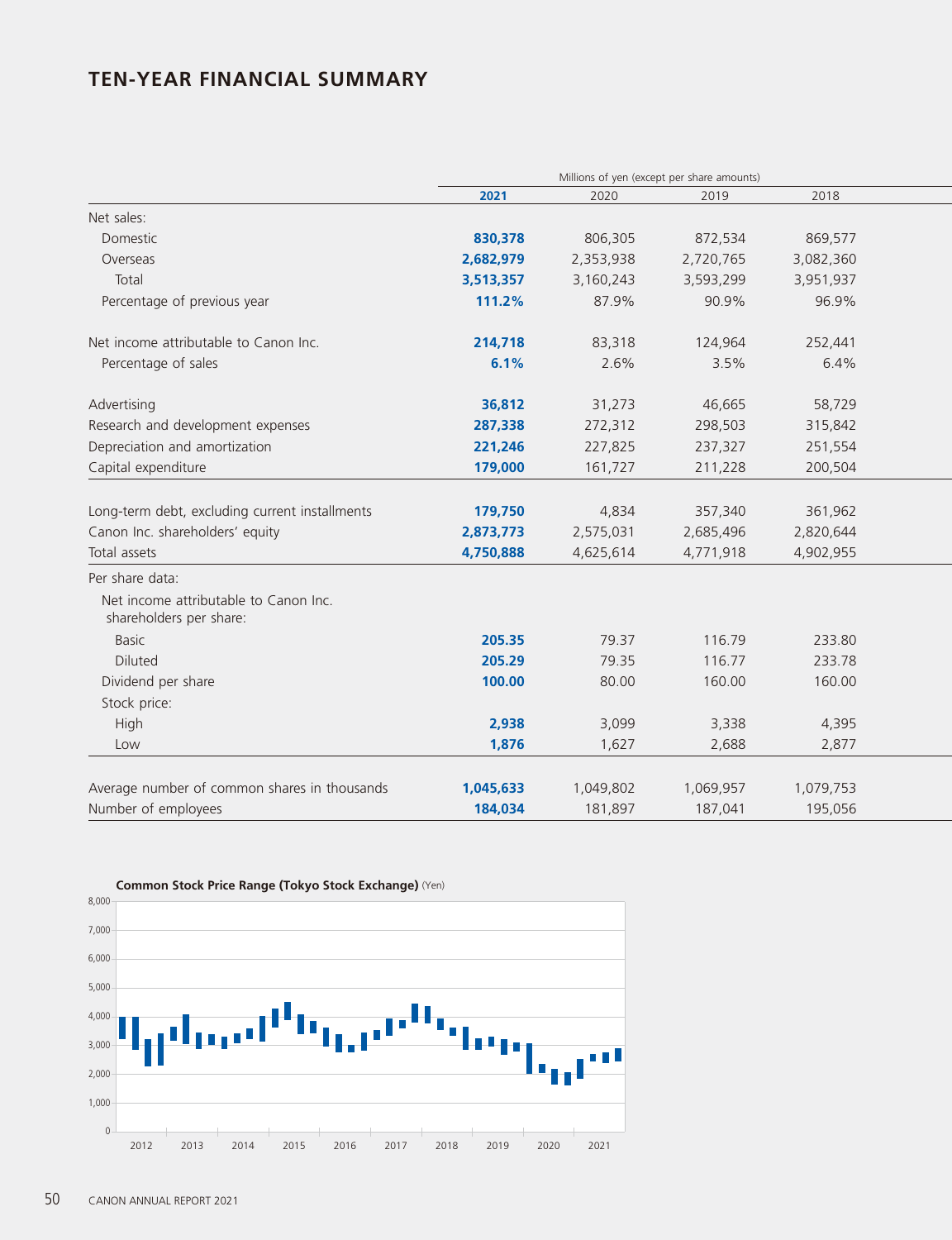|                                                               |              | Thousands of U.S. dollars<br>(except per share amounts) |
|---------------------------------------------------------------|--------------|---------------------------------------------------------|
| 2016<br>2015<br>2014<br>2013<br>2012                          |              | 2021                                                    |
|                                                               |              |                                                         |
| 706,979<br>714,280<br>724,317<br>715,863<br>720,286           |              | \$7,220,678                                             |
| 2,694,508<br>3,002,935<br>3,015,517<br>2,759,502<br>3,085,991 |              | 23,330,252                                              |
| 3,401,487<br>3,800,271<br>3,727,252<br>3,731,380<br>3,479,788 |              | 30,550,930                                              |
| 89.5%<br>99.9%<br>107.2%<br>97.8%<br>102.0%                   |              | 111.2%                                                  |
| 150,334<br>219,943<br>254,627<br>229,829<br>224,854           |              | 1,867,113                                               |
| 4.4%<br>5.8%<br>6.2%<br>6.5%<br>6.8%                          |              | 6.1%                                                    |
| 58,707<br>79,765<br>83,134<br>80,907<br>86,398                |              | 320,104                                                 |
| 306,537<br>311,896<br>307,500<br>296,281<br>332,678           |              | 2,498,591                                               |
| 250,096<br>273,327<br>275,173<br>258,133<br>263,480           |              | 1,923,878                                               |
| 208,379<br>243,130<br>224,760<br>227,478<br>306,661           |              | 1,556,522                                               |
|                                                               |              |                                                         |
| 611,289<br>881<br>2,117<br>1,148<br>1,448                     |              | \$1,563,043                                             |
| 2,904,212<br>2,776,327<br>2,959,929<br>2,971,963<br>2,592,630 |              | 24,989,330                                              |
| 5,142,279<br>4,431,720<br>4,246,796<br>4,464,854<br>3,959,542 |              | 41,312,070                                              |
|                                                               |              |                                                         |
| 137.66<br>191.59<br>201.41<br>228.88<br>200.21                | $\mathsf{S}$ | 1.79                                                    |
| 137.66<br>200.21<br>201.40<br>228.88<br>191.58                |              | 1.79                                                    |
| 150.00<br>150.00<br>150.00<br>130.00<br>130.00                |              | 0.87                                                    |
| 4,539<br>4,115<br>4,015<br>3,656<br>4,045                     |              | 25.55                                                   |
| 3,402<br>2,889<br>2,913<br>2,308<br>2,780                     |              | 16.31                                                   |
|                                                               |              |                                                         |
| 1,092,071<br>1,092,018<br>1,112,510<br>1,147,934<br>1,173,648 |              |                                                         |
| 197,673<br>194,151<br>196,968<br>189,571<br>191,889           |              |                                                         |

Notes: 1. U.S. dollar amounts are translated from yen at the rate of U.S.\$1 = JPY115, the approximate exchange rate on the Tokyo Foreign Exchange Market as of December 30, 2021.

2. Canon adopted Accounting Standards Update ("ASU") No. 2017-07 from the quarter beginning January 1, 2018. The adoption of the new presentation requirement of the service cost component and the other components of net benefit cost resulted in reclassification from cost of sales, and selling, general and administrative expenses, and research and development expenses into other income (deductions) for the years ended December 31 from 2017 to 2012 respectively.

3. Certain figures for the fiscal years ended December 31, 2019, 2018 and 2017 presented in the table above have been revised from the versions previously disclosed. During the year ended December 31, 2020, Canon corrected an immaterial error in its previously issued consolidated financial statements related to accounting for the Company's and domestic subsidiaries' compensated absence carryforward as disclosed in the previous fiscal year. For further details, please refer to Note 1 (y) of the Notes to Consolidated Financial Statements.

4. Depreciation and amortization and Capital expenditure are the total of tangible and intangible assets.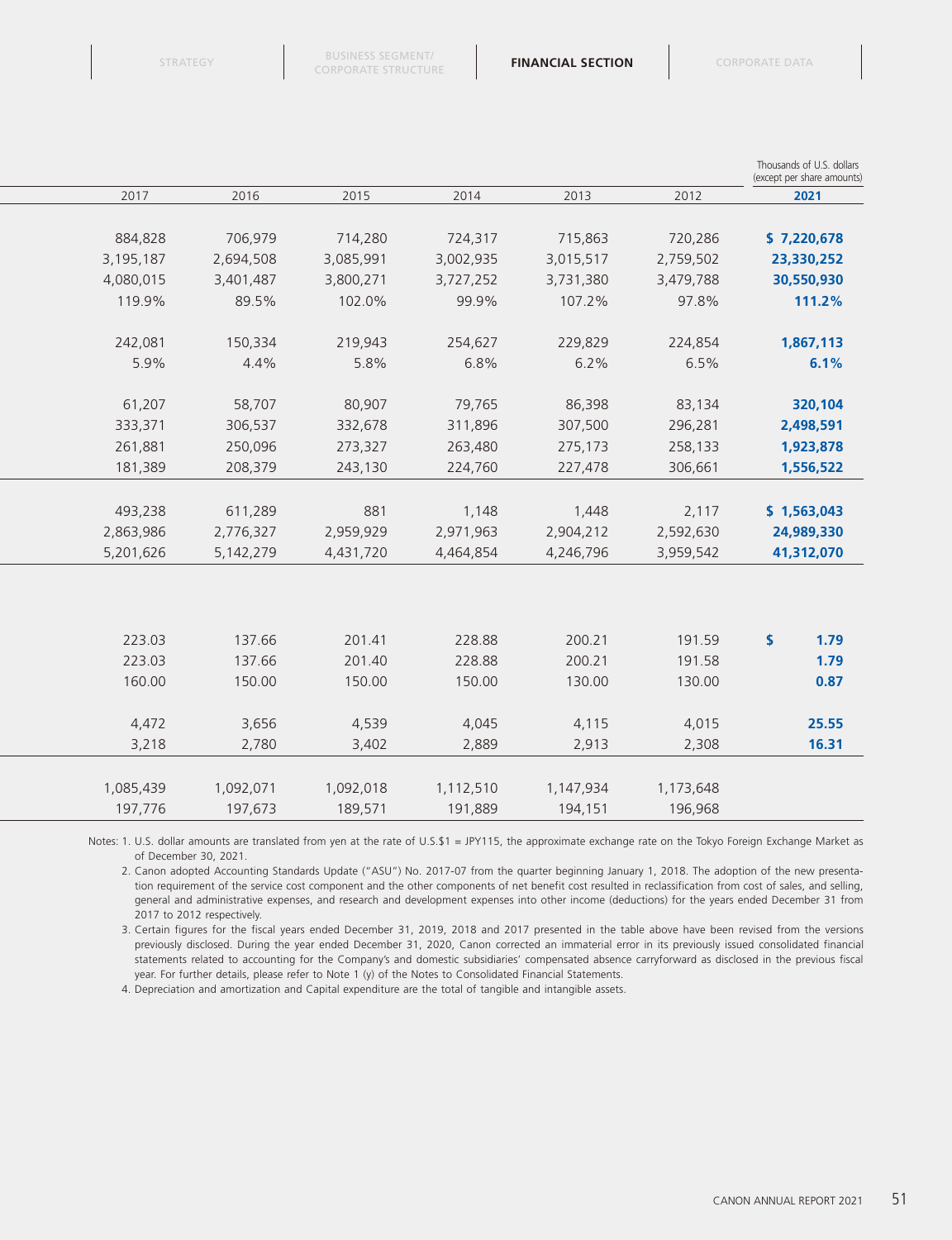# **CONSOLIDATED BALANCE SHEETS**

Canon Inc. and Subsidiaries December 31, 2021 and 2020

|                                                                                    |               | Millions of yen |  |
|------------------------------------------------------------------------------------|---------------|-----------------|--|
| <b>ASSETS</b>                                                                      | 2021          | 2020            |  |
| Current assets:                                                                    |               |                 |  |
| Cash and cash equivalents (Note 1)                                                 | 401,395       | 407,684         |  |
| Short-term investments (Note 2)                                                    | 3,377         | 71              |  |
| Trade receivables (Note 3)                                                         | 522,432       | 546,771         |  |
| Inventories (Note 4)                                                               | 650,568       | 562,807         |  |
| Prepaid expenses and other current assets (Notes 6, 15 and 18)                     | 314,489       | 284,556         |  |
| Allowance for credit losses (Notes 3 and 6)                                        | (13,916)      | (12, 746)       |  |
| Total current assets                                                               | 1,878,345     | 1,789,143       |  |
| Noncurrent receivables (Note 20)                                                   | 16,388        | 17,276          |  |
| Investments (Notes 2 and 22)                                                       | 60,967        | 49,994          |  |
| Property, plant and equipment, net (Notes 5 and 6)                                 | 1,041,403     | 1,037,680       |  |
| Operating lease right-of-use assets (Note 19)                                      | 95,791        | 107,361         |  |
| Intangible assets, net (Notes 7 and 8)                                             | 301,793       | 318,497         |  |
| Goodwill (Notes 7 and 8)                                                           | 953,850       | 915,564         |  |
| Other assets (Notes 6, 11 and 12)                                                  | 404,720       | 392,066         |  |
| Allowance for credit losses (Note 6)                                               | (2,369)       | (1, 967)        |  |
| Total assets                                                                       | 4,750,888     | 4,625,614       |  |
|                                                                                    |               |                 |  |
| <b>LIABILITIES AND EQUITY</b>                                                      |               |                 |  |
| Current liabilities:                                                               |               |                 |  |
| Short-term loans and current portion of long-term debt (Notes 1 and 9)             | 44,891        | 392,235         |  |
| Short-term loans related to financial services                                     | 42,300        | 45,000          |  |
| Other short-term loans and current portion of long-term debt                       | 2,591         | 347,235         |  |
| Trade payables (Note 10)                                                           | 338,604       | 303,809         |  |
| Accrued income taxes (Note 12)                                                     | 43,081        | 18,761          |  |
| Accrued expenses (Notes 11 and 20)                                                 | 323,929       | 317,716         |  |
| Current operating lease liabilities (Note 19)                                      | 30,945        | 32,307          |  |
| Other current liabilities (Notes 5, 15 and 18)                                     | 279,383       | 261,361         |  |
| Total current liabilities                                                          | 1,060,833     | 1,326,189       |  |
| Long-term debt, excluding current installments (Notes 9 and 21)                    | 179,750       | 4,834           |  |
| Accrued pension and severance cost (Note 11)                                       | 248,467       | 345,897         |  |
| Noncurrent operating lease liabilities (Note 19)                                   | 65,385        | 76,796          |  |
| Other noncurrent liabilities (Notes 12 and 15)                                     | 98,024        | 87,857          |  |
| <b>Total liabilities</b>                                                           | 1,652,459     | 1,841,573       |  |
| Equity:                                                                            |               |                 |  |
| Canon Inc. shareholders' equity:                                                   |               |                 |  |
| Common stock                                                                       |               |                 |  |
| Authorized 3,000,000,000 shares; issued 1,333,763,464 shares in 2021 and 2020      | 174,762       | 174,762         |  |
| Additional paid-in capital (Note 13)                                               | 403,119       | 404,620         |  |
| Legal reserve (Note 13)                                                            | 68,015        | 69,436          |  |
| Retained earnings (Note 13)                                                        | 3,538,037     | 3,409,371       |  |
| Accumulated other comprehensive income (loss) (Note 14)                            | (151, 794)    | (324, 789)      |  |
| Treasury stock, at cost; 287,991,705 shares in 2021 and 287,989,819 shares in 2020 | (1, 158, 366) | (1, 158, 369)   |  |
| Total Canon Inc. shareholders' equity                                              | 2,873,773     | 2,575,031       |  |
| Noncontrolling interests                                                           | 224,656       | 209,010         |  |
| Total equity                                                                       | 3,098,429     | 2,784,041       |  |
| Total liabilities and equity                                                       | 4,750,888     | 4,625,614       |  |
|                                                                                    |               |                 |  |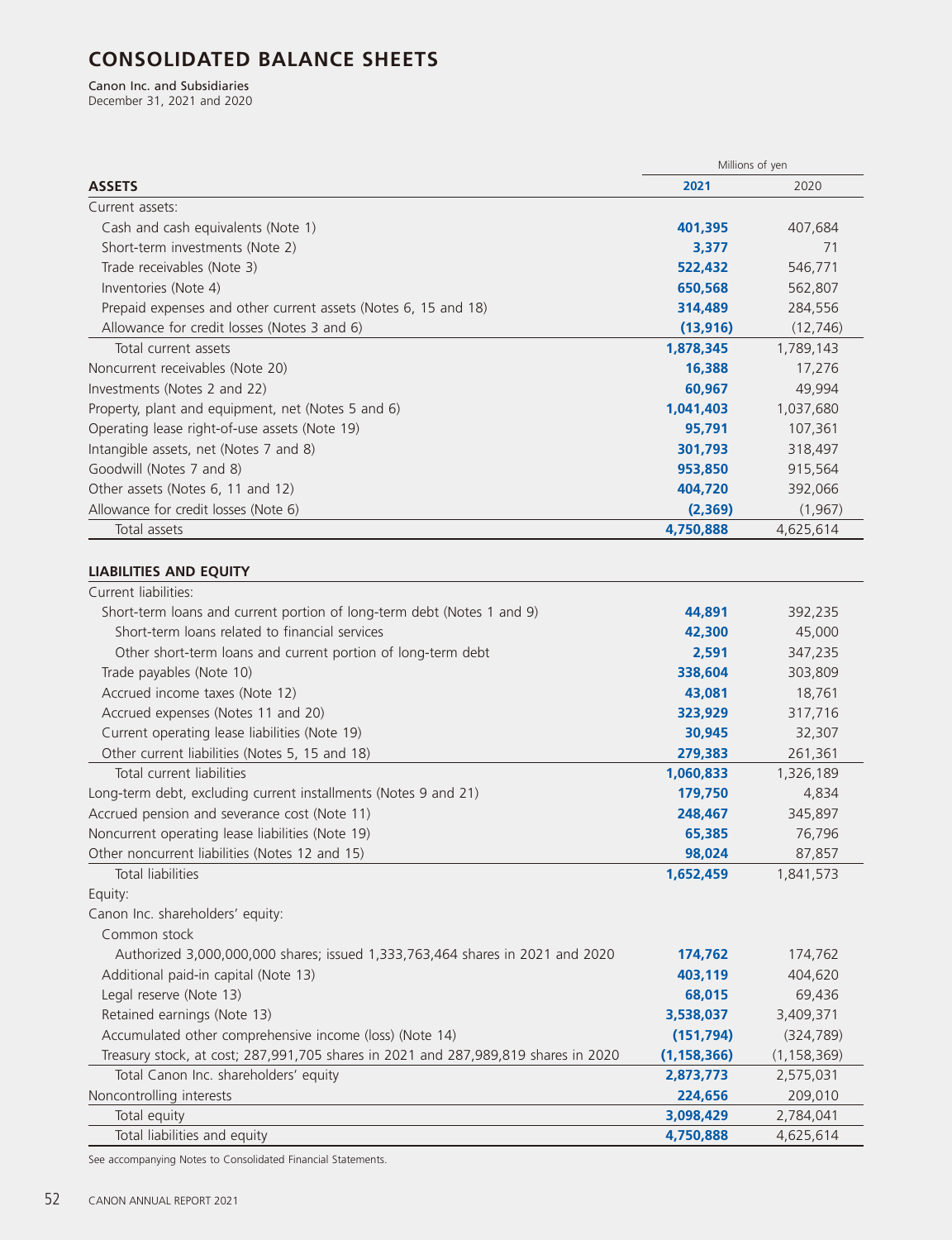# **CONSOLIDATED STATEMENTS OF INCOME**

Canon Inc. and Subsidiaries

Years ended December 31, 2021, 2020 and 2019

|                                                                         | Millions of yen |           |           |  |
|-------------------------------------------------------------------------|-----------------|-----------|-----------|--|
|                                                                         | 2021            | 2020      | 2019      |  |
| Net sales (Notes 6, 15 and 18)                                          |                 |           |           |  |
| Products and Equipment                                                  | 2,804,680       | 2,489,829 | 2,835,428 |  |
| Services                                                                | 708,677         | 670,414   | 757,871   |  |
|                                                                         | 3,513,357       | 3,160,243 | 3,593,299 |  |
| Cost of sales (Notes 5, 8, 11 and 19)                                   |                 |           |           |  |
| Products and Equipment                                                  | 1,552,766       | 1,463,637 | 1,627,858 |  |
| Services                                                                | 332,799         | 320,738   | 355,408   |  |
|                                                                         | 1,885,565       | 1,784,375 | 1,983,266 |  |
| Gross profit                                                            | 1,627,792       | 1,375,868 | 1,610,033 |  |
| Operating expenses (Notes 1, 5, 8, 11, 16, 19 and 20):                  |                 |           |           |  |
| Selling, general and administrative expenses                            | 1,058,536       | 993,009   | 1,137,110 |  |
| Research and development expenses                                       | 287,338         | 272,312   | 298,503   |  |
|                                                                         | 1,345,874       | 1,265,321 | 1,435,613 |  |
| Operating profit                                                        | 281,918         | 110,547   | 174,420   |  |
| Other income (deductions):                                              |                 |           |           |  |
| Interest and dividend income                                            | 2,232           | 2,923     | 5,526     |  |
| Interest expense                                                        | (647)           | (854)     | (1,038)   |  |
| Other, net (Notes 1, 2, 7, 11, 14 and 18)                               | 19,203          | 17,664    | 16,585    |  |
|                                                                         | 20,788          | 19,733    | 21,073    |  |
| Income before income taxes                                              | 302,706         | 130,280   | 195,493   |  |
| Income taxes (Note 12)                                                  | 71,866          | 34,337    | 56,146    |  |
| Consolidated net income                                                 | 230,840         | 95,943    | 139,347   |  |
|                                                                         |                 |           |           |  |
| Less: Net income attributable to noncontrolling interests               | 16,122          | 12,625    | 14,383    |  |
| Net income attributable to Canon Inc.                                   | 214,718         | 83,318    | 124,964   |  |
|                                                                         |                 | Yen       |           |  |
| Net income attributable to Canon Inc. shareholders per share (Note 17): |                 |           |           |  |
| <b>Basic</b>                                                            | 205.35          | 79.37     | 116.79    |  |
| Diluted                                                                 | 205.29          | 79.35     | 116.77    |  |

See accompanying Notes to Consolidated Financial Statements.

# **CONSOLIDATED STATEMENTS OF COMPREHENSIVE INCOME**

Canon Inc. and Subsidiaries

Years ended December 31, 2021, 2020 and 2019

|                                                                     |         | Millions of yen |           |  |
|---------------------------------------------------------------------|---------|-----------------|-----------|--|
|                                                                     | 2021    | 2020            | 2019      |  |
| Consolidated net income                                             | 230,840 | 95.943          | 139,347   |  |
| Other comprehensive income (loss), net of tax (Note 14):            |         |                 |           |  |
| Foreign currency translation adjustments                            | 120,439 | (17, 354)       | (32, 157) |  |
| Net gains and losses on derivative instruments                      | (972)   | 970             | (1,068)   |  |
| Pension liability adjustments                                       | 56,508  | 1,382           | (3,630)   |  |
|                                                                     | 175,975 | (15,002)        | (36, 855) |  |
| Comprehensive income (loss)                                         | 406,815 | 80.941          | 102,492   |  |
| Less: Comprehensive income attributable to noncontrolling interests | 19,102  | 13,961          | 16,353    |  |
| Comprehensive income (loss) attributable to Canon Inc.              | 387,713 | 66.980          | 86,139    |  |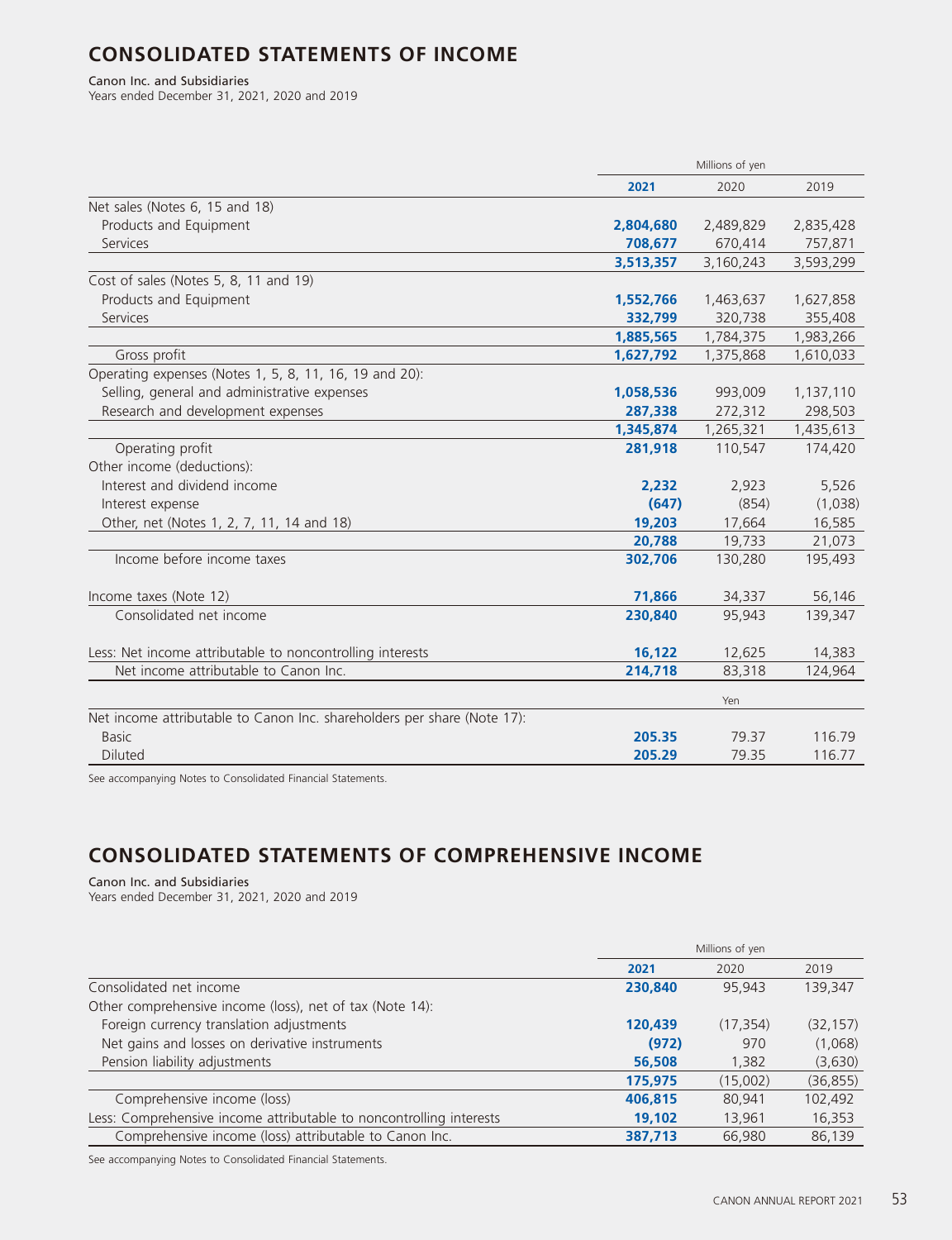# **CONSOLIDATED STATEMENTS OF EQUITY**

# Canon Inc. and Subsidiaries

Years ended December 31, 2021, 2020 and 2019

|                                                                                 |                 |                                  |                  |                               |                               | Millions of yen                                        |                                     |                                                |                                  |                 |
|---------------------------------------------------------------------------------|-----------------|----------------------------------|------------------|-------------------------------|-------------------------------|--------------------------------------------------------|-------------------------------------|------------------------------------------------|----------------------------------|-----------------|
|                                                                                 | Common<br>stock | Additional<br>paid-in<br>capital | Legal<br>reserve | Other<br>retained<br>earnings | Total<br>retained<br>earnings | Accumulated<br>other<br>comprehensive<br>income (loss) | Treasury<br>stock                   | Total<br>Canon Inc.<br>shareholders'<br>equity | Non-<br>controlling<br>interests | Total<br>equity |
| Balance at December 31, 2018                                                    | 174,762         | 404,389                          | 67,116           | 3,501,950                     | 3,569,066                     | (269, 071)                                             | (1,058,502)                         | 2,820,644                                      | 189,501                          | 3,010,145       |
| Cumulative effects of accounting standard<br>update-adoption of ASU No. 2017-12 |                 |                                  |                  | 122                           | 122                           | (122)                                                  |                                     |                                                |                                  |                 |
| Equity transactions with noncontrolling<br>interests and other                  |                 | 641                              |                  |                               |                               | (424)                                                  |                                     | 217                                            | (1, 813)                         | (1, 596)        |
| Dividends to Canon Inc. shareholders<br>$(160.00$ yen per share)                |                 |                                  |                  | (171, 487)                    | (171, 487)                    |                                                        |                                     | (171, 487)                                     |                                  | (171, 487)      |
| Dividends to noncontrolling interests                                           |                 |                                  |                  |                               |                               |                                                        |                                     |                                                | (5, 557)                         | (5, 557)        |
| Transfers to legal reserve                                                      |                 |                                  | 456              | (456)                         |                               |                                                        |                                     |                                                |                                  |                 |
| Comprehensive income:                                                           |                 |                                  |                  |                               |                               |                                                        |                                     |                                                |                                  |                 |
| Net income                                                                      |                 |                                  |                  | 124,964                       | 124,964                       |                                                        |                                     | 124,964                                        | 14,383                           | 139,347         |
| Other comprehensive income (loss),<br>net of tax (Note 14):                     |                 |                                  |                  |                               |                               |                                                        |                                     |                                                |                                  |                 |
| Foreign currency translation adjustments                                        |                 |                                  |                  |                               |                               | (32,043)                                               |                                     | (32,043)                                       | (114)                            | (32, 157)       |
| Net gains and losses on<br>derivative instruments                               |                 |                                  |                  |                               |                               | (1,073)                                                |                                     | (1,073)                                        | 5                                | (1,068)         |
| Pension liability adjustments                                                   |                 |                                  |                  |                               |                               | (5,709)                                                |                                     | (5,709)                                        | 2,079                            | (3,630)         |
| Total comprehensive income (loss)                                               |                 |                                  |                  |                               |                               |                                                        |                                     | 86,139                                         | 16,353                           | 102,492         |
| Repurchases and reissuance of treasury stock                                    |                 | (13)                             |                  | (10)                          | (10)                          |                                                        | (49, 994)                           | (50, 017)                                      |                                  | (50, 017)       |
| Balance at December 31, 2019                                                    | 174,762         | 405,017                          | 67,572           | 3,455,083                     | 3,522,655                     |                                                        | $(308, 442)$ $(1, 108, 496)$        | 2,685,496                                      | 198,484                          | 2,883,980       |
| Cumulative effects of accounting standard<br>update-adoption of ASU No. 2016-13 |                 |                                  |                  | (159)                         | (159)                         |                                                        |                                     | (159)                                          |                                  | (159)           |
| Equity transactions with noncontrolling<br>interests and other                  |                 | (316)                            |                  |                               |                               | (9)                                                    | (15)                                | (340)                                          | 1,091                            | 751             |
| Dividends to Canon Inc. shareholders<br>$(120.00$ yen per share)                |                 |                                  |                  | (126, 938)                    | (126, 938)                    |                                                        |                                     | (126, 938)                                     |                                  | (126, 938)      |
| Dividends to noncontrolling interests                                           |                 |                                  |                  |                               |                               |                                                        |                                     |                                                | (4,526)                          | (4,526)         |
| Transfers to legal reserve                                                      |                 |                                  | 1,864            | (1,864)                       |                               |                                                        |                                     |                                                |                                  |                 |
| Comprehensive income:                                                           |                 |                                  |                  |                               |                               |                                                        |                                     |                                                |                                  |                 |
| Net income                                                                      |                 |                                  |                  | 83,318                        | 83,318                        |                                                        |                                     | 83,318                                         | 12,625                           | 95,943          |
| Other comprehensive income (loss),<br>net of tax (Note 14):                     |                 |                                  |                  |                               |                               |                                                        |                                     |                                                |                                  |                 |
| Foreign currency translation adjustments                                        |                 |                                  |                  |                               |                               | (17, 355)                                              |                                     | (17, 355)                                      | $\mathbf{1}$                     | (17, 354)       |
| Net gains and losses on<br>derivative instruments                               |                 |                                  |                  |                               |                               | 987                                                    |                                     | 987                                            | (17)                             | 970             |
| Pension liability adjustments                                                   |                 |                                  |                  |                               |                               | 30                                                     |                                     | 30                                             | 1,352                            | 1,382           |
| Total comprehensive income (loss)                                               |                 |                                  |                  |                               |                               |                                                        |                                     | 66,980                                         | 13,961                           | 80,941          |
| Repurchases and reissuance of treasury stock                                    |                 | (81)                             |                  | (69)                          | (69)                          |                                                        | (49, 858)                           | (50,008)                                       |                                  | (50,008)        |
| Balance at December 31, 2020                                                    | 174,762         | 404,620                          | 69,436           | 3,409,371                     | 3,478,807                     |                                                        | $(324,789)$ $(1,158,369)$           | 2,575,031                                      | 209,010                          | 2,784,041       |
| Equity transactions with<br>noncontrolling interests and other                  |                 | (62)                             |                  |                               |                               |                                                        |                                     | (62)                                           | 1,725                            | 1,663           |
| Dividends to Canon Inc. shareholders<br>(85.00 yen per share)                   |                 |                                  |                  | (88, 891)                     | (88, 891)                     |                                                        |                                     | (88, 891)                                      |                                  | (88, 891)       |
| Dividends to noncontrolling interests                                           |                 |                                  |                  |                               |                               |                                                        |                                     |                                                | (5, 181)                         | (5, 181)        |
| Transfers to legal reserve                                                      |                 | (1,429)                          | (1,421)          | 2,850                         | 1,429                         |                                                        |                                     |                                                |                                  |                 |
| Comprehensive income:                                                           |                 |                                  |                  |                               |                               |                                                        |                                     |                                                |                                  |                 |
| Net income                                                                      |                 |                                  |                  | 214,718                       | 214,718                       |                                                        |                                     | 214,718                                        | 16,122                           | 230,840         |
| Other comprehensive income (loss),<br>net of tax (Note 14):                     |                 |                                  |                  |                               |                               |                                                        |                                     |                                                |                                  |                 |
| Foreign currency translation adjustments                                        |                 |                                  |                  |                               |                               | 119,165                                                |                                     | 119,165                                        | 1,274                            | 120,439         |
| Net gains and losses on<br>derivative instruments                               |                 |                                  |                  |                               |                               | (994)                                                  |                                     | (994)                                          | 22                               | (972)           |
| Pension liability adjustments                                                   |                 |                                  |                  |                               |                               | 54,824                                                 |                                     | 54,824                                         | 1,684                            | 56,508          |
| Total comprehensive income (loss)                                               |                 |                                  |                  |                               |                               |                                                        |                                     | 387,713                                        | 19,102                           | 406,815         |
| Repurchases and reissuance of treasury stock                                    |                 | (10)                             |                  | (11)                          | (11)                          |                                                        | з                                   | (18)                                           |                                  | (18)            |
| Balance at December 31, 2021                                                    | 174,762         | 403,119                          |                  | 68,015 3,538,037 3,606,052    |                               |                                                        | $(151,794)$ $(1,158,366)$ 2,873,773 |                                                | 224,656                          | 3,098,429       |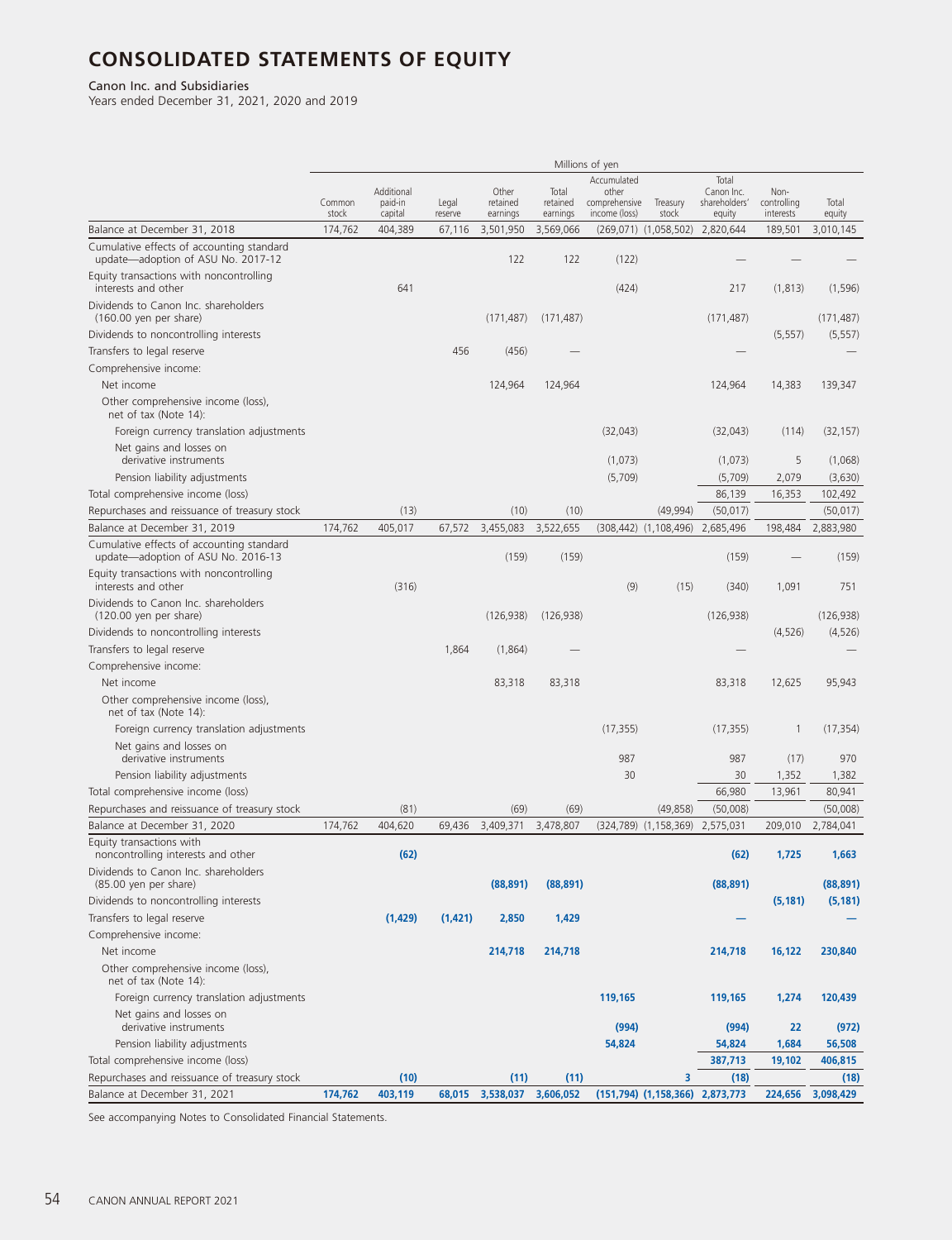# **CONSOLIDATED STATEMENTS OF CASH FLOWS**

Canon Inc. and Subsidiaries

Years ended December 31, 2021, 2020 and 2019

|                                                                                                   | Millions of yen |            |            |
|---------------------------------------------------------------------------------------------------|-----------------|------------|------------|
|                                                                                                   | 2021            | 2020       | 2019       |
| Cash flows from operating activities:                                                             |                 |            |            |
| Consolidated net income                                                                           | 230,840         | 95,943     | 139,347    |
| Adjustments to reconcile consolidated net income to net cash provided by<br>operating activities: |                 |            |            |
| Depreciation and amortization                                                                     | 221,246         | 227,825    | 237,327    |
| Loss on disposal of fixed assets                                                                  | 7.745           | 4,326      | 5,991      |
| Deferred income taxes                                                                             | (9,826)         | (15, 542)  | (6, 523)   |
| Decrease in trade receivables                                                                     | 44,678          | 15,120     | 43,504     |
| (Increase) decrease in inventories                                                                | (61, 017)       | 16,075     | 19,895     |
| Increase (decrease) in trade payables                                                             | 52,138          | (4,636)    | (35, 509)  |
| Increase (decrease) in accrued income taxes                                                       | 24,017          | 43         | (22, 279)  |
| (Decrease) increase in accrued expenses                                                           | (8, 673)        | (16, 413)  | 9,738      |
| Decrease in accrued pension and severance cost                                                    | (41, 477)       | (16, 601)  | (13, 722)  |
| Other, net (Note 6)                                                                               | (8, 643)        | 27,665     | (19,308)   |
| Net cash provided by operating activities                                                         | 451,028         | 333,805    | 358,461    |
| Cash flows from investing activities:                                                             |                 |            |            |
| Purchases of fixed assets (Note 5)                                                                | (177, 350)      | (164, 719) | (215, 671) |
| Proceeds from sale of fixed assets (Note 5)                                                       | 3,796           | 7,815      | 885        |
| Purchases of held-to-maturity securities                                                          | (2,216)         |            |            |
| Purchases of securities                                                                           | (2, 162)        | (592)      | (4,907)    |
| Proceeds from sale and maturity of securities                                                     | 1,714           | 558        | 828        |
| Acquisitions of businesses, net of cash acquired (Note 7)                                         | (31,751)        | (127)      | (8,880)    |
| Other, net                                                                                        | 713             | 1,626      | (823)      |
| Net cash used in investing activities                                                             | (207, 256)      | (155, 439) | (228, 568) |
| Cash flows from financing activities:                                                             |                 |            |            |
| Proceeds from issuance of long-term debt (Note 9)                                                 | 175,100         | 2,100      |            |
| Repayments of long-term debt (Note 9)                                                             | (347, 029)      | (11,095)   | (8,678)    |
| (Decrease) increase in short-term loans related to financial services,<br>net (Note 9)            | (2,700)         | 5,100      | 5,200      |
| Dividends paid                                                                                    | (88, 891)       | (126, 938) | (171, 487) |
| Repurchases and reissuance of treasury stock, net                                                 | (17)            | (50,008)   | (50, 012)  |
| Other, net                                                                                        | (3,829)         | (2,608)    | (7, 613)   |
| Net cash used in financing activities                                                             | (267, 366)      | (183, 449) | (232, 590) |
| Effect of exchange rate changes on cash and cash equivalents                                      | 17,305          | (47)       | (5, 134)   |
| Net change in cash and cash equivalents                                                           | (6, 289)        | (5, 130)   | (107, 831) |
| Cash and cash equivalents at beginning of year                                                    | 407,684         | 412,814    | 520,645    |
| Cash and cash equivalents at end of year                                                          | 401,395         | 407,684    | 412,814    |
| Supplemental disclosure for cash flow information:                                                |                 |            |            |
| Cash paid during the year for:                                                                    |                 |            |            |
| Interest                                                                                          | 599             | 1,028      | 888        |
| Income taxes                                                                                      | 71,573          | 45,471     | 77,654     |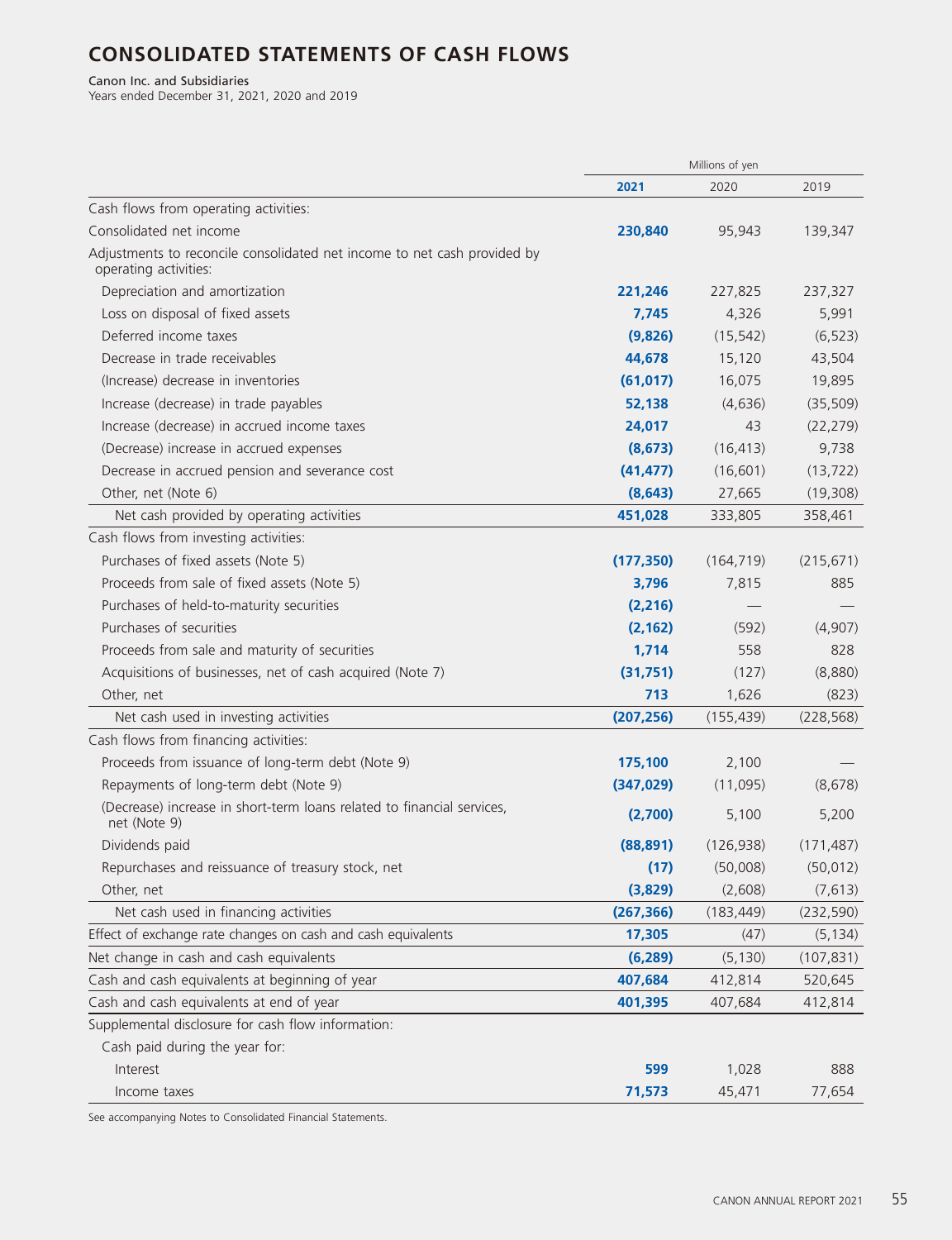# **NOTES TO CONSOLIDATED FINANCIAL STATEMENTS**

Canon Inc. and Subsidiaries

# **1. BASIS OF PRESENTATION AND SIGNIFICANT ACCOUNTING POLICIES**

# **(a) Description of Business**

Canon Inc. (the "Company") and its subsidiaries (collectively "Canon") is one of the world's leading manufacturers of office multi-function devices ("MFDs"), laser printers, inkjet printers, cameras, medical equipment and lithography equipment. Products of the Printing Business Unit consist mainly of office MFDs, document solutions, laser multifunction printers ("MFPs"), laser printers, inkjet printers, image scanners, calculators, digital continuous feed presses, digital sheet-fed presses and large format printers. Products of the Imaging Business Unit consist mainly of interchangeable-lens digital cameras, interchangeable lenses, digital compact cameras, compact photo printers, network cameras, video management software, video content analytics software, digital camcorders, digital cinema cameras, broadcast equipment and multimedia projectors. Products of the Medical Business Unit consist mainly of computed tomography ("CT") systems, diagnostic ultrasound systems, diagnostic X-ray systems, magnetic resonance imaging ("MRI") systems, clinical chemistry analyzers, digital radiography systems and ophthalmic equipment. Products of the Industrial and Others Business Unit consist mainly of semiconductor lithography equipment, Flat Panel Display ("FPD") lithography equipment, Organic Light Emitting Diode ("OLED") display manufacturing equipment, vacuum thin-film deposition equipment, die bonders, handy terminals and document scanners. Sales are made principally under the Canon brand name, almost entirely through sales subsidiaries. These subsidiaries are responsible for marketing and distribution, and primarily sell to retail dealers in their geographic area. Further segment information is described in Note 23.

Canon sells laser printers on an OEM basis to HP Inc.; such sales constituted 11.6%, 11.4% and 13.0% of consolidated net sales for the years ended December 31, 2021, 2020 and 2019, respectively, and are included in the Printing Business Unit.

Canon's manufacturing operations are conducted primarily at 29 plants in Japan and 13 overseas plants which are located in countries and regions such as the United States, Germany, France, the Netherlands, Taiwan, China, Malaysia, Thailand, Vietnam and Philippines.

# **(b) Basis of Presentation**

The Company and its domestic subsidiaries maintain their books of account in conformity with financial accounting standards of Japan. Foreign subsidiaries maintain their books of account in conformity with financial accounting standards of the countries of their domicile.

Certain adjustments and reclassifications have been incorporated in the accompanying consolidated financial statements to conform with U.S. generally accepted accounting principles ("U.S. GAAP"). These adjustments were not recorded in the statutory books of account.

Canon has separated the presentation of allowance for credit losses from the related receivable balances which are included in trade receivables, prepaid expenses and other current assets, and other assets in the accompanying consolidated balance sheets, from 2021. Consolidated balance sheet for the year ended December 31, 2020 has also been reclassified.

Canon has also changed the presentation of "Short-term loans related to financial services" separated from "Shortterm loans and current portion of long-term debt" in the consolidated balance sheets from 2021. Further, Canon has separated the presentation of "(Decrease) increase in short-term loans related to financial services, net" from "(Decrease) increase in short-term loans, net" and included the presentation of "(Decrease) increase in short-term loans, net" in "Cash flows from financing activities: Other, net" in the consolidated statements of cash flows from 2021. These changes were made to enhance the presentation of the Company's short-term borrowings for the users of the consolidated financial statements. To conform with the current year change in the presentation, the consolidated balance sheet for the year ended December 31, 2020 and the consolidated statement of cash flows for the years ended December 31, 2020 and 2019 have been reclassified.

# **(c) Principles of Consolidation**

The consolidated financial statements include the accounts of the Company, its majority owned subsidiaries and those variable interest entities where the Company or its consolidated subsidiaries are the primary beneficiaries. All significant intercompany balances and transactions have been eliminated.

# **(d) Use of Estimates**

The preparation of the consolidated financial statements in conformity with U.S. GAAP requires management to make estimates and assumptions that affect the reported amounts of assets and liabilities and the disclosure of contingent assets and liabilities at the date of the consolidated financial statements and the reported amounts of revenues and expenses during the period. Significant estimates and assumptions are reflected in valuation and disclosure of accounts including: revenue recognition, allowance for credit losses, inventories, long-lived assets, leases, goodwill and other intangible assets with indefinite useful lives, environmental liabilities, deferred tax assets, uncertain tax positions, employee retirement and severance benefit obligations and business combinations. Actual results could differ materially from those estimates. In addition, new waves of COVID-19 infections are being seen in some regions, and it is still difficult to predict when COVID-19 will be brought under control. However, each country and region continues to pursue both the infection control and economic activities. Actual results and outcomes may differ from management's estimates and assumptions due to risks and uncertainties, including uncertainty in the current economic environment triggered by COVID-19.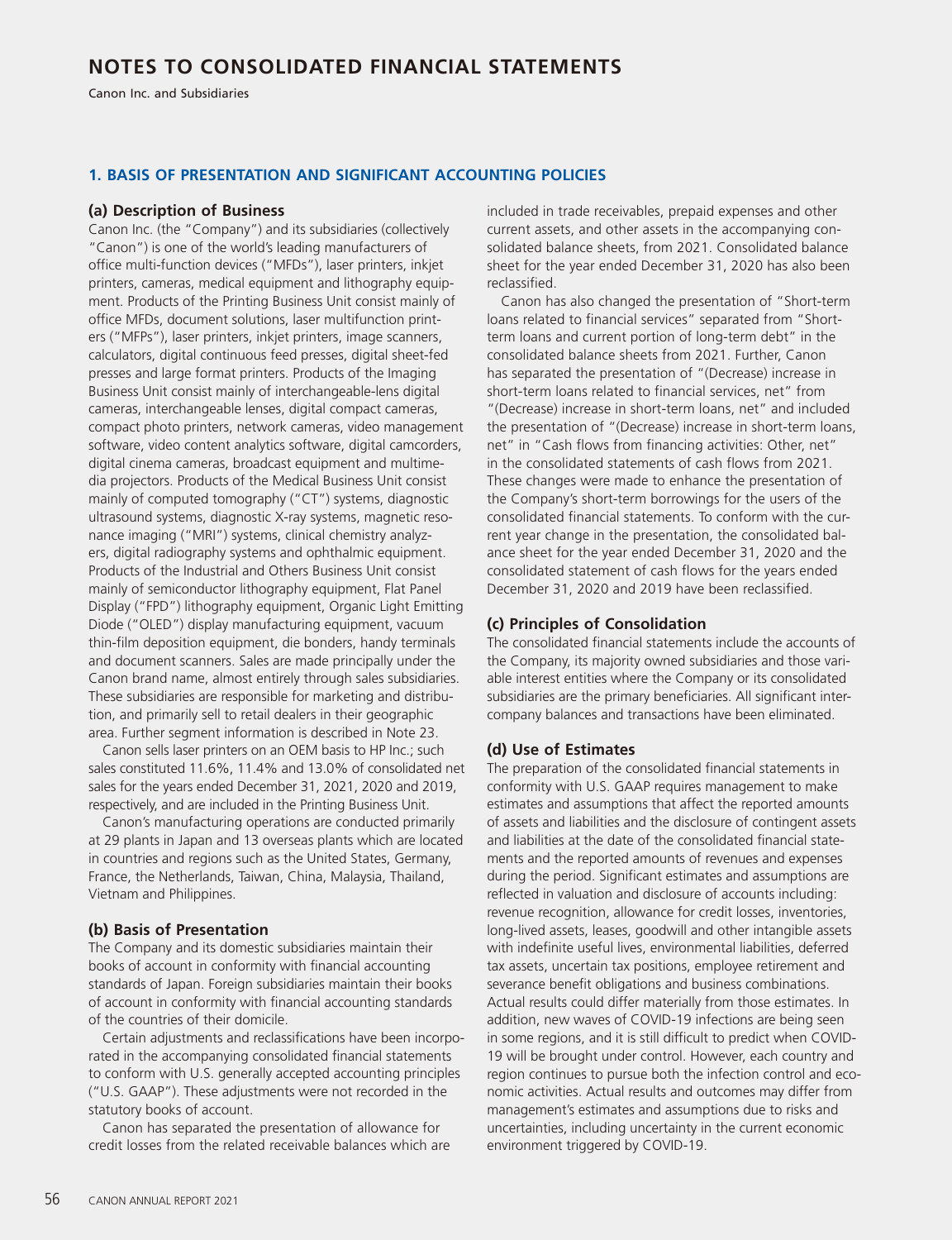# **(e) Translation of Foreign Currencies**

Assets and liabilities of the Company's subsidiaries located outside Japan with functional currencies other than Japanese yen are translated into Japanese yen at the rates of exchange in effect at the balance sheet date. Income and expense items are translated at the average exchange rates prevailing during the year. Gains and losses resulting from translation of financial statements are excluded from earnings and are reported in other comprehensive income (loss).

Gains and losses resulting from foreign currency transactions and translation of assets and liabilities denominated in foreign currencies are included in other income (deductions) in the consolidated statements of income. Foreign currency exchange gains and losses were net losses of ¥21,746 million, ¥4,451 million and ¥4,236 million for the years ended December 31, 2021, 2020 and 2019, respectively.

# **(f) Cash Equivalents**

All highly liquid investments acquired with original maturities of three months or less are considered to be cash equivalents. Certain debt securities with original maturities of less than three months, classified as available-for-sale securities of ¥500 million at both December 31, 2021 and 2020, are included in cash and cash equivalents in the consolidated balance sheets.

## **(g) Investments**

Investments consist primarily of time deposits with original maturities of more than three months, debt and equity securities and investments in affiliated companies.

Canon classifies investments in debt securities as held-tomaturity debt securities and available-for-sale securities. Canon does not hold any trading securities which are bought and held primarily for the purpose of sale in the near term. Canon reports investments with maturities of less than one year as short-term investments.

Available-for-sale debt securities and equity securities with readily determinable fair value that are not accounted for under the equity method are recorded at fair value which is determined based on quoted market prices, projected discounted cash flows or other valuation techniques as appropriate. The changes in fair value for equity securities are included in other, net in the consolidated statements of income. The changes in fair value for available-for-sale debt securities are included in net unrealized gains and losses on securities in the consolidated statements of comprehensive income.

Held-to-maturity debt securities are recorded at amortized cost. The fair values of equity securities are mainly measured at the quoted market price.

Available-for-sale debt securities are regularly reviewed for other-than-temporary declines in the carrying amount based on criteria that include the length of time and the extent to which the market value has been less than cost, the financial condition and near-term prospects of the issuer and Canon's intent and ability to retain the investment for a period of time sufficient to allow for any anticipated recovery in market value. For available-for-sale securities for which the declines are deemed to be other-than-temporary and there is no intent to sell, the impairment is separated into the amount related to credit loss, which is recognized in earnings and the amount related to all other factors is recognized in other comprehensive income (loss). For available-for-sale securities for which the declines are deemed to be otherthan-temporary and there is an intent to sell, the impairment in its entirety is recognized in earnings. Canon recognizes an impairment loss to the extent the cost basis of the investment exceeds the fair value of the investment.

Canon measures non-marketable equity securities without readily determinable fair value at cost, minus impairment, if any, plus or minus changes resulting from observable price changes in orderly transactions for an identical or a similar investment of the same issuer.

Realized gains and losses are determined by the average cost method and reflected in earnings.

Investments in affiliated companies over which Canon has the ability to exercise significant influence, but does not hold a controlling financial interest, are accounted for by the equity method.

# **(h) Allowance for credit losses**

Allowance for credit losses for trade and finance receivables is maintained for all customers based on ASC 326 "Financial Instruments – Credit Losses," considering various factors, including aging analysis, macroeconomic conditions and historical experience. An additional reserve for individual accounts is recorded when Canon becomes aware of a customer's inability to meet its financial obligations, such as in the case of bankruptcy filings. If circumstances related to customers change, estimates of the recoverability of receivables would be further adjusted. When all collection options are exhausted including legal recourse, the accounts or portions thereof are deemed to be uncollectable and charged against the allowance.

# **(i) Inventories**

Inventories are stated at the lower of cost or net realizable value. Cost is determined by the average method for domestic inventories and principally by the first-in, first-out method for overseas inventories.

#### **(j) Impairment of Long-Lived Assets**

Long-lived assets, such as property, plant and equipment, and acquired intangible assets subject to amortization, are reviewed for impairment whenever events or changes in circumstances indicate that the carrying amount of an asset may not be recoverable. Recoverability of assets to be held and used is measured by a comparison of the carrying amount of the asset and the estimated undiscounted future cash flows expected to be generated by the asset. If the carrying amount of the asset exceeds its estimated sum of undiscounted future cash flows, an impairment charge is recognized in the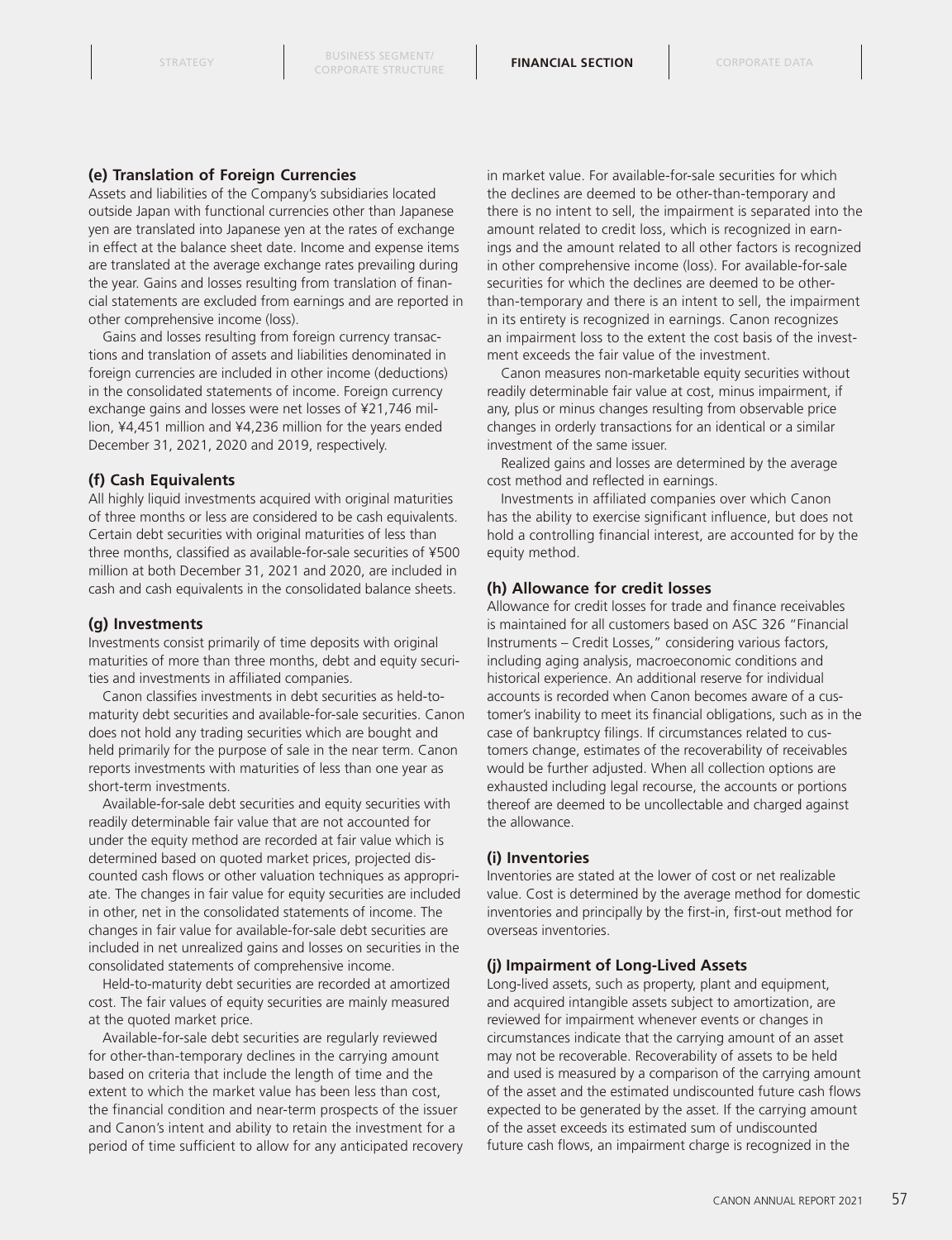amount by which the carrying amount of the asset exceeds the fair value of the asset. Assets to be disposed of by sale are reported at the lower of the carrying amount or fair value less costs to sell, and are no longer depreciated.

## **(k) Property, Plant and Equipment, net**

Property, plant and equipment are stated at cost less accumulated depreciation. Depreciation is calculated principally by the declining-balance method, except for certain assets which are depreciated by the straight-line method over the estimated useful lives of the assets.

The depreciation period ranges from 3 years to 60 years for buildings and 1 year to 20 years for machinery and equipment.

# **(l) Leases**

As for lessor accounting, Canon provides leasing arrangements to its customers primarily for the sale of office products. Revenue from the sale of these products under sales-type leases is recognized at the inception of the lease. Interest income on sales-type leases and direct-financing leases is recognized over the life of each respective lease using the interest method. Leases not qualifying as sales-type leases or directfinancing leases are accounted for as operating leases and related revenue is recognized ratably over the lease term. When product leases are bundled with maintenance contracts, revenue is allocated based upon the estimated standalone selling prices of the lease and non-lease components. Lease components generally include product and financing while non-lease components generally consist of maintenance contracts and supplies. Some of the contracts include options to extend or to terminate the lease. Canon takes such options into account to determine the lease term when it is reasonably certain that customers will exercise these options. The majority of Canon's lease contracts do not contain bargain purchase options for their customers. Assets leased to others under operating leases are stated at cost and depreciated to the estimated residual value of the assets by the straight-line method over the lease term, generally from 2 years to 50 years.

As for lessee accounting, Canon has operating and finance leases for various assets including office buildings, warehouses, employees' accommodations, and vehicles. Canon determines if an arrangement is a lease at the inception of each contract. Some of the contracts include options to extend or to terminate the lease. Canon takes such options into account to determine the lease term when it is reasonably certain that it will exercise these options. Canon's lease arrangements do not contain material residual value guarantees or material restrictive covenants. As a rate implicit in the most of Canon's leases cannot be determined, Canon uses incremental borrowing rates based on the information available at commencement to determine the present values of lease payments. Canon has lease contracts with lease and non-lease components, which are accounted for separately. Canon allocates the consideration in the lease contract to the lease and non-lease components based upon the estimated standalone prices. Costs associated

with operating lease assets are recognized on a straight-line basis over the term of the lease.

# **(m) Goodwill and other intangible assets**

Goodwill and other intangible assets with indefinite useful lives are not amortized, but are instead tested for impairment annually in the fourth quarter of each year, or more frequently if indicators of potential impairment exist. All goodwill is assigned to the reporting unit or units that benefit from the synergies arising from each business combination. If the carrying amount assigned to the reporting unit exceeds the fair value of the reporting unit, Canon recognizes an impairment charge in an amount equal to that excess, limited to the total amount of goodwill allocated to that reporting unit.

Intangible assets with finite useful lives consist primarily of software, trademarks, patents and developed technology, license fees and customer relationships, which are amortized using the straight-line method. The estimated useful lives of software are from 3 years to 8 years, trademarks are 15 years, patents and developed technology are from 5 years to 21 years, license fees are 8 years, and customer relationships are from 7 years to 15 years. Certain costs incurred in connection with developing or obtaining internal-use software are capitalized. These costs consist primarily of payments made to third parties and the salaries of employees working on such software development. Costs incurred in connection with developing internal-use software are capitalized at the application development stage. In addition, Canon capitalizes the cost which was incurred subsequent to the stage of assuring the technological feasibility of the software for marketing purposes either developed or acquired.

# **(n) Environmental Liabilities**

Liabilities for environmental remediation and other environmental costs are accrued when environmental assessments or remedial efforts are probable and the costs can be reasonably estimated, and are included in other noncurrent liabilities in the consolidated balance sheets. Such liabilities are adjusted as further information develops or circumstances change. Costs of future obligations are not discounted to their present values.

# **(o) Income Taxes**

Deferred tax assets and liabilities are recognized for the estimated future tax consequences attributable to differences between the financial statement carrying amounts of existing assets and liabilities and their respective tax bases and operating loss and tax credit carryforwards. Deferred tax assets and liabilities are measured using enacted tax rates expected to apply to taxable income in the years in which those temporary differences are expected to be recovered or settled. The effect on deferred tax assets and liabilities of a change in tax rates is recognized in income in the period that includes the enactment date. Canon records a valuation allowance to reduce the deferred tax assets to the amount that is more likely than not realizable.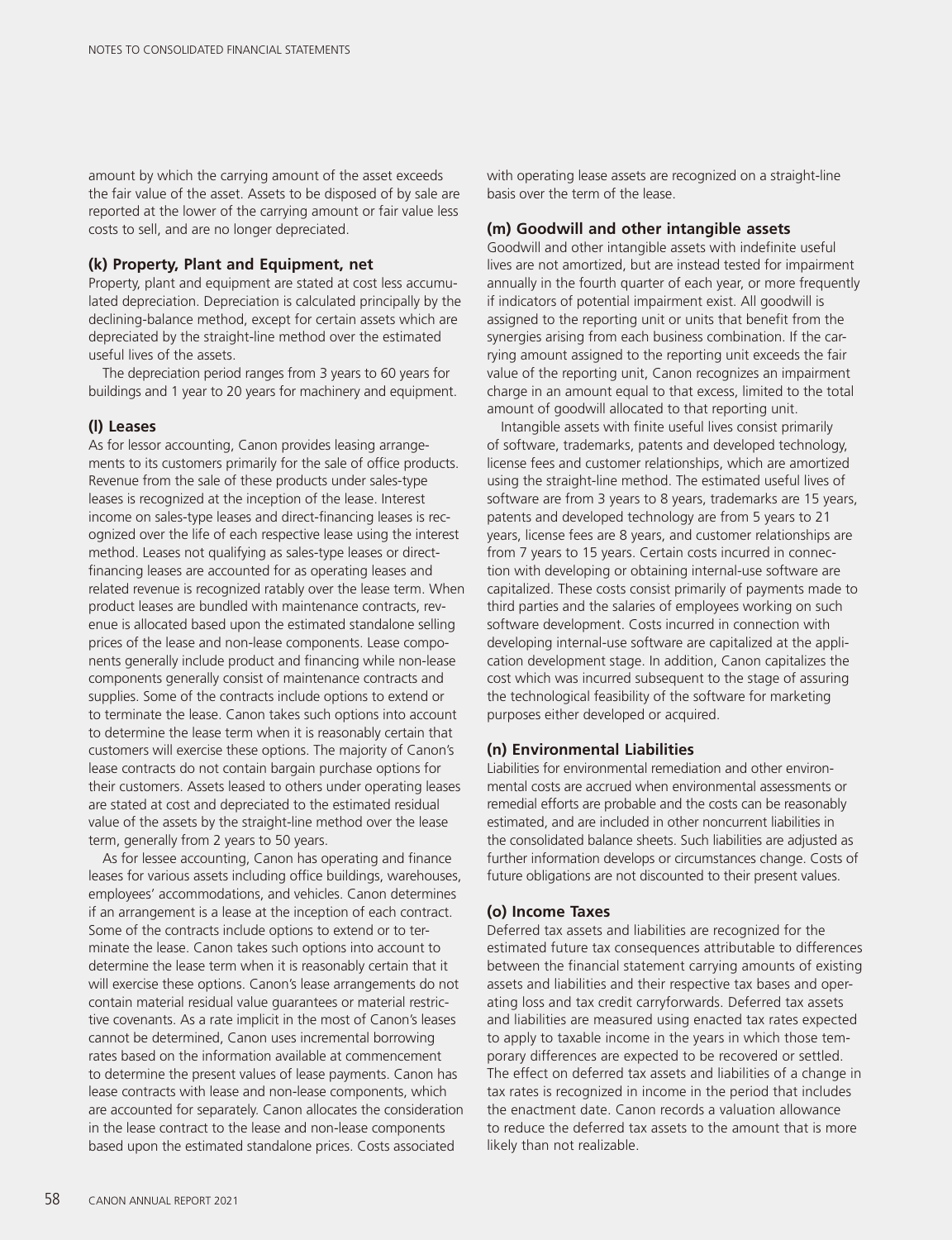Canon recognizes the financial statement effects of tax positions when it is more likely than not, based on the technical merits, that the tax positions will be sustained upon examination by the tax authorities. Benefits from tax positions that meet the more-likely-than-not recognition threshold are measured at the largest amount of benefit that is greater than 50% likely of being realized upon settlement. Interest and penalties accrued related to unrecognized tax benefits are included in income taxes in the consolidated statements of income.

# **(p) Stock-Based Compensation**

Canon measures stock-based compensation cost at the grant date, based on the fair value of the award, and recognizes the cost on a straight-line basis over the requisite service period, which is the vesting period.

# **(q) Net Income Attributable to Canon Inc. Shareholders per Share**

Basic net income attributable to Canon Inc. shareholders per share is computed by dividing net income attributable to Canon Inc. by the weighted-average number of common shares outstanding during each year. Diluted net income attributable to Canon Inc. shareholders per share includes the effect from potential issuances of common stock based on the assumptions that all stock options were exercised.

#### **(r) Revenue Recognition**

Canon generates revenue through the sale of products of the Printing Business Unit, the Imaging Business Unit, the Medical Business Unit and the Industrial and Others Business Unit, supplies and related services under separate contractual arrangements. Revenue is recognized when, or as, control of promised goods or services transfers to customers in an amount that reflects the consideration to which Canon expects to be entitled in exchange for transferring these goods or services. For further information, please refer to Note 15.

#### **(s) Research and Development Costs**

Research and development costs are expensed as incurred.

# **(t) Advertising Costs**

Advertising costs are expensed as incurred. Advertising expenses were ¥36,812 million, ¥31,273 million and ¥46,665 million for the years ended December 31, 2021, 2020 and 2019, respectively.

#### **(u) Shipping and Handling Costs**

Shipping and handling costs totaled ¥53,347 million, ¥47,721 million and ¥51,718 million for the years ended December 31, 2021, 2020 and 2019, respectively, and are included in selling, general and administrative expenses in the consolidated statements of income.

#### **(v) Derivative Financial Instruments**

All derivatives are recognized at fair value and are included in prepaid expenses and other current assets, or other current liabilities in the consolidated balance sheets.

Canon uses and designates certain derivatives as a hedge of a forecasted transaction or the variability of cash flows to be received or paid related to a recognized asset or liability ("cash flow" hedge). Canon formally documents all relationships between hedging instruments and hedged items, as well as its risk-management objective and strategy for undertaking various hedge transactions. Canon also formally assesses, both at the hedge's inception and on an ongoing basis, whether the derivatives that are used in hedging transactions are highly effective in offsetting changes in cash flows of hedged items. When it is determined that a derivative is not highly effective as a hedge or that it has ceased to be a highly effective hedge, Canon discontinues hedge accounting prospectively. Changes in the fair value of a derivative that is designated and qualifies as a cash flow hedge are recorded in other comprehensive income (loss), until earnings are affected by the variability in cash flows of the hedged item, and reclassified in the same income statement line item in which the earnings effect of the hedged item is reported.

Canon also uses certain derivative financial instruments which are not designated as hedges. The changes in fair values of these derivative financial instruments are immediately recorded in earnings.

Canon classifies cash flows from derivatives as cash flows from operating activities in the consolidated statements of cash flows.

# **(w) Guarantees**

Canon recognizes, at the inception of a guarantee, a liability for the fair value of the obligation it has undertaken in issuing guarantees.

#### **(x) Recent Accounting Guidance**

Canon evaluates all recently issued accounting pronouncements applicable to its consolidated financial statements. No new accounting pronouncement issued or effective has had, or is expected to have, a material impact on Canon's consolidated financial statements.

# **(y) Correction of an Immaterial Error**

During the year ended December 31, 2020, Canon corrected an error in its previously issued consolidated financial statements related to accounting for the Company and domestic subsidiaries' compensated absence carryforward in accordance with ASC 710 "Compensation." In evaluating whether the previously issued consolidated financial statements were materially misstated for the annual periods prior to December 31, 2020, Canon applied the guidance of ASC 250, "Accounting Changes and Error Corrections," SEC Staff Accounting Bulletin ("SAB") Topic 1.M "Assessing Materiality" and SAB Topic 1.N "Considering the Effects of Prior Period Misstatements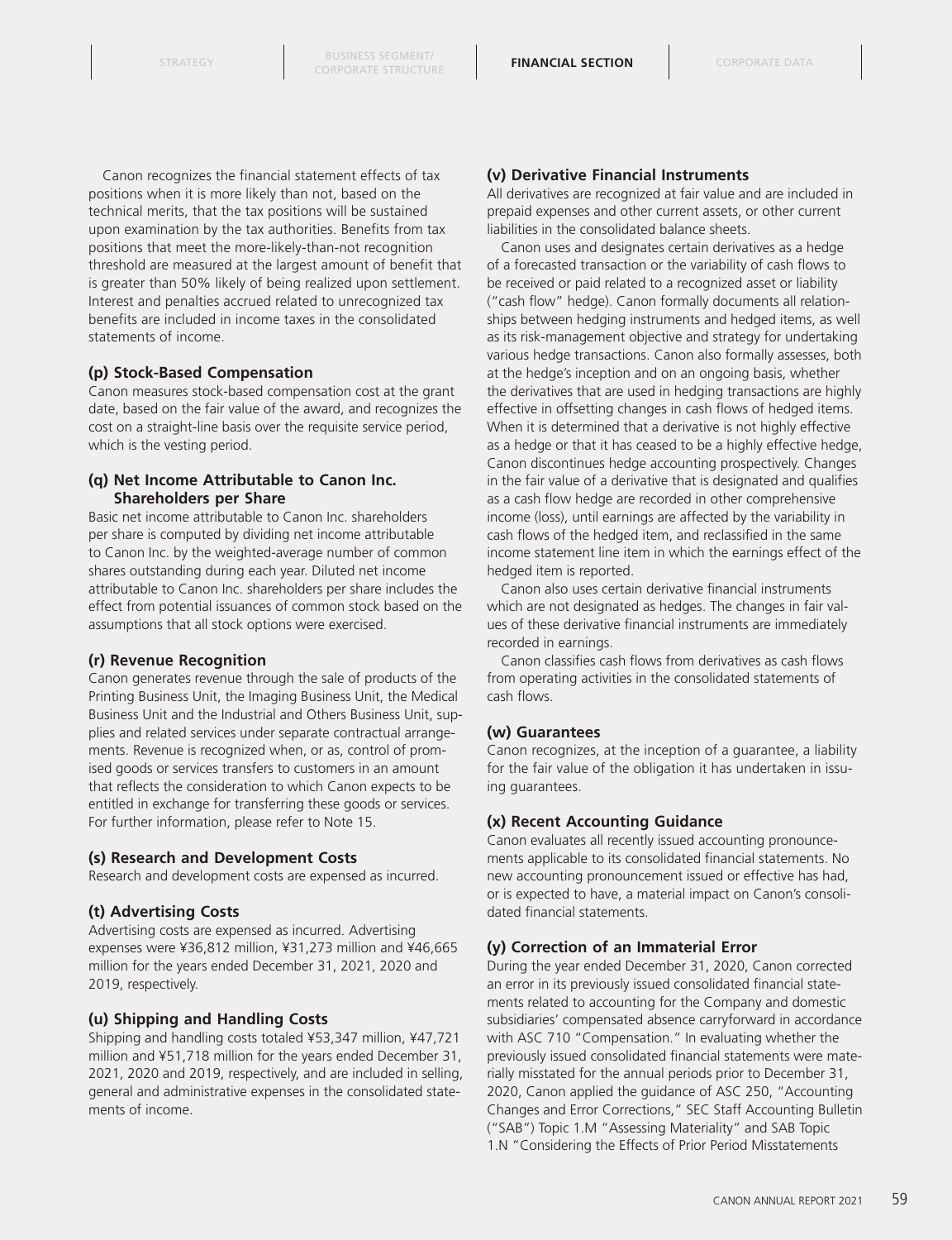when Quantifying Misstatements in Current Year Financial Statements," and concluded that the effect of the error on prior period financial statements was immaterial; however, the cumulative effect of correcting the prior period misstatements

in the year ended December 31, 2020 would have been material to the December 31, 2020 consolidated financial statements. As a result, Canon previously revised its consolidated financial statements as follows:

# **Consolidated statement of income as revised in 2020**

| Year ended December 31                                        |            | Millions of yen        |
|---------------------------------------------------------------|------------|------------------------|
|                                                               |            | 2019                   |
|                                                               | As revised | As previously reported |
| Selling, general and administrative expenses                  | 1,137,110  | 1,136,863              |
| Operating profit                                              | 174,420    | 174,667                |
| Income before income taxes                                    | 195,493    | 195,740                |
| Income taxes                                                  | 56,146     | 56,223                 |
| Consolidated net income                                       | 139,347    | 139,517                |
| Less: Net income attributable to noncontrolling interests     | 14,383     | 14,412                 |
| Net income attributable to Canon Inc.                         | 124,964    | 125,105                |
|                                                               |            | Yen                    |
| Net income attributable to Canon Inc. shareholders per share: |            |                        |
| <b>Basic</b>                                                  | 116.79     | 116.93                 |
| Diluted                                                       | 116.77     | 116.91                 |

# **Consolidated statement of comprehensive income as revised in 2020**

| Year ended December 31                                              | Millions of yen |                        |
|---------------------------------------------------------------------|-----------------|------------------------|
|                                                                     | 2019            |                        |
|                                                                     | As revised      | As previously reported |
| Consolidated net income                                             | 139,347         | 139,517                |
| Less: Comprehensive income attributable to noncontrolling interests | 16.353          | 16,382                 |
| Comprehensive income (loss) attributable to Canon Inc.              | 86.139          | 86,280                 |

# **Consolidated statement of cash flows as revised in 2020**

| Year ended December 31       | Millions of yen |                        |  |
|------------------------------|-----------------|------------------------|--|
|                              | 2019            |                        |  |
|                              | As revised      | As previously reported |  |
| Consolidated net income      | 139,347         | 139,517                |  |
| Increase in accrued expenses | 9,738           | 9,491                  |  |
| Deferred income taxes        | (6, 523)        | (6, 446)               |  |

The consolidated statement of equity has been revised, accordingly.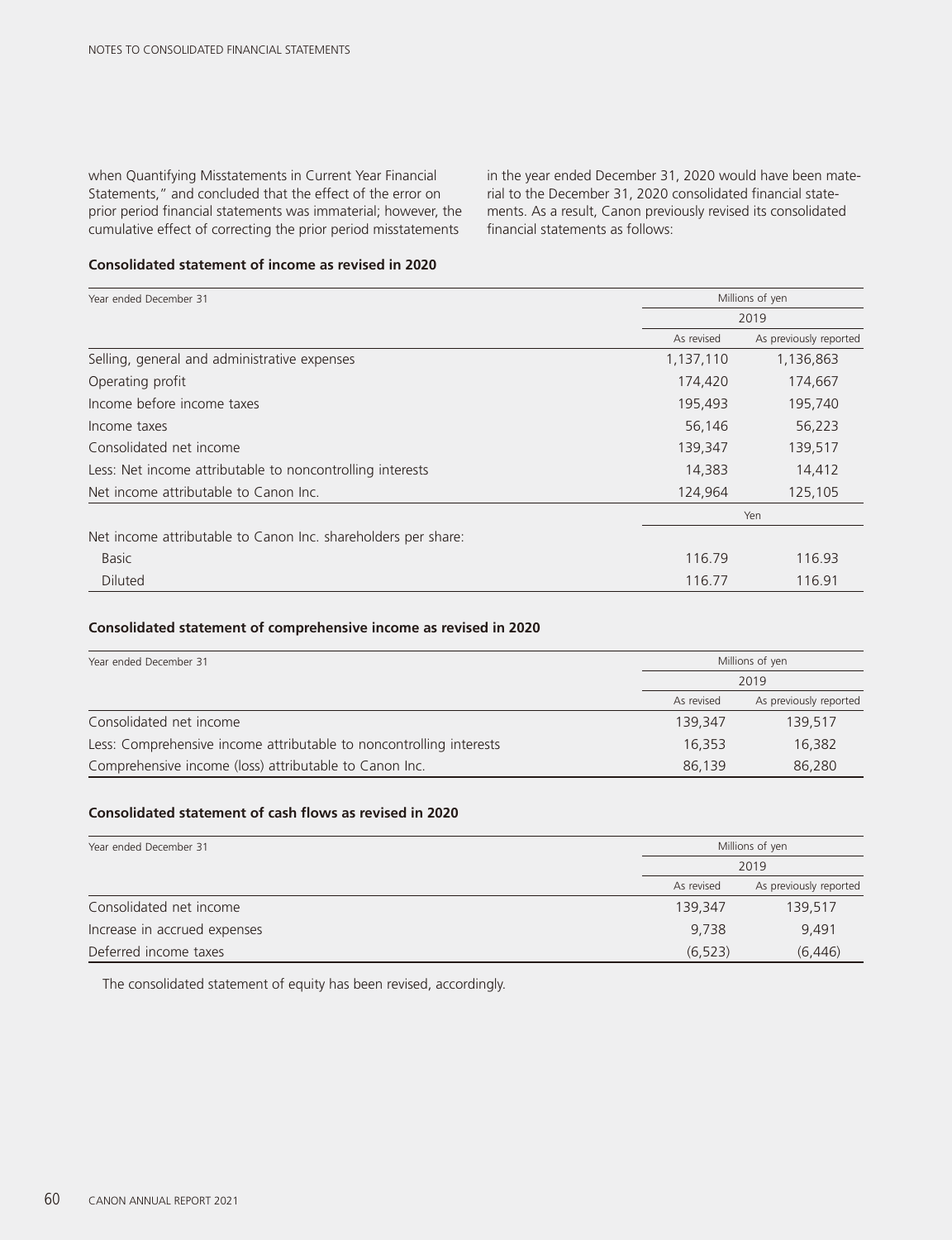# **2. INVESTMENTS**

Held-to-maturity debt securities included in short-term investments in the accompanying consolidated balance sheet were ¥2,164 million at December 31, 2021. There were no held-to-maturity debt securities as of December 31, 2020.

Held-to-maturity debt securities included in short-term investments at December 31, 2021 are as follows:

|                     | Millions of yen |                                      |            |
|---------------------|-----------------|--------------------------------------|------------|
|                     |                 | Carrying amount Estimated fair value | Difference |
| Due within one year | 2,164           | 2,167                                |            |

There were no available-for-sale debt securities included in short-term investments and investments at December 31, 2021 and 2020, respectively.

The unrealized and realized gains and losses related to equity securities for the years ended December 31, 2021, 2020 and 2019 are as follows:

| Years ended December 31                                                                                      | Millions of yen |       |       |
|--------------------------------------------------------------------------------------------------------------|-----------------|-------|-------|
|                                                                                                              | 2021            | 2020  | 2019  |
| Net gains and (losses) recognized during the period on equity securities                                     | 8.958           | 1.959 | 2,148 |
| Less: Net gains and (losses) recognized during the period on<br>equity securities sold during the period     | 467             | 477   | (76)  |
| Unrealized gains and (losses) recognized during the period on<br>equity securities still held at December 31 | 8.491           | 1.482 | 2.224 |

The carrying amount of non-marketable equity securities without readily determinable fair value totaled ¥6,661 million and ¥8,559 million at December 31, 2021 and 2020, respectively. The impairment or other adjustments resulting from observable price changes recorded during the years ended

December 31, 2021 and 2020 were not significant. Time deposits with original maturities of more than three months are ¥1,213 million and ¥71 million at December 31, 2021 and 2020, respectively, and are included in short-term

investments in the accompanying consolidated balance sheets.

Investments in affiliated companies accounted for by the equity method are as follows:

| Years ended December 31 |                                 | Millions of yen, except percentage data |        |  |  |
|-------------------------|---------------------------------|-----------------------------------------|--------|--|--|
|                         | 2021<br>Ownership<br>percentage | 2021                                    | 2020   |  |  |
| Canon Korea Inc.        | 50%                             | 11,627                                  | 10,719 |  |  |
| Others                  |                                 | 10,398                                  | 8,915  |  |  |
|                         |                                 | 22,025                                  | 19,634 |  |  |

The difference between the carrying amount of investment in each affiliate and Canon's share of its net assets is immaterial.

Canon's share of the net earnings in affiliated companies accounted for by the equity method, included in other income

(deductions), were earnings of ¥1,396 million for the year ended December 31, 2021, and losses of ¥994 million and ¥311 million for the years ended December 31, 2020 and 2019, respectively.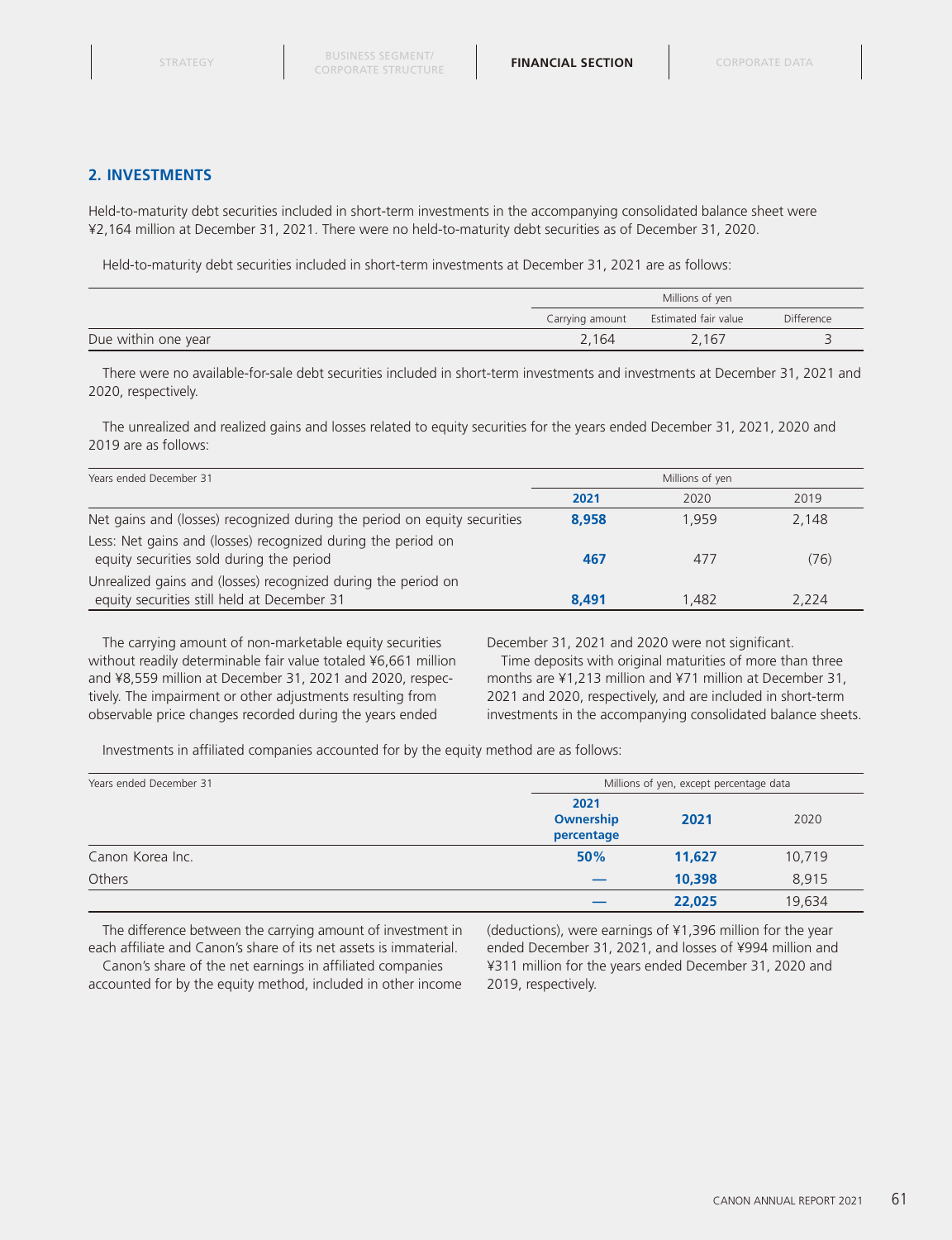# **3. TRADE RECEIVABLES**

Trade receivables are summarized as follows:

| December 31                      |           | Millions of yen |  |  |
|----------------------------------|-----------|-----------------|--|--|
|                                  | 2021      | 2020            |  |  |
| <b>Notes</b>                     | 28,616    | 34,922          |  |  |
| Accounts                         | 493,816   | 511,849         |  |  |
| Trade receivables                | 522,432   | 546,771         |  |  |
| Less allowance for credit losses | (12, 494) | (11, 645)       |  |  |
|                                  | 509,938   | 535,126         |  |  |

# **4. INVENTORIES**

Inventories are summarized as follows:

| December 31     |         | Millions of yen |
|-----------------|---------|-----------------|
|                 | 2021    | 2020            |
| Finished goods  | 395,381 | 352,513         |
| Work in process | 199,153 | 160,696         |
| Raw materials   | 56,034  | 49,598          |
|                 | 650,568 | 562,807         |

# **5. PROPERTY, PLANT AND EQUIPMENT**

Property, plant and equipment are stated at cost less accumulated depreciation and are summarized as follows:

| December 31                        |             | Millions of yen |
|------------------------------------|-------------|-----------------|
|                                    | 2021        | 2020            |
| Land                               | 276,306     | 270,308         |
| <b>Buildings</b>                   | 1,728,811   | 1,687,921       |
| Machinery and equipment            | 1,849,271   | 1,806,185       |
| Construction in progress           | 43,283      | 37,324          |
| Finance lease right-of-use assets  | 6,533       | 6,048           |
| Cost                               | 3,904,204   | 3,807,786       |
| Less accumulated depreciation      | (2,862,801) | (2,770,106)     |
| Property, plant and equipment, net | 1,041,403   | 1,037,680       |

Depreciation expenses for the years ended December 31, 2021, 2020 and 2019 were ¥156,333 million, ¥162,733 million and ¥170,418 million, respectively.

Amounts due for purchases of property, plant and equipment were ¥29,562 million and ¥27,688 million at December 31, 2021 and 2020, respectively, and are included in other current liabilities in the accompanying consolidated balance sheets. Fixed assets presented in the consolidated statements of cash flows include property, plant and equipment and intangible assets.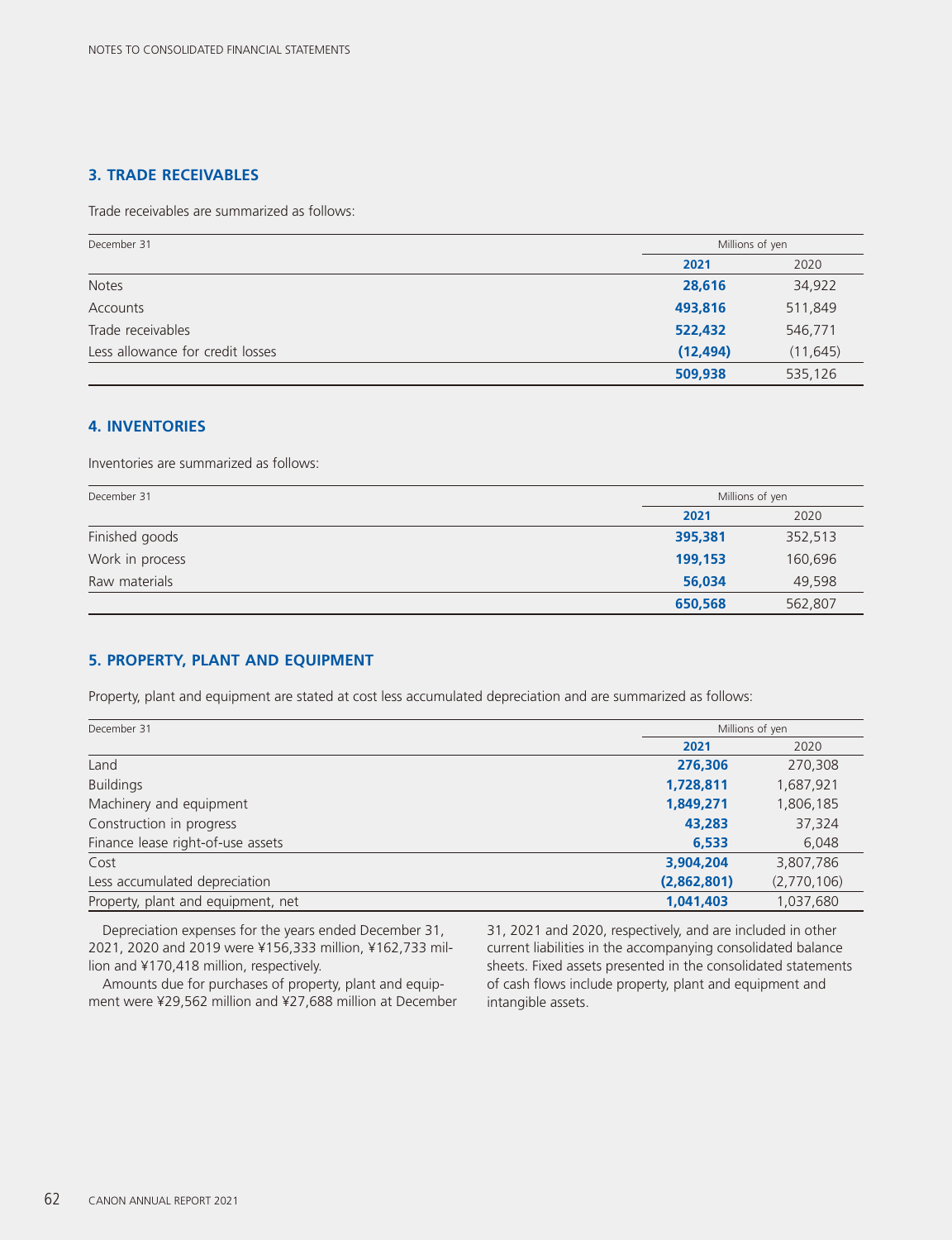# **6. LESSOR ACCOUNTING**

Lease income is included in Products and Equipment sales in the accompanying consolidated statements of income. Supplemental income statement information is as follows:

| Years ended December 31                               | Millions of yen |         |
|-------------------------------------------------------|-----------------|---------|
|                                                       | 2021            | 2020    |
| Lease income - sales-type and direct financing leases |                 |         |
| Revenue at lease commencement                         | 84,895          | 92,133  |
| Interest income on lease receivables                  | 18,351          | 18,594  |
|                                                       | 103,246         | 110,727 |
| Lease income – operating leases                       | 27,122          | 23,878  |
| Variable lease income                                 | 5,277           | 5,343   |
|                                                       | 135,645         | 139.948 |

#### **Finance Receivables and Operating Leases**

Finance receivables represent financing leases, which consist of sales-type leases and direct financing leases. These receivables typically have terms ranging from 1 year to 8 years. The components of the finance receivables, which are included in prepaid expenses and other current assets, and other assets in the accompanying consolidated balance sheets, are as follows:

| December 31                             | Millions of yen |            |
|-----------------------------------------|-----------------|------------|
|                                         | 2021            | 2020       |
| Total minimum lease payments receivable | 366,051         | 337,265    |
| Unguaranteed residual values            | 12,192          | 11,459     |
| Executory costs                         |                 |            |
| Unearned income                         | (31, 619)       | (29, 541)  |
|                                         | 346,624         | 319,183    |
| Less allowance for credit losses        | (3,791)         | (3,068)    |
|                                         | 342,833         | 316,115    |
| Less current portion                    | (119,902)       | (108, 837) |
|                                         | 222,931         | 207,278    |

# **Allowance for Credit Losses**

The activities in the allowance for credit losses are as follows:

| Years ended December 31           | Millions of yen |          |
|-----------------------------------|-----------------|----------|
|                                   | 2021            | 2020     |
| Balance at beginning of year      | 3,068           | 2,627    |
| Charge-offs                       | (2, 157)        | (2, 199) |
| Provision                         | 2,331           | 2,351    |
| Translation adjustments and other | 549             | 289      |
| Balance at end of year            | 3,791           | 3,068    |

Canon has policies in place to ensure that its products are sold to customers with an appropriate credit history and continuously monitors its customers' credit quality based on information including length of period in arrears, macroeconomic conditions, initiation of legal proceedings against customers and bankruptcy filings. The allowance for credit losses of finance receivables is evaluated collectively based on historical

experiences of credit losses. An additional reserve for individual accounts is recorded when Canon becomes aware of a customer's inability to meet its financial obligations, such as in the case of bankruptcy filings. Finance receivables which are past due or individually evaluated for impairment at December 31, 2021 and December 31, 2020 are not significant.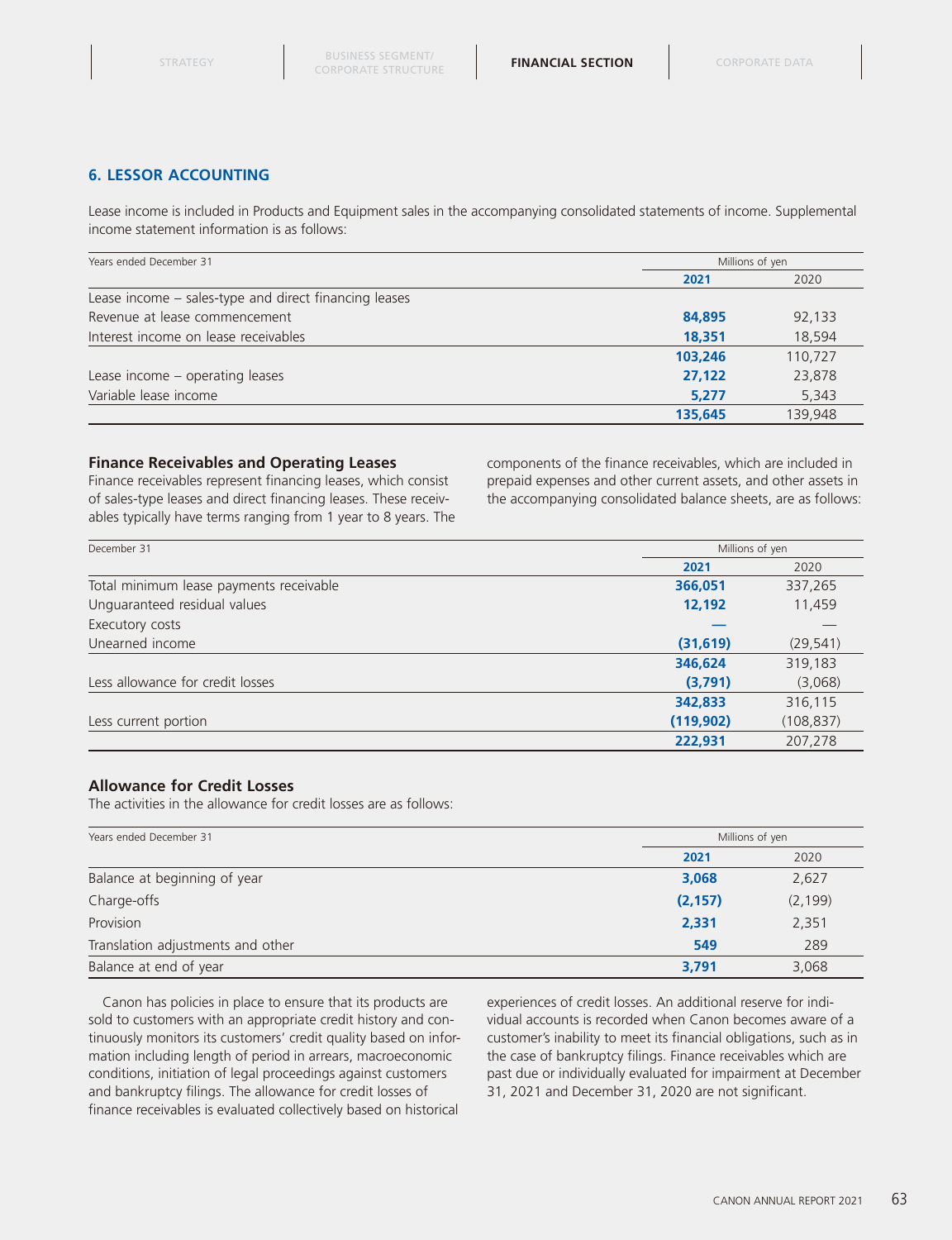# **Equipment leased to customers**

The cost of equipment leased to customers under operating leases included in property, plant and equipment, net at December 31, 2021 and 2020 was ¥143,160 million and

¥132,763 million, respectively. Accumulated depreciation on equipment under operating leases at December 31, 2021 and 2020 was ¥87,879 million and ¥81,345 million, respectively.

# **Maturity Analysis**

The following is a schedule by year of the future minimum lease payments to be received under finance leases and non-cancellable operating leases at December 31, 2021.

| Year ending December 31: | Millions of yen |                  |                  |
|--------------------------|-----------------|------------------|------------------|
|                          |                 | Financing leases | Operating leases |
| 2022                     |                 | 131,113          | 11,578           |
| 2023                     |                 | 99,168           | 7,168            |
| 2024                     |                 | 68,241           | 4,914            |
| 2025                     |                 | 41,600           | 2,972            |
| 2026                     |                 | 18,550           | 1,471            |
| Thereafter               |                 | 7,379            | 1,402            |
|                          |                 | 366,051          | 29,505           |

#### **Information about transferring finance receivables**

Canon has syndication arrangements to sell its entire interests in finance receivables to the third-party financial institutions. The transactions under the arrangements are accounted for as sales in accordance with ASC 860 "Transfers and Servicing." The transfers of finance receivables for the year ended December 31, 2020 and 2019 were ¥19,185 million and ¥11,710 million while there were no significant transfers of finance receivables for the year ended December 31, 2021. The amount that remained uncollected was ¥23,984 million

# **7. ACQUISITIONS**

On September 28, 2021, Canon acquired 87.0% of the issued shares of Redlen Technologies Inc. ("Redlen"), a Canada-based company, for the cash consideration of ¥31,640 million, making it a wholly owned subsidiary of Canon.

Redlen possesses advanced technologies of radiation detection and imaging solutions of Cadmium Zinc Telluride ("CZT") semiconductor detector modules which play an important role in the development of photon-counting CT systems ("PCCT"). This technology will enable Canon to accelerate the development of competitive PCCT systems, and strengthen its CT systems and the medical systems business. In addition, Canon will provide CZT semiconductor detector modules to medical equipment manufacturers around the world, thus helping to strengthen Canon's medical component business. In this way, Canon will continue to contribute to the advancement of global diagnostic imaging.

The acquisition was accounted for using the acquisition method of accounting. Acquisition-related costs were and ¥36,339 million at December 31, 2021 and 2020, respectively. Cash proceeds from the transactions are included in other, net under the cash flow from operating activities in the consolidated statements of cash flows. Canon continues to provide collection and administrative services for the financial institutions. The amount associated with the servicing liability measured at fair value was not significant at December 31, 2021 and 2020. Canon also retains limited recourse obligations which cover credit defaults. The recourse obligations were not significant at December 31, 2021 and 2020.

expensed as incurred and were not material. Prior to the acquisition date, Canon held an investment in Redlen at a value of ¥1,252 million. Using step acquisition accounting, Canon remeasured the acquisition-date carrying value of its previously held equity investment to its fair value of ¥5,223 million using the fair value of Redlen's issued shares on the acquisition date, which resulted in a gain of approximately ¥3,971 million, recorded in other, net of other income (deductions) in the consolidated statements of income.

The consideration for the acquisition was provisionally valued at the acquisition date based on the Share Purchase Agreement, and subsequently, an adjustment was made to the acquisition price within the measurement period after the acquisition date and determined as of December 31, 2021. As a result, the fair value of the previously held equity investment before the acquisition date and the gain on the step acquisition have been adjusted.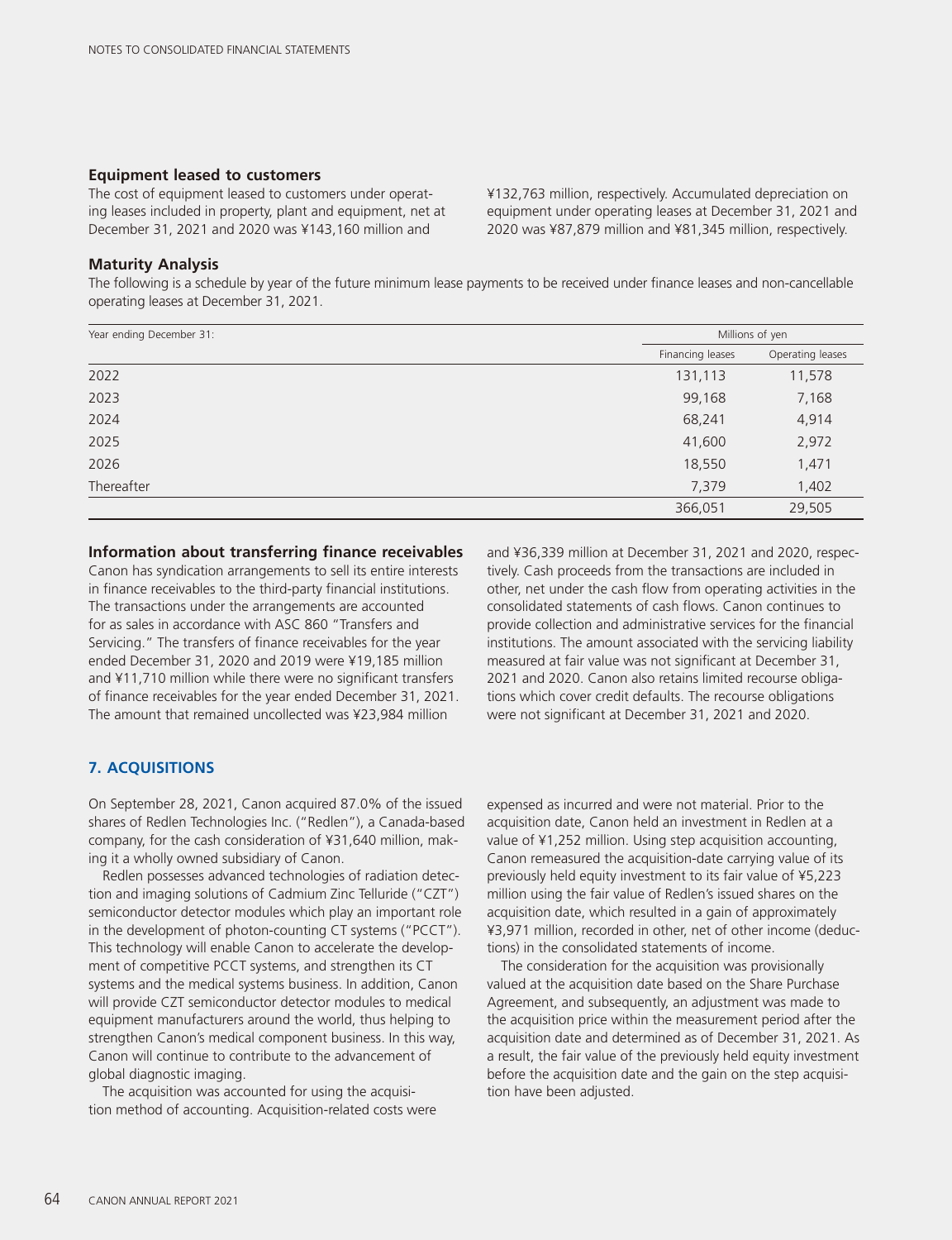|                     | Millions of yen |
|---------------------|-----------------|
| Current assets      | 4,043           |
| Intangible assets   | 8,955           |
| Goodwill            | 28,826          |
| Others              | 389             |
| Assets acquired     | 42,213          |
| Liabilities assumed | 5,350           |
| Net assets acquired | 36,863          |

The final allocation of the purchase price to the assets acquired and the liabilities assumed on the acquisition date was as follows:

The intangible assets acquired are composed by ¥8,929 million of technical assets and ¥26 million of other intangible assets, and is subject to amortization. The useful life of the technical assets and the other intangible assets are 21 years and 5 years, respectively. The weighted average useful life of the total intangible assets is approximately 21 years.

Goodwill is composed of the synergy effects of merging Redlen and Canon which is not tax deductible. The items is allocated to the Medical Business Unit when conducting the

# **8. GOODWILL AND OTHER INTANGIBLE ASSETS**

Intangible assets subject to amortization acquired during the year ended December 31, 2021, including those recorded from businesses acquired as stated in Note 7, totaled ¥36,015 million, which primarily consist of software of ¥25,965 million. The weighted average amortization periods for intangible assets in total acquired during the year ended December 31, 2021 are approximately 9 years. The weighted average amortization period for software acquired during the year ended December 31, 2021 is approximately 5 years.

impairment test of goodwill. Net sales and net income of Redlen generated from the acquisition date which is reflected in the consolidated statement of income for the year ended December 31, 2021 was not material.

The operating results with the assumption of including the financial statements of Redlen in Canon's consolidated financial statements for the year ended December 31, 2020 and the year beginning on January 1, 2021 were not disclosed because the impact was not material.

Intangible assets subject to amortization acquired during the year ended December 31, 2020, including those recorded from businesses acquired, totaled ¥31,413 million, which primarily consist of software of ¥29,137 million. The weighted average amortization periods for intangible assets in total acquired during the year ended December 31, 2020 are approximately 6 years. The weighted average amortization period for software acquired during the year ended December 31, 2020 is approximately 5 years.

The components of intangible assets subject to amortization at December 31, 2021 and 2020 were as follows:

| December 31                      |                          | Millions of yen             |                          |                             |  |  |
|----------------------------------|--------------------------|-----------------------------|--------------------------|-----------------------------|--|--|
|                                  | 2021                     |                             |                          | 2020                        |  |  |
|                                  | Gross carrying<br>amount | Accumulated<br>amortization | Gross carrying<br>amount | Accumulated<br>amortization |  |  |
| Software                         | 399,331                  | 300,905                     | 379,504                  | 279,372                     |  |  |
| Customer relationships           | 158,513                  | 59,465                      | 155,648                  | 46,613                      |  |  |
| Patents and developed technology | 133,923                  | 70,795                      | 124,315                  | 59,328                      |  |  |
| <b>Trademarks</b>                | 45,726                   | 21,350                      | 44,914                   | 17,800                      |  |  |
| License fees                     | 16,881                   | 10,098                      | 13,651                   | 6,065                       |  |  |
| Other                            | 18,765                   | 10,521                      | 17,163                   | 9,235                       |  |  |
|                                  | 773,139                  | 473,134                     | 735,195                  | 418,413                     |  |  |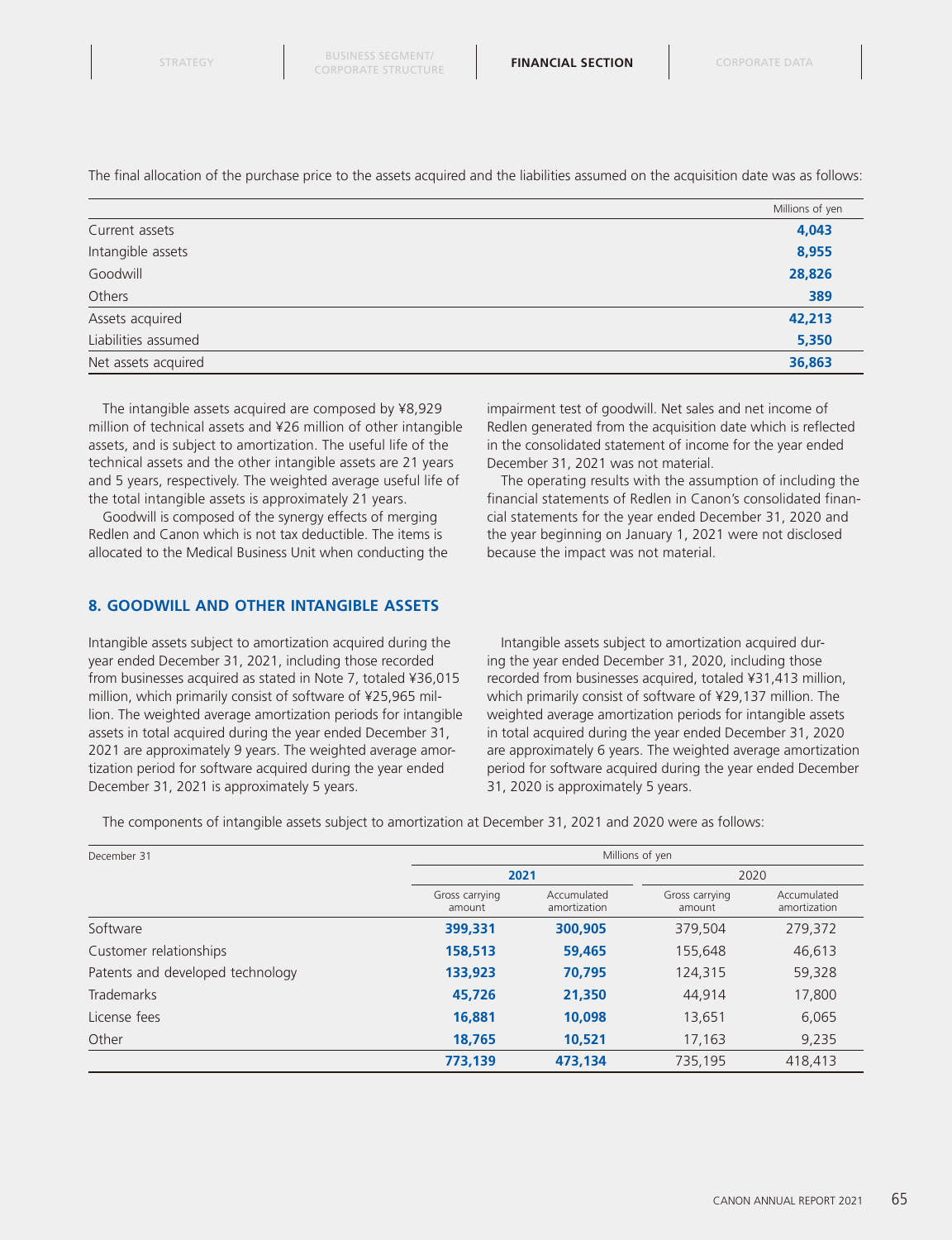Aggregate amortization expense for the years ended December 31, 2021, 2020 and 2019 was ¥64,913 million, ¥65,092 million and ¥66,909 million, respectively. Estimated amortization expense for intangible assets currently held for the next five years ending December 31 is ¥55,921 million in 2022, ¥47,476 million in 2023, ¥38,534 million in 2024,

¥31,977 million in 2025, and ¥28,302 million in 2026. Intangible assets not subject to amortization other than goodwill at December 31, 2021 and 2020 were not significant. For management reporting purposes, goodwill is not allocated to the reporting unit. Goodwill has been allocated to its respective reporting unit for impairment testing.

The changes in the carrying amount of goodwill by segment for the years ended December 31, 2021 and 2020 were as follows:

| Year ended December 31            | Millions of yen |         |         |                          |           |  |
|-----------------------------------|-----------------|---------|---------|--------------------------|-----------|--|
|                                   |                 | 2021    |         |                          |           |  |
|                                   | Printing        | Imaging | Medical | Industrial and<br>Others | Total     |  |
| Goodwill - gross                  | 142,185         | 289,999 | 506,513 | 9,283                    | 947,980   |  |
| Accumulated impairment losses     | (32, 416)       |         |         |                          | (32, 416) |  |
| Balance at beginning of year      | 109,769         | 289,999 | 506,513 | 9,283                    | 915,564   |  |
| Goodwill acquired during the year |                 |         | 28,826  |                          | 28,826    |  |
| Translation adjustments and other | 2,931           | 3,750   | 1,844   | 935                      | 9,460     |  |
| Goodwill - gross                  | 146,025         | 293.749 | 537,183 | 10.218                   | 987.175   |  |
| Accumulated impairment losses     | (33, 325)       |         |         |                          | (33, 325) |  |
| Balance at end of year            | 112,700         | 293.749 | 537,183 | 10,218                   | 953,850   |  |

| Year ended December 31            | Millions of yen |         |         |                          |           |
|-----------------------------------|-----------------|---------|---------|--------------------------|-----------|
|                                   |                 |         | 2020    |                          |           |
|                                   | Printing        | Imaging | Medical | Industrial and<br>Others | Total     |
| Goodwill - gross                  | 139,036         | 272,241 | 508,907 | 9.767                    | 929,951   |
| Accumulated impairment losses     | (31, 290)       |         |         |                          | (31, 290) |
| Balance at beginning of year      | 107.746         | 272.241 | 508.907 | 9,767                    | 898,661   |
| Goodwill acquired during the year |                 |         |         |                          |           |
| Translation adjustments and other | 2,023           | 17,758  | (2,394) | (484)                    | 16,903    |
| Goodwill - gross                  | 142,185         | 289.999 | 506,513 | 9,283                    | 947,980   |
| Accumulated impairment losses     | (32, 416)       |         |         |                          | (32, 416) |
| Balance at end of year            | 109.769         | 289.999 | 506.513 | 9.283                    | 915.564   |

\* Based on the realignment of Canon's internal reporting and management structure, from the beginning of 2021, Canon has changed the name and structure of segments to Printing Business Unit, Imaging Business Unit, Medical Business Unit, and Industrial and Others Business Unit. Changes in the carrying amounts of goodwill by segment for the fiscal year ended December 31, 2020 also have been reclassified.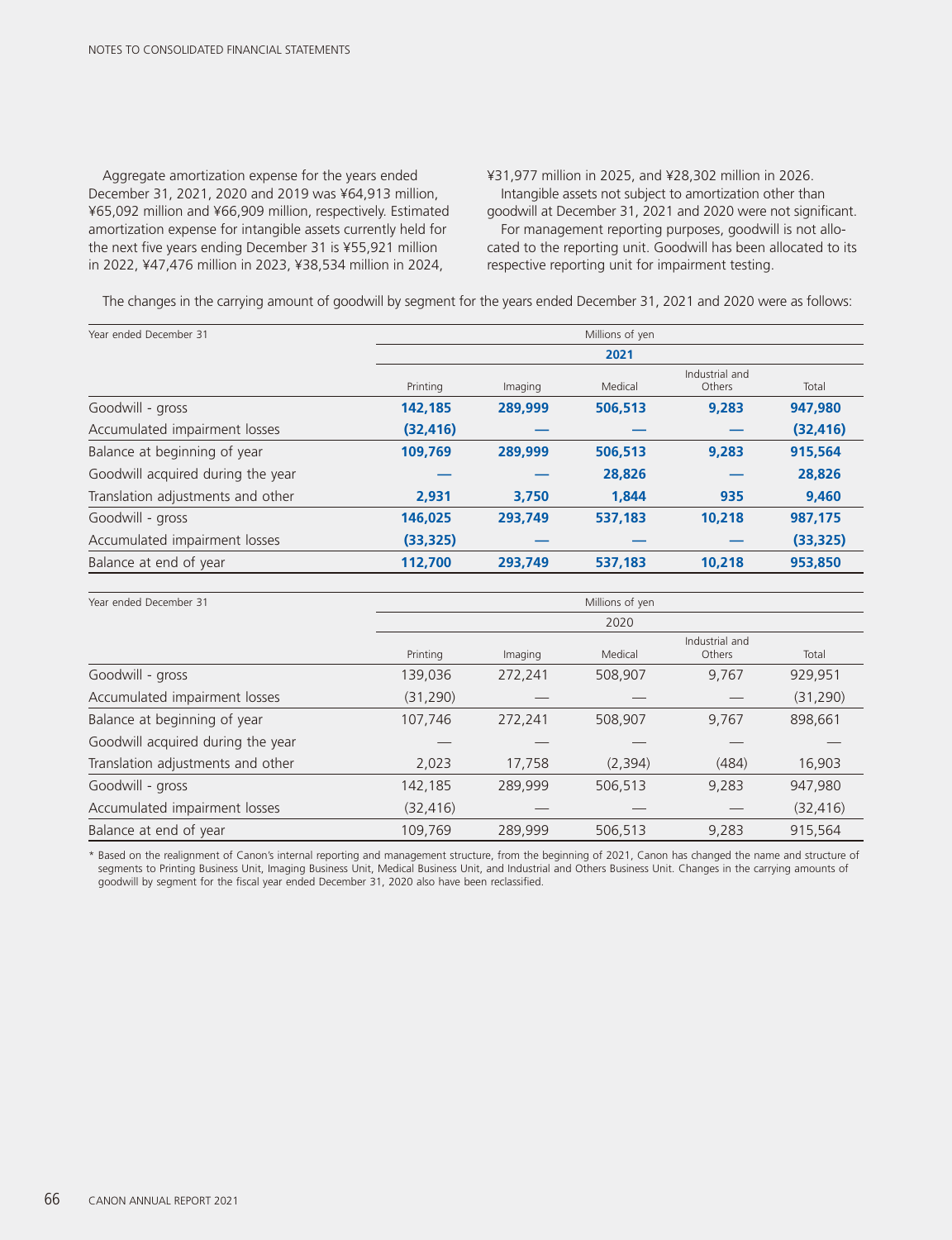# **9. SHORT-TERM LOANS AND LONG-TERM DEBT**

Short-term loans related to financial services are external loans held by Canon's lease subsidiaries for the purpose of financing its customers through loans. Short-term loans related to financial services consisting of bank borrowings at December 31, 2021 and 2020 were ¥42,300 million and ¥45,000 million, and other short-term loans consisting of bank borrowings were ¥1,301 million and ¥1,461 million respectively. The weighted average interest rate on short-term borrowings outstanding at December 31, 2021 and 2020 were 0.19% and 0.26%, respectively. Unused overdraft facilities at December 31, 2021 were ¥750,000 million. The overdraft facilities bear interest at a rate equal to a base rate plus a spread.

Long-term debt consisted of the following:

| December 31                                                                                          | Millions of yen |            |
|------------------------------------------------------------------------------------------------------|-----------------|------------|
|                                                                                                      | 2021            | 2020       |
| Loan from banks; bearing interest of 0.21% at December 31, 2021<br>and 0.09% at December 31, 2020 *1 | 174,000         | 344,000    |
| Other debt *2                                                                                        | 7,040           | 6,608      |
|                                                                                                      | 181,040         | 350,608    |
| Less current portion                                                                                 | (1,290)         | (345, 774) |
|                                                                                                      | 179,750         | 4,834      |

\*1 Canon prepaid ¥170,000 million of the outstanding loan under the unsecured revolving credit facility contracts on December 28, 2021 before its due date. The remaining balance of ¥174,000 million was refinanced with a new expiration date in December 2023 under the credit facilities. The outstanding loans under the credit facilities are ¥174,000 million at a floating interest of 0.21% and Canon has no unused credit facilities as of December 31, 2021.

\*2 Other debt consisted of term-loans and finance lease obligations as of December 31, 2021 and 2020.

The aggregate annual maturities of long-term debt outstanding at December 31, 2021 were as follows:

| Year ending December 31: | Millions of yen |
|--------------------------|-----------------|
| 2022                     | 1,290           |
| 2023                     | 174,920         |
| 2024                     | 609             |
| 2025                     | 417             |
| 2026                     | 237             |
| Thereafter               | 3,567           |
|                          | 181,040         |

Both short-term and long-term bank loans are primarily made under general agreements which provide that security and guarantees for present and future indebtedness will be given upon request of the bank, and that the bank shall have the right to offset cash deposits against obligations that have become due or, in the event of default, against all obligations due to the bank.

# **10. TRADE PAYABLES**

Trade payables are summarized as follows:

| December 31 | Millions of yen |         |
|-------------|-----------------|---------|
|             | 2021            | 2020    |
| Notes       | 82,243          | 83,468  |
| Accounts    | 256,361         | 220,341 |
|             | 338,604         | 303,809 |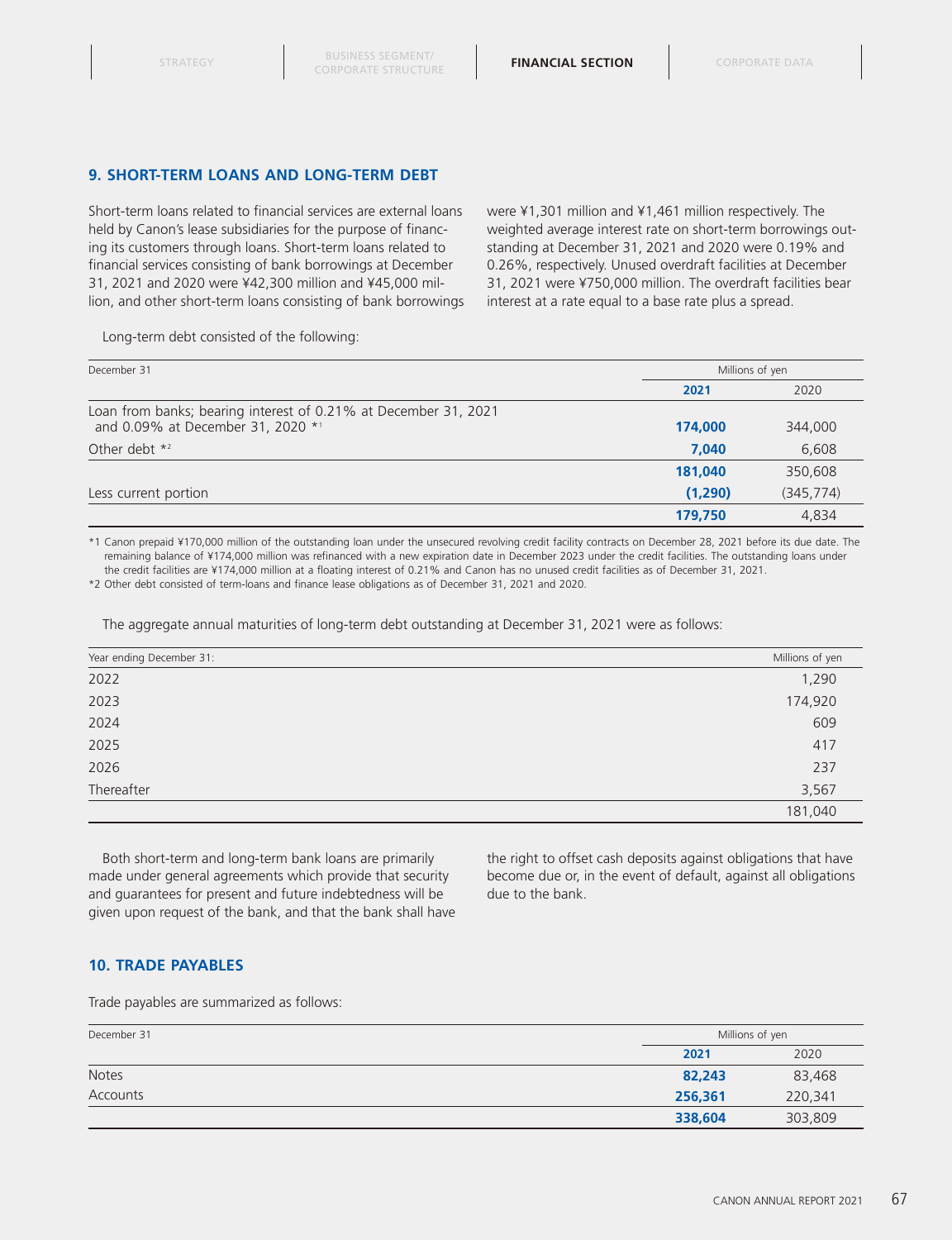# **11. EMPLOYEE RETIREMENT AND SEVERANCE BENEFITS**

The Company and certain of its subsidiaries have contributory and noncontributory defined benefit pension plans covering substantially all of their employees. Benefits payable under the plans are based on employee earnings and years of service. The Company and certain of its subsidiaries also have defined contribution pension plans covering substantially all of their employees. Canon Medical Systems Corporation ("CMSC") temporarily participated in Toshiba Corporate Pension Funds ("Toshiba Funds") after Toshiba Medical Systems Corporation (currently, Canon Medical Systems Corporation) was acquired by Canon in 2016. In April 2018, CMSC established a new pension provision which provides participants an equivalent level of benefits as compared to the Toshiba Funds. As of

December 31, 2018, a majority of plan participants had been transferred from the Toshiba Funds into the new pension provision. Canon calculated the projected benefit obligations for the remaining participants within the Toshiba Funds based on the benefit level of the Toshiba Funds and included the proportional share of the plan assets to which CMSC had a legal right in the following tables for the remaining participants as of December 31, 2018. In March 2019, CMSC settled the pension obligations attributed to the remaining participants within the Toshiba Funds. The loss recognized due to the settlement in the consolidated statement of income for the year ended December 31, 2019 was not significant.

#### **Obligations and funded status**

Reconciliations of beginning and ending balances of the projected benefit obligations and the fair value of the plan assets are as follows:

| December 31<br>Millions of yen                     |                |            |               |            |  |
|----------------------------------------------------|----------------|------------|---------------|------------|--|
|                                                    | Japanese plans |            | Foreign plans |            |  |
|                                                    | 2021           | 2020       | 2021          | 2020       |  |
| Change in benefit obligations:                     |                |            |               |            |  |
| Projected benefit obligations at beginning of year | 911,121        | 925,390    | 477,337       | 439,624    |  |
| Service cost                                       | 30,194         | 30,604     | 3,827         | 5,303      |  |
| Interest cost                                      | 4,815          | 4,064      | 5,965         | 6,087      |  |
| Plan participants' contributions                   |                |            | 658           | 860        |  |
| Actuarial (gain) loss                              | 2,935          | (11, 432)  | (21, 133)     | 43,202     |  |
| Benefits paid                                      | (39, 390)      | (36, 646)  | (13, 471)     | (12, 351)  |  |
| Plan amendments                                    | (41)           | (859)      | (10, 617)     | (1,463)    |  |
| Curtailments and settlements                       |                |            | (682)         | (6,004)    |  |
| Foreign currency exchange rate changes             |                |            | 34,346        | 2,079      |  |
| Projected benefit obligations at end of year       | 909,634        | 911,121    | 476,230       | 477,337    |  |
| Change in plan assets:                             |                |            |               |            |  |
| Fair value of plan assets at beginning of year     | 724,039        | 704,169    | 321,713       | 294,829    |  |
| Actual return on plan assets                       | 52,688         | 36,060     | 24,024        | 23,912     |  |
| Employer contributions                             | 11,652         | 13,360     | 32,130        | 13,605     |  |
| Plan participants' contributions                   |                |            | 658           | 860        |  |
| Benefits paid                                      | (31, 636)      | (29, 550)  | (13, 471)     | (12, 351)  |  |
| Settlements                                        |                |            | 1,743         | (805)      |  |
| Foreign currency exchange rate changes             |                |            | 28,115        | 1,663      |  |
| Fair value of plan assets at end of year           | 756,743        | 724,039    | 394,912       | 321,713    |  |
| Funded status at end of year                       | (152, 891)     | (187, 082) | (81, 318)     | (155, 624) |  |

Amounts recognized in the consolidated balance sheets at December 31, 2021 and 2020 are as follows:

| December 31                        | Millions of yen |            |               |           |  |
|------------------------------------|-----------------|------------|---------------|-----------|--|
|                                    | Japanese plans  |            | Foreign plans |           |  |
|                                    | 2021            | 2020       |               | 2020      |  |
| Other assets                       | 2.911           | 2,684      | 13,596        | 2,236     |  |
| Accrued expenses                   | (1,208)         | (791)      | (1,041)       | (938)     |  |
| Accrued pension and severance cost | (154, 594)      | (188, 975) | (93, 873)     | (156,922) |  |
|                                    | (152, 891)      | (187, 082) | (81, 318)     | (155,624) |  |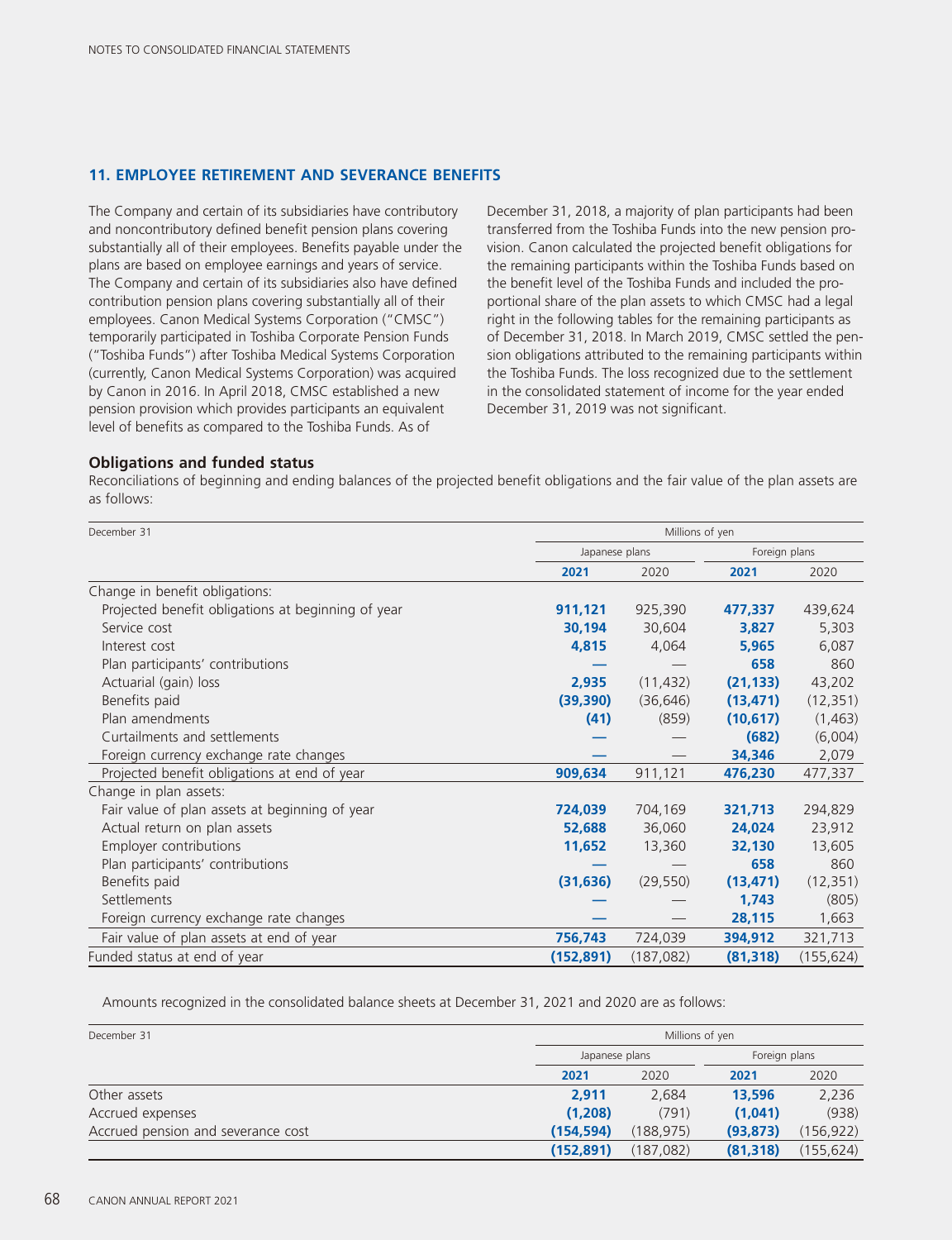Amounts recognized in accumulated other comprehensive income (loss) at December 31, 2021 and 2020 before the effect of income taxes are as follows:

| December 31          |  | Millions of yen |           |               |         |  |  |
|----------------------|--|-----------------|-----------|---------------|---------|--|--|
|                      |  | Japanese plans  |           | Foreign plans |         |  |  |
|                      |  | 2021            | 2020      | 2021          | 2020    |  |  |
| Actuarial loss       |  | 156,028         | 192.931   | 104,647       | 142,455 |  |  |
| Prior service credit |  | (20, 371)       | (28, 633) | (10, 319)     | (520)   |  |  |
|                      |  | 135,657         | 164,298   | 94,328        | 141,935 |  |  |

The accumulated benefit obligation for all defined benefit plans was as follows:

| December 31                    | Millions of yen |         |               |         |
|--------------------------------|-----------------|---------|---------------|---------|
|                                | Japanese plans  |         | Foreign plans |         |
|                                | 2020<br>2021    |         | 2021          | 2020    |
| Accumulated benefit obligation | 883,462         | 879.136 | 462,306       | 460,536 |

The projected benefit obligations and the fair value of plan assets for the pension plans with projected benefit obligations in excess of plan assets, and the accumulated benefit obligations and the fair value of plan assets for the pension plans with accumulated benefit obligations in excess of plan assets are as follows:

| December 31                                                          | Millions of yen |         |               |         |  |  |
|----------------------------------------------------------------------|-----------------|---------|---------------|---------|--|--|
|                                                                      | Japanese plans  |         | Foreign plans |         |  |  |
|                                                                      | 2021            | 2020    | 2021          | 2020    |  |  |
| Plans with projected benefit obligations in excess of plan assets:   |                 |         |               |         |  |  |
| Projected benefit obligations                                        | 895,898         | 897.669 | 473,860       | 475,137 |  |  |
| Fair value of plan assets                                            | 739,581         | 707.708 | 391.054       | 318,079 |  |  |
| Plans with accumulated benefit obligations in excess of plan assets: |                 |         |               |         |  |  |
| Accumulated benefit obligations                                      | 870,314         | 874,327 | 455,164       | 453,120 |  |  |
| Fair value of plan assets                                            | 739,581         | 707,708 | 386,223       | 312,748 |  |  |

# **Components of net periodic benefit cost and other amounts recognized in other comprehensive income (loss)**

Net periodic benefit cost for Canon's employee retirement and severance defined benefit plans for the years ended December 31, 2021, 2020 and 2019 consisted of the following components:

| Years ended December 31                     |           | Millions of yen |           |           |               |           |  |  |  |
|---------------------------------------------|-----------|-----------------|-----------|-----------|---------------|-----------|--|--|--|
|                                             |           | Japanese plans  |           |           | Foreign plans |           |  |  |  |
|                                             | 2021      | 2020            | 2019      | 2021      | 2020          | 2019      |  |  |  |
| Service cost                                | 30,194    | 30,604          | 30,903    | 3,827     | 5,303         | 6,264     |  |  |  |
| Interest cost                               | 4,815     | 4,064           | 5,074     | 5,965     | 6,087         | 8,643     |  |  |  |
| Expected return on plan assets              | (21, 618) | (21, 013)       | (19, 553) | (15, 221) | (12,006)      | (11, 919) |  |  |  |
| Amortization of prior service credit        | (8,303)   | (8, 732)        | (11, 877) | (818)     | (675)         | (133)     |  |  |  |
| Amortization of actuarial loss              | 8,768     | 12.401          | 15,247    | 7,341     | 6,122         | 4,345     |  |  |  |
| (Gain) loss on curtailments and settlements |           |                 | (36)      |           | 236           | (2, 197)  |  |  |  |
|                                             | 13,856    | 17.324          | 19.758    | 1.094     | 5.067         | 5,003     |  |  |  |

Service cost component of net periodic benefit cost for Canon's employee retirement and severance defined benefit plans is included in cost of sales and operating expenses in the consolidated statements of income. The components other than the service cost component are included in other, net of other income (deductions) in the consolidated statements of income.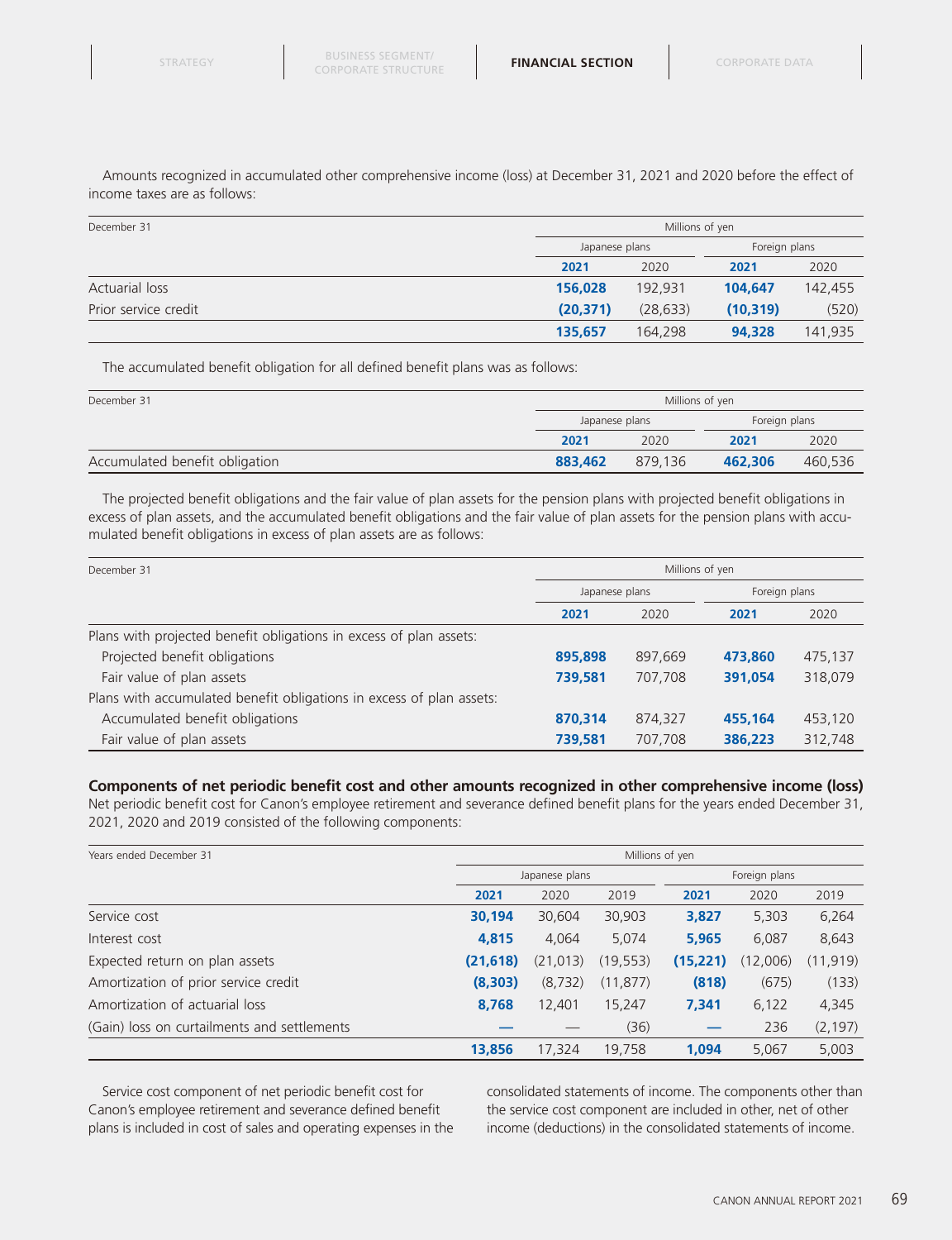Other changes in plan assets and benefit obligations recognized in other comprehensive income (loss) for the years ended December 31, 2021, 2020 and 2019 are summarized as follows:

| Years ended December 31              | Millions of yen |                |           |           |               |          |  |  |
|--------------------------------------|-----------------|----------------|-----------|-----------|---------------|----------|--|--|
|                                      |                 | Japanese plans |           |           | Foreign plans |          |  |  |
|                                      | 2021            | 2020           | 2019      | 2021      | 2020          | 2019     |  |  |
| Current year actuarial (gain) loss   | (28, 135)       | (26, 479)      | (19,328)  | (29, 936) | 31,296        | 28,882   |  |  |
| Current year prior service credit    | (41)            | (859)          |           | (10,617)  | (1,463)       | 362      |  |  |
| Amortization of actuarial loss       | (8, 768)        | (12, 401)      | (15, 247) | (7, 341)  | (6, 122)      | (4,345)  |  |  |
| Amortization of prior service credit | 8,303           | 8,732          | 11,877    | 818       | 675           | 133      |  |  |
| Curtailments and settlements         |                 |                | (960)     | (531)     | (966)         | (1, 411) |  |  |
|                                      | (28, 641)       | (31.007)       | (23, 658) | (47, 607) | 23,420        | 23,621   |  |  |

# **Assumptions**

Weighted-average assumptions used to determine benefit obligations are as follows:

| December 31                                            |      | Japanese plans |         | Foreign plans |
|--------------------------------------------------------|------|----------------|---------|---------------|
|                                                        | 2021 | 2020           | 2021    | 2020          |
| Discount rate                                          | 0.5% | 0.5%           | 1.5%    | 1.5%          |
| Assumed rate of increase in future compensation levels | 2.6% | $2.6\%$        | $0.7\%$ | 0.9%          |
| Interest crediting rate for cash balance plans         | 1.9% | 9%             | $1.0\%$ | $1.0\%$       |

Weighted-average assumptions used to determine net periodic benefit cost are as follows:

| Years ended December 31                                |         | Japanese plans |         |         | Foreign plans |         |  |
|--------------------------------------------------------|---------|----------------|---------|---------|---------------|---------|--|
|                                                        | 2021    | 2020           | 2019    | 2021    | 2020          | 2019    |  |
| Discount rate                                          | 0.5%    | $0.5\%$        | 0.6%    | 1.5%    | 1.6%          | $2.4\%$ |  |
| Assumed rate of increase in future compensation levels | 2.6%    | 2.6%           | 2.6%    | $0.9\%$ | $1.0\%$       | 1.9%    |  |
| Expected long-term rate of return on plan assets       | $3.0\%$ | $3.0\%$        | $3.0\%$ | 4.4%    | 4.8%          | $5.2\%$ |  |
| Interest crediting rate for cash balance plans         | $1.9\%$ | 1.9%           | $1.9\%$ | $1.0\%$ | $1.0\%$       | 1.0%    |  |

Canon determines the expected long-term rate of return based on the expected long-term return of the various asset categories in which it invests. Canon considers the current

#### **Plan assets**

Canon's investment policies are designed to ensure adequate plan assets are available to provide future payments of pension benefits to eligible participants. Taking into account the expected long-term rate of return on plan assets, Canon formulates a "model" portfolio comprised of the optimal combination of equity securities and debt securities. Plan assets are invested in individual equity and debt securities using the guidelines of the "model" portfolio in order to produce a total return that will match the expected return on a mid-term to long-term basis. Canon evaluates the gap between expected return and actual return of invested plan assets on an annual basis to determine if such differences necessitate a revision in the formulation of the "model" portfolio. Canon revises the "model" portfolio when and to the extent considered necessary to achieve the expected long-term rate of return on plan assets.

Canon's model portfolio for Japanese plans consists of three major components: approximately 25% is invested in equity securities, approximately 50% is invested in debt expectations for future returns and the actual historical returns of each plan asset category.

securities, and approximately 25% is invested in other products, such as investments in insurance contracts including life insurance company general accounts.

Outside Japan, investment policies vary by country, but Canon's model portfolio for foreign plans consists of three major components: approximately 20% is invested in equity securities, approximately 30% is invested in debt securities, and approximately 50% is invested in other products, such as investments in real estate assets.

The target allocation percentages of plan assets set by Canon's investment policies approximate the actual allocation percentages of plan assets at December 31, 2021 and 2020.

The equity securities are selected primarily from stocks that are listed on securities exchanges. Prior to investing, Canon investigates the business condition of the investee companies, and appropriately diversifies investments by type of industry and other relevant factors. The debt securities are selected primarily from government bonds, public debt instruments, and corporate bonds. Prior to investing, Canon investigates the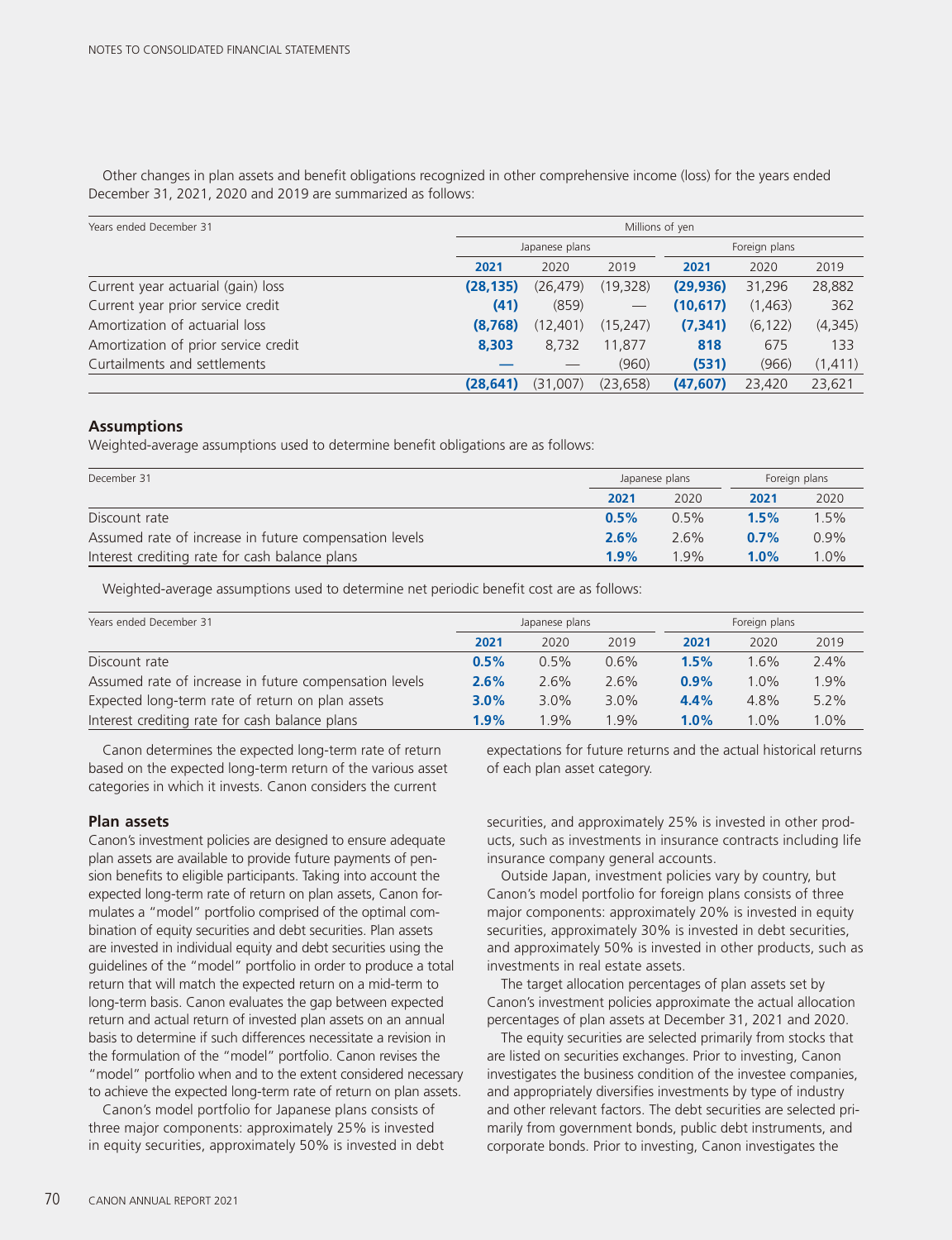quality of the issue, including rating, interest rate, and repayment dates, and appropriately diversifies the investments. Pooled funds are selected using strategies consistent with the equity and debt securities described above. As for insurance contracts, there are several types of insurance contracts between Canon and the life insurance companies including life insurance company general accounts which guarantee the payments of interest based on expected interest rates

and return of capital, and insured pension plans which cover future designated contractual benefit payments to covered participants. With respect to investments in foreign financial products, Canon investigates the stability of the underlying governments and economies, the market characteristics such as settlement systems and the taxation systems. For each such investment, Canon selects the appropriate investment country and currency.

The three levels of input used to measure fair value are more fully described in Note 22. The fair values of Canon's pension plan assets at December 31, 2021 and 2020, by asset category, are as follows:

| December 31                                                       |         | Millions of yen |         |         |         |               |         |         |
|-------------------------------------------------------------------|---------|-----------------|---------|---------|---------|---------------|---------|---------|
|                                                                   |         |                 |         |         | 2021    |               |         |         |
|                                                                   |         | Japanese plans  |         |         |         | Foreign plans |         |         |
|                                                                   | Level 1 | Level 2         | Level 3 | Total   | Level 1 | Level 2       | Level 3 | Total   |
| Equity securities:                                                |         |                 |         |         |         |               |         |         |
| Japanese companies (a)                                            | 95,698  |                 |         | 95,698  |         |               |         |         |
| Foreign companies                                                 | 12,746  |                 |         | 12,746  | 11,628  |               |         | 11,628  |
| Pooled funds (b)                                                  |         | 180,286         |         | 180,286 |         | 43,026        |         | 43,026  |
| Debt securities:                                                  |         |                 |         |         |         |               |         |         |
| Government bonds (c)                                              | 133,691 |                 |         | 133,691 |         |               |         |         |
| Municipal bonds                                                   |         | 1,264           |         | 1,264   | –       | 2,899         |         | 2,899   |
| Corporate bonds                                                   |         | 19,373          |         | 19,373  |         | 7,821         |         | 7,821   |
| Pooled funds (d)                                                  |         | 145,348         |         | 145,348 |         | 138,687       |         | 138,687 |
| Mortgage backed securities<br>(and other asset backed securities) |         | 11,449          |         | 11,449  |         | 6,826         |         | 6,826   |
| Insurance contracts                                               |         | 114,624         |         | 114,624 |         | 6,287         | 39,398  | 45,685  |
| Other assets                                                      |         | 28,181          | 366     | 28,547  |         | 106,657       | 532     | 107,189 |
| Investment measured at net asset value                            |         |                 | –       | 13,717  |         |               |         | 31,151  |
|                                                                   | 242,135 | 500,525         | 366     | 756,743 | 11,628  | 312,203       | 39,930  | 394,912 |

| December 31                                                       | Millions of yen |                |         |         |         |               |         |         |  |  |
|-------------------------------------------------------------------|-----------------|----------------|---------|---------|---------|---------------|---------|---------|--|--|
|                                                                   | 2020            |                |         |         |         |               |         |         |  |  |
|                                                                   |                 | Japanese plans |         |         |         | Foreign plans |         |         |  |  |
|                                                                   | Level 1         | Level 2        | Level 3 | Total   | Level 1 | Level 2       | Level 3 | Total   |  |  |
| Equity securities:                                                |                 |                |         |         |         |               |         |         |  |  |
| Japanese companies (e)                                            | 80,201          |                |         | 80,201  |         |               |         |         |  |  |
| Foreign companies                                                 | 9,807           |                |         | 9,807   | 10,267  |               |         | 10,267  |  |  |
| Pooled funds (f)                                                  |                 | 168,745        |         | 168,745 |         | 37,538        |         | 37,538  |  |  |
| Debt securities:                                                  |                 |                |         |         |         |               |         |         |  |  |
| Government bonds (g)                                              | 136,771         |                |         | 136,771 |         |               |         |         |  |  |
| Municipal bonds                                                   |                 | 1,126          |         | 1,126   |         | 2,324         |         | 2,324   |  |  |
| Corporate bonds                                                   |                 | 15,617         |         | 15,617  |         | 6,375         |         | 6,375   |  |  |
| Pooled funds (h)                                                  |                 | 140,825        |         | 140,825 |         | 108,499       |         | 108,499 |  |  |
| Mortgage backed securities<br>(and other asset backed securities) |                 | 8,308          |         | 8,308   |         | 2,696         |         | 2,696   |  |  |
| Life insurance company general accounts                           |                 | 117,762        |         | 117,762 |         | 27,953        |         | 27,953  |  |  |
| Other assets                                                      |                 | 28,731         | 1,356   | 30,087  |         | 102,159       |         | 102,159 |  |  |
| Investment measured at net asset value                            |                 |                |         | 14,790  |         |               |         | 23,902  |  |  |
|                                                                   | 226,779         | 481,114        | 1,356   | 724,039 | 10,267  | 287,544       |         | 321,713 |  |  |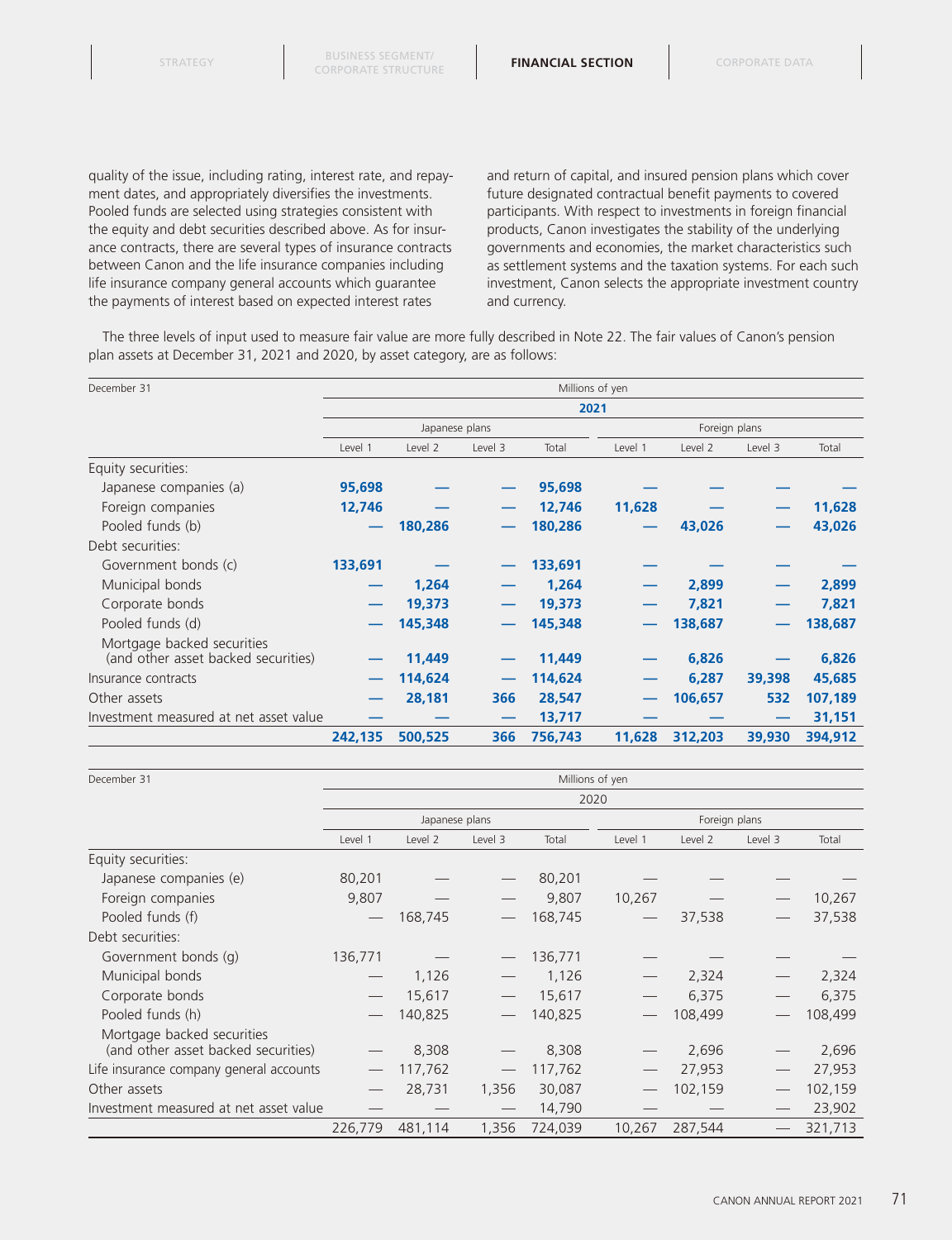- (a) The plan's equity securities include common stock of the Company and certain of its subsidiaries in the amounts of ¥234 million.
- (b) These funds invest in listed equity securities consisting of approximately 30% Japanese companies and 70% foreign companies for Japanese plans, and mainly foreign companies for foreign plans.
- (c) This class includes approximately 80% Japanese government bonds and 20% foreign government bonds for Japanese plans.
- (d) These funds invest in approximately 25% Japanese government bonds, 55% foreign government bonds, 5% Japanese municipal bonds, and 15% corporate bonds for Japanese plans. These funds invest in approximately 75% foreign government bonds and 25% corporate bonds for Japanese plans.
- (e) The plan's equity securities include common stock of the Company and certain of its subsidiaries in the amounts of ¥282 million.
- (f) These funds invest in listed equity securities consisting of approximately 30% Japanese companies and 70% foreign companies for Japanese plans, and mainly foreign companies for foreign plans.
- (g) This class includes approximately 85% Japanese government bonds and 15% foreign government bonds for Japanese plans, and mainly foreign government bonds for foreign plans.
- (h) These funds invest in approximately 25% Japanese government bonds, 55% foreign government bonds, 5%

Japanese municipal bonds, and 15% corporate bonds for Japanese plans. These funds invest in approximately 60% foreign government bonds and 40% corporate bonds for foreign plans.

Each level into which assets are categorized is based on inputs used to measure the fair value of the assets, and does not necessarily indicate the risks or ratings of the assets.

Level 1 assets are comprised principally of equity securities and government bonds, which are valued using unadjusted quoted market prices in active markets with sufficient volume and frequency of transactions.

Level 2 assets are comprised principally of pooled funds that invest in equity and debt securities, corporate bonds, investments in life insurance company general accounts and other assets. Pooled funds are valued at their net asset values that are calculated by the sponsor of the fund and have daily liquidity. Corporate bonds are valued using quoted prices for identical assets in markets that are not active. Investments in life insurance company general accounts are valued at conversion value. Other assets are comprised principally of interest bearing cash and hedge funds.

The fair values of Level 3 asset, consisting of investments in insured pension plans and hedge funds, were ¥ 40,296 million and ¥1,356 million at December 31, 2021 and 2020, respectively. Amounts of actual returns on, purchases and sales of these assets during the years ended December 31, 2021 and 2020 were not significant.

# **Contributions**

Canon expects to contribute ¥15,942 million to its Japanese defined benefit pension plans and ¥18,165 million to its foreign defined benefit pension plans for the year ending December 31, 2022.

# **Estimated future benefit payments**

The following benefit payments, which reflect expected future service, as appropriate, are expected to be paid:

| Year ending December 31: | Millions of yen |               |  |
|--------------------------|-----------------|---------------|--|
|                          | Japanese plans  | Foreign plans |  |
| 2022                     | 44,169          | 15,228        |  |
| 2023                     | 44,772          | 15,887        |  |
| 2024                     | 44,699          | 17,151        |  |
| 2025                     | 45,715          | 18,145        |  |
| 2026                     | 44,479          | 19,199        |  |
| $2027 - 2031$            | 228,342         | 116,447       |  |

# **Multiemployer pension plans**

The amounts of cost recognized for the multiemployer pension plans primarily in the Netherlands for the years ended December 31, 2021, 2020 and 2019 were ¥4,822 million, ¥4,224 million and ¥4,321 million, respectively. The multiemployer pension plan in which the subsidiaries in the

Netherlands participated was 97.6% funded as of December 31, 2020. The terms of the collective bargaining agreements are negotiated on a regular basis between the local labor unions and participating employers. Canon is not liable for other participating employers' obligations under the terms and conditions of the agreements.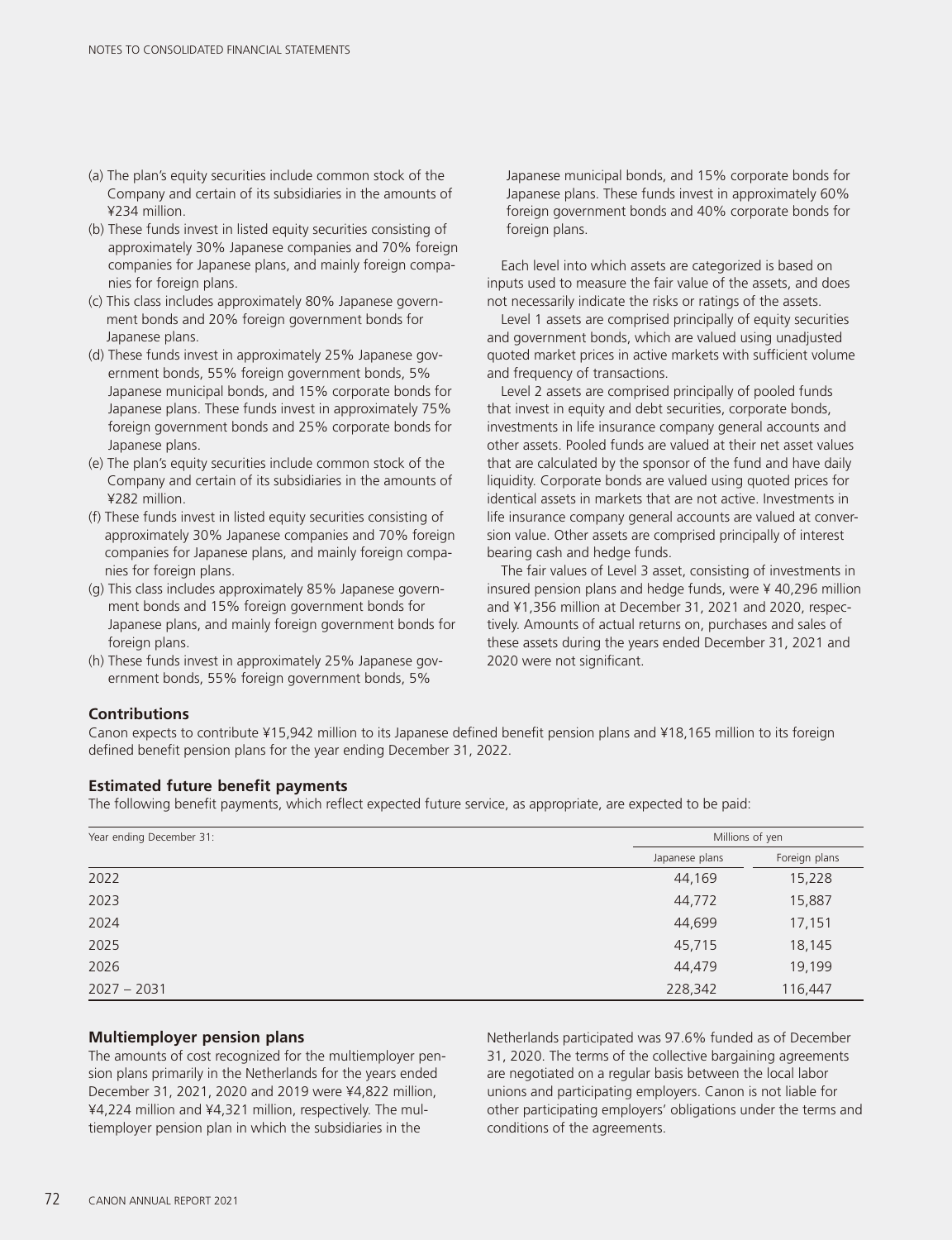# **Defined contribution plans**

The amounts of cost recognized for the defined contribution pension plans of the Company and certain of its subsidiaries

for the years ended December 31, 2021, 2020 and 2019 were ¥22,660 million, ¥16,334 million and ¥17,414 million, respectively.

# **12. INCOME TAXES**

Domestic and foreign components of income before income taxes and the current and deferred income tax expense attributable to such income are summarized as follows:

| Years ended December 31    | Millions of yen |                 |           |  |  |  |
|----------------------------|-----------------|-----------------|-----------|--|--|--|
|                            |                 | 2021            |           |  |  |  |
|                            | Japanese        | Foreign         | Total     |  |  |  |
| Income before income taxes | 165,927         | 136,779         | 302,706   |  |  |  |
| Income taxes:              |                 |                 |           |  |  |  |
| Current                    | 47,491          | 34,201          | 81,692    |  |  |  |
| Deferred                   | 6,883           | (16, 709)       | (9,826)   |  |  |  |
|                            | 54,374          | 17,492          | 71,866    |  |  |  |
| Years ended December 31    |                 | Millions of yen |           |  |  |  |
|                            |                 | 2020            |           |  |  |  |
|                            | Japanese        | Foreign         | Total     |  |  |  |
| Income before income taxes | 48,186          | 82,094          | 130,280   |  |  |  |
| Income taxes:              |                 |                 |           |  |  |  |
| Current                    | 24,063          | 25,816          | 49,879    |  |  |  |
| Deferred                   | (6,007)         | (9,535)         | (15, 542) |  |  |  |
|                            | 18,056          | 16,281          | 34,337    |  |  |  |
| Years ended December 31    |                 | Millions of yen |           |  |  |  |
|                            |                 | 2019            |           |  |  |  |
|                            | Japanese        | Foreign         | Total     |  |  |  |
| Income before income taxes | 107,082         | 88,411          | 195,493   |  |  |  |
| Income taxes:              |                 |                 |           |  |  |  |
| Current                    | 39,483          | 23,186          | 62,669    |  |  |  |
| Deferred                   | (4,276)         | (2, 247)        | (6, 523)  |  |  |  |
|                            | 35,207          | 20,939          | 56,146    |  |  |  |

The Company and its domestic subsidiaries are subject to a number of income taxes, which, in the aggregate, represent a statutory income tax rate of approximately 31% for the years ended December 31, 2021, 2020 and 2019.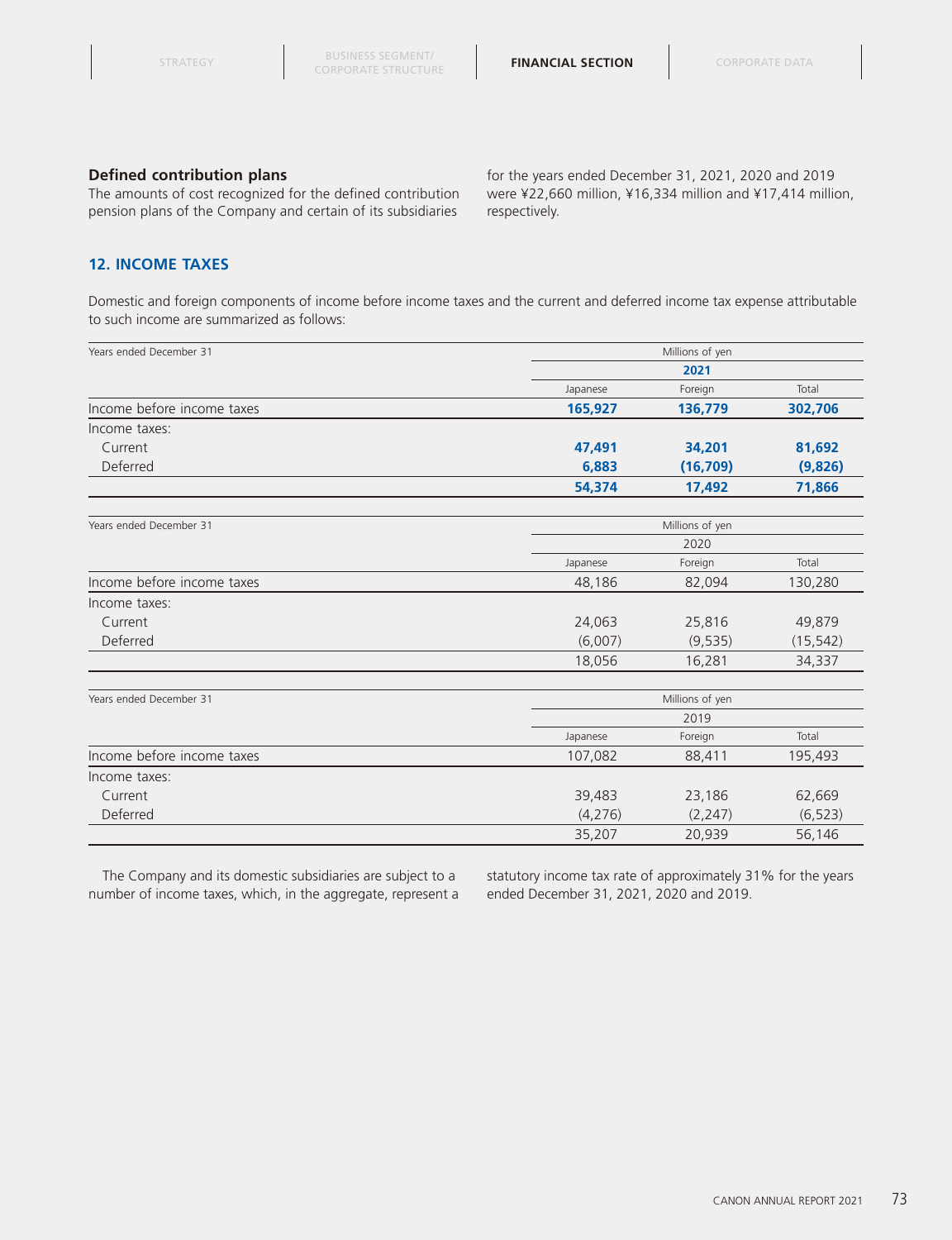| Years ended December 31                                                           | 2021  | 2020  | 2019  |
|-----------------------------------------------------------------------------------|-------|-------|-------|
| Japanese statutory income tax rate                                                | 31.0% | 31.0% | 31.0% |
| Increase (reduction) in income taxes resulting from:                              |       |       |       |
| Expenses not deductible for tax purposes                                          | 0.7   | 2.3   | 1.7   |
| Income of foreign subsidiaries taxed at lower than Japanese statutory<br>tax rate | (3.9) | (5.8) | (2.9) |
| Tax credit for research and development expenses                                  | (3.2) | (1.7) | (2.3) |
| Change in valuation allowance                                                     | (3.9) | 2.4   | (1.6) |
| Deferred tax liabilities on undistributed earnings of foreign subsidiaries        | 4.5   | 2.6   | 2.4   |
| Tax credit at foreign subsidiaries                                                | (0.3) | (1.3) | (1.1) |
| Effect of enacted changes in tax laws                                             | (1.0) | (1.5) | (0.2) |
| Other                                                                             | (0.2) | (1.6) | 1.7   |
| Effective income tax rate                                                         | 23.7% | 26.4% | 28.7% |

A reconciliation of the Japanese statutory income tax rate and the effective income tax rate as a percentage of income before income taxes is as follows:

Net deferred income tax assets and liabilities are included in the accompanying consolidated balance sheets under the following captions:

| December 31                  |           | Millions of yen |  |
|------------------------------|-----------|-----------------|--|
|                              |           | 2020            |  |
| Other assets                 | 138,507   | 154,226         |  |
| Other noncurrent liabilities | (43, 402) | (48, 247)       |  |
|                              | 95,105    | 105.979         |  |

The tax effects of temporary differences that give rise to the deferred tax assets and deferred tax liabilities at December 31, 2021 and 2020 are presented below:

| December 31                                                   | Millions of yen |            |
|---------------------------------------------------------------|-----------------|------------|
|                                                               | 2021            | 2020       |
| Deferred tax assets:                                          |                 |            |
| Inventories                                                   | 11,263          | 10,551     |
| Accrued business tax                                          | 3,387           | 1,629      |
| Accrued pension and severance cost                            | 67,752          | 95,386     |
| Research and development – costs capitalized for tax purposes | 5.004           | 4,989      |
| Property, plant and equipment                                 | 35,658          | 34,923     |
| Operating lease liabilities                                   | 17,328          | 20,163     |
| Accrued expenses                                              | 29,331          | 28,243     |
| Net operating losses carried forward                          | 33,873          | 29,591     |
| Other                                                         | 48,621          | 42,741     |
|                                                               | 252,217         | 268,216    |
| Less valuation allowance                                      | (19, 073)       | (30, 752)  |
| Total deferred tax assets                                     | 233,144         | 237,464    |
| Deferred tax liabilities:                                     |                 |            |
| Undistributed earnings of foreign subsidiaries                | (19, 677)       | (9, 147)   |
| Tax deductible reserve                                        | (4,007)         | (4,040)    |
| Financing lease revenue                                       | (14, 602)       | (15,041)   |
| Operating lease right-of-use assets                           | (17,066)        | (19, 425)  |
| Intangible assets                                             | (51, 173)       | (54, 948)  |
| Other                                                         | (31, 514)       | (28, 884)  |
| Total deferred tax liabilities                                | (138, 039)      | (131, 485) |
| Net deferred tax assets                                       | 95,105          | 105,979    |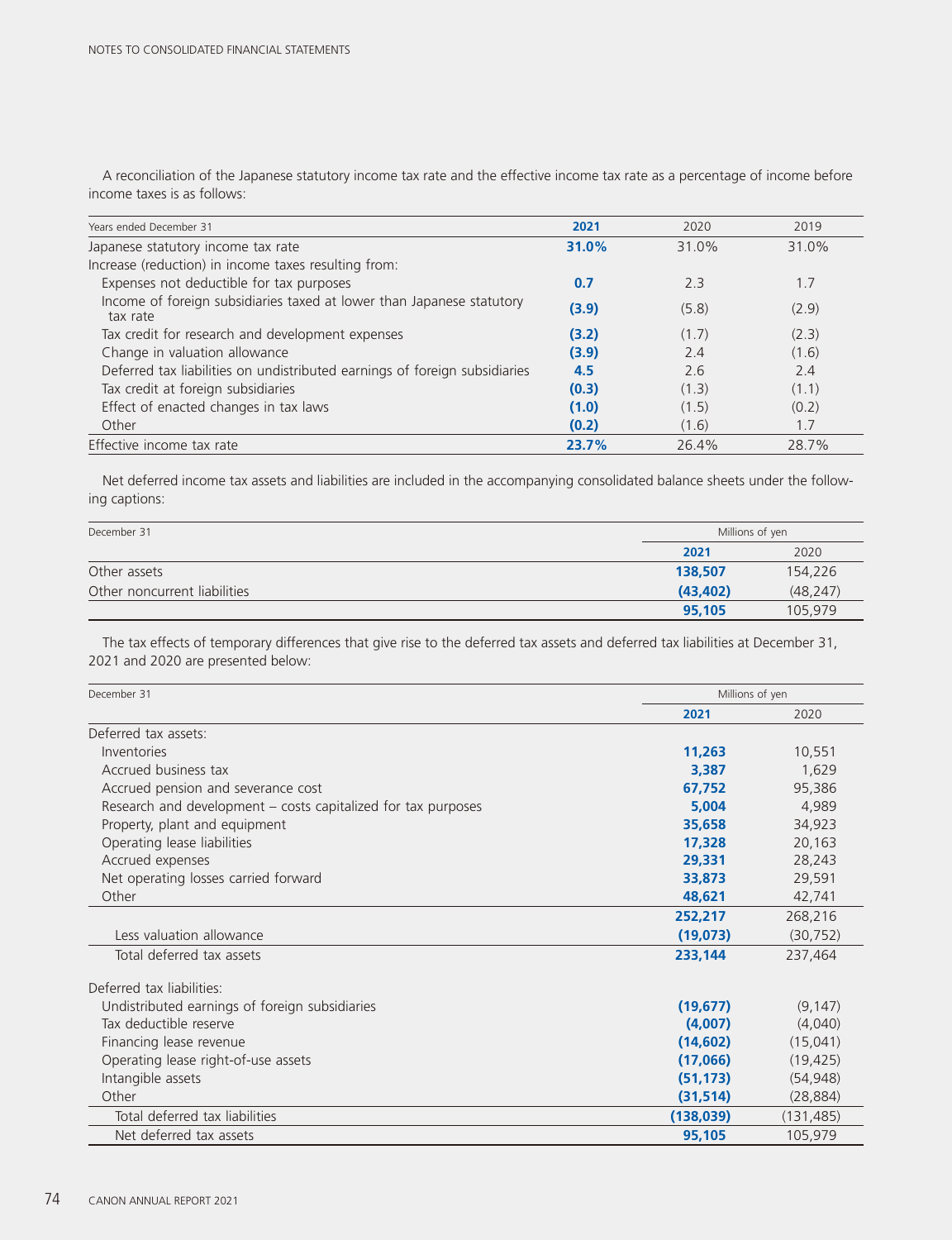The net changes in the total valuation allowance were a decrease of ¥11,679 million, an increase of ¥3,074 million and a decrease of ¥3,056 million for the years ended December 31, 2021, 2020 and 2019, respectively.

Based on the level of historical taxable income and

projections for future taxable income over the periods which the net deductible temporary differences are expected to reverse, management believes it is more likely than not that Canon will realize the benefits of these deferred tax assets, net of the valuation allowance, at December 31, 2021.

At December 31, 2021, Canon had net operating losses which can be carried forward for income tax purposes of ¥175,581 million to reduce future taxable income. Periods available to reduce future taxable income vary in each tax jurisdiction and generally range from one year to an indefinite period as follows:

|                                      | Millions of yen |
|--------------------------------------|-----------------|
| Within one year                      | 1,206           |
| After one year through five years    | 13,869          |
| After five years through ten years   | 44,316          |
| After ten years through twenty years | 8,223           |
| Indefinite period                    | 107,967         |
|                                      | 175,581         |

Income taxes have not been accrued on undistributed earnings of domestic subsidiaries as the tax law provides a means by which the dividends from a domestic subsidiary can be received tax free.

Canon has not recognized deferred tax liabilities of ¥16,162 million for a portion of undistributed earnings of foreign

subsidiaries of ¥875,208 million as of December 31, 2021 because Canon intends to permanently reinvest such undistributed earnings of foreign subsidiaries. Deferred tax liabilities will be recognized when such undistributed earnings are no longer permanently reinvested.

A reconciliation of the beginning and ending amount of unrecognized tax benefits is as follows:

| Years ended December 31                         | Millions of yen |       |       |  |
|-------------------------------------------------|-----------------|-------|-------|--|
|                                                 | 2021            | 2020  | 2019  |  |
| Balance at beginning of year                    | 8,572           | 8,120 | 8,649 |  |
| Additions for tax positions of the current year | 1,168           |       |       |  |
| Additions for tax positions of prior years      | 216             | 208   | 204   |  |
| Reductions for tax positions of prior years     |                 | (49)  | (44)  |  |
| Settlements with tax authorities                | (62)            |       | (402) |  |
| Other                                           | (81)            | 293   | (287) |  |
| Balance at end of year*                         | 9,813           | 8,572 | 8,120 |  |

The unrecognized tax benefits were offset by deferred tax assets in the amount of ¥1,695 million, ¥1,412 million and ¥933 million as of December 31, 2021, 2020 and 2019, respectively, and reported under "other noncurrent liabilities" on the consolidated balance sheets.

The total amounts of unrecognized tax benefits that would reduce the effective tax rate, if recognized, were ¥9,813 million and ¥8,572 million at December 31, 2021 and 2020, respectively.

Although Canon believes its estimates and assumptions of unrecognized tax benefits are reasonable, uncertainty regarding the final determination of tax examination settlements and any related litigation could affect the effective tax rate in a future period. Based on each of the items of which Canon is aware at December 31, 2021, no significant changes to the unrecognized tax benefits are expected within the next twelve months.

Canon recognizes interest and penalties accrued related to unrecognized tax benefits in income taxes. Both interest

and penalties accrued at December 31, 2021 and 2020, and interest and penalties included in income taxes for the years ended December 31, 2021, 2020 and 2019 were not significant.

Canon files income tax returns in Japan and various foreign tax jurisdictions. In Japan, Canon is no longer subject to regular income tax examinations by the tax authority for years before 2021. Canon is also no longer subject to a transfer pricing examination by the tax authority for years before 2021. In other major foreign tax jurisdictions, including the United States and the Netherlands, Canon is no longer subject to income tax examinations by tax authorities for years before 2014 with few exceptions.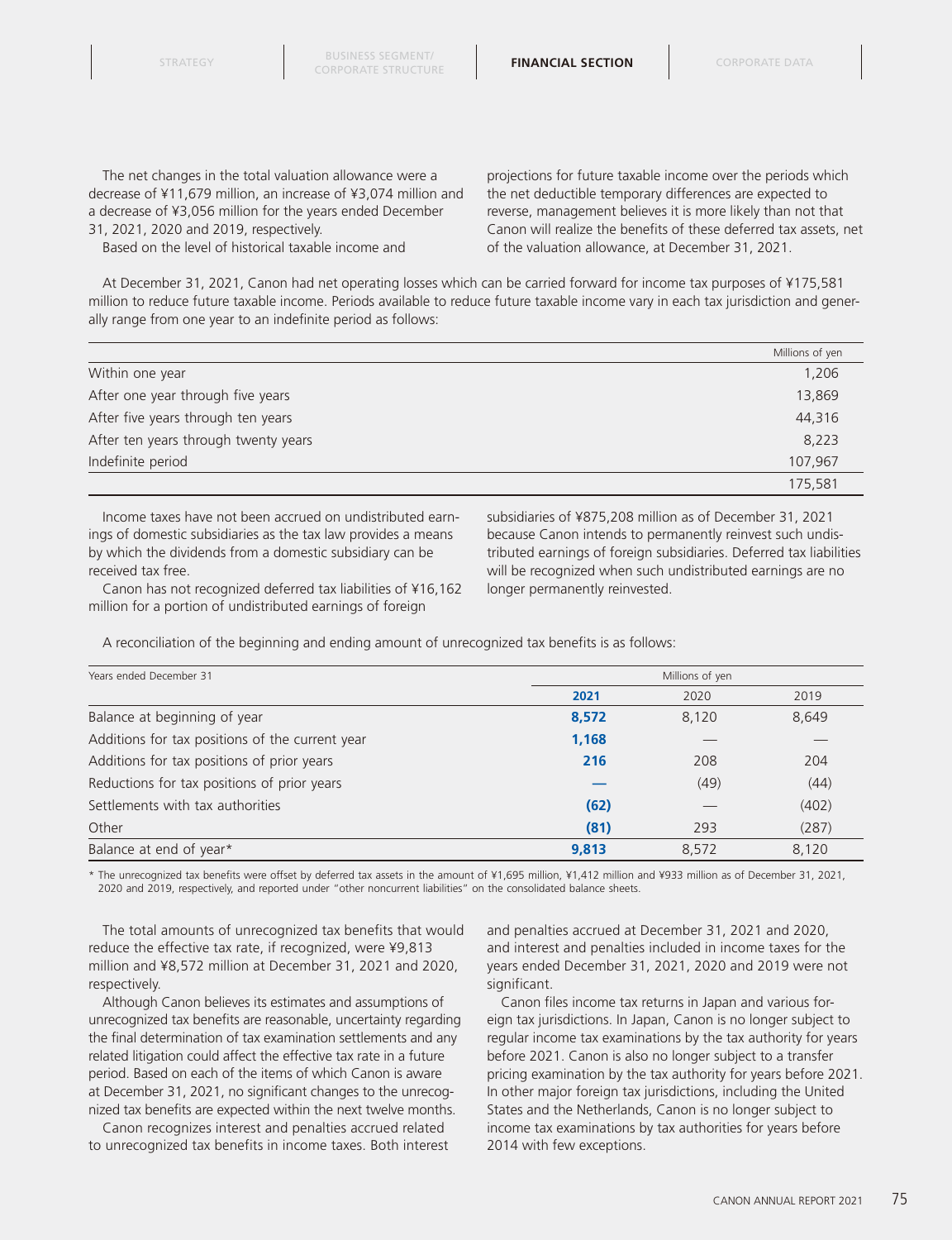# **13. LEGAL RESERVE AND RETAINED EARNINGS**

The Corporation Law of Japan provides that an amount equal to 10% of distributions from retained earnings paid by the Company and its Japanese subsidiaries be appropriated as a legal reserve. No further appropriations are required when the total amount of the additional paid-in capital and the legal reserve equals 25% of their respective stated capital. The Corporation Law of Japan also provides that additional paidin capital and legal reserve are available for appropriations by resolution of the shareholders. Certain foreign subsidiaries are also required to appropriate their earnings to legal reserves under the laws of their respective countries.

Cash dividends and appropriations to the legal reserve charged to retained earnings for the years ended December 31, 2021, 2020 and 2019 represent dividends paid out during

those years and the related appropriations to the legal reserve. Retained earnings at December 31, 2021 did not reflect current year-end dividends in the amount of ¥57,517 million which were approved by the shareholders in March 2022.

The amount available for dividends under the Corporation Law of Japan is based on the amount recorded in the Company's nonconsolidated books of account in accordance with financial accounting standards of Japan. Such amount was ¥858,455 million at December 31, 2021.

Retained earnings at December 31, 2021 included Canon's equity in undistributed earnings of affiliated companies accounted for by the equity method in the amount of ¥17,858 million.

# **14. OTHER COMPREHENSIVE INCOME (LOSS)**

Changes in accumulated other comprehensive income (loss) for the years ended December 31, 2021, 2020 and 2019 are as follows:

|                                                                                  | Millions of yen                                |                                               |                                     |            |  |
|----------------------------------------------------------------------------------|------------------------------------------------|-----------------------------------------------|-------------------------------------|------------|--|
|                                                                                  | Foreign currency<br>translation<br>adjustments | Gains and losses on<br>derivative instruments | Pension<br>liability<br>adjustments | Total      |  |
| Balance at December 31, 2018                                                     | (63, 815)                                      | 308                                           | (205, 564)                          | (269, 071) |  |
| Cumulative effects of accounting standard update<br>-adoption of ASU No. 2017-12 |                                                | (122)                                         |                                     | (122)      |  |
| Equity transactions with noncontrolling interests and other                      | (424)                                          |                                               |                                     | (424)      |  |
| Other comprehensive income (loss) before reclassifications                       | (31,889)                                       | (1, 723)                                      | (12, 763)                           | (46, 375)  |  |
| Amounts reclassified from accumulated other<br>comprehensive income (loss)       | (154)                                          | 650                                           | 7,054                               | 7,550      |  |
| Net change during the year                                                       | (32, 467)                                      | (1,073)                                       | (5,709)                             | (39, 249)  |  |
| Balance at December 31, 2019                                                     | (96, 282)                                      | (887)                                         | (211, 273)                          | (308, 442) |  |
| Equity transactions with noncontrolling interests and other                      | (9)                                            |                                               |                                     | (9)        |  |
| Other comprehensive income (loss) before reclassifications                       | (17, 355)                                      | (1, 199)                                      | (7,530)                             | (26,084)   |  |
| Amounts reclassified from accumulated other<br>comprehensive income (loss)       |                                                | 2,186                                         | 7,560                               | 9,746      |  |
| Net change during the year                                                       | (17, 364)                                      | 987                                           | 30                                  | (16, 347)  |  |
| Balance at December 31, 2020                                                     | (113, 646)                                     | 100                                           | (211, 243)                          | (324, 789) |  |
| Other comprehensive income (loss) before reclassifications                       | 119,689                                        | (3, 330)                                      | 49,759                              | 166,118    |  |
| Amounts reclassified from accumulated other<br>comprehensive income (loss)       | (524)                                          | 2,336                                         | 5,065                               | 6,877      |  |
| Net change during the year                                                       | 119,165                                        | (994)                                         | 54,824                              | 172,995    |  |
| Balance at December 31, 2021                                                     | 5,519                                          | (894)                                         | (156, 419)                          | (151, 794) |  |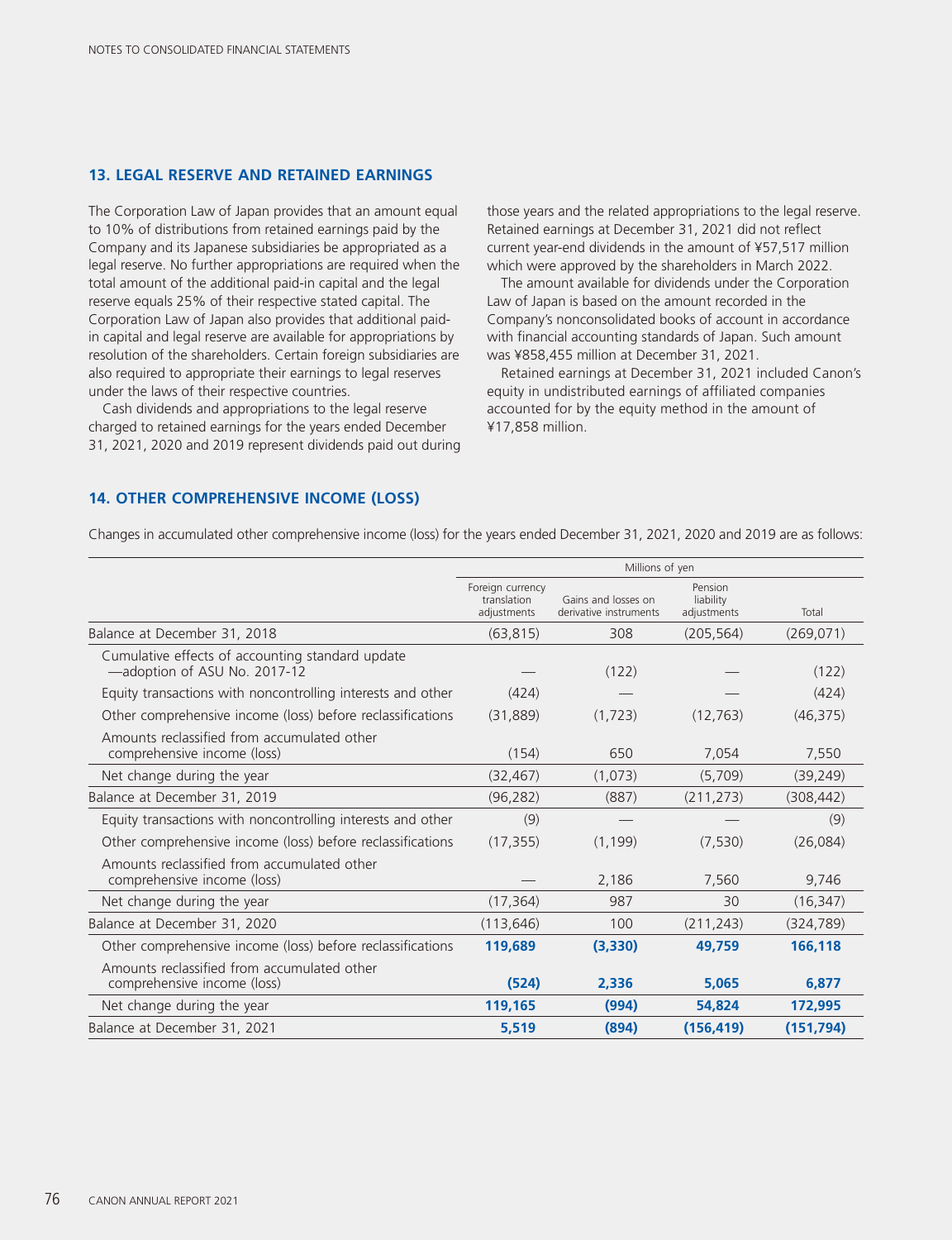Reclassifications out of accumulated other comprehensive income (loss) for the years ended December 31, 2021, 2020 and 2019 are as follows:

| Years ended December 31                                               | Amount reclassified from<br>accumulated other comprehensive income (loss) * |                 |         |                                                        |
|-----------------------------------------------------------------------|-----------------------------------------------------------------------------|-----------------|---------|--------------------------------------------------------|
|                                                                       |                                                                             | Millions of yen |         | Affected line items in consolidated                    |
|                                                                       | 2021                                                                        | 2020            | 2019    | statements of income                                   |
| Foreign currency translation adjustments                              | (759)                                                                       |                 |         | Selling, general and administrative<br>expenses        |
|                                                                       |                                                                             |                 | (154)   | Other, net                                             |
|                                                                       | 235                                                                         |                 |         | Income taxes                                           |
|                                                                       | (524)                                                                       |                 | (154)   | Consolidated net income                                |
|                                                                       |                                                                             |                 |         | Net income attributable to<br>noncontrolling interests |
|                                                                       | (524)                                                                       |                 | (154)   | Net income attributable to Canon Inc.                  |
| Gains and losses on derivative instruments                            | 3,285                                                                       | 3,034           | 661     | Net Sales                                              |
|                                                                       | (959)                                                                       | (775)           | (2)     | Income taxes                                           |
|                                                                       | 2,326                                                                       | 2,259           | 659     | Consolidated net income                                |
|                                                                       | 10                                                                          | (73)            | (9)     | Net income attributable to<br>noncontrolling interests |
|                                                                       | 2,336                                                                       | 2,186           | 650     | Net income attributable to Canon Inc.                  |
| Pension liability adjustments                                         | 7,519                                                                       | 10,082          | 9,953   | Other, net                                             |
|                                                                       | (1,625)                                                                     | (2,484)         | (2,523) | Income taxes                                           |
|                                                                       | 5,894                                                                       | 7,598           | 7,430   | Consolidated net income                                |
|                                                                       | (829)                                                                       | (38)            | (376)   | Net income attributable to<br>noncontrolling interests |
|                                                                       | 5,065                                                                       | 7,560           | 7,054   | Net income attributable to Canon Inc.                  |
| Total amount reclassified,<br>net of tax and noncontrolling interests | 6,877                                                                       | 9,746           | 7,550   |                                                        |

\* Amounts in parentheses indicate gains in consolidated statements of income.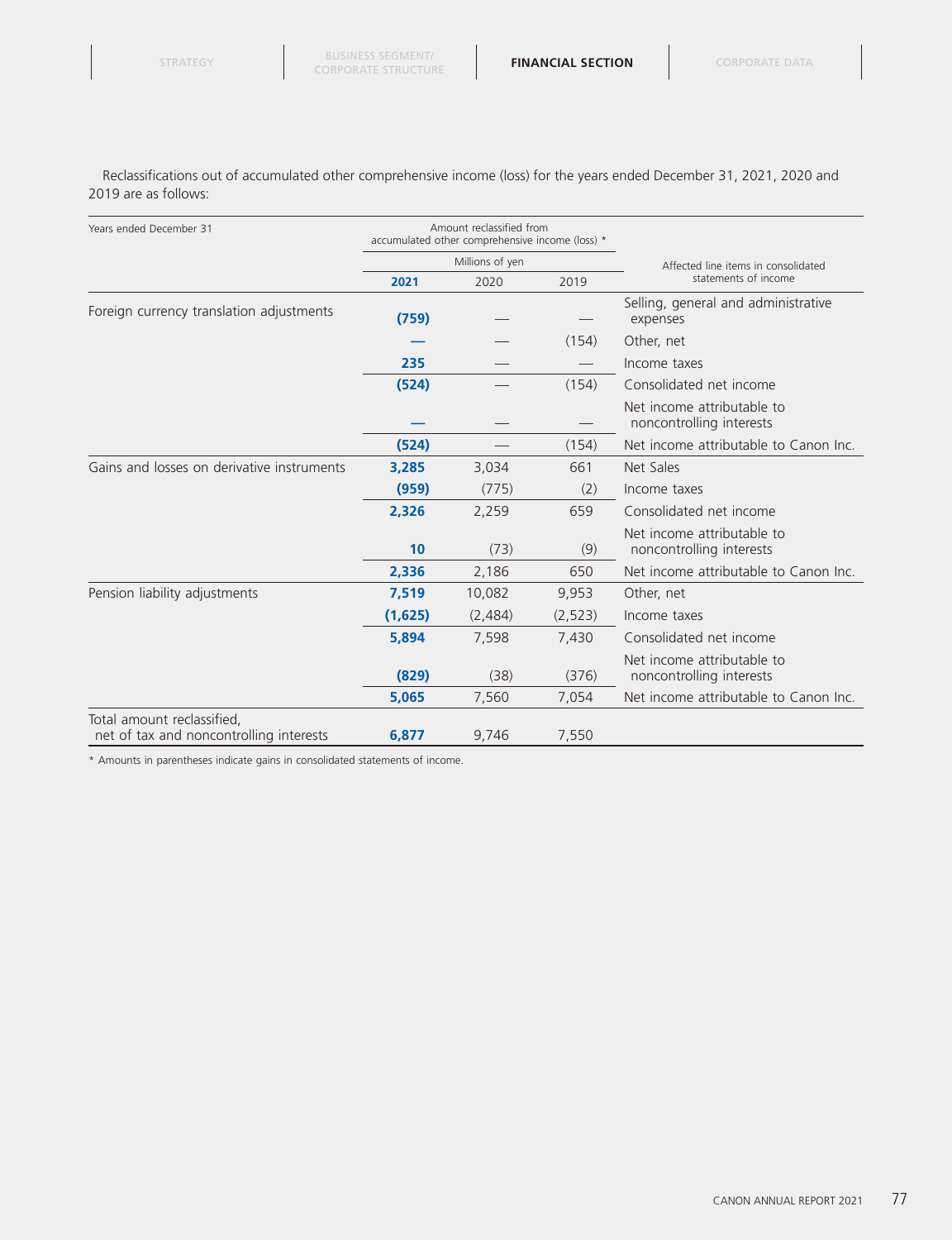Tax effects allocated to each component of other comprehensive income (loss) and reclassification adjustments, including amounts attributable to noncontrolling interests, are as follows:

| Years ended December 31                                                  | Millions of yen      |                             |                      |  |
|--------------------------------------------------------------------------|----------------------|-----------------------------|----------------------|--|
|                                                                          | Before-tax<br>amount | Tax (expense)<br>or benefit | Net-of-tax<br>amount |  |
| 2021:                                                                    |                      |                             |                      |  |
| Foreign currency translation adjustments                                 |                      |                             |                      |  |
| Amount arising during the year                                           | 122,075              | (1, 112)                    | 120,963              |  |
| Reclassification adjustments for gains and losses realized in net income | (759)                | 235                         | (524)                |  |
| Net change during the year                                               | 121,316              | (877)                       | 120,439              |  |
| Net gains and losses on derivative instruments:                          |                      |                             |                      |  |
| Amount arising during the year                                           | (4,596)              | 1,298                       | (3,298)              |  |
| Reclassification adjustments for gains and losses realized in net income | 3,285                | (959)                       | 2,326                |  |
| Net change during the year                                               | (1, 311)             | 339                         | (972)                |  |
| Pension liability adjustments:                                           |                      |                             |                      |  |
| Amount arising during the year                                           | 68,729               | (18, 115)                   | 50,614               |  |
| Reclassification adjustments for gains and losses realized in net income | 7,519                | (1,625)                     | 5,894                |  |
| Net change during the year                                               | 76,248               | (19, 740)                   | 56,508               |  |
| Other comprehensive income (loss)                                        | 196,253              | (20, 278)                   | 175,975              |  |
| 2020:                                                                    |                      |                             |                      |  |
| Foreign currency translation adjustments                                 |                      |                             |                      |  |
| Amount arising during the year                                           | (17, 583)            | 229                         | (17, 354)            |  |
| Reclassification adjustments for gains and losses realized in net income |                      |                             |                      |  |
| Net change during the year                                               | (17, 583)            | 229                         | (17, 354)            |  |
| Net gains and losses on derivative instruments:                          |                      |                             |                      |  |
| Amount arising during the year                                           | (1,731)              | 442                         | (1, 289)             |  |
| Reclassification adjustments for gains and losses realized in net income | 3,034                | (775)                       | 2,259                |  |
| Net change during the year                                               | 1,303                | (333)                       | 970                  |  |
| Pension liability adjustments:                                           |                      |                             |                      |  |
| Amount arising during the year                                           | (2, 495)             | (3, 721)                    | (6, 216)             |  |
| Reclassification adjustments for gains and losses realized in net income | 10,082               | (2,484)                     | 7,598                |  |
| Net change during the year                                               | 7,587                | (6, 205)                    | 1,382                |  |
| Other comprehensive income (loss)                                        | (8,693)              | (6,309)                     | (15,002)             |  |
| 2019:                                                                    |                      |                             |                      |  |
| Foreign currency translation adjustments                                 |                      |                             |                      |  |
| Amount arising during the year                                           | (32, 396)            | 393                         | (32,003)             |  |
| Reclassification adjustments for gains and losses realized in net income | (154)                |                             | (154)                |  |
| Net change during the year                                               | (32, 550)            | 393                         | (32, 157)            |  |
| Net gains and losses on derivative instruments:                          |                      |                             |                      |  |
| Amount arising during the year                                           | (2, 180)             | 453                         | (1, 727)             |  |
| Reclassification adjustments for gains and losses realized in net income | 661                  | (2)                         | 659                  |  |
| Net change during the year                                               | (1, 519)             | 451                         | (1,068)              |  |
| Pension liability adjustments:                                           |                      |                             |                      |  |
| Amount arising during the year                                           | (9,916)              | (1, 144)                    | (11,060)             |  |
| Reclassification adjustments for gains and losses realized in net income | 9,953                | (2, 523)                    | 7,430                |  |
| Net change during the year                                               | 37                   | (3,667)                     | (3,630)              |  |
| Other comprehensive income (loss)                                        | (34, 032)            | (2,823)                     | (36, 855)            |  |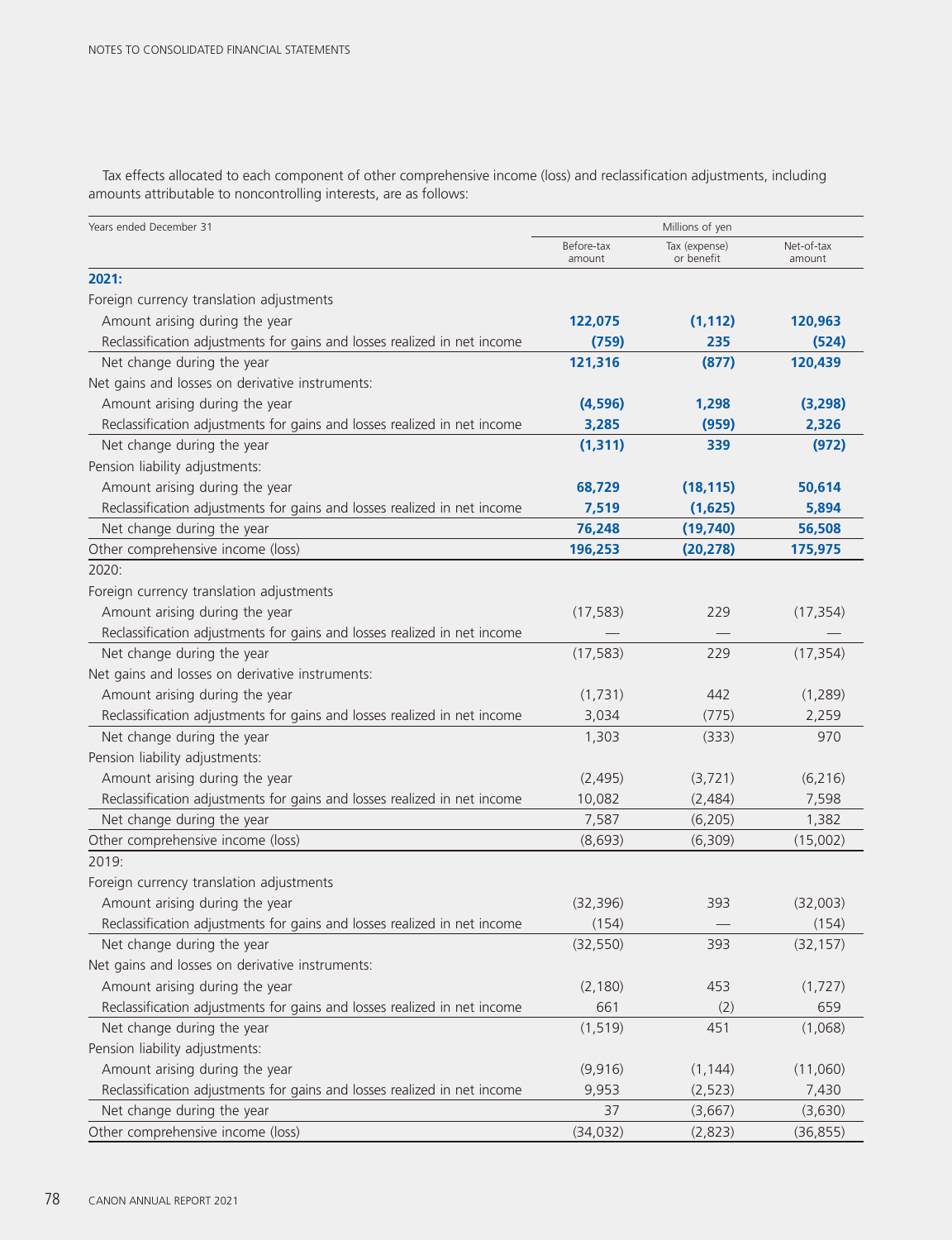# **15. REVENUE**

Revenue from sales of products of the Printing Business Unit, such as office MFDs, laser printers and inkjet printers, and the Imaging Business Unit, such as digital cameras, is primarily recognized upon shipment or delivery, depending upon when the customer obtains controls of these products.

Revenue from sales of equipment of the Medical Business Unit and the Industrial and Others Business Unit that are sold with customer acceptance provisions related to their functionality, including certain medical equipment such as CT systems and MRI systems, and lithography equipment such as semiconductor and FPD lithography equipment, is recognized when the equipment is installed at the customer site and the agreedupon specifications are objectively satisfied and confirmed.

Most of Canon's service revenue is generated from maintenance service in the products of the Printing Business Unit and the Medical Business Unit which is recognized over time. For the service contracts of the Printing Business Unit, the customer typically pays a variable amount based on usage, a stated fixed fee or a stated base fee plus a variable amount which frequently include the provision of consumables as well as break fix activities. The majority portion of service revenue from the products of the Printing Business Unit is recognized as billed since the invoiced amount directly correlates with the value to the customer of the underlying performance obligation to date. For the service contracts of the Medical Business Unit, the customer typically pays a stated fixed fee for the stand ready maintenance service and revenue is recognized ratably over the contract period.

The majority of service arrangements for the products are executed in combination with related products. Transaction prices for products and services need to be allocated to each performance obligation on a relative standalone selling price basis where judgements are required. Canon estimates the standalone selling price using a range of prices that would meet the allocation objective based on all the information that is reasonably available including market conditions and other observable inputs. If transaction prices of the product or service contracts are not within the acceptable range then the revenue is subject to allocation based on the estimated

standalone selling prices. Canon recognizes the incremental costs of obtaining a contract as an expense when related products of the Printing Business Unit are sold.

Revenue from sales of certain industrial equipment which do not have alternative use and for which Canon has enforceable right to payment to the customers for the performance completed to date is recognized over time with progress towards completion measured using the cost based input method as the basis to recognize revenue and an estimated margin. Provisions for estimated losses on uncompleted contracts are made in the period in which such losses become evident. Changes in job performance, job conditions, estimated margin and final contract settlements may result in revisions to projected costs and revenue and are recognized in the period in which the revisions to estimates are identified and the amounts can be reasonably estimated. Factors that may affect future project costs and margins include, production efficiencies, availability and costs of labor and materials. These factors can impact the accuracy of Canon's estimates and materially impact future reported revenue and cost of sales.

The transaction prices that Canon is entitled to receive in exchange for transferring goods or services to the customer include certain forms of variable consideration, including product discounts, customer promotions and volume-based rebates mainly for the products of the Imaging Business Unit, which are sold predominantly through distributors and retailers. Canon includes estimated amounts in the transaction price only to the extent it is probable that a significant reversal of cumulative revenue recognized will not occur when the uncertainty associated with the variable consideration is resolved. Variable considerations are estimated based upon historical trends and other known factors at the time of sale, and are subsequently adjusted in each period based on current information. In addition, Canon may provide a right of return on its products for a short time period after a sale. These rights are accounted for as variable consideration when determining the transaction price, and accordingly Canon recognizes revenue based on the estimated amount to which Canon expects to be entitled after considering expected returns.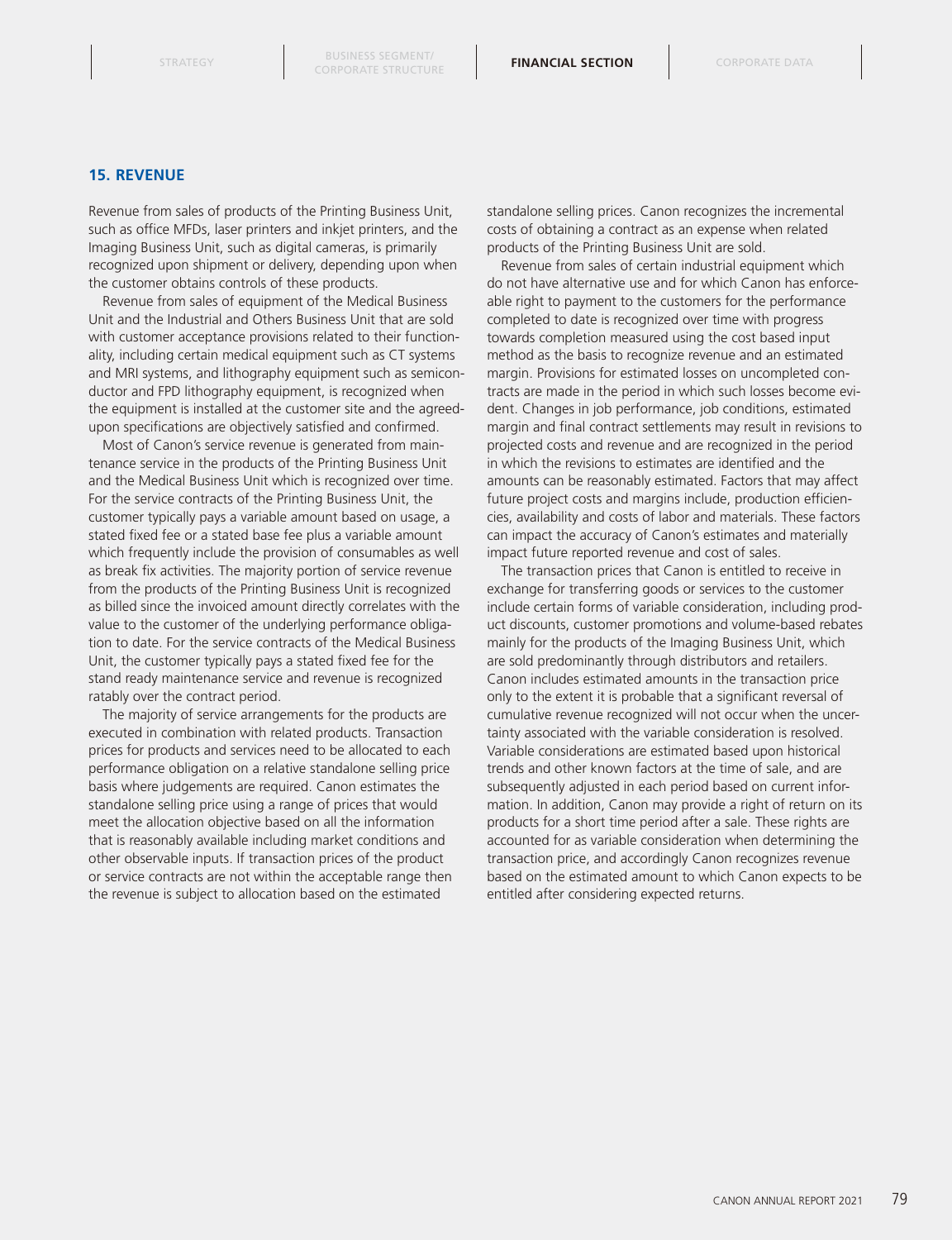|                                       |           | Millions of yen |         |                          |                               |              |  |
|---------------------------------------|-----------|-----------------|---------|--------------------------|-------------------------------|--------------|--|
|                                       | Printing  | Imaging         | Medical | Industrial and<br>Others | Corporate and<br>eliminations | Consolidated |  |
| 2021:                                 |           |                 |         |                          |                               |              |  |
| Revenue recognized at a point in time | 1,419,043 | 646,849         | 329,323 | 439,914                  | (105, 126)                    | 2,730,003    |  |
| Revenue recognized over time          | 519,804   | 6,683           | 151,039 | 105,828                  |                               | 783,354      |  |
| Total                                 | 1,938,847 | 653,532         | 480,362 | 545,742                  | (105, 126)                    | 3,513,357    |  |
| 2020:                                 |           |                 |         |                          |                               |              |  |
| Revenue recognized at a point in time | 1,316,556 | 534,685         | 287,849 | 336,235                  | (83,094)                      | 2,392,231    |  |
| Revenue recognized over time          | 487,871   | 6,629           | 148,225 | 125,287                  |                               | 768,012      |  |
| Total                                 | 1,804,427 | 541,314         | 436,074 | 461,522                  | (83,094)                      | 3,160,243    |  |
| 2019:                                 |           |                 |         |                          |                               |              |  |
| Revenue recognized at a point in time | 1,520,393 | 651,629         | 290,702 | 391,272                  | (93, 180)                     | 2,760,816    |  |
| Revenue recognized over time          | 572,071   | 10,077          | 147,823 | 102,512                  |                               | 832,483      |  |
| Total                                 | 2,092,464 | 661,706         | 438,525 | 493,784                  | (93, 180)                     | 3,593,299    |  |

Disaggregated revenue by timing is as follows. Disaggregated revenue by business unit, product and geographic area are described in Note 23.

\* Based on the realignment of Canon's internal reporting and management structure, from the beginning of 2021, Canon has changed the name and structure of segments to Printing Business Unit, Imaging Business Unit, Medical Business Unit, and Industrial and Others Business Unit. Changes in the disaggregated revenue by timing and by segment for the fiscal year ended December 31, 2020 and 2019 also have been reclassified.

Revenue recognized over time includes primarily revenue from maintenance service in the products of the Printing Business Unit and the Medical Business Unit and sales of certain equipment of the Industrial and Others Unit which do not have alternative use and for which Canon has enforceable right to payment to the customers for the performance completed to date.

Canon recognizes contract assets primarily for unbilled receivables mainly arising from services contracts for the products of the Printing Business Unit. Contract assets are reclassified to trade receivables when they are billed under the terms of the contract. The difference between the opening and closing balances of contract assets primarily results from the timing difference of Canon's performance and billing to customers. Contract assets at December 31, 2021 and 2020 were ¥44,722 million and ¥42,752 million, respectively, and are included in prepaid expenses and other current assets in the consolidated balance sheets.

Canon typically bills to the customer when the performance obligation is satisfied and collects the payment in relatively short term except for certain maintenance service of the products of the Printing Business Unit and the Medical Business Unit and certain industrial equipment for which Canon occasionally receives the payment in advance from customers. The amount received in excess of revenue recognized is recorded as deferred revenue until the performance obligation for distinct goods or services are satisfied. Deferred revenue

at December 31, 2021 and 2020 were ¥132,087 million and ¥135,455 million, respectively, and are included in other current liabilities and other non-current liabilities in the accompanying consolidated balance sheets. Revenue recognized for the year ended December 31, 2021, which had been included in the deferred revenue balance at December 31, 2020, was ¥112,232 million.

Remaining performance obligations for products and equipment at December 31, 2021 primarily arise from the sales of certain industrial equipment, amounting to ¥150,833 million, 66% of which is expected to be recognized as revenue within one year and remaining 34% is within two years. Disclosure of remaining performance obligations is not required for the majority of services since the related revenue is recognized on an as billed basis applying the right to invoice practical expedient or is generated from the contracts with original expected duration of less than one year. The portion of fixed maintenance service contract for the products of the Printing Business Unit and the Medical Business Unit with original expected duration of more than one year is approximately 13% of total service revenue and the average remaining period for these fixed contracts as of December 31, 2021 is about two years.

Taxes collected from customers and remitted to governmental authorities are excluded from revenues in the consolidated statements of income.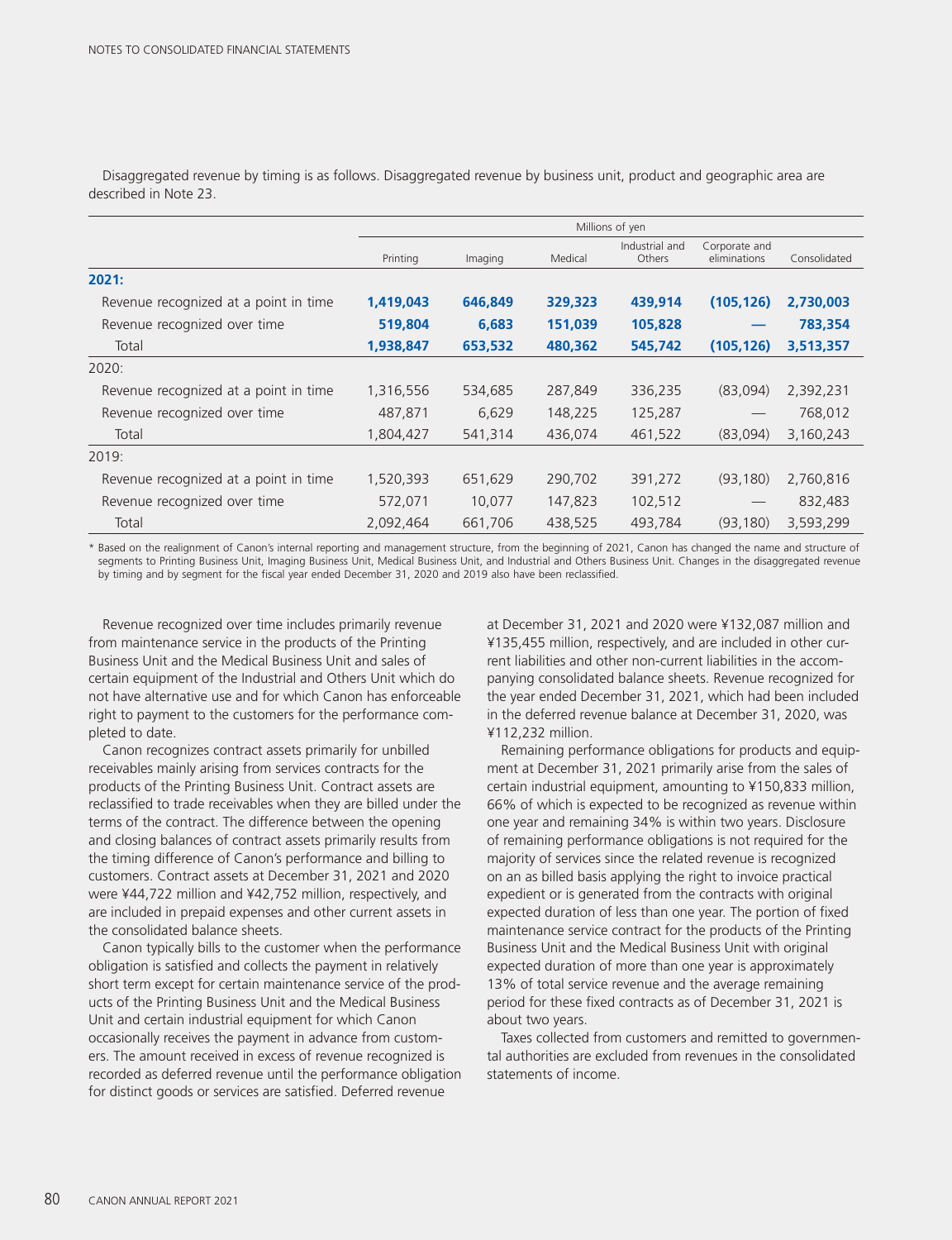# **16. STOCK-BASED COMPENSATION**

On April 28, 2021, based on the approval of the board of directors, the Company granted stock options to its directors and executive officers to acquire 43,700 shares of common stock. Those to whom stock acquisition rights are granted (the "Holder(s)") shall be entitled to exercise all the stock acquisition rights together within 10 days (in case the last day is not a business day, the following business day) from after the date when they cease to hold any position as a director or an executive officer of the Company. These option awards have a 30 year exercisable period. The grant-date fair value per share of the stock options granted during the year ended December 31, 2021 was ¥2,227.

On May 1, 2020, based on the board of the directors, the Company granted stock options to its directors and executive officers to acquire 88,600 shares of common stock. Those to whom stock acquisition rights are granted (the "Holder(s)") shall be entitled to exercise all the stock acquisition rights together within 10 days (in case the last day is not a business day, the following business day) from after the date when they cease to hold any position as a director or an executive officer

of the Company. These option awards have a 30 year exercisable period. The grant-date fair value per share of the stock options granted during the year ended December 31, 2020 was ¥1,459.

On March 25, 2020, based on the board of the directors, the Company granted stock options to its executive officer to acquire 10,300 shares of common stock. The Holder shall be entitled to exercise all the stock acquisition rights together within 10 days (in case the last day is not a business day, the following business day) from after the date when they cease to hold any position as a director or an executive officer of the Company. These option awards have a 30 year exercisable period. The grant-date fair value per share of the stock options granted during the year ended December 31, 2020 was ¥1,703.

The compensation cost recognized for these stock options for the years ended December 31, 2021 was ¥97 million and 2020 was ¥147 million and 2019 was ¥265 million, and it is included in selling, general and administrative expenses in the consolidated statements of income.

The fair value of the option award was estimated on the date of grant using the Black-Sholes option pricing model that incorporates the assumptions presented below:

| Years ended December 31            |            | 2020                                           |            |
|------------------------------------|------------|------------------------------------------------|------------|
|                                    | 2021       | Granted on March 25, Granted on May 1,<br>2020 | 2020       |
| Expected term of option (in years) | 5.0        | 6.0                                            | 6.0        |
| Expected volatility                | 24.83%     | 20.32%                                         | 20.92%     |
| Dividend yield                     | 3.04%      | 6.25%                                          | 6.97%      |
| Risk-free interest rate            | $(0.10\%)$ | $(0.12\%)$                                     | $(0.17\%)$ |

A summary of option activity under the stock option plans as of and for the years ended December 31, 2021, 2020 and 2019 is presented below:

|                                  | <b>Shares</b> | Weighted-<br>average<br>exercise price | Weighted-average<br>remaining<br>contractual term | Aggregate<br>intrinsic value |
|----------------------------------|---------------|----------------------------------------|---------------------------------------------------|------------------------------|
|                                  |               | Yen                                    | Year                                              | Millions of yen              |
| Outstanding at January 1, 2019   | 74,000        |                                        | 29.3                                              | 222                          |
| Granted                          | 116,300       |                                        |                                                   |                              |
| Exercised                        | (4,500)       |                                        |                                                   |                              |
| Outstanding at December 31, 2019 | 185,800       |                                        | 29.0                                              | 555                          |
| Granted                          | 98,900        |                                        |                                                   |                              |
| Exercised                        | (37, 100)     |                                        |                                                   |                              |
| Outstanding at December 31, 2020 | 247,600       |                                        | 28.4                                              | 324                          |
| Granted                          | 43,700        |                                        |                                                   |                              |
| Exercised                        | (4,800)       |                                        |                                                   |                              |
| Outstanding at December 31, 2021 | 286,500       |                                        | 27.8                                              | 802                          |
| Exercisable at December 31, 2021 | 286,500       |                                        | 27.8                                              | 802                          |

The total fair values of shares vested during the years ended December 31, 2021 and 2020 were ¥97 million and ¥147 million, respectively, and 2019 was ¥265 million. Cash received from the exercise of stock options for the years ended December 31, 2021, 2020 and 2019 were not significant.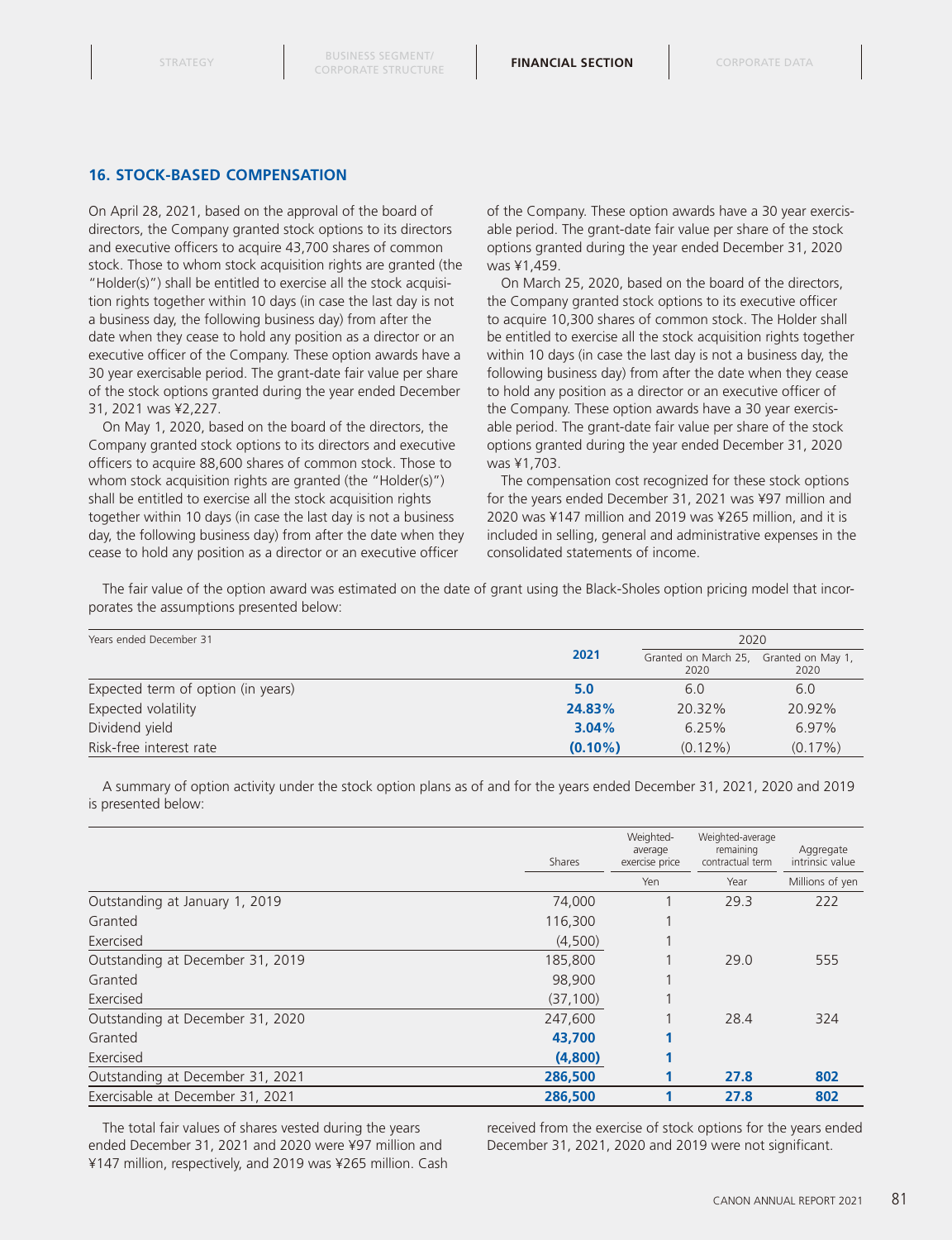# **17. NET INCOME ATTRIBUTABLE TO CANON INC. SHAREHOLDERS PER SHARE**

A reconciliation of the numerators and denominators of basic and diluted net income attributable to Canon Inc. shareholders per share computations is as follows:

| Years ended December 31                                       | Millions of yen                                 |                  |  |  |  |
|---------------------------------------------------------------|-------------------------------------------------|------------------|--|--|--|
|                                                               | 2021<br>2019<br>2020                            |                  |  |  |  |
| Basic net income attributable to Canon Inc.                   | 214,718<br>124,964<br>83,318                    |                  |  |  |  |
| Diluted net income attributable to Canon Inc.                 | 214,714<br>83,315<br>124,962                    |                  |  |  |  |
|                                                               |                                                 | Number of shares |  |  |  |
| Average common shares outstanding                             | 1,045,632,588<br>1,049,802,197<br>1,069,956,767 |                  |  |  |  |
| Effect of dilutive securities:                                |                                                 |                  |  |  |  |
| Stock options                                                 | 277,066<br>229,691<br>158,173                   |                  |  |  |  |
| Diluted common shares outstanding                             | 1,070,114,940<br>1,045,909,654<br>1,050,031,888 |                  |  |  |  |
|                                                               |                                                 |                  |  |  |  |
|                                                               | Yen                                             |                  |  |  |  |
| Net income attributable to Canon Inc. shareholders per share: |                                                 |                  |  |  |  |
| <b>Basic</b>                                                  | 79.37<br>205.35<br>116.79                       |                  |  |  |  |
| <b>Diluted</b>                                                | 205.29<br>79.35<br>116.77                       |                  |  |  |  |

# **18. DERIVATIVES AND HEDGING ACTIVITIES**

# **Risk management policy**

Canon operates internationally, exposing it to the risk of changes in foreign currency exchange rates. Derivative financial instruments are comprised principally of foreign exchange contracts utilized by the Company and certain of its subsidiaries to reduce the risk. Canon assesses foreign currency exchange rate risk by continually monitoring changes in the exposures and by evaluating hedging opportunities. Canon does not hold or issue derivative financial instruments for speculative purposes. Canon is also exposed to credit-related losses in the event of non-performance by counterparties to derivative financial instruments, but it is not expected that any counterparties will fail to meet their obligations. Most of the counterparties are internationally recognized financial institutions and selected by Canon taking into account their financial condition, and contracts are diversified across a number of major financial institutions.

# **Foreign currency exchange rate risk management**

Canon's international operations expose Canon to the risk of changes in foreign currency exchange rates. Canon uses foreign exchange contracts to manage certain foreign currency exchange exposures principally from the exchange of U.S. dollars and euros into Japanese yen. These contracts are primarily used to hedge the foreign currency exposure of forecasted intercompany sales and intercompany trade receivables that are denominated in foreign currencies. In accordance with Canon's policy, a specific portion of foreign currency exposure resulting from forecasted intercompany sales are hedged using foreign exchange contracts which principally mature within three months.

# **Cash flow hedge**

Changes in the fair value of derivative financial instruments designated as cash flow hedges, including foreign exchange contracts associated with forecasted intercompany sales, are reported in accumulated other comprehensive income (loss). These amounts are subsequently reclassified into earnings in the same period as the hedged items affect earnings. Substantially all amounts recorded in accumulated other comprehensive income (loss) as of December 31, 2021 are expected to be recognized in net sales over the next twelve months. Changes in the fair value of a foreign exchange contract for the period between the date that the forecasted intercompany sales occur and its maturity date are recognized in earnings.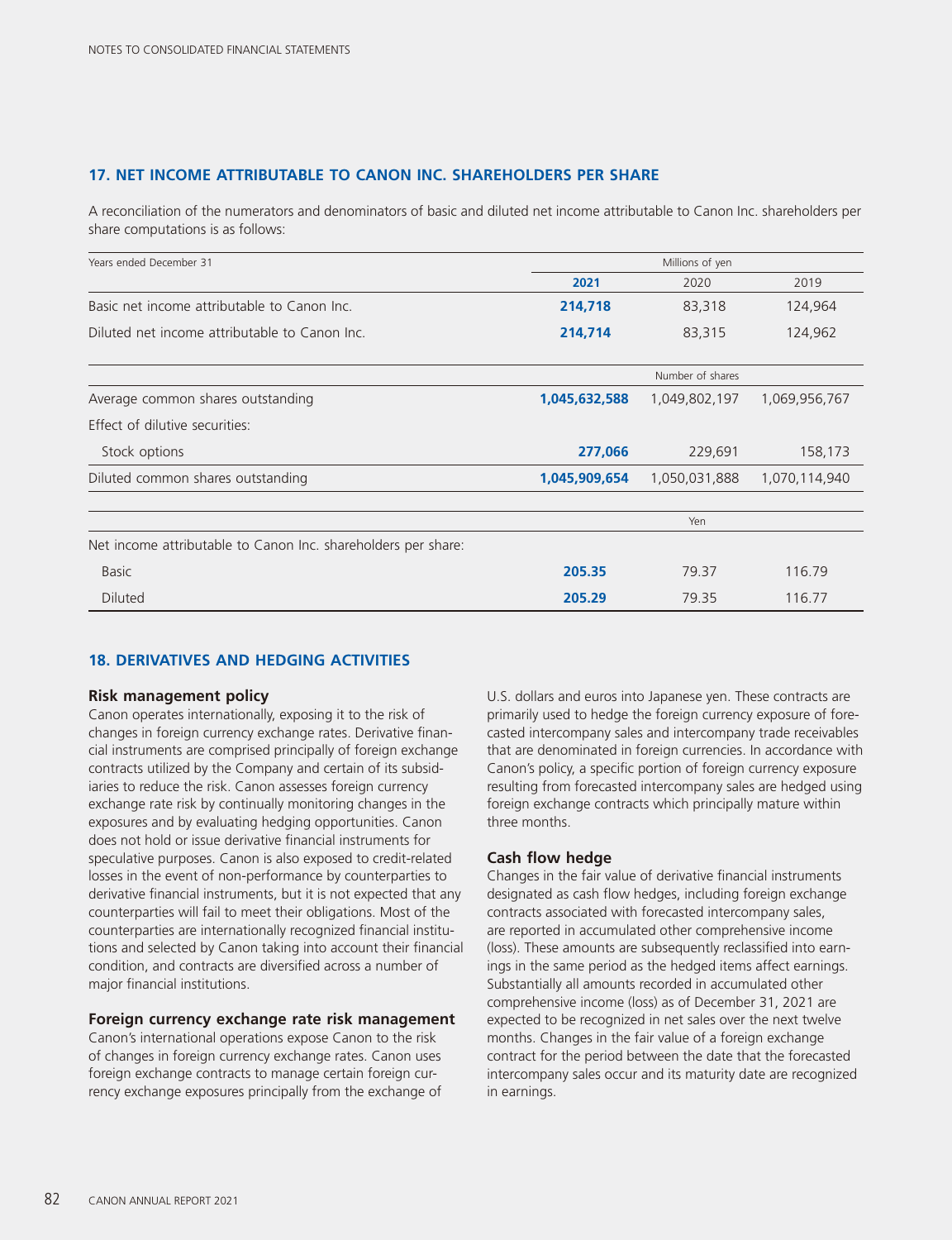# **Derivatives not designated as hedges**

Canon has entered into certain foreign exchange contracts to primarily offset the earnings impact related to fluctuations in foreign currency exchange rates associated with certain assets denominated in foreign currencies. Although these

foreign exchange contracts have not been designated as hedges as required in order to apply hedge accounting, the contracts are effective from an economic perspective. The changes in the fair value of these contracts are recorded in earnings immediately.

Contract amounts of foreign exchange contracts at December 31, 2021 and 2020 are set forth below:

| December 31                | Millions of yen |         |
|----------------------------|-----------------|---------|
|                            | 2021            | 2020    |
| To sell foreign currencies | 169,392         | 137.721 |
| To buy foreign currencies  | 27,453          | 27,220  |

# **Fair value of derivative instruments in the consolidated balance sheets**

The following tables present Canon's derivative instruments measured at gross fair value as reflected in the consolidated balance sheets at December 31, 2021 and 2020.

# **Derivatives designated as hedging instruments**

|                                           | Millions of yen |            |
|-------------------------------------------|-----------------|------------|
|                                           |                 | Fair value |
| Balance sheet location                    | 2021            | 2020       |
|                                           |                 |            |
| Prepaid expenses and other current assets | 42              | 426        |
|                                           |                 |            |
| Other current liabilities                 | 777             | 416        |
|                                           |                 |            |

# **Derivatives not designated as hedging instruments**

| December 31                |                                           | Millions of yen |      |  |
|----------------------------|-------------------------------------------|-----------------|------|--|
|                            |                                           | Fair value      |      |  |
|                            | Balance sheet location                    | 2021            | 2020 |  |
| Assets:                    |                                           |                 |      |  |
| Foreign exchange contracts | Prepaid expenses and other current assets | 23              | 107  |  |
| Liabilities:               |                                           |                 |      |  |
| Foreign exchange contracts | Other current liabilities                 | 1,342           | 809  |  |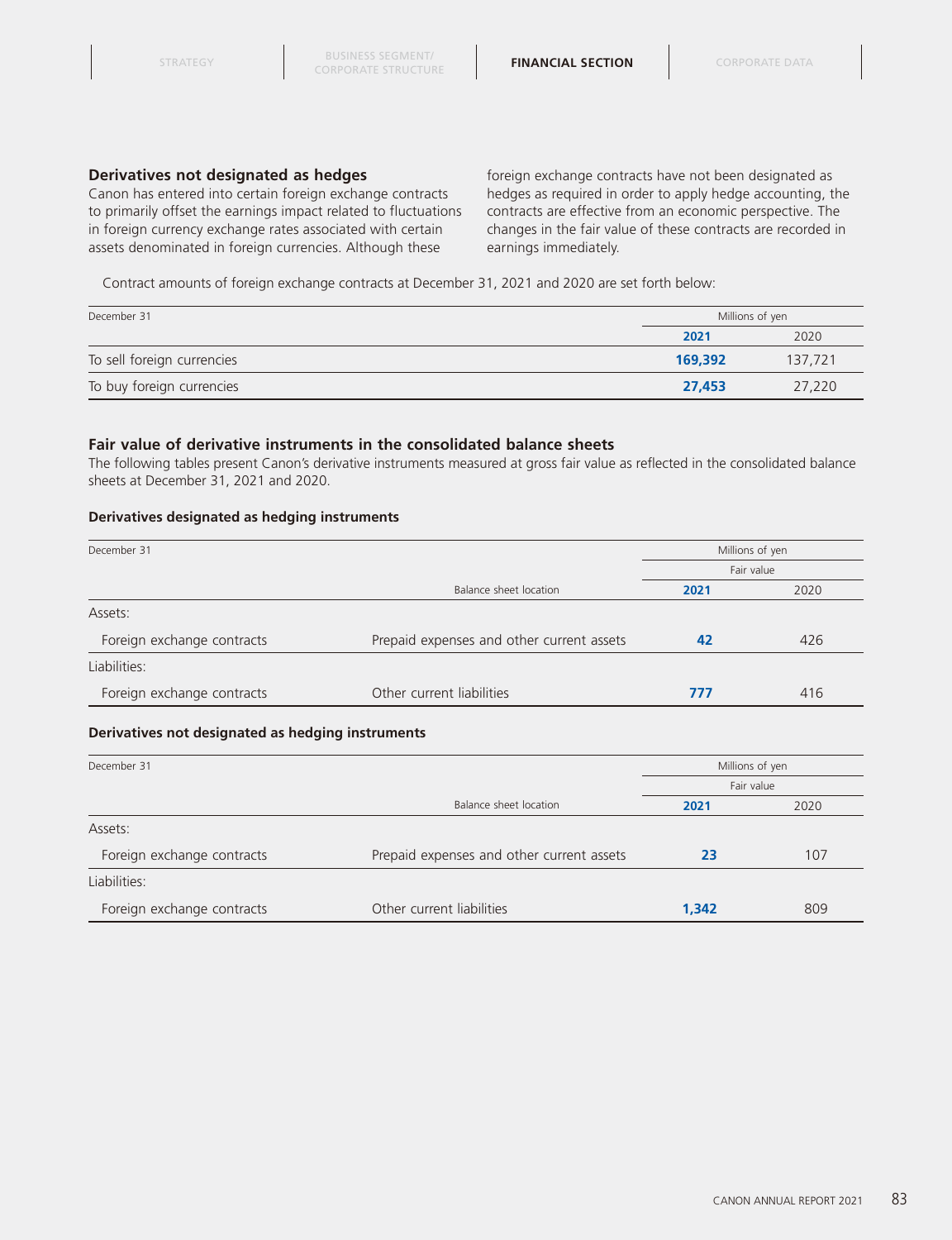# **Effect of derivative instruments in the consolidated statements of income**

The following tables present the effect of Canon's derivative instruments in the consolidated statements of income for the years ended December 31, 2021, 2020 and 2019.

# **Derivatives in cash flow hedging relationships**

| Years ended December 31          | Millions of yen                  |                                                              |         |
|----------------------------------|----------------------------------|--------------------------------------------------------------|---------|
|                                  | Gain (loss) recognized<br>in OCI | Gain (loss) reclassified from<br>accumulated OCI into income |         |
|                                  | Location<br>Amount               |                                                              | Amount  |
| 2021: Foreign exchange contracts | (4,596)                          | Net sales                                                    | (3,285) |
| 2020: Foreign exchange contracts | (1.731)                          | Net sales                                                    | (3,034) |
| 2019: Foreign exchange contracts | (2, 180)                         | Net sales                                                    | (661)   |

# **Derivatives not designated as hedging instruments**

| Years ended December 31    |            | Millions of yen                                |      |      |
|----------------------------|------------|------------------------------------------------|------|------|
|                            |            | Gain (loss) recognized in income on derivative |      |      |
|                            | Location   | 2021                                           | 2020 | 2019 |
| Foreign exchange contracts | Other, net | (6.099)                                        | 104  | 805  |

# **19. LESSEE ACCOUNTING**

Lease costs are included in cost of sales or selling general and administrative expense in accompanying consolidated statements of income. Supplemental income statement information is as follows:

| Years ended December 31 |        | Millions of yen |  |
|-------------------------|--------|-----------------|--|
|                         | 2021   | 2020            |  |
| Operating lease cost    | 39,699 | 40,053          |  |
| Short-term lease cost   | 13,961 | 14,245          |  |
| Other lease cost        | 71     | 120             |  |
|                         | 53,731 | 54,418          |  |

# **Operating lease cash flow**

Supplemental cash flow information is as follows:

| Years ended December 31                                                            | Millions of yen |        |
|------------------------------------------------------------------------------------|-----------------|--------|
|                                                                                    | 2021            | 2020   |
| Cash paid for amount included in the measurement of lease liabilities              |                 |        |
| Operating cash flows from operating leases                                         | 39,879          | 36,733 |
| Noncash activity - Rights of use assets obtained in exchange for lease liabilities |                 |        |
| Operating leases                                                                   | 21,588          | 30,700 |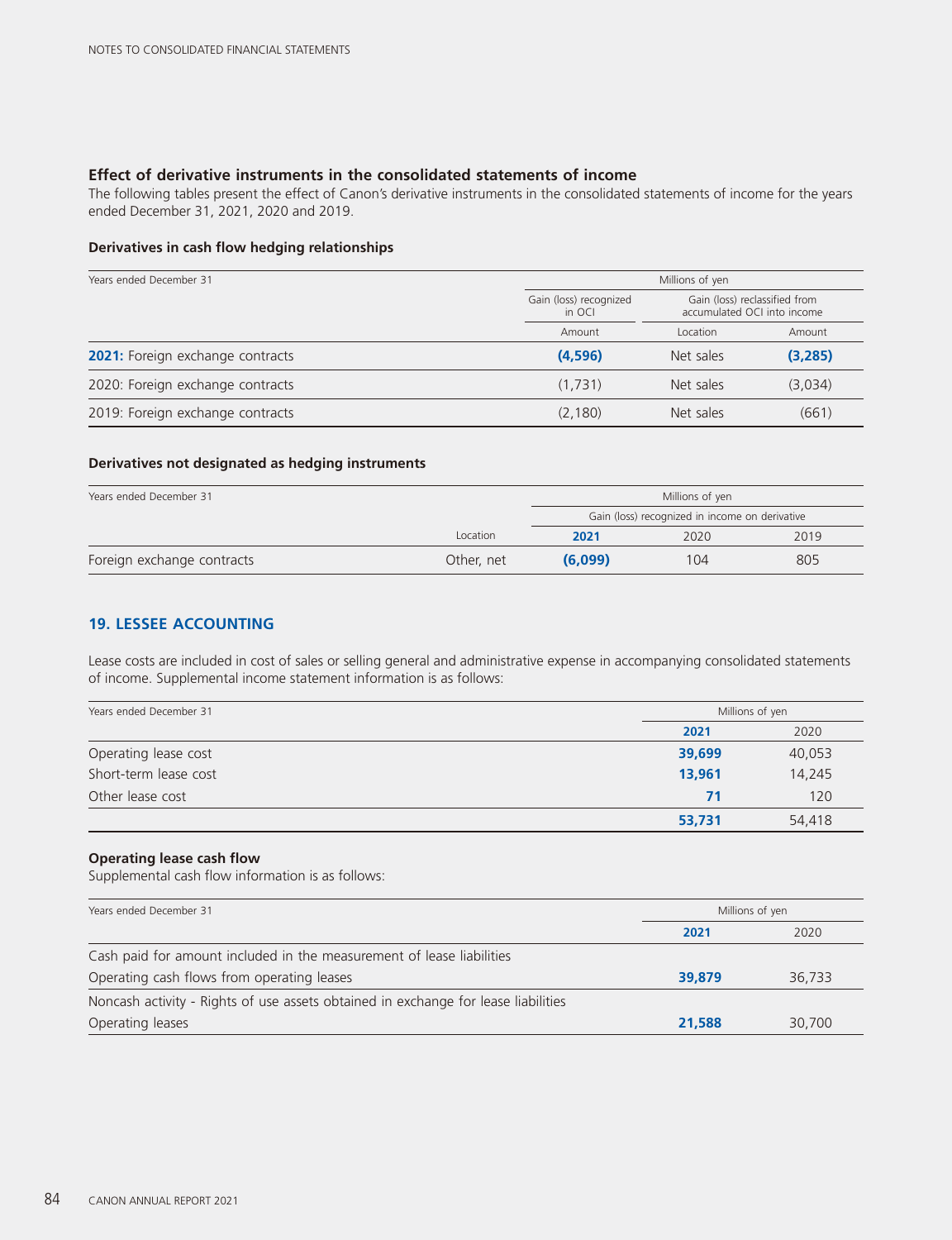#### **Maturity Analysis**

The following is a schedule by year of the future minimum lease payments under operating leases at December 31, 2021.

| Years ending December 31:           | Millions of yen |
|-------------------------------------|-----------------|
| 2022                                | 32,941          |
| 2023                                | 22,512          |
| 2024                                | 15,226          |
| 2025                                | 10,816          |
| 2026                                | 7,832           |
| Thereafter                          | 11,192          |
| Total future minimum lease payments | 100,519         |
| Less Imputed Interest               | (4, 189)        |
|                                     | 96,330          |

#### **Remaining lease term and discount rate**

The following is remaining lease term and discount rate under operating leases at December 31, 2021 and 2020.

| December 31                           | 2021      | 2020      |
|---------------------------------------|-----------|-----------|
| Weighted-average remaining lease term | 54 months | 56 months |
| Weighted-average discount rate        | $2.1\%$   | $2.1\%$   |

# **20. COMMITMENTS AND CONTINGENT LIABILITIES**

#### **Commitments**

At December 31, 2021, commitments outstanding for the purchase of property, plant and equipment approximated ¥76,229 million, and commitments outstanding for the purchase of parts and raw materials approximated ¥249,909 million.

#### **Guarantees**

Canon occupies sales offices and other facilities under lease arrangements accounted for as operating leases. Deposits mainly for restoration made under such arrangements aggregated ¥10,812 million and ¥10,962 million at December 31, 2021 and 2020, respectively, and are included in noncurrent receivables in the accompanying consolidated balance sheets.

Canon provides guarantees for its employees, affiliates

and other companies. The guarantees for the employees are principally made for their housing loans. The guarantees for affiliates and other companies are made for their lease obligations and bank loans to facilitate financing.

Canon would have to perform under a guarantee if the borrower defaults on a payment within the contract terms. The contract terms are 1 year to 15 years in case of employees with housing loans, and 1 year to 5 years in case of affiliates and other companies with lease obligations and bank loans. The maximum amount of undiscounted payments Canon would have had to make in the event of default is ¥2,078 million at December 31, 2021. The carrying amounts of the liabilities recognized for Canon's obligations as a guarantor under those guarantees at December 31, 2021 were not significant.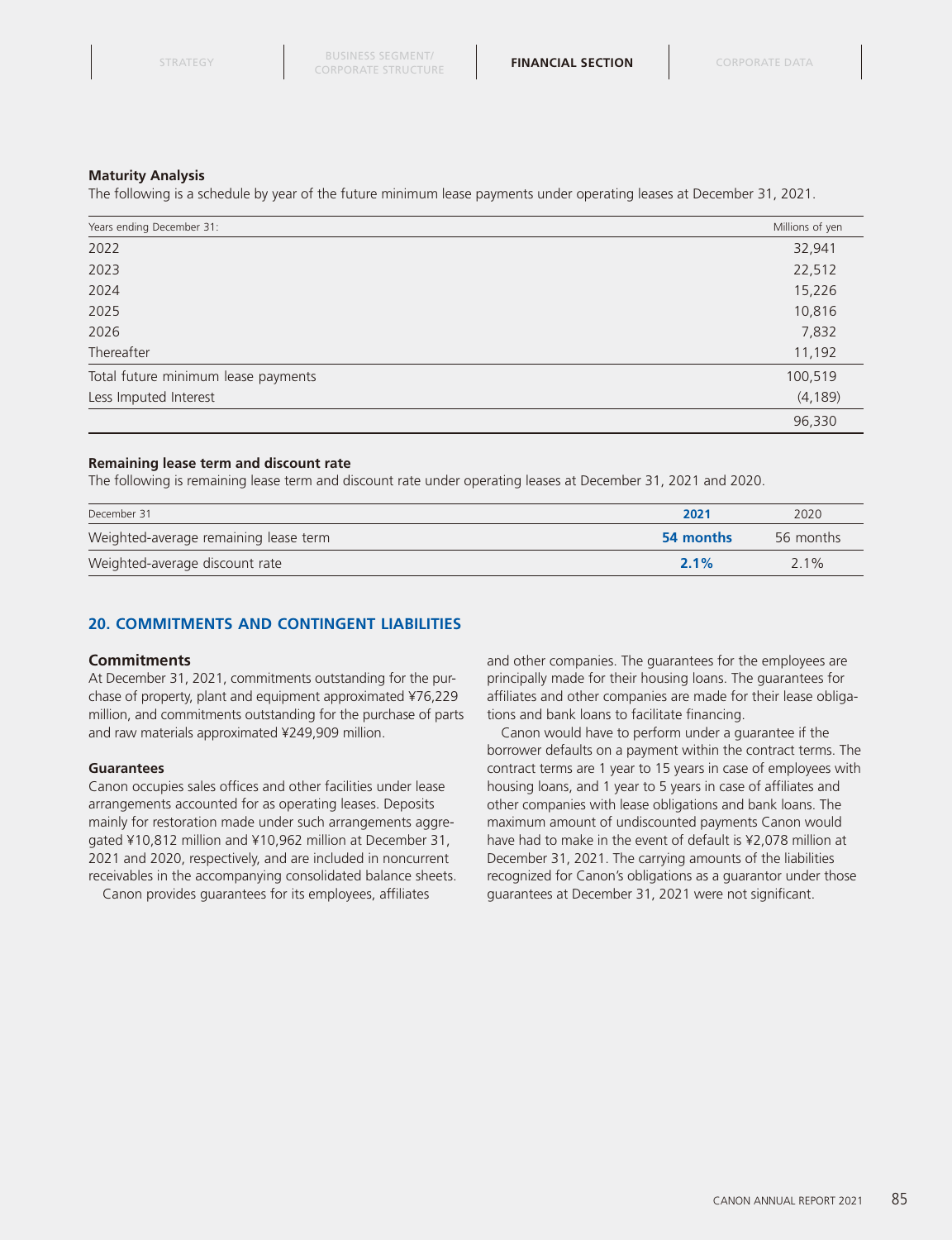Canon also offers assurance-type warranties under which it generally guarantees the performance of products delivered and services rendered for a certain period or term. Estimated product warranty costs are recorded at the time revenue is recognized and are included in selling, general and administrative expenses in the accompanying consolidated statements of income. Estimates for accrued product warranty costs are based on historical experience. Accrued product warranty costs are included in accrued expenses in the accompanying consolidated balance sheets and the changes for the years ended December 31, 2021 and 2020 are summarized as follows:

| Years ended December 31          |           | Millions of yen |  |
|----------------------------------|-----------|-----------------|--|
|                                  | 2021      | 2020            |  |
| Balance at beginning of the year | 14,300    | 15,846          |  |
| Additions                        | 15,687    | 11,355          |  |
| Utilization                      | (11, 928) | (10, 657)       |  |
| Other                            | (1, 110)  | (2, 244)        |  |
| Balance at end of the year       | 16,949    | 14,300          |  |

# **Legal proceedings**

Canon is involved in various claims and legal actions arising in the ordinary course of business. Canon has recorded provisions for liabilities when it is probable that liabilities have been incurred and the amount of loss can be reasonably estimated. Canon reviews these provisions at least quarterly and adjusts these provisions to reflect the impact of the negotiations, settlements, rulings, advice of legal counsel and other

information and events pertaining to a particular case. Based on its experience, although litigation is inherently unpredictable, Canon believes that any damage amounts claimed in outstanding matters are not a meaningful indicator of Canon's potential liability. In the opinion of management, any reasonably possible range of losses from outstanding matters would not have a material adverse effect on Canon's consolidated financial position, results of operations, and cash flows.

# **21. DISCLOSURES ABOUT THE FAIR VALUE OF FINANCIAL INSTRUMENTS AND CONCENTRATIONS OF CREDIT RISK**

# **Fair value of financial instruments**

The estimated fair values of Canon's financial instruments at December 31, 2021 and 2020 are set forth below. The following summary excludes cash and cash equivalents, trade receivables, noncurrent receivables, short-term loans, trade payables and accrued expenses, and the fair values of these instruments approximate their carrying amounts. The summary also excludes investments and derivative instruments which are disclosed in Note 2 and Note 22, and Note 18, respectively.

| December 31                                    |                    | Millions of yen         |                    |                         |  |
|------------------------------------------------|--------------------|-------------------------|--------------------|-------------------------|--|
|                                                | 2021               |                         | 2020               |                         |  |
|                                                | Carrying<br>amount | Estimated<br>fair value | Carrying<br>amount | Estimated<br>fair value |  |
| Long-term debt, including current installments | (177.410)          | (177, 343)              | (346.317)          | (346.275)               |  |

The following methods and assumptions are used to estimate the fair value in the above table.

# **Long-term debt**

Canon's long-term debt instruments are classified as Level 2 instruments and valued based on the present value of future cash flows associated with each instrument discounted using current market borrowing rates for similar debt instruments of comparable maturity. The levels are more fully described in Note 22.

#### **Limitations of fair value estimates**

Fair value estimates are made at a specific point in time, based on relevant market information and information about the financial instruments. These estimates are subjective in nature and involve uncertainties and matters of significant judgment and therefore cannot be determined with precision. Changes in assumptions could significantly affect the estimates.

# **Concentrations of credit risk**

No single customer accounted for more than 10 percent of consolidated trade receivables as of December 31, 2021 or 2020.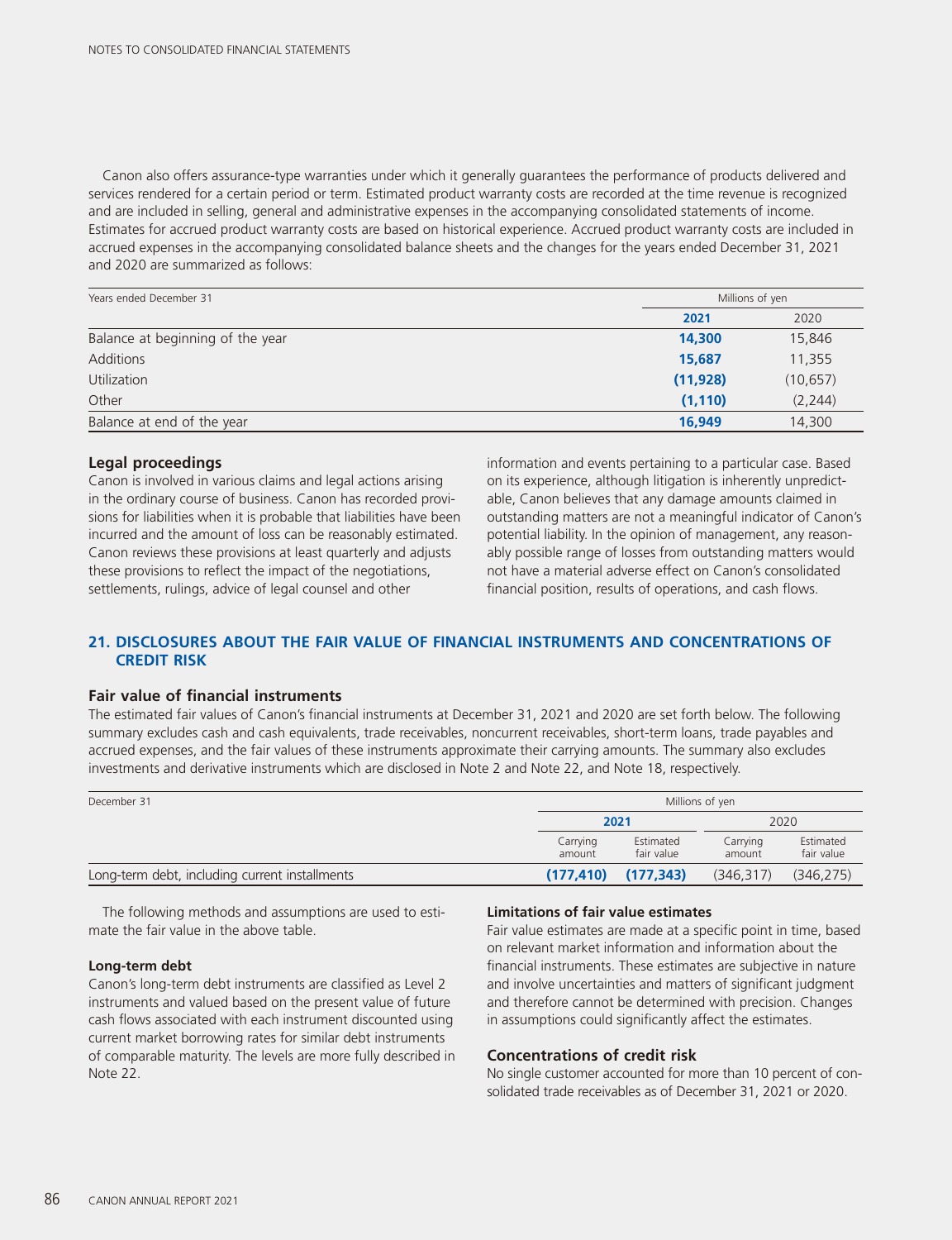# **22. FAIR VALUE MEASUREMENTS**

Fair value is the price that would be received to sell an asset or paid to transfer a liability (an exit price) in the principal or most advantageous market for the asset or liability in an orderly transaction between market participants at the measurement date. A three-level fair value hierarchy that prioritizes the inputs used to measure fair value is as follows:

- Level 1 Inputs are quoted prices in active markets for identical assets or liabilities.
- Level 2 Inputs are quoted prices for similar assets or liabilities in active markets, quoted prices for identical or similar assets or liabilities in markets that are not active, inputs other than quoted prices that are observable, and inputs that are derived principally

from or corroborated by observable market data by correlation or other means.

Level 3 – Inputs are derived from valuation techniques in which one or more significant inputs or value drivers are unobservable, which reflect the reporting entity's own assumptions about the assumptions that market participants would use in establishing a price.

#### **Assets and liabilities measured at fair value on a recurring basis**

The following tables present Canon's assets and liabilities that are measured at fair value on a recurring basis consistent with the fair value hierarchy at December 31, 2021 and 2020.

| December 31                                | Millions of yen<br>2021 |                 |         |        |  |  |
|--------------------------------------------|-------------------------|-----------------|---------|--------|--|--|
|                                            |                         |                 |         |        |  |  |
|                                            | Level 1                 | Level 2         | Level 3 | Total  |  |  |
| Assets:                                    |                         |                 |         |        |  |  |
| Cash and cash equivalents                  |                         | 500             |         | 500    |  |  |
| Investments:                               |                         |                 |         |        |  |  |
| Fund trusts and others                     | 281                     | 328             |         | 609    |  |  |
| Equity securities                          | 28,640                  |                 |         | 28,640 |  |  |
| Prepaid expenses and other current assets: |                         |                 |         |        |  |  |
| Derivatives                                |                         | 65              |         | 65     |  |  |
| Total assets                               | 28,921                  | 893             |         | 29,814 |  |  |
| Liabilities:                               |                         |                 |         |        |  |  |
| Other current liabilities:                 |                         |                 |         |        |  |  |
| Derivatives                                |                         | 2,119           |         | 2,119  |  |  |
| <b>Total liabilities</b>                   |                         | 2,119           |         | 2,119  |  |  |
| December 31                                |                         | Millions of yen |         |        |  |  |
|                                            |                         |                 | 2020    |        |  |  |
|                                            | Level 1                 | Level 2         | Level 3 | Total  |  |  |
| Assets:                                    |                         |                 |         |        |  |  |
| Cash and cash equivalents                  |                         | 500             |         | 500    |  |  |
| Investments:                               |                         |                 |         |        |  |  |
| Fund trusts and others                     | 284                     | 248             |         | 532    |  |  |
| Equity securities                          | 18,683                  |                 |         | 18,683 |  |  |
| Prepaid expenses and other current assets: |                         |                 |         |        |  |  |
| Derivatives                                |                         | 533             |         | 533    |  |  |
| Total assets                               | 18,967                  | 1,281           |         | 20,248 |  |  |
| Liabilities:                               |                         |                 |         |        |  |  |
| Other current liabilities:                 |                         |                 |         |        |  |  |
| Derivatives                                |                         | 1,225           |         | 1,225  |  |  |
| <b>Total liabilities</b>                   |                         | 1,225           |         | 1,225  |  |  |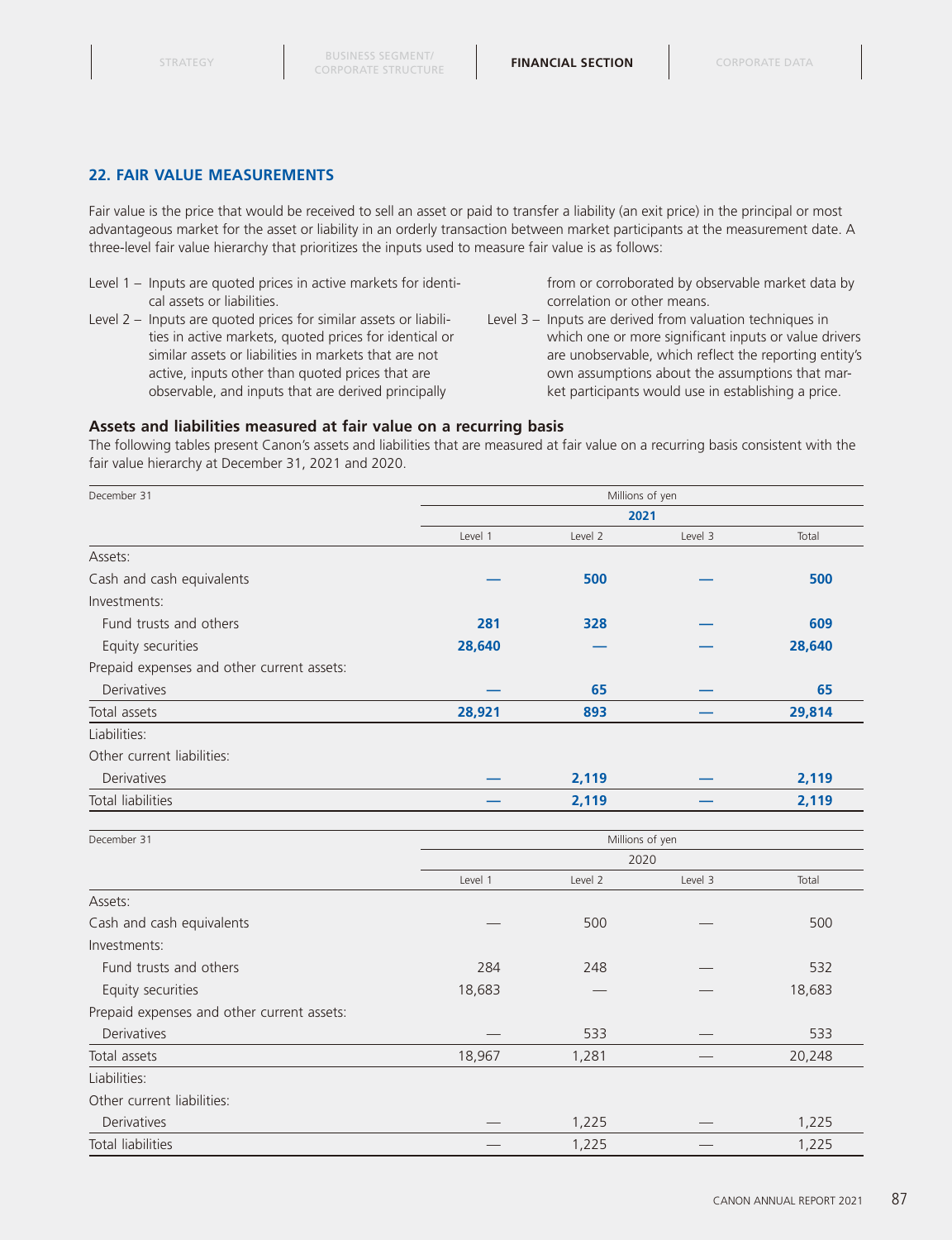Level 1 investments are comprised principally of Japanese equity securities, which are valued using an unadjusted quoted market price in active markets with sufficient volume and frequency of transactions. Level 2 cash and cash equivalents are valued based on market approach, using quoted prices for identical assets in markets that are not active.

Derivative financial instruments are comprised of foreign exchange contracts. Level 2 derivatives are valued using quotes obtained from counterparties or third parties, which

# **23. SEGMENT INFORMATION**

Canon reports in four segments: the Printing Business Unit, the Imaging Business Unit, the Medical Business Unit, and the Industrial and Others Business Unit, which are based on the organizational structure and information reviewed by Canon's management to evaluate results and allocate resources.

Based on the realignment of Canon's internal reporting and management structure, from 2021, Canon has changed the name and structure of segments from Office Business Unit, Imaging System Business Unit, Medical System Business Unit and Industry and Others Business Unit to Printing Business Unit, Imaging Business Unit, Medical Business Unit, and Industrial and Others Business Unit. Major changes include moving Inkjet printers from Imaging System Business Unit to the Printing Business Unit, the same business unit as Office multifunction devices (MFDs) and Laser multifunction printers (MFPs), and moving Network cameras from Industry and Others Business Unit to the Imaging Business Unit, the same business unit as Interchangeable-lens digital cameras. Prior period amounts also have been reclassified.

The primary products included in each segment are as follows:

#### **Printing Business Unit:**

Office multifunction devices (MFDs) / Document solutions / Laser multifunction printers (MFPs) / Laser printers / Inkjet printers / Image scanners / Calculators / Digital continuous feed presses / Digital sheet-fed presses / Large format printers

are periodically validated by pricing models using observable market inputs, such as foreign currency exchange rates and interest rates, based on market approach.

# **Assets and liabilities measured at fair value on a nonrecurring basis**

There were no significant assets or liabilities to be measured at fair value on a nonrecurring basis during the year ended December 31, 2021 and 2020.

#### **Imaging Business Unit:**

Interchangeable-lens digital cameras / Interchangeable lenses / Digital compact cameras /Compact photo printers / Network cameras / Video management software / Video content analytics software / Digital camcorders / Digital cinema cameras / Broadcast equipment / Multimedia projectors

#### **Medical Business Unit:**

Computed tomography (CT) systems / Diagnostic ultrasound systems / Diagnostic X-ray systems / Magnetic resonance imaging (MRI) systems / Clinical chemistry analyzers / Digital radiography systems / Ophthalmic equipment

## **Industrial and Others Business Unit:**

Semiconductor lithography equipment / FPD (Flat panel display) lithography equipment / OLED display manufacturing equipment / Vacuum thin-film deposition equipment / Die bonders / Handy terminals / Document scanners

The accounting policies of the segments are substantially the same as those described in the significant accounting policies in Note 1. Canon evaluate results and allocate resources for each segment based on income before income taxes.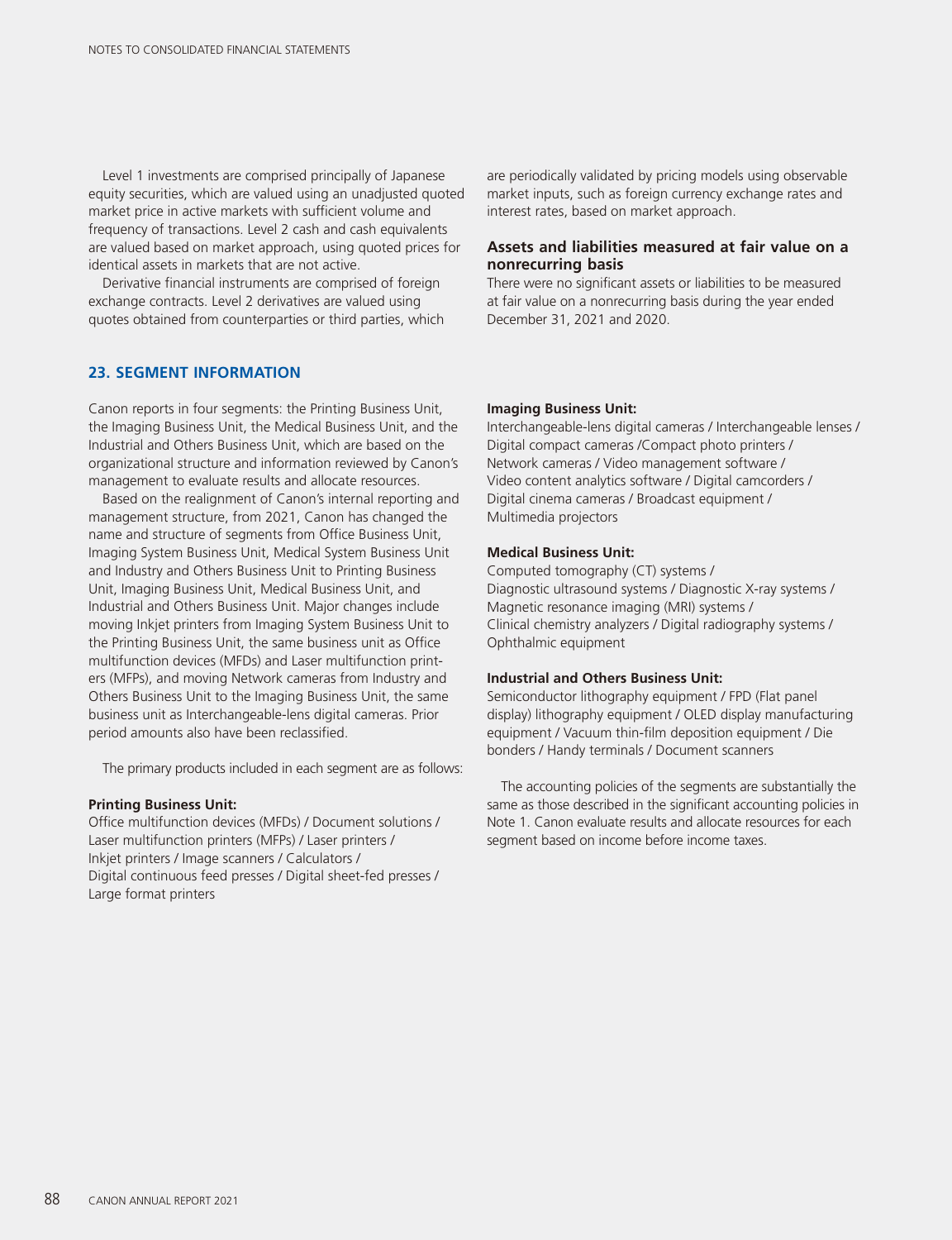| Information about operating results and assets for each segment as of and for the years ended December 31, 2021, 2020 and |  |
|---------------------------------------------------------------------------------------------------------------------------|--|
| 2019 is as follows:                                                                                                       |  |

|                               | Millions of yen |         |         |                |               |              |
|-------------------------------|-----------------|---------|---------|----------------|---------------|--------------|
|                               |                 |         |         | Industrial and | Corporate and |              |
|                               | Printing        | Imaging | Medical | Others         | eliminations  | Consolidated |
| 2021:                         |                 |         |         |                |               |              |
| Net sales:                    |                 |         |         |                |               |              |
| External customers            | 1,934,012       | 651,494 | 480,029 | 449,915        | (2,093)       | 3,513,357    |
| Intersegment                  | 4,835           | 2,038   | 333     | 95,827         | (103, 033)    |              |
| Total                         | 1,938,847       | 653,532 | 480,362 | 545,742        | (105, 126)    | 3,513,357    |
| Operating cost and expenses   | 1,713,154       | 574,814 | 450,942 | 501,434        | (8,905)       | 3,231,439    |
| Operating profit              | 225,693         | 78,718  | 29,420  | 44,308         | (96, 221)     | 281,918      |
| Other income (deductions)     | 7,259           | (256)   | 4,876   | 342            | 8,567         | 20,788       |
| Income before income taxes    | 232,952         | 78,462  | 34,296  | 44,650         | (87, 654)     | 302,706      |
| Total assets                  | 1,009,922       | 236,143 | 311,247 | 345,883        | 2,847,693     | 4,750,888    |
| Depreciation and amortization | 69,549          | 21,840  | 12,435  | 27,677         | 89,745        | 221,246      |
| Capital expenditures          | 63,609          | 12,069  | 11,888  | 25,759         | 65,675        | 179,000      |
|                               |                 |         |         |                |               |              |
| 2020:                         |                 |         |         |                |               |              |
| Net sales:                    |                 |         |         |                |               |              |
| External customers            | 1,800,898       | 539,560 | 435,368 | 385,177        | (760)         | 3,160,243    |
| Intersegment                  | 3,529           | 1,754   | 706     | 76,345         | (82, 334)     |              |
| Total                         | 1,804,427       | 541,314 | 436,074 | 461,522        | (83,094)      | 3,160,243    |
| Operating cost and expenses   | 1,657,319       | 535,584 | 410,830 | 441,006        | 4,957         | 3,049,696    |
| Operating profit              | 147,108         | 5,730   | 25,244  | 20,516         | (88,051)      | 110,547      |
| Other income (deductions)     | 5,076           | (778)   | 300     | 1,171          | 13,964        | 19,733       |
| Income before income taxes    | 152,184         | 4,952   | 25,544  | 21,687         | (74, 087)     | 130,280      |
| Total assets                  | 913,931         | 239,605 | 286,749 | 348,614        | 2,836,715     | 4,625,614    |
| Depreciation and amortization | 69,725          | 22,201  | 11,781  | 28,720         | 95,398        | 227,825      |
| Capital expenditures          | 56,613          | 12,540  | 7,244   | 21,276         | 64,054        | 161,727      |
|                               |                 |         |         |                |               |              |
| 2019:                         |                 |         |         |                |               |              |
| Net sales:                    |                 |         |         |                |               |              |
| External customers            | 2,089,024       | 660,105 | 437,456 | 405,114        | 1,600         | 3,593,299    |
| Intersegment                  | 3,440           | 1,601   | 1,069   | 88,670         | (94, 780)     |              |
| Total                         | 2,092,464       | 661,706 | 438,525 | 493,784        | (93, 180)     | 3,593,299    |
| Operating cost and expenses*  | 1,908,436       | 634,773 | 411,781 | 465,197        | (1,308)       | 3,418,879    |
| Operating profit              | 184,028         | 26,933  | 26,744  | 28,587         | (91, 872)     | 174,420      |
| Other income (deductions)     | 6,066           | 905     | 539     |                | 13,563        | 21,073       |
| Income before income taxes    | 190,094         | 27,838  | 27,283  | 28,587         | (78, 309)     | 195,493      |
| Total assets                  | 1,002,778       | 288,545 | 273,525 | 310,110        | 2,896,960     | 4,771,918    |
| Depreciation and amortization | 74,958          | 24,561  | 11,760  | 29,086         | 96,962        | 237,327      |
| Capital expenditures          | 61,789          | 18,929  | 7,074   | 28,436         | 95,000        | 211,228      |
|                               |                 |         |         |                |               |              |

\* During 2019, the Company implemented a restructuring plan centered in Europe with the goal of reorganizing sales structure and improving profitability mainly in the Printing Business Unit. The employee severance charges in the Printing Business Unit under the plan for the year ended December 31, 2019 were ¥15,656 million and most of the charges are included in selling, general and administrative expenses in the consolidated statements of income. The restructuring charges for the years ended December 31, 2021 and 2020 were not significant.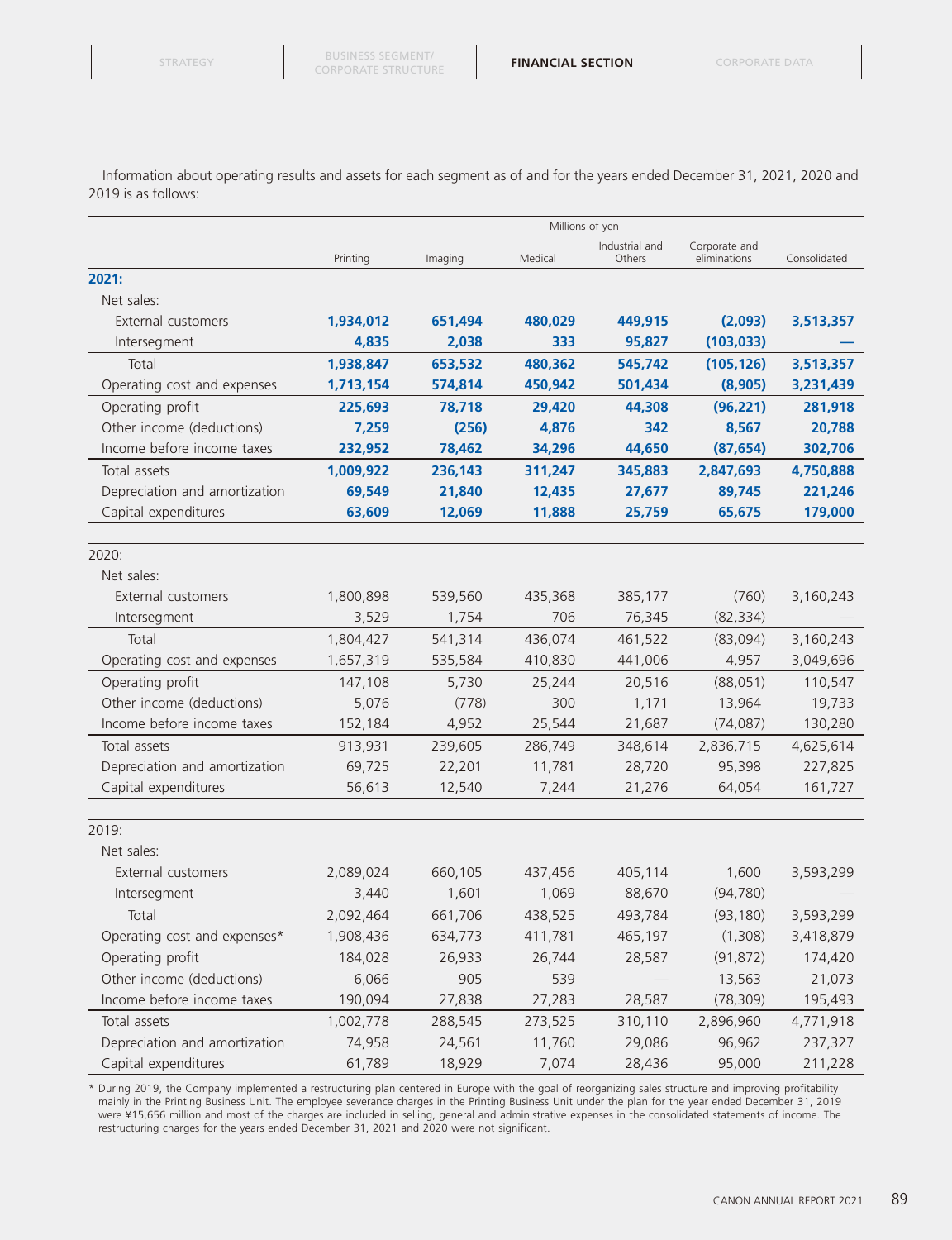Intersegment sales are recorded at the same prices used in transactions with third parties. Expenses not directly associated with specific segments are allocated based on the most reasonable measures applicable. Corporate expenses include certain corporate research and development expenses. Amortization costs of identified intangible assets resulting from the purchase price allocation of Toshiba Medical Systems Corporation (currently, Canon Medical Systems

Corporation) are also included in corporate expenses. Segment assets are based on those directly associated with each segment. Corporate assets primarily consist of cash and cash equivalents, investments, deferred tax assets, goodwill, identified intangible assets from acquisitions and corporate properties. Capital expenditures represent the additions to property, plant and equipment and intangible assets measured on an accrual basis.

Information about sales by product and service to external customers for each segment for the years ended December 31, 2021, 2020 and 2019 is as follows:

| Years ended December 31      |           | Millions of yen |           |
|------------------------------|-----------|-----------------|-----------|
|                              | 2021      | 2020            | 2019      |
| Printing                     |           |                 |           |
| Office multifunction devices | 477,000   | 455,357         | 573,297   |
| Office others                | 279,366   | 267,123         | 292,378   |
| Office                       | 756,366   | 722,480         | 865,675   |
| Laser printers               | 560,159   | 502,157         | 624,597   |
| Inkjet printers and Others   | 328,932   | 326,041         | 296,622   |
| Prosumer                     | 889.091   | 828,198         | 921,219   |
| Production                   | 288,555   | 250,220         | 302,130   |
| Total                        | 1,934,012 | 1,800,898       | 2,089,024 |
| Imaging                      |           |                 |           |
| Cameras                      | 432,885   | 347,240         | 466,306   |
| Network cameras and Others   | 218,609   | 192,320         | 193,799   |
| Total                        | 651,494   | 539,560         | 660,105   |
| Medical                      |           |                 |           |
| Diagnostic equipment         | 480,029   | 435,368         | 437,456   |
| Industrial and Others        |           |                 |           |
| Lithography equipment        | 213,699   | 142,516         | 157,160   |
| Industrial equipment         | 112,274   | 126,762         | 107,281   |
| Others                       | 123,942   | 115,899         | 140,673   |
| Total                        | 449,915   | 385,177         | 405,114   |
| Corporate                    | (2,093)   | (760)           | 1,600     |
| Consolidated                 | 3,513,357 | 3,160,243       | 3,593,299 |

Based on the realignment of Canon's internal reporting and management structure, from the beginning of 2021, Canon has changed products category. Production includes Digital continuous feed presses, Digital sheet-fed presses and Large format printers in the primary products. Network cameras and Others include Network cameras, Video management software, Video content analytics software, Digital camcorders, Digital cinema cameras, Broadcast equipment and Multimedia projectors in the primary products. Industrial equipment includes OLED display manufacturing equipment, Vacuum thin-film deposition equipment and Die bonders in the primary products. Prior period amounts also have been reclassified.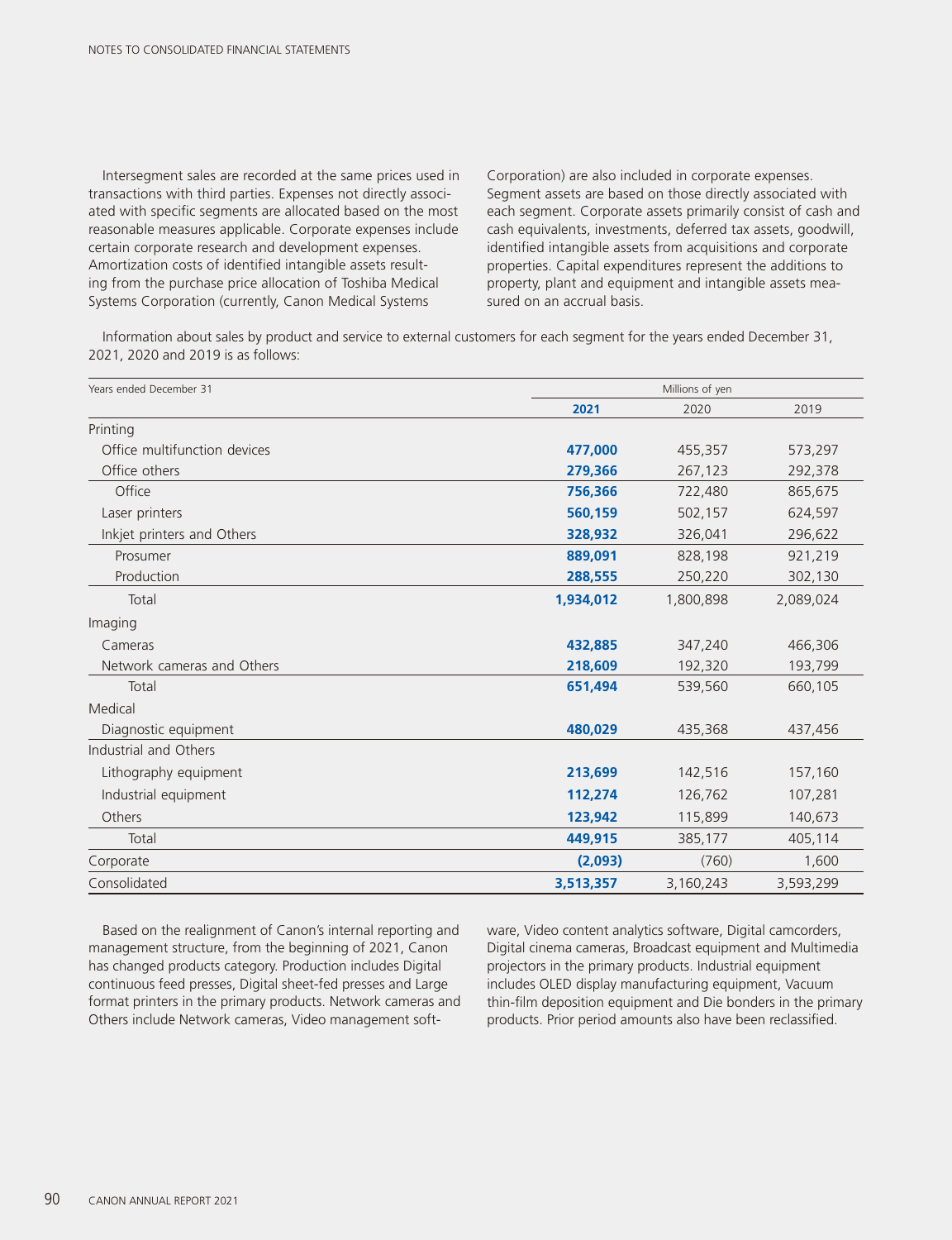|                    |           | Millions of yen |           |
|--------------------|-----------|-----------------|-----------|
|                    | 2021      | 2020            | 2019      |
| Net sales:         |           |                 |           |
| Japan              | 830,378   | 806,305         | 872,534   |
| Americas           | 968,839   | 852,451         | 1,029,078 |
| Europe             | 894,898   | 795,616         | 882,480   |
| Asia and Oceania   | 819,242   | 705,871         | 809,207   |
| Total              | 3,513,357 | 3,160,243       | 3,593,299 |
| Long-lived assets: |           |                 |           |
| Japan              | 986,638   | 1,011,109       | 1,053,074 |
| Americas           | 152,137   | 133,648         | 148,669   |
| Europe             | 158,297   | 175,516         | 191,050   |
| Asia and Oceania   | 141,915   | 143,265         | 159,217   |
| Total              | 1,438,987 | 1,463,538       | 1,552,010 |

Information by major geographic area as of and for the years ended December 31, 2021, 2020 and 2019 is as follows:

Net sales are attributed to areas based on the location where the products are shipped and the services are performed to the customers. Other than in Japan and the United States, Canon does not conduct business in any individual country in which its sales in that country exceed 10% of consolidated net sales. Net sales in the United States were

¥907,909 million, ¥801,376 million and ¥958,442 million for the years ended December 31, 2021, 2020 and 2019, respectively.

Long-lived assets represent property, plant and equipment, intangible assets, and operating lease right-of-use assets for each geographic area.

# **24. SUBSEQUENT EVENT**

On January 5, 2022, Canon borrowed ¥70,000 million under its existing overdraft facilities with Mizuho Bank, Ltd. and MUFG Bank, Ltd. for required operating funds. Additionally, on March 16, 2022, Canon borrowed ¥30,000 million under its existing overdraft facilities with Mizuho Bank, Ltd. and MUFG Bank, Ltd. for required operating funds. The overdraft facilities bear interest at a rate equal to a base rate plus a spread.

# **SCHEDULE II VALUATION AND QUALIFYING ACCOUNTS**

| Years ended December 31     | Millions of yen                   |                               |                                    |                                      |                             |  |
|-----------------------------|-----------------------------------|-------------------------------|------------------------------------|--------------------------------------|-----------------------------|--|
|                             | Balance at beginning<br>of period | Addition-charged<br>to income | Deduction bad debts<br>written off | Translation<br>adjustments and other | Balance at end<br>of period |  |
| 2021:                       |                                   |                               |                                    |                                      |                             |  |
| Allowance for credit losses |                                   |                               |                                    |                                      |                             |  |
| Trade receivables           | 11,645                            | 1.857                         | (1,540)                            | 532                                  | 12,494                      |  |
| Finance receivables         | 3,068                             | 2,331                         | (2, 157)                           | 549                                  | 3,791                       |  |
| 2020:                       |                                   |                               |                                    |                                      |                             |  |
| Allowance for credit losses |                                   |                               |                                    |                                      |                             |  |
| Trade receivables           | 10,359                            | 3,419                         | (1,983)                            | (150)                                | 11,645                      |  |
| Finance receivables         | 2,627                             | 2,351                         | (2, 199)                           | 289                                  | 3,068                       |  |
| 2019:                       |                                   |                               |                                    |                                      |                             |  |
| Allowance for credit losses |                                   |                               |                                    |                                      |                             |  |
| Trade receivables           | 11,477                            | 1.840                         | (2, 189)                           | (769)                                | 10,359                      |  |
| Finance receivables         | 2,675                             | 1,495                         | (1,653)                            | 110                                  | 2,627                       |  |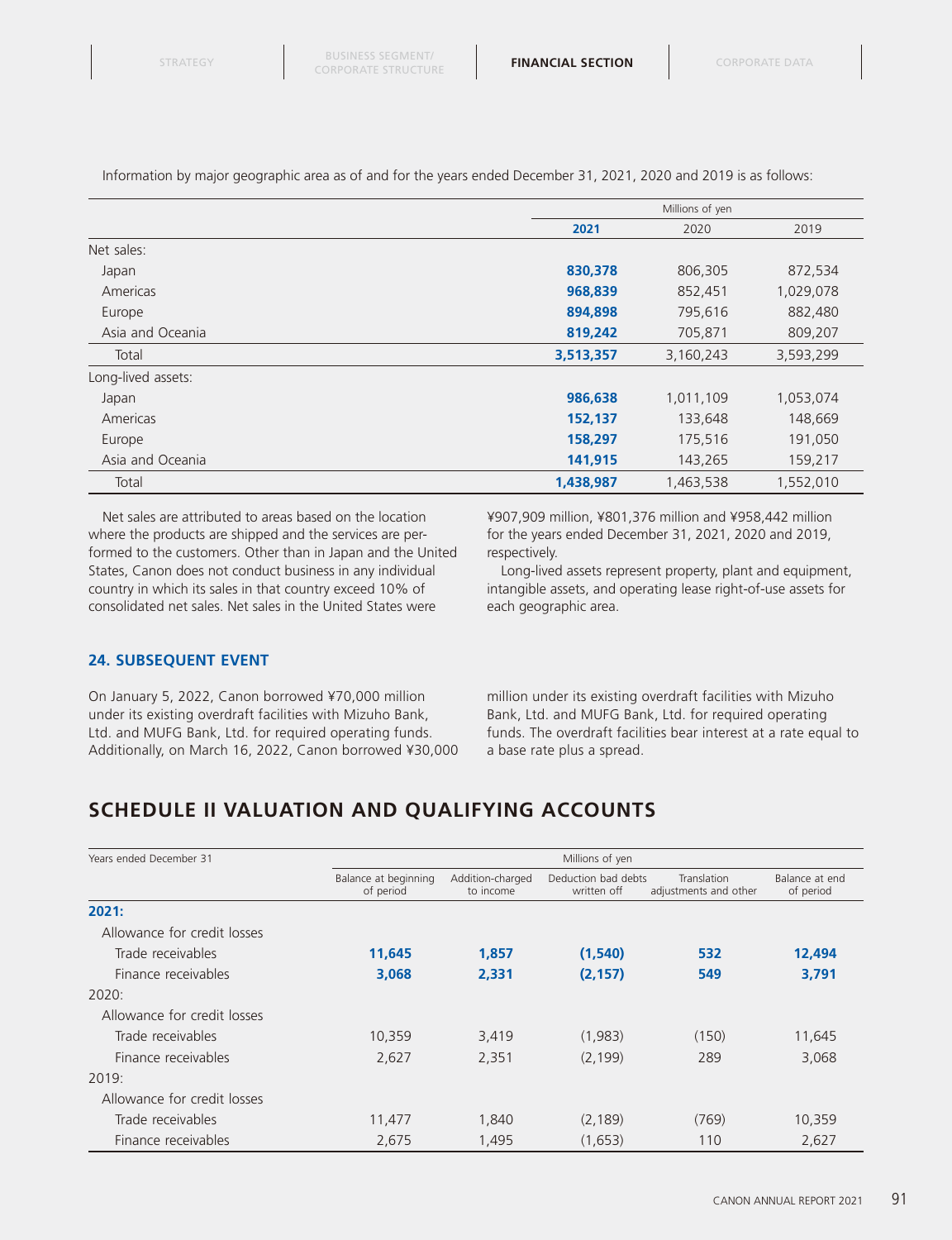# **MANAGEMENT'S REPORT ON INTERNAL CONTROL OVER FINANCIAL REPORTING**

The management of Canon is responsible for establishing and maintaining adequate internal control over financial reporting. Internal control over financial reporting is defined in Rule 13a-15(f) and 15d-15(f) promulgated under the Exchange Act, as a process designed by, or under the supervision of, the company's principal executive and principal financial officers and effected by the company's board of directors, management and other personnel, to provide reasonable assurance regarding the reliability of financial reporting and the preparation of financial statements for external purposes in accordance with U.S. generally accepted accounting principles and includes those policies and procedures that (1) pertain to the maintenance of records that in reasonable detail accurately and fairly reflect the transactions and dispositions of the assets of Canon; (2) provide reasonable assurance that transactions are recorded as necessary to permit preparation of financial statements in accordance with U.S. generally accepted accounting principles, and that receipts and expenditures of Canon are being made only in accordance with authorizations of management and directors of Canon; and (3) provide reasonable assurance regarding prevention or timely detection of unauthorized acquisition, use or disposition of Canon's assets that could have a material effect on the financial statements.

Because there are inherent limitations to the effectiveness of any system of disclosure controls and procedures, including the possibility of human error and the circumvention or overriding of the controls and procedures, internal control over financial reporting is not intended to provide absolute assurance that a misstatement of our financial statements would be prevented or detected. Accordingly, even effective disclosure controls and procedures can only provide reasonable assurance of achieving their control objectives. Projections of any evaluation of effectiveness to future periods are subject to the risk that controls may become inadequate because of changes in conditions, or that the degree of compliance with the policies or procedures may deteriorate.

Canon's management assessed the effectiveness of internal control over financial reporting as of December 31, 2021. In making this assessment, management used the criteria established in Internal Control–Integrated Framework (2013) issued by the Committee of Sponsoring Organizations of the Treadway Commission ("COSO").

Based on its assessment, management concluded that, as of December 31, 2021, Canon's internal control over financial reporting was effective.

Canon's independent registered public accounting firm, Deloitte Touche Tohmatsu LLC, has issued an audit report on the effectiveness of Canon's internal control over financial reporting. This report appears in Item 18.

# **Remediation of Previously Reported Material Weaknesses in Internal Control over Financial Reporting**

As described in Canon's previous Annual Report on Form 20-F, Canon's management concluded that Canon's internal control over financial reporting was not effective as of December 31, 2020 due to identified deficiencies in the risk assessment and control activities principles associated with the COSO framework, which, either individually or in the aggregate, constituted material weaknesses relating to (i) identifying and analyzing significant changes that could impact the system of internal control and control activities, and (ii) integrating control activities to ensure that responses to risks are performed in a timely manner. Factors contributing to the material weaknesses described above included the failure to generate or maintain sufficient evidence supporting Canon's consideration of the significant changes and the impact on its internal controls over financial reporting.

During the year ended December 31, 2021, management implemented measures to remediate the identified deficiencies, including generation and maintenance of sufficient evidence to support Canon's consideration of significant changes and the impact of such changes on its system of internal control and control activities. The following remediation steps were completed:

- Improved open and timely communications within the organization with established policies and procedures, in writing, to facilitate and maintain the identification of significant changes that could impact Canon's system of internal control and control activities
- Strengthened controls and documentation around management's review of accounting positions and treatment
- Implemented controls and documentation around management's review of the basis applied for transactions to be considered material to the financial statements in a timely manner.

As a result of these efforts, Canon's management concluded that the material weaknesses had been remediated as of December 31, 2021.

Mitardi

 $\gamma$ hairman $\alpha$  CEO

Toshizo Tanaka **Executive Vice President & CFO** March 30, 2022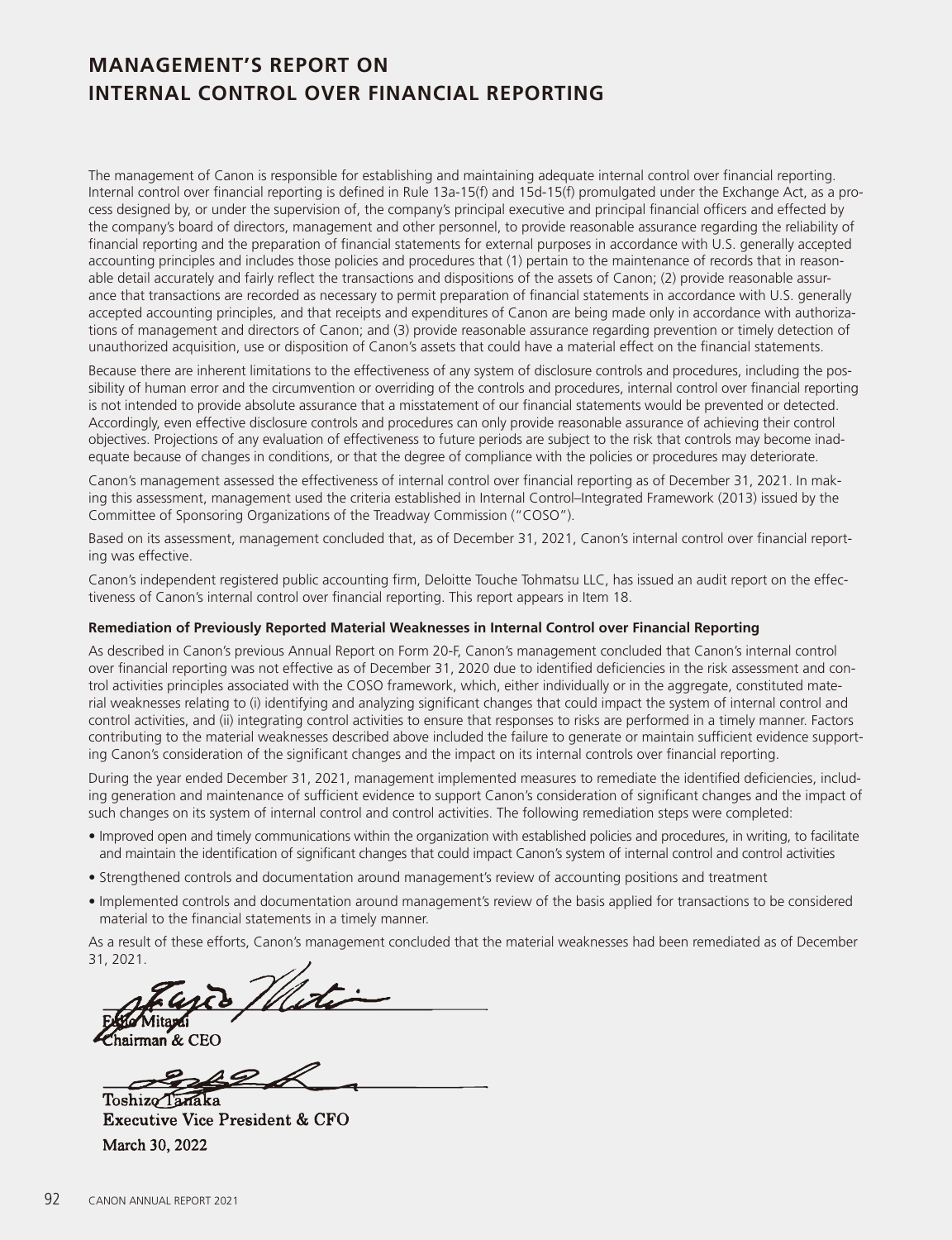# **REPORT OF INDEPENDENT REGISTERED PUBLIC ACCOUNTING FIRM**

# Deloitte.

Deloitte Touche Tohmatsu LLC Marunouchi Nijubashi Building 3-2-3 Marunouchi, Chiyoda-ku Tokyo 100-8360 Japan

Tel: +81 (3) 6213 1000 Fax: +81 (3) 6213 1005 www.deloitte.com/jp/en

To the Shareholders and the Board of Directors of Canon Inc.

# **Opinion on the Financial Statements**

We have audited the accompanying consolidated balance sheets of Canon Inc. and subsidiaries (the "Company") as of December 31, 2021 and 2020, the related consolidated statements of income, comprehensive income, equity, and cash flows, for each of the two years in the period ended December 31, 2021, and the related notes and the schedule listed in the Index at Item 18 (collectively referred to as the "financial statements"). In our opinion, the financial statements present fairly, in all material respects, the financial position of the Company as of December 31, 2021 and 2020, and the results of its operations and its cash flows for each of the two years in the period ended December 31, 2021, in conformity with accounting principles generally accepted in the United States of America.

We have also audited, in accordance with the standards of the Public Company Accounting Oversight Board (United States) (PCAOB), the Company's internal control over financial reporting as of December 31, 2021, based on criteria established in *Internal Control — Integrated Framework (2013*) issued by the Committee of Sponsoring Organizations of the Treadway Commission and our report dated March 30, 2022, expressed an unqualified opinion on the Company's internal control over financial reporting.

# **Basis for Opinion**

These financial statements are the responsibility of the Company's management. Our responsibility is to express an opinion on the Company's financial statements based on our audits. We are a public accounting firm registered with the PCAOB and are required to be independent with respect to the Company in accordance with the U.S. federal securities laws and the applicable rules and regulations of the Securities and Exchange Commission and the PCAOB.

We conducted our audits in accordance with the standards of the PCAOB. Those standards require that we plan and perform the audit to obtain reasonable assurance about whether the financial statements are free of material misstatement, whether due to error or fraud. Our audits included performing procedures to assess the risks of material misstatement of the financial statements, whether due to error or fraud, and performing procedures that respond to those risks. Such procedures included examining, on a test basis, evidence regarding the amounts and disclosures in the financial statements. Our audits also included evaluating the accounting principles used and significant estimates made by management, as well as evaluating the overall presentation of the financial statements. We believe that our audits provide a reasonable basis for our opinion.

# **Critical Audit Matters**

The critical audit matters communicated below are matters arising from the current-period audit of the financial statements that were communicated or required to be communicated to the audit committee and that (1) relate to accounts or disclosures that are material to the financial statements and (2) involved our especially challenging, subjective, or complex judgments. The communication of critical audit matters does not alter in any way our opinion on the financial statements, taken as a whole, and we are not, by communicating the critical audit matters below, providing separate opinions on the critical audit matters or on the accounts or disclosures to which they relate.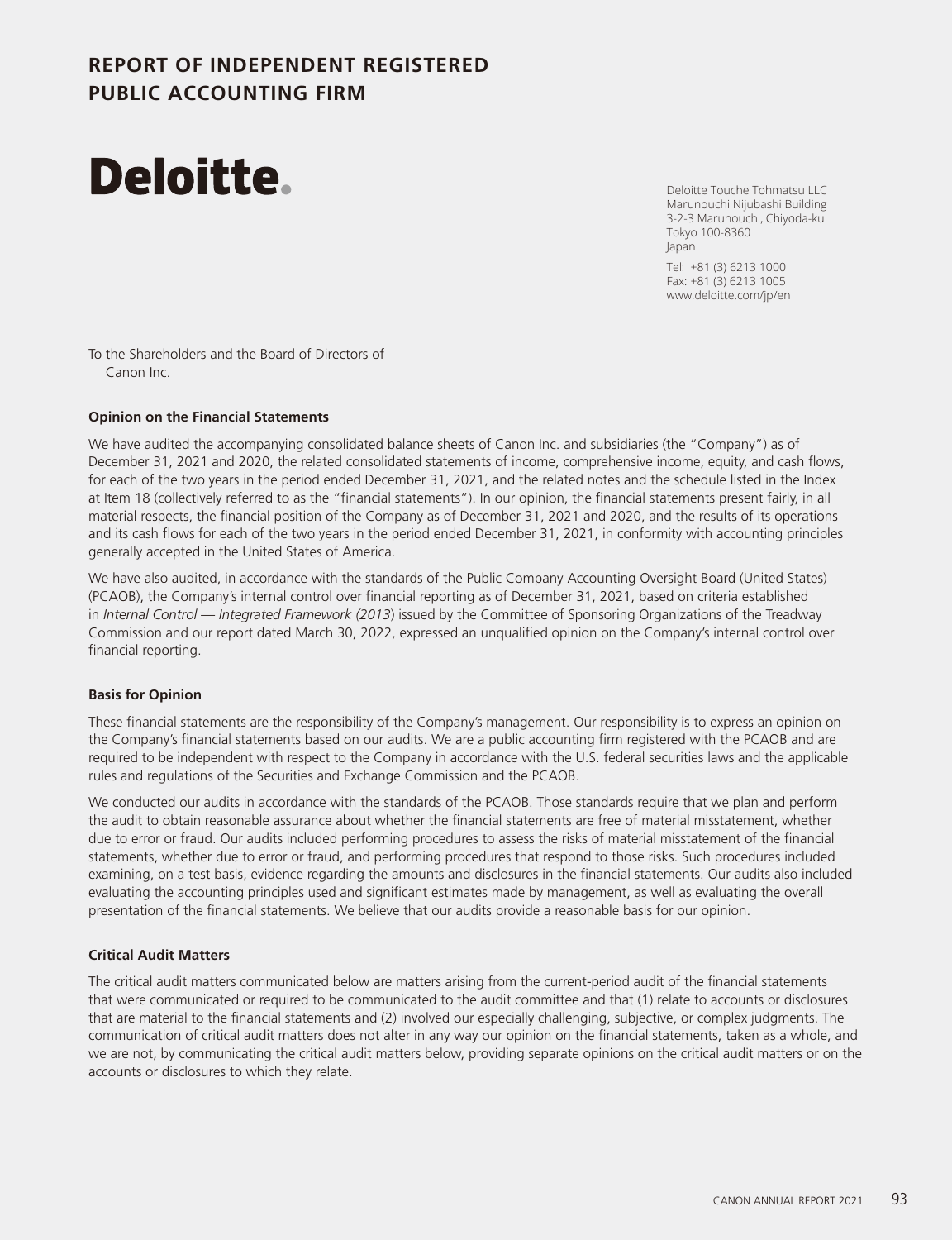#### *Goodwill—Medical Reporting Unit—Refer to Notes 1 and 8 to the Financial Statements*

#### *Critical Audit Matter Description*

The Company tests goodwill for impairment annually in the fourth quarter of each year, or more frequently if indicators of potential impairment exist. Fair value of a reporting unit is determined primarily based on the discounted cash flow analysis, which involves estimates of projected future cash flows and discount rates. The Company's total consolidated goodwill was ¥953,850 million as of December 31, 2021, of which ¥537,183 million was allocated to the Medical Reporting Unit. Estimates of projected future cash flows for the Medical Reporting Unit are based on a mid-term management plan that considered the future market growth of medical equipment and growth in geographies where the Company operates its medical business. Estimates of discount rates are determined based on the weighted average cost of capital, which considers primarily market and industry data as well as specific risk factors. With regard to the goodwill attributed to the Medical Reporting Unit, fair value in excess of reported carrying value as a percentage is lower than other reporting units. As a result, a future reduction in cash flows of the Medical Reporting Unit could trigger an impairment.

Given the significant judgments made by management to estimate the fair value of the Medical Reporting Unit, performing audit procedures to evaluate the reasonableness of management's estimates and assumptions related to the projected future cash flows and selection of the discount rate required a high degree of auditor judgment and an increased extent of effort, including the need to involve fair value specialists.

#### *How the Critical Audit Matter Was Addressed in the Audit*

Our audit procedures related to the projected future cash flows and selection of the discount rate used by management to estimate the fair value of the Medical Reporting Unit included the following, among others:

- We tested the effectiveness of controls over management's goodwill impairment evaluation, including management's controls over projected future cash flows and selection of the discount rate.
- We evaluated management's ability to accurately project future cash flows by comparing actual results to management's historical projections.
- We evaluated the reasonableness of management's projected future cash flows by comparing the projections to:
	- —Historical cash flows.
	- —Internal communications to management and the Board of Directors.
	- —Projected information included in Company press releases as well as in analyst and industry reports for the Company and certain of its peer companies.
- With the assistance of our fair value specialists, we evaluated the reasonableness of the valuation methodology and discount rate by:
	- —Examining whether the methodology, assumptions, and models used were consistent with existing valuation practices that are both generally accepted in practice and recognized as appropriate in similar circumstances and testing the use and weighting of valuation techniques.
	- —Testing the source information underlying the determination of the discount rate and the mathematical accuracy of the calculation.
	- —Developing a range of independent estimates and comparing those to the discount rate selected by management.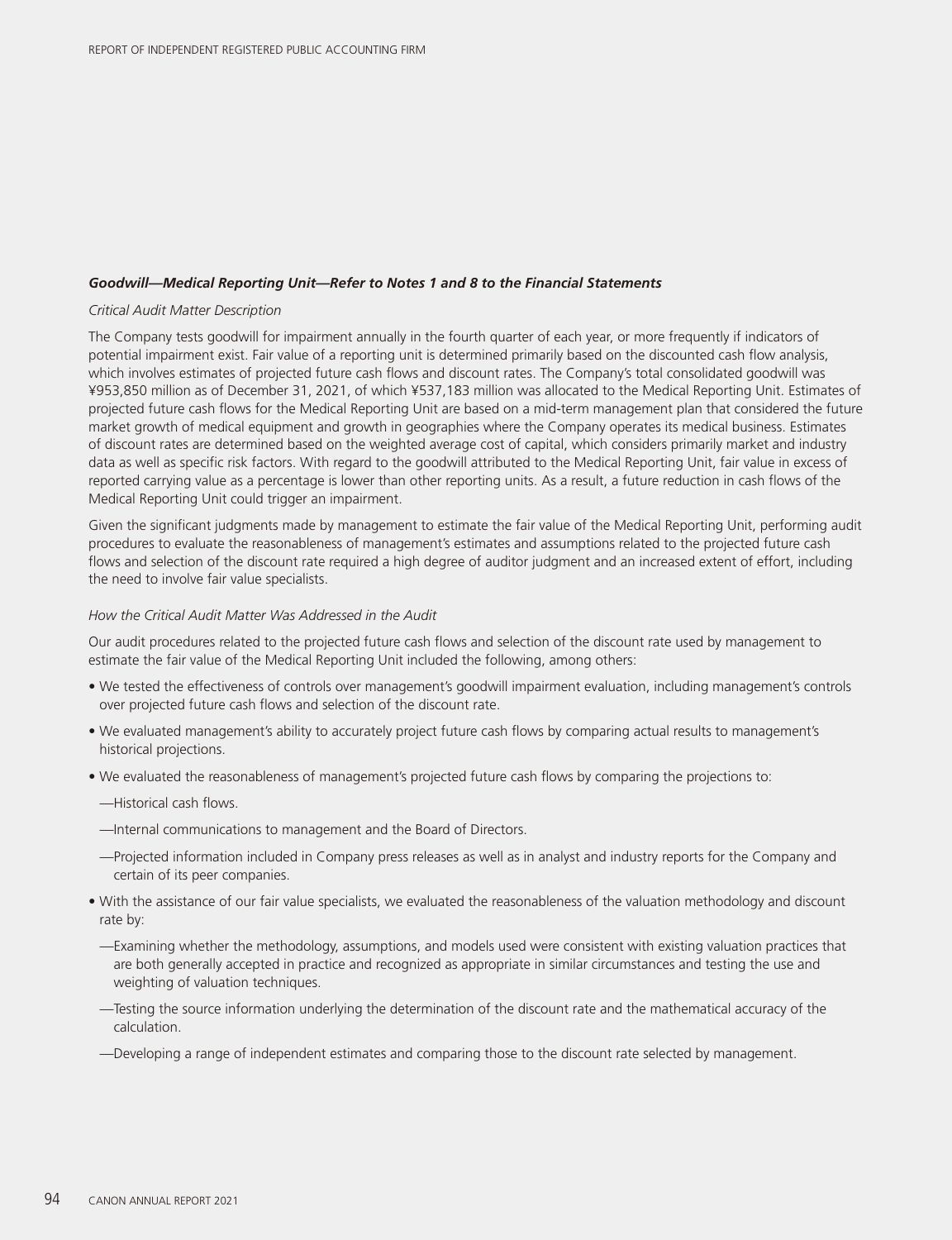#### *Revenue—Long-Term Contracts in the Industrial and Others Segment—Refer to Note 15 to the Financial Statements*

#### *Critical Audit Matter Description*

The Company recognized revenue on long-term contracts of certain industrial equipment in the Industrial and Others segment totaling ¥105,828 million for the year ended December 31, 2021. The Company recognized revenue over the contract term ("over time") for long-term contracts of certain industrial equipment for which there is no alternative use and for which the Company has an enforceable right to payment from customers for performance completed to date. The Company considers costs incurred and future project costs in accordance with the input method to determine progress, and as such, revenue is recognized over time based on costs incurred to date plus the estimate of margins at completion. Changes in job performance, job conditions, estimated margin and final contract settlements may result in revisions to projected costs and revenue and are recognized in the period in which the revisions to estimates are identified and the amounts can be reasonably estimated. Factors that may affect future project costs and margins include production efficiencies and availability and costs of labor and materials.

Given the judgments necessary to estimate future project costs and the margins at completion of certain long-term contracts for certain industrial equipment in the Industrial and Others segment, auditing these estimates for certain contracts required extensive audit effort and a high degree of auditor judgment.

#### *How the Critical Audit Matter Was Addressed in the Audit*

Our audit procedures related to the estimates of future costs and the margins at completion for certain long-term contracts of industrial equipment in the Industrial and Others segment included the following, among others:

- We tested the effectiveness of controls over long-term contract revenue recognized over time, including management's controls over the estimates of future costs and the margins at completion for certain long-term contracts.
- We evaluated management's ability to estimate future costs and margins at completion accurately by comparing actual costs and margins at completion for similar contracts that were previously completed to management's historical estimates for such contracts.
- We evaluated the reasonableness of management's estimates of future costs and margins at completion by comparing the estimates to management's work plans, engineering specifications, meeting minutes and fee proposals, and by performing corroborating inquiries with management, project managers, and engineers, among others.
- We selected samples from actual costs incurred subsequent to December 31, 2021 and traced them to the future costs estimate schedule to determine whether the selected cost was properly considered in the future costs.

Deloitre Touche Tohmatsu LLC

March 30, 2022 We have served as the Company's auditor since 2020.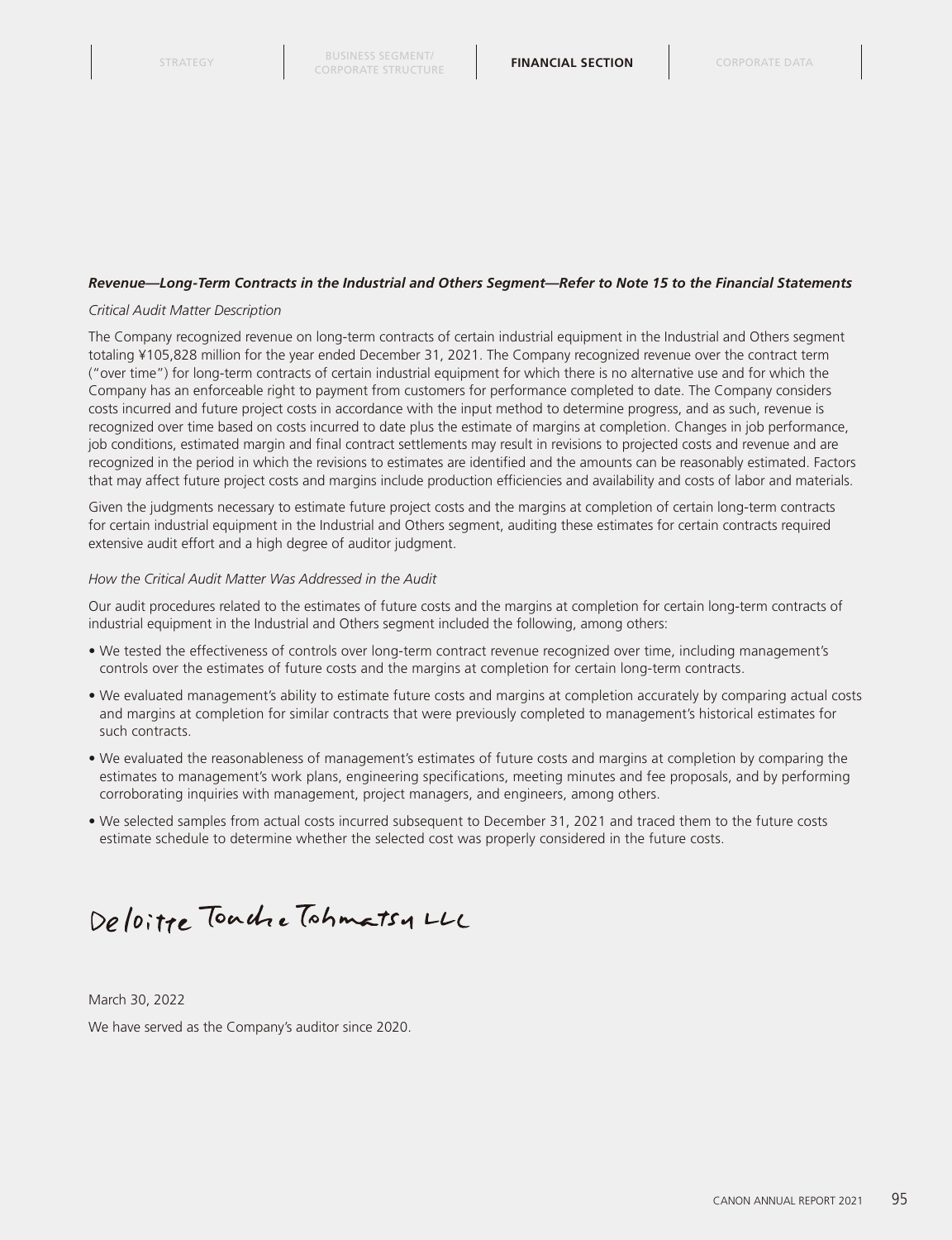

Deloitte Touche Tohmatsu LLC Marunouchi Nijubashi Building 3-2-3 Marunouchi, Chiyoda-ku Tokyo 100-8360 Japan

Tel: +81 (3) 6213 1000 Fax: +81 (3) 6213 1005 www.deloitte.com/jp/en

To the Shareholders and the Board of Directors of Canon Inc.

# **Opinion on Internal Control over Financial Reporting**

We have audited the internal control over financial reporting of Canon Inc. and subsidiaries (the "Company") as of December 31, 2021, based on criteria established in *Internal Control — Integrated Framework (2013)* issued by the Committee of Sponsoring Organizations of the Treadway Commission (COSO). In our opinion, the Company maintained, in all material respects, effective internal control over financial reporting as of December 31, 2021, based on criteria established in *Internal Control — Integrated Framework (2013)* issued by COSO.

We have also audited, in accordance with the standards of the Public Company Accounting Oversight Board (United States) (PCAOB), the consolidated financial statements as of and for the year ended December 31, 2021, of the Company and our report dated March 30, 2022, expressed an unqualified opinion on those financial statements.

#### **Basis for Opinion**

The Company's management is responsible for maintaining effective internal control over financial reporting and for its assessment of the effectiveness of internal control over financial reporting, included in the accompanying Management's Report on Internal Control over Financial Reporting. Our responsibility is to express an opinion on the Company's internal control over financial reporting based on our audit. We are a public accounting firm registered with the PCAOB and are required to be independent with respect to the Company in accordance with the U.S. federal securities laws and the applicable rules and regulations of the Securities and Exchange Commission and the PCAOB.

We conducted our audit in accordance with the standards of the PCAOB. Those standards require that we plan and perform the audit to obtain reasonable assurance about whether effective internal control over financial reporting was maintained in all material respects. Our audit included obtaining an understanding of internal control over financial reporting, assessing the risk that a material weakness exists, testing and evaluating the design and operating effectiveness of internal control based on the assessed risk, and performing such other procedures as we considered necessary in the circumstances. We believe that our audit provides a reasonable basis for our opinion.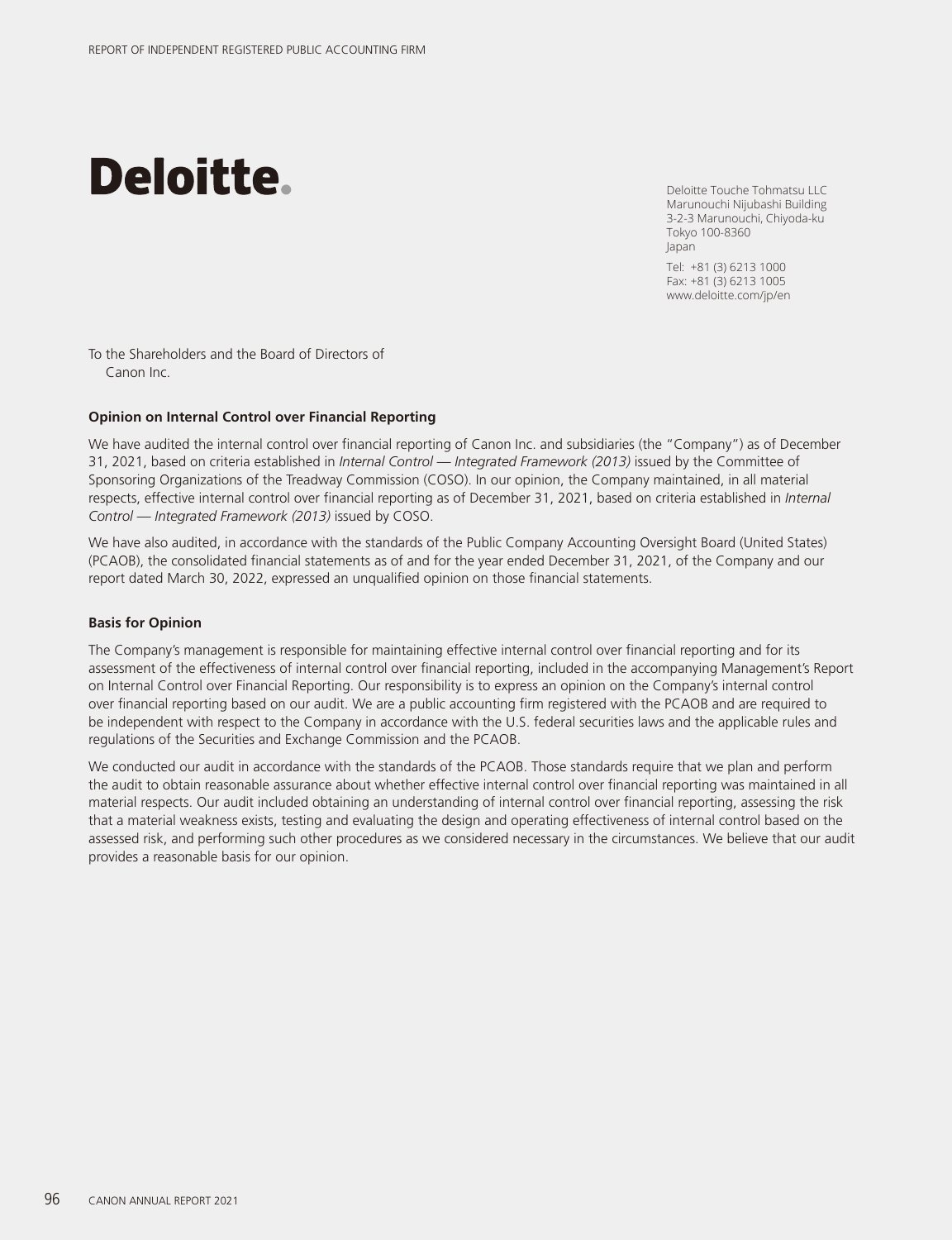#### **Definition and Limitations of Internal Control over Financial Reporting**

A company's internal control over financial reporting is a process designed to provide reasonable assurance regarding the reliability of financial reporting and the preparation of financial statements for external purposes in accordance with generally accepted accounting principles. A company's internal control over financial reporting includes those policies and procedures that (1) pertain to the maintenance of records that, in reasonable detail, accurately and fairly reflect the transactions and dispositions of the assets of the company; (2) provide reasonable assurance that transactions are recorded as necessary to permit preparation of financial statements in accordance with generally accepted accounting principles, and that receipts and expenditures of the company are being made only in accordance with authorizations of management and directors of the company; and (3) provide reasonable assurance regarding prevention or timely detection of unauthorized acquisition, use, or disposition of the company's assets that could have a material effect on the financial statements.

Because of its inherent limitations, internal control over financial reporting may not prevent or detect misstatements. Also, projections of any evaluation of effectiveness to future periods are subject to the risk that controls may become inadequate because of changes in conditions, or that the degree of compliance with the policies or procedures may deteriorate.

Deloire Touche Tohmatsu LLC

March 30, 2022